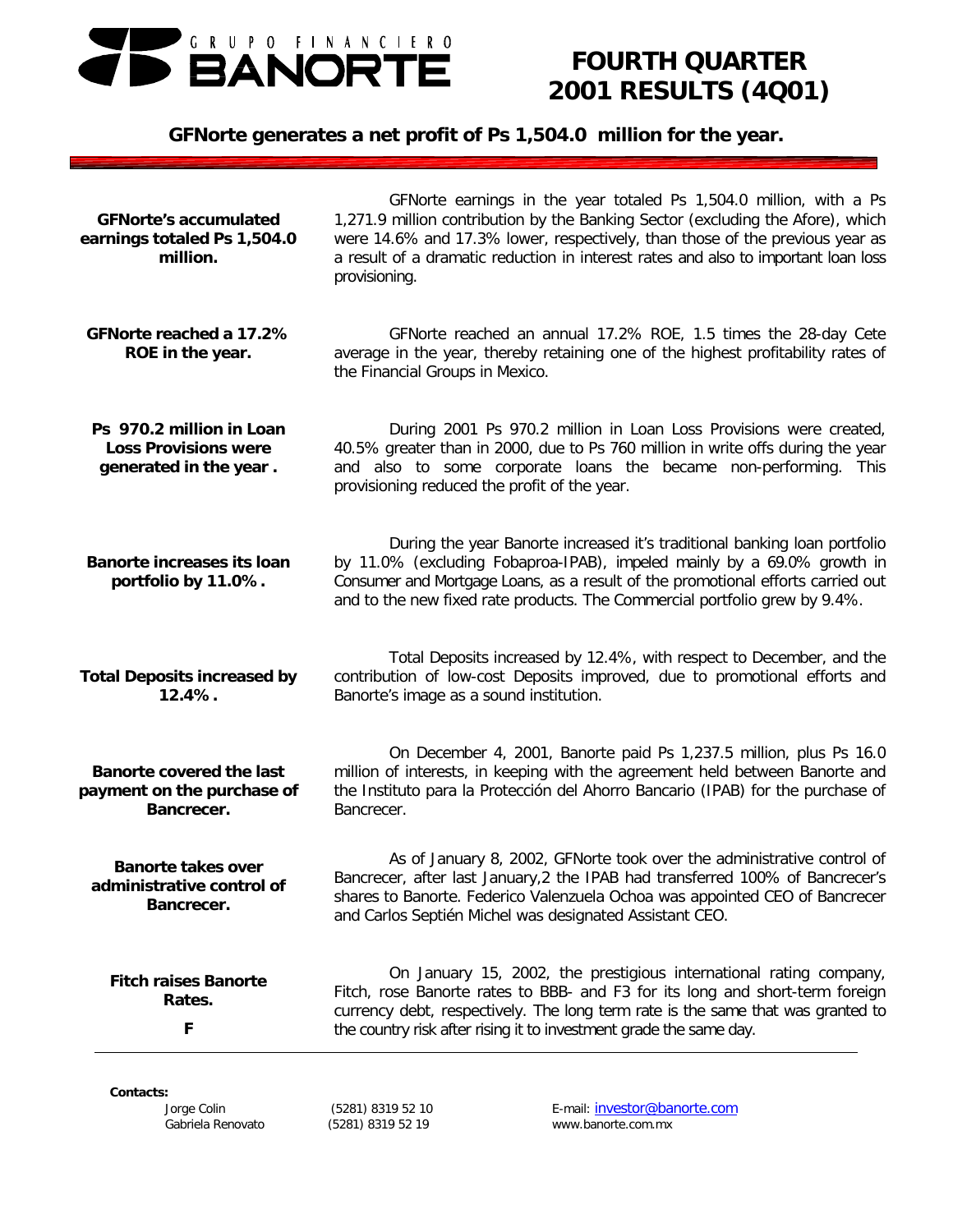

### **I. Highlights**

**Monterrey, N.L., January 30, 2002.** GRUPO FINANCIERO BANORTE (GFNorte) announced today its 2001 fourth-quarter earnings, Ps 250.3 million for GFNorte and its subsidiaries. The accumulated yearly profit up to last December equals Ps 1,504.0 million, 14.6% lower than in 2000. This was due mainly to the plummeting interest rates and the greater loan loss provisions in the Banking Sector during the year, allowing for an average 17.2% Return on Equity (ROE) in the year.

The **Banking Sector** accounted for 85% of GFNorte's annual profit, generating Ps 1,271.9 million, 17.3% less than the previous year, and a 17.4% Return on Equity (ROE). In the fourth quarter alone, the Banking Sector profit totaled Ps 194.7 million (excluding the Afore). On the other hand, the Brokerage Sector earned Ps 31.3 million; the Long Term Saving Sector showed a Ps 89.8 million profit; and Ps 69.4 million was the total profit of the Auxiliary Organization Sector.

The Traditional Banking Business performed favorably, as reflected in the Total Deposit increase, in the consumer loan growth and the small and medium bussines, as well as in the Non Interest Income, which contributed to face the adverse scenario for the Banks in Mexico in 2001. On one hand, the yearly average of the nearly 400 basis-points drop in interest rates, which was partially compensated by the factors mentioned above. On the other hand, the economic deceleration in the United States, underscored by the terrorist attacks of last September, took their toll on Mexico. Consequently, Ps 970.2 million in loan loss risk provisions were set up, 40.5% greater than those of 2000.

The December 2001 Banking Sector Demand Deposits increased by 8.2% as compared to the previous year, keeping the non-interest Demand Deposits per branch at the head of the Mexican banking market. On the other hand, Total Deposits increased by 12.4% in the same period due to greater money market volumes.

The GFNorte Assets under Management at the closing of 2001, which contemplates Deposits, On Behalf of Third-Party Deposits and Mutual Funds of the Banking Sector, the Brokerage House's Assets under Management and the funds managed by the Afore, totaled Ps 234,026 million.

The Traditional Banking loan portfolio (excluding Fobaproa/ IPAB) totaled Ps 30,170 million as of December, 11.0% higher than that of 2000. The commercial portfolio showed a 9.4% increase from December 2000 to December 2001. The Consumer and the Mortgage loans together increased by 69.0% in the same period. This growths responded to an income-generating strategy through these types of loans to compensate for the negative impact of the reduced interest rates. As part of this strategy, Banorte maintains an aggressive 17.9% fixed rate program for its mortgage and automotive products, and 25% for credit cards without affecting the additional benefits this product has to offer.

As to the quality of the assets, the Banking Sector closed December with a balance of Ps 4,472 million in the past-due loans portfolio, which represents 5.5% of the overall portfolio. The past-due loan portfolio reserve coverage was 100% in 2001.

The non interest income associated to the banking activity including Fund Transfers, Account Management Fees and Credit Card, grew sharply by 26% during the year, mainly because of the greater transactionality and fees adjustment.

Up until December 2001, the Banking Sector operating expenses, maintained a similar level with respect to the same period in 2000. Personnel expenses rose by 2.3% in the same period as their was a greater expense on severance expenses which resulted from the implementation of the Evolution Project and the consequent re-dimensioning in an attempt to increase the efficiency and control of our operating system. Moreover, early in the year, personnel were transferred from the Brokerage House to the Bank as a result of the former's spin off late last year. The control over operating expenses is a priority for GFNorte in order to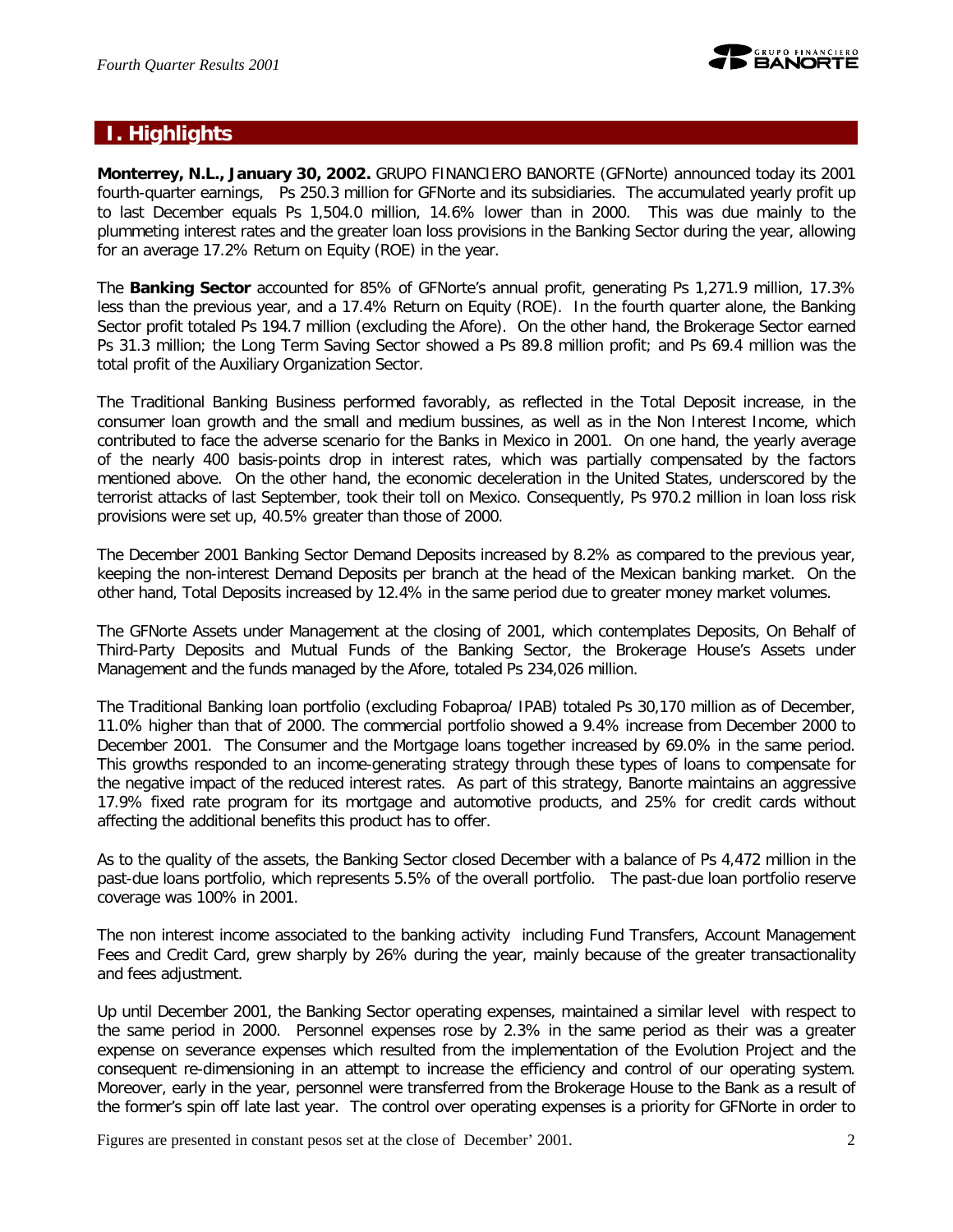reach international standards, and the synergy of integrating Bancrecer will, beyond any doubt, be the key to achieve such a status.

The capitalization ratio, reached 12.6% for Banorte, considering only the loan risk, and 11.0% after adding the market risk. These ratios include the investment in the Bancrecer acquisition. Bancentro, on the other hand, made 18.0% and 14.1%, respectively, enabling the GFNorte Banking Sector to reach a 13.4% capitalization ratio with loan risk, and 11.5% after including market risk. These levels are higher than the minimum established by the authorities, and set the foundation for a sound growth platform for the GFNorte Banking Sector.

On January 15, 2002, the prestigious international rating firm, Fitch, raised it's rating of Banorte's foreign currency debt for the long and short-term to "BBB-" and "F3", respectively.

The Group's **Brokerage Sector**, which includes the Banorte Brokerage House, generated an accumulated yearly profit of Ps 31.3 million in 2001. This 9.8% increase over the previous year was due to the optimization of it's securities position with the reduction in the interest rates and the increase in the client portfolio. Up to December, the Brokerage House is overall Assets under Management totaled Ps 96,000 million, 48% higher than in the same period of the previous year.

GFNorte continued increasing its number of affiliates in the **Long Term Savings Sector** through Banorte-Generali AFORE, to 2,400,764 affiliates. Worth mentioning is the fact that 573,287 new affiliates were received in July which came from the central account, according to the rules on the distribution of those individuals who had not chosen a specific Afore. Banorte-Generali AFORE still had one of the lowest affiliation costs in the industry, and has a 9.05% market share. The funds thereof rose to Ps 14,092 million, 53.5% higher than in the same period the previous year. In the Insurance business, the total assets rose by 11.6% during 2001. The Annuities company, on the other hand, showed a remarkable 57.3% increase as compared to the previous year. The Long Term Saving Sector showed an accumulated profit of Ps 89.8 million in the year, 113.8% greater than that of the previous year an achievement that was due to the promotion efforts and the positive impact of the mark to market valuation in the Insurance and Annuities companies.

In the **Auxiliary Organizations Sector** the accumulated yearly profit was Ps 69.4 million. The Leasing company's performance from December 2000 to December 2001 is noteworthy, a 33.7% growth in its portfolio, and a reduction from 3.5% to 2.8% in its past-due loans portfolio. Banorte Factoring, in turn, experienced a 15.8% growth in its portfolio in the same period.

#### **INTEGRATION OF BANCRECER**

Secretaría de Hacienda y Crédito Público authorized Banorte's purchase of Bancrecer. Consequently, on December 4, Banorte covered the remaining Ps 1,237.5 million of the total Ps 1,650 million and Ps 16.0 million of interests. The IPAB handed over 100% of the Bancrecer shares to Banorte on January 2, 2002 and, on January 8, lifted its Cautionary Administration of the institution and Banorte took over the administrative control. A stockholders' meeting was held on January 4 to appoint a new Board of Directors as well as the new Bancrecer CEO, Federico Valenzuela Ochoa. January 8, when the Bancrecer shares were handed over to Banorte, marked the beginning of in-depth adjustments intended to increase the institution's profitability and promote a sound and expedient integration process.

In December 2001, taking advantage of the Ps 850 million negative goodwill originated by the purchase of Bancrecer at a price lower than the shareholder's equity, an Ps 828 million reserve was created to cover integration expenses, which will avoid charges to both institutions' income statements for this concept in 2002.

As to personnel expenses, the corporate structure rationalization process began, taking advantage of the synergy with Banorte.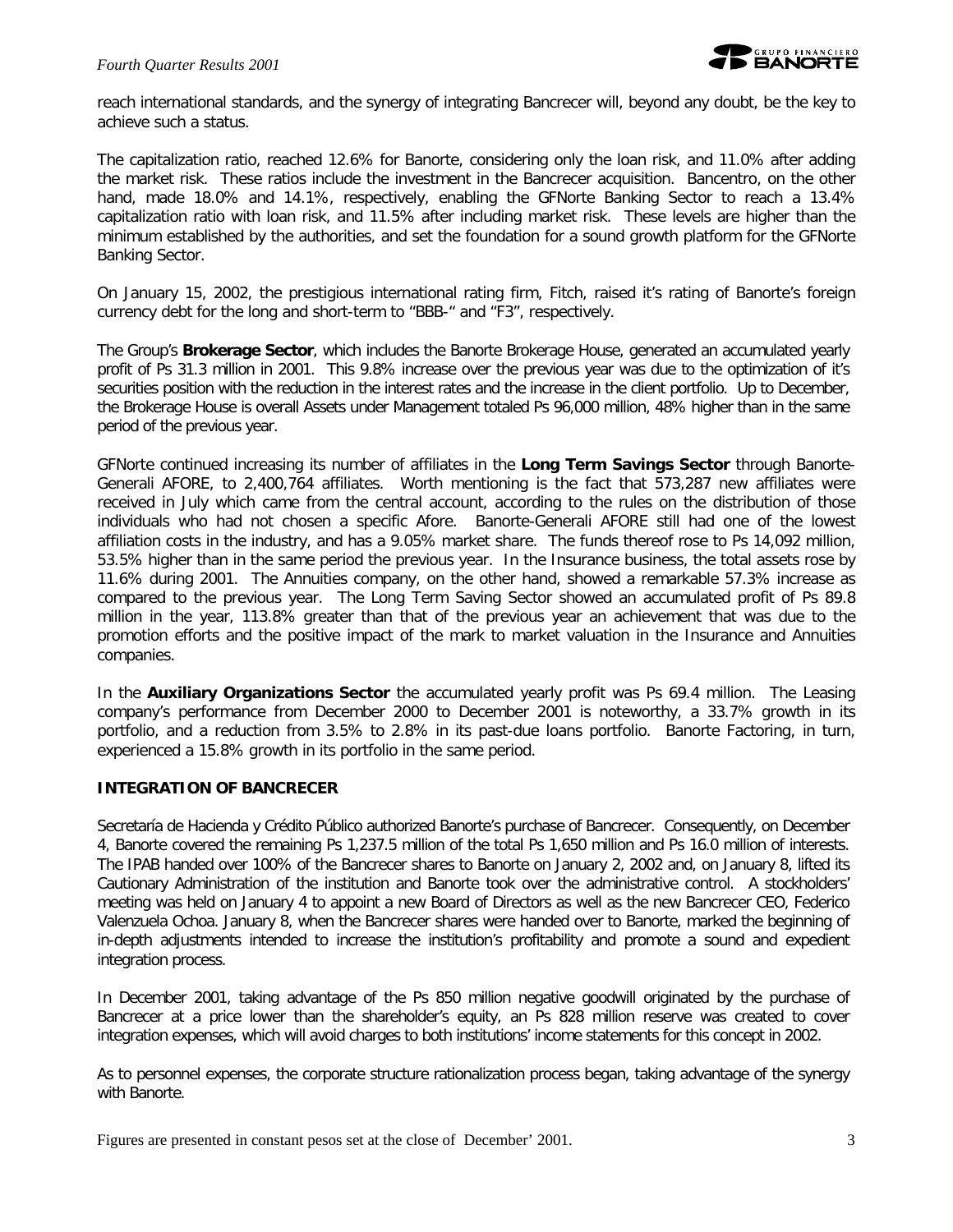

Given the importance of defining a common technological platform and operating model for the integrated bank, the alternatives have been under study from the outset of this first stage, and should be settled on by the first quarter of 2002.The main corporate buildings of Banorte and Bancrecer were connected with voice, data and e-mail networks since last December. Moreover, the computer centers of both institutions will be integrated into Bancrecer's site located in Tlalpan, Distrito Federal, thereby reducing telecommunications and software license expenses.

Additionally, an inter-operational project in the branches is scheduled to get underway by next March. This program will enable the clients of both banks to use the branches of either bank indistinctly for the more common transactions, such as deposits o cashing checks. The Bancrecer branch façade image change will also begin in the first quarter of 2002.

An in-depth study of the branch networks of both institutions was made, addressing profitability and market, and the conclusion reached was to start closing down 105 branches nationwide out of the 1,207 branches of Banorte and Bancrecer, 96 from Bancrecer and 9 from Banorte, as of February.

### **II. Macroeconomic Environment**

The international stock markets did well in the fourth quarter of the year which, in part, was a reaction to the positive economic reports in the United States. In 4Q01, Dow Jones rose by 13.27% and closed the year with a 7.11% drop; NASDAQ increased by 30% although it closed the year with a 21% loss, and the Mexican Stock Exchange took an important 13.27% upturn, closing 2001 with an earning of 12.74%.

The interest rates in the fourth quarter were the lowest of the year, and even in December a 6.03% alltime low in the Cete at 28 days was reached. The 28-day Cete closed the year at 6.29%, which is 11 percentage points lower than the 17.89% rate in January.

The exchange rate at the close of December was \$9.14 per dollar – a total 5.4% appreciation in 2001. The factors that influenced the exchange rate stability include fiscal and monetary discipline and considerable foreign investment inflows.

In Mexico, the 4.4% inflation at the closing of 2001, the lowest price increase in the last thirty years, greatly surpassed the analysts' expectations. The downward trend in inflation during 2001 is attributed to several factors. On the one hand, economic activity deceleration, as prices drop when demand decreases. A second factor was the fall of agricultural and livestock prices this year. Finally, the appreciation of the exchange rate favored marketable goods.

Economic activity in the fourth quarter continued deteriorating albeit not as intensely. Industrial production dropped an average of 4% during the October-November period, which compares positively to the 4.7% drop in the third quarter. However, it is still too soon to talk about an industrial production reactivation, because the import-export sectors –such as manufacturing- are still falling a higher rates than industry as a whole.

Private spending has improved slightly: in October retail sales fell by 0.4%, whereas the drop in the third quarter was 0.6%. We estimate that growth in the last quarter of 2001 could be around –1.2%, and the GNP would, therefore, close with a negative rate of –0.2%.

The external sector is still suffering from the deceleration in the United States. In October-November total exports fell an average of 12.3%, while imports fell by 9.7%, which only serves to prove that the economic cycles of Mexico are closely tied to those of the United States.

The most relevant topic, not only in the last quarter but throughout the year, was the fiscal reform approval. Finally, Congress approved a set of new fiscal measures that would raise Ps 70 billion in additional funds for government spending. Although the reform was a far cry from the original proposal, it was perceived by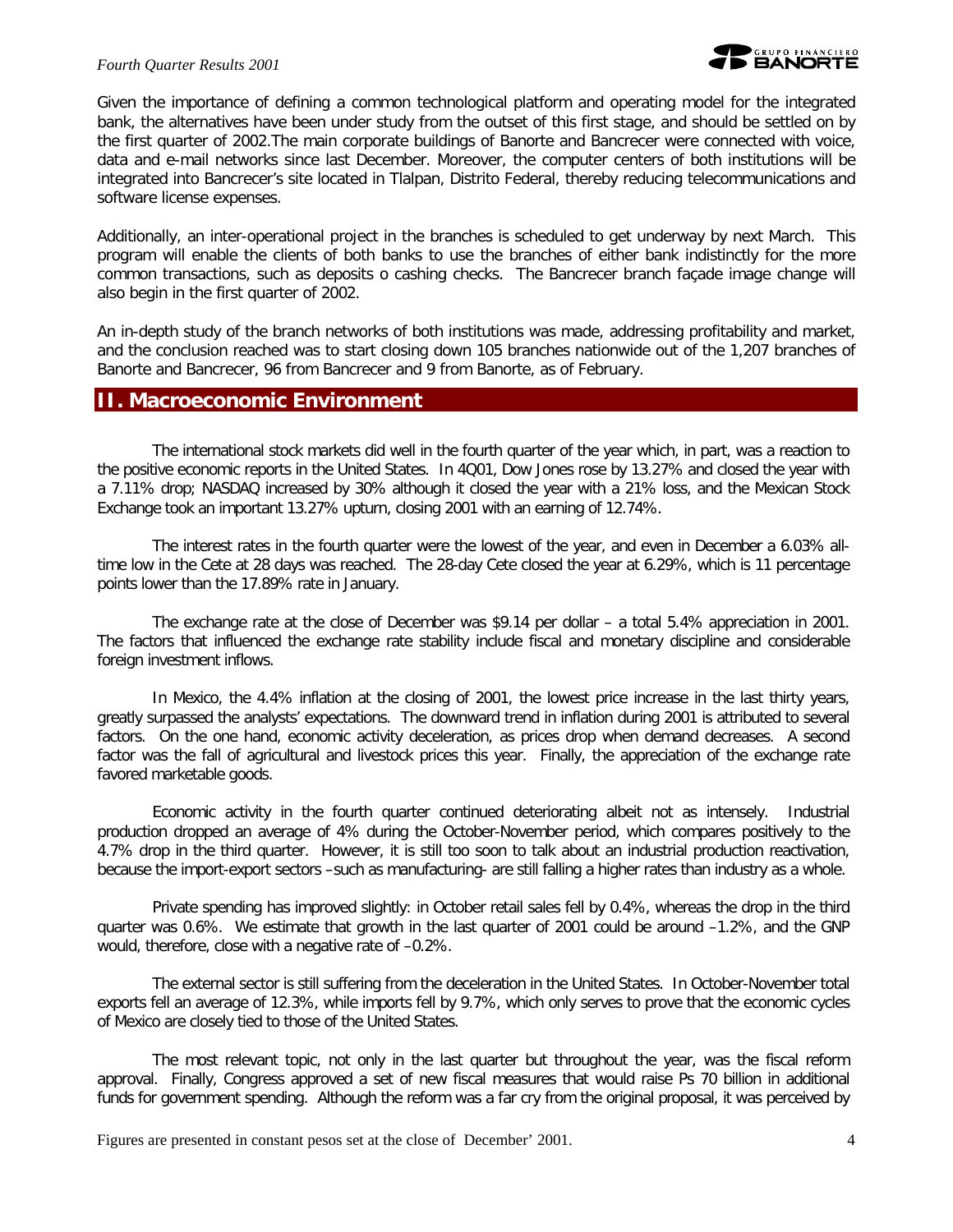

the markets –especially foreign markets- as a positive measure. Once the news of the approval was published, the interest rate and exchange rate stabilized and the Stock Exchange reacted with an upward trend.

### **III. Recent Events**

#### **GRUPO**

*Banorte´s Capital Increase.-* In order to fund the Banco Mercantil del Norte purchase of Brancrecer, the Group's Holding (Grupo Financiero Banorte, S.A. de C.V.) put up capital for Ps500 million in December 2001. Part Ps 200 million of these funds remained as Cash in the Group's Treasury and Ps 300 million from the dividends that several of Group's subsidiaries paid to the holding company during the quarter.

#### *Banking Sector*

*Acquisition of Bancrecer.-* The final payment of Ps 1,237.5 million, plus Ps 16.0 million of interest ,was covered on December 4, 2001 to the IPAB. The overall purchase price was Ps 1,650 million (\$174 million dollars), equal to 0.66 times the book value.

As of January 8, 2002, GFNorte took over the administrative control of Bancrecer after the IPAB had transferred 100% of its shares to the Banorte account in Indeval on January 2 this year. Federico Valenzuela Ochoa was appointed C.E.O of Bancrecer and Carlos Septién Michel was designate Assistant C.E.O. reporting to the President of the Group.

Four stages were defined for the Bancrecer integration process:

First Stage: Transitory Administration.- It started with the signing of the contract and ended when the shares were handed over to Banorte on January 2, 2002. Eleven Banorte delegates participated in this stage starting in the diagnostics and follow-up of Bancrecer's administration.

Second Stage: Banorte Administration.- A one-month long stage which started when Bancrecer's shares were handed over. It consists of taking over the bank's administration, rationalization of the corporate structures, the function integration of Bancrecer to Banorte and defining the branches to close.

Third Stage: Administrative Integration.- Estimated to last two months, it includes defining the technological platform and operative model, unifying the computer centers of both institutions, defining the unique organizational structure to achieve a significant rationalization, inter-operating of the both banks' main transactions, and closing branches.

Fourth Stage: Operative Integration.- Expected to last 9 months, it will include the technological integration and implementation of the new operative model throughout the branch network, and changing the Bancrecer branch image. Estimated completion: December 2002. The rebranding of Bancrecer's branches will start on February with the goal of ending this process in the largest cities by April.

The integration process is estimated to take one year, nevertheless there are plans to merge both institution in the first quarter of 2002. In the course of January 260 job positions in Bancrecer were eliminated.

*Bancen Dividend.-* At the Extraordinary Stockholders Meeting held last October 26, 2001, Banco del Centro decreed a cash Dividend for Ps 240 million to GFNorte (Holding) for the purchase of Bancrecer.

*Fitch raises Banorte's rate.-* On January 15, 2002 Fitch modified Banorte's international rate after Mexico was granted the investment grade. While the International scores in local currency for the long and short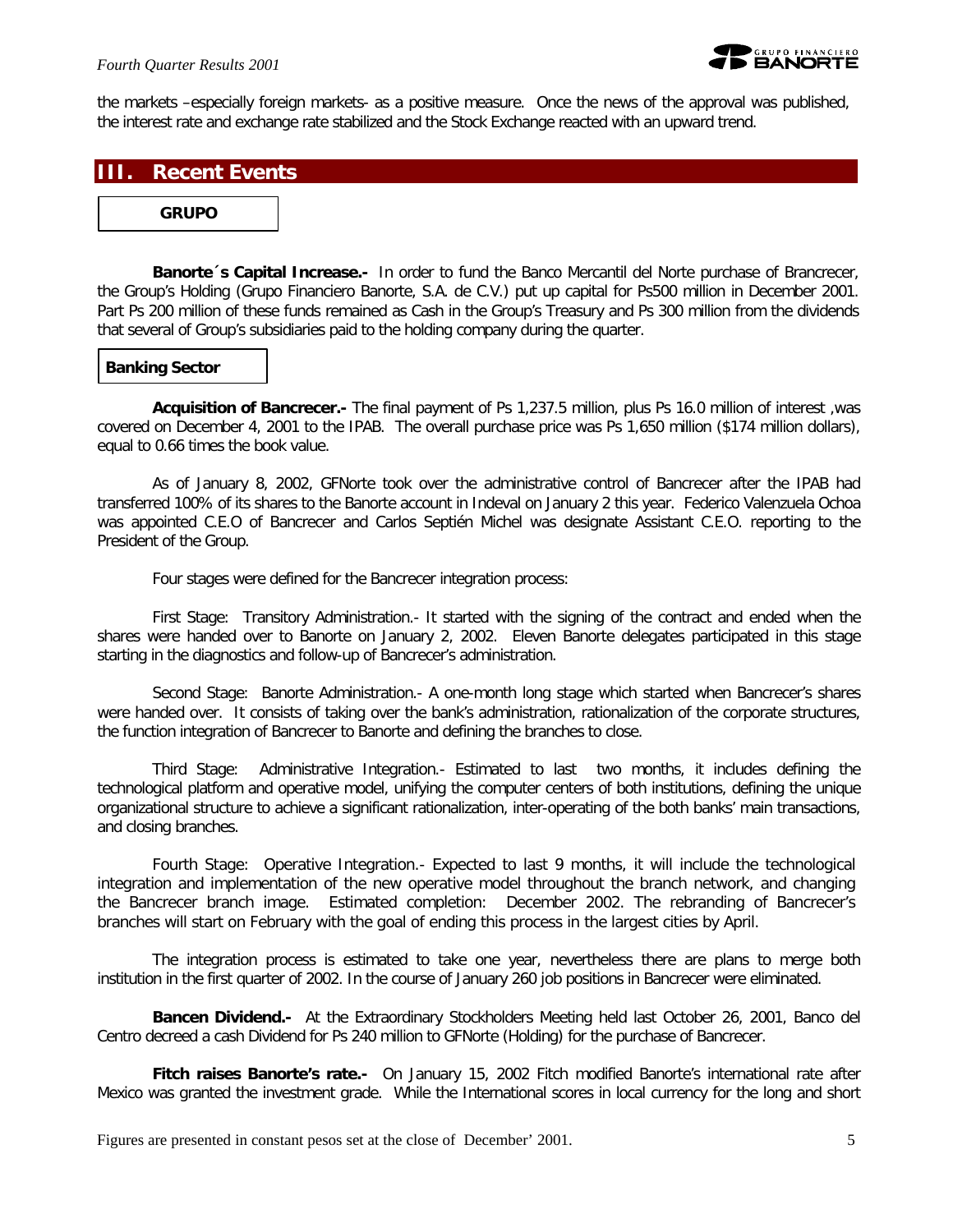

terms were ratified at BBB- and F3, respectively, those on foreign currency debts were raised from BB+ to BBBand from B to F3, respectively.

*Goldman Sachs Portfolio Purchase.-* In October a Ps 3,191.2 million purchase of Goldman Sachs mortgage portfolio was made, at a purchasing price of Ps 648.6 million which will be managed by Sólida Administradora de Portafolios, S.A. de C.V., a Banorte Subsidiary.

#### *Auxiliary Organization Sector*

*Leasing and Factoring Dividends.-* During the quarter, Factor Banorte decreed cash dividends for Ps 40 million, and Leasing allotted Ps 20 million to the Group's Holding in an effort to support the funding efforts for the Bancrecer acquisition.

### **IV. Grupo Financiero- Consolidated**

**The Financial statements of the Group do not consolidate Bancrecer at the end of December, 2001 due to the fact that it's shares were transffered to Banorte until beginning January, 2002.**

### **Grupo Financiero Banorte Earnings**

| (Millions of Pesos)                  | <b>QUARTER</b> |        |            |            | <b>ACCUMULATED</b> |
|--------------------------------------|----------------|--------|------------|------------|--------------------|
|                                      | 4000           | 3001   | 4001       | 2000       | 2001               |
| G. F. Banorte [holding]              | 38.4           | 10.4   | 14.0       | 64.0       | 41.6               |
| <b>Banking Sector</b>                |                |        |            |            |                    |
| Banco Mercantil del Norte (1)        | 266.8          | 122.2  | 74.4       | 675.5      | 456.2              |
| Banco del Centro (2)                 | 178.7          | 194.1  | 120.3      | 862.0      | 815.7              |
|                                      | 445.5          | 316.4  | 194.7      | 1,537.4    | 1,271.9            |
| <b>Brokerage Sector</b>              |                |        |            |            |                    |
| <b>Brokerage House</b>               | (32.7)         | 1.0    | 17.1       | 28.5       | 31.3               |
| <b>Long-Term Saving Sector</b>       |                |        |            |            |                    |
| Pension Funds Afore                  | 5.1            | 35.7   | 15.2       | 71.7       | 88.3               |
| Insurance                            | 7.8            | (0.3)  | (0.6)      | 4.8        | 7.1                |
| Annuities                            | (14.4)         | (14.7) | (4.2)      | (34.5)     | (5.6)              |
|                                      | (1.4)          | 20.8   | 10.5       | 42.0       | 89.8               |
| <b>Auxiliary Organization Sector</b> |                |        |            |            |                    |
| Leasing                              | 7.3            | 6.6    | 6.0        | 24.3       | 26.2               |
| Factoring                            | 13.8           | 3.3    | 4.2        | 44.5       | 27.6               |
| Warehousing                          | 10.7           | 2.1    | 2.2        | 14.3       | 8.7                |
| Bonding                              | 0.7            | 2.0    | <u>1.6</u> | <u>6.5</u> | 6.9                |
|                                      | 32.6           | 13.9   | 14.1       | 89.7       | 69.4               |
| <b>Total</b>                         | 482.4          | 362.5  | 250.3      | 1,761.6    | 1,504.0            |
| <b>RATIOS</b>                        |                |        |            |            |                    |
| Net Income per Share (3)             | 0.96           | 0.72   | 0.50       | 3.52       | 3.01               |
| Dividends per share (3)              |                |        |            |            |                    |
| Book Value per share(3) (4)          | 15.76          | 17.99  | 18.12      | 15.76      | 18.12              |

1) 96.11% owned by GFNorte. Includes Banpaís until 4Q00.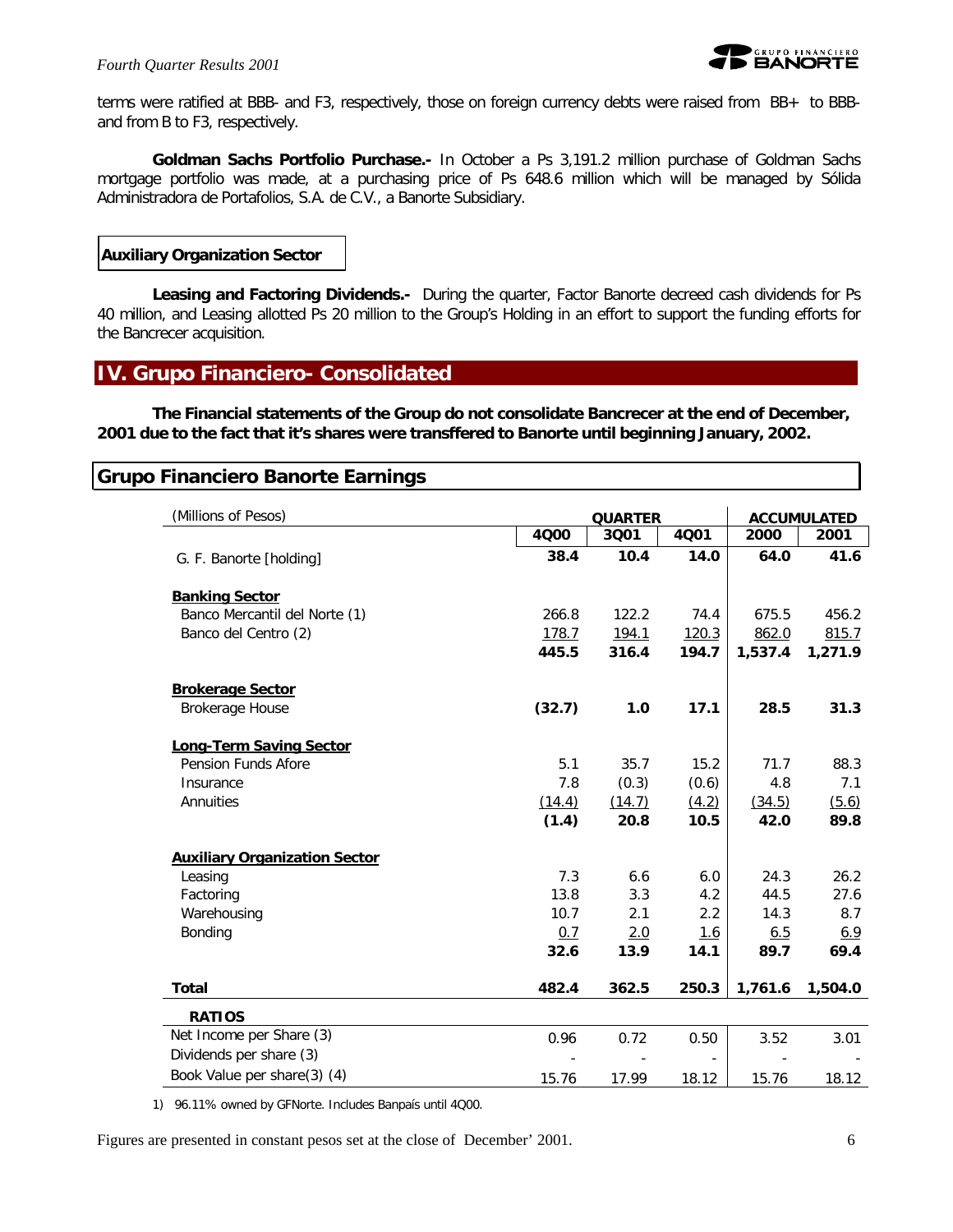

- 2) Includes the Bank's Subsidiaries. Excludes the AFORE
- 3) Per Share data, based on 500.1 million shares outstanding on December 31,2001.
- 4) Excluding Minority holdings.

*Grupo Financiero Banorte* consolidated accumulated a net income of Ps 1,504.0 million throughout the year, 14.6% lower to that of 2000, equivalent to 3.01 pesos per share.The Book Value at the close of 4Q01 was 18.12 pesos per share, 15.0% higher than the previous year.

# **Relevant Numbers for Grupo Financiero**

| (Millions of Pesos)                      |         | <b>QUARTER</b> |         | <b>ACCUMULATED</b> |         |
|------------------------------------------|---------|----------------|---------|--------------------|---------|
| <b>Income Statement</b>                  | 4000    | 3001           | 4Q01    | 2000               | 2001    |
| Net Interest Income (NII)                | 1,522.1 | 1,540.1        | 1,369.3 | 6,724.2            | 6,409.7 |
| + REPOMO-Margin                          | 13.8    | 19.4           | 19.9    | (22.0)             | 55.3    |
| = NET Interest Income after Repomo       | 1,535.8 | 1,559.5        | 1,389.2 | 6,702.2            | 6,465.0 |
| - Loan Loss Provisions                   | 269.4   | 167.2          | 189.3   | 694.9              | 977.6   |
| - Loss Sharing Provisions                |         | 24.8           | 16.5    | 167.1              | 169.6   |
| =Net Interest Income after Provisions    | 1,266.5 | 1,367.5        | 1,183.4 | 5,840.2            | 5,317.8 |
| + Non Interest Income                    | 801.3   | 628.6          | 713.8   | 2,727.4            | 2,873.1 |
| $=$ Total Operating Income               | 2,067.8 | 1,996.2        | 1,897.1 | 8,567.6            | 8,190.9 |
| - Non Interest Expense                   | 1,806.8 | 1,772.8        | 1,893.5 | 7,009.9            | 7,102.7 |
| = Net Operating Income                   | 260.9   | 223.3          | 3.6     | 1,557.7            | 1,088.2 |
| Non Operating Income (Expense) Net       | 172.6   | 238.3          | 303.4   | 426.0              | 791.0   |
| $=$ Pre-tax Income                       | 433.5   | 461.6          | 307.0   | 1,983.7            | 1,879.2 |
| Income Tax & profit sharing              | (24.5)  | 1.6            | (29.1)  | (86.1)             | (95.2)  |
| - Tax on asset                           | (0.5)   | (26.2)         | (6.5)   | (17.1)             | (39.8)  |
| - Deferred Income Tax & profit sharing   | 77.5    | (30.9)         | 0.6     | (25.9)             | (196.4) |
| $=$ Net Income before Subsidiaries       | 486.0   | 406.1          | 272.1   | 1,854.6            | 1,547.9 |
| + Undistributed Earnings of Subsidiaries | 11.6    | (3.9)          | (5.4)   | 11.0               | 59.3    |
| =Net Income-contin. Operation            | 497.6   | 402.2          | 266.7   | 1,865.6            | 1,607.1 |
| + Extraordinary Items, net               |         |                |         |                    |         |
| - Minoritary Income                      | (15.2)  | (39.7)         | (16.3)  | (104.0)            | (103.2) |
| =Total Net Income                        | 482.4   | 362.5          | 250.3   | 1,761.6            | 1,504.0 |
|                                          |         |                |         |                    |         |
| <b>Profability Ratios</b>                |         |                |         |                    |         |
| <b>ROA (1)</b>                           | 1.7%    | 1.4%           | 1.0%    | 1.4%               | 1.4%    |
| <b>ROE (2)</b>                           | 25.3%   | 16.1%          | 11.0%   | 20.7%              | 17.2%   |
| Efficiency Ratio (3)                     | 71.4%   | 69.7%          | 83.1%   | 68.3%              | 70.1%   |

| <b>Balance Sheet</b>                              | 4000    | 3001    | 4001    |
|---------------------------------------------------|---------|---------|---------|
| <b>Total Assets</b>                               | 108,292 | 102,285 | 105,408 |
| Loan Portfolio                                    | 84,107  | 81,577  | 83,703  |
| Performing loans excl. Fobaproa and Governm. Ent. | 29.974  | 29.279  | 33,949  |
| Deposits                                          | 71,065  | 71.666  | 75,555  |
| Assets under Management (4)                       | 183,883 | 223,727 | 234,026 |
| Equity                                            | 8.633   | 9.821   | 9,859   |
| Past Due Loans                                    | 4.354   | 4.502   | 4,518   |
| Loan Loss Reserves                                | 4.393   | 4.496   | 4,494   |
| <b>Asset Quality Ratios</b>                       |         |         |         |
| Past Due Loans to Total Loans                     | 5.2%    | 5.5%    | 5.4%    |
| Loan Loss Reserves to Past Due Loans              | 100.9%  | 99.9%   | 99.5%   |

(1) Annualized earnings as a percentage of the average of end of the month assets over the period.

(2) Annualized earnings as a percentage of the average of end of the month equity over the period.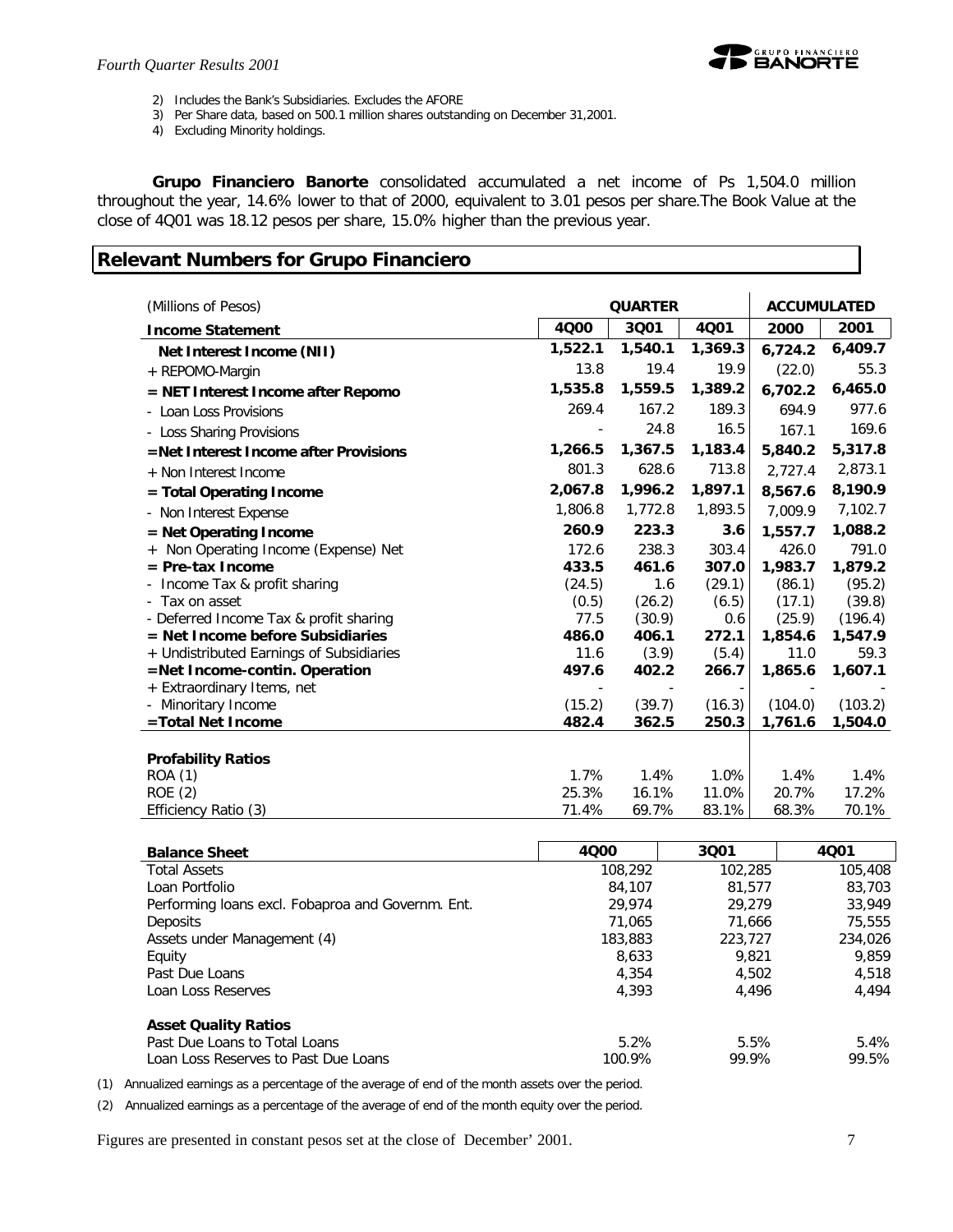

- (3) (Non Interest Expense Contributions to IPAB Depreciation) / (Total Operating Income Repomo Margin Provisions-Trading Income)
- (4) Includes Deposits, On behalf of Third Parties Deposits and Mutual Funds of the Banking Sector, Assets under management of the Brokerage Sector and those of the Afore.

# **V. Information by Sectors 1. Banking Sector**

| (Millions of Pesos)                      |         | <b>QUARTER</b> | <b>ACCUMULATED</b> |         |         |
|------------------------------------------|---------|----------------|--------------------|---------|---------|
| <b>Income Statement</b>                  | 4000    | 3001           | 4001               | 2000    | 2001    |
| <b>Net Interest Income</b>               | 1,486.2 | 1,438.2        | 1,279.3            | 6,375.5 | 5,983.5 |
| + REPOMO-Margin                          | 7.5     | 26.6           | 37.6               | 14.1    | 95.4    |
| = Net Interest Income after Repomo       | 1,493.7 | 1,464.8        | 1,316.8            | 6,389.6 | 6,079.0 |
| - Loan Loss Provisions                   | 269.0   | 161.8          | 189.0              | 690.7   | 970.2   |
| <b>Loss Sharing Provisions</b>           |         | 24.8           | 16.5               | 167.1   | 169.6   |
| = Net Interest Income after Provisions   | 1,224.7 | 1,278.2        | 1,111.3            | 5,531.8 | 4,939.1 |
| + Non Interest Income                    | 647.4   | 381.1          | 490.7              | 1,922.4 | 2,022.8 |
| = Total Operating Income                 | 1,872.2 | 1,659.4        | 1,602.0            | 7,454.2 | 6,962.0 |
| - Non Interest Expense                   | 1,610.6 | 1,565.6        | 1,647.2            | 6,175.9 | 6,227.0 |
| = Net Operating Income                   | 261.6   | 93.8           | (45.2)             | 1,278.3 | 735.0   |
| Non Operating Income (Expense) Net       | 104.0   | 225.5          | 288.1              | 343.3   | 759.5   |
| $=$ Pre-tax Income                       | 365.6   | 319.3          | 242.9              | 1,621.6 | 1,494.5 |
| Income Tax & profit sharing              | (22.2)  | 3.2            | 47.9               | (28.7)  | (1.0)   |
| Tax on asset                             | (0.5)   | (3.0)          | (4.5)              | (17.1)  | (13.2)  |
| Deferred Income Tax & profit sharing     | 109.0   | (0.6)          | (75.0)             | (10.3)  | (190.5) |
| $=$ Net Income before Subsidiaries       | 451.9   | 319.0          | 211.3              | 1,565.6 | 1,289.8 |
| + Undistributed Earnings of Subsidiaries | 8.4     | 38.5           | 0.3                | 78.8    | 88.7    |
| = Net Income-continuos Operation         | 460.3   | 357.5          | 211.6              | 1,644.4 | 1,378.5 |
| + Extraordinary Items, net               |         |                |                    |         |         |
| Minoritary Income                        |         |                |                    | (3.3)   | 0.1     |
| =Total Net Income                        | 460.3   | 357.5          | 211.7              | 1,641.1 | 1,378.6 |
|                                          |         |                |                    |         |         |
| <b>Profability Ratios</b>                | 1.6%    | 1.3%           | 0.8%               | 1.2%    | 1.3%    |
| ROA (1)<br><b>ROE (2)</b>                | 28.3%   | 17.1%          | 10.2%              | 22.3%   | 17.4%   |
|                                          |         |                |                    |         |         |
| Efficiency Ratio (3)                     | 69.2%   | 72.9%          | 65.4%              | 68.3%   | 71.8%   |
|                                          |         |                |                    |         |         |

| <b>Balance Sheet</b>        | 4000    | 3001   | 4001    |
|-----------------------------|---------|--------|---------|
| <b>Total Assets</b>         | 105,948 | 99,004 | 101,560 |
| Loan Portfolio              | 84,279  | 79,736 | 81,455  |
| Deposits                    | 71,236  | 71.997 | 75,728  |
| Equity                      | 7,209   | 8,162  | 8,394   |
| Past Due Loans              | 4,326   | 4,473  | 4,472   |
| Loan Loss Reserves          | 4.375   | 4.473  | 4,472   |
| <b>Asset Quality Ratios</b> |         |        |         |

| Past Due Loans to Total Loans        | 5.1%   | 5.6%   | 5.5%   |
|--------------------------------------|--------|--------|--------|
| Loan Loss Reserves to Past Due Loans | 101.1% | 100.0% | 100.0% |

Note: It does not consolidate the Afore which net results are shown in the Undistributed Earnings of Subsidiaries line, using the participation method.

1) Annualized earnings as a percentage of the average of month-end assets over the period.

2) Annualized earnings as a percentage of the average of month-end equity over the period.

3) (Non Interest Expense – Contributions to IPAB- Depreciation) / (Total Operating Income – Repomo Margin – Provisions-Trading Income)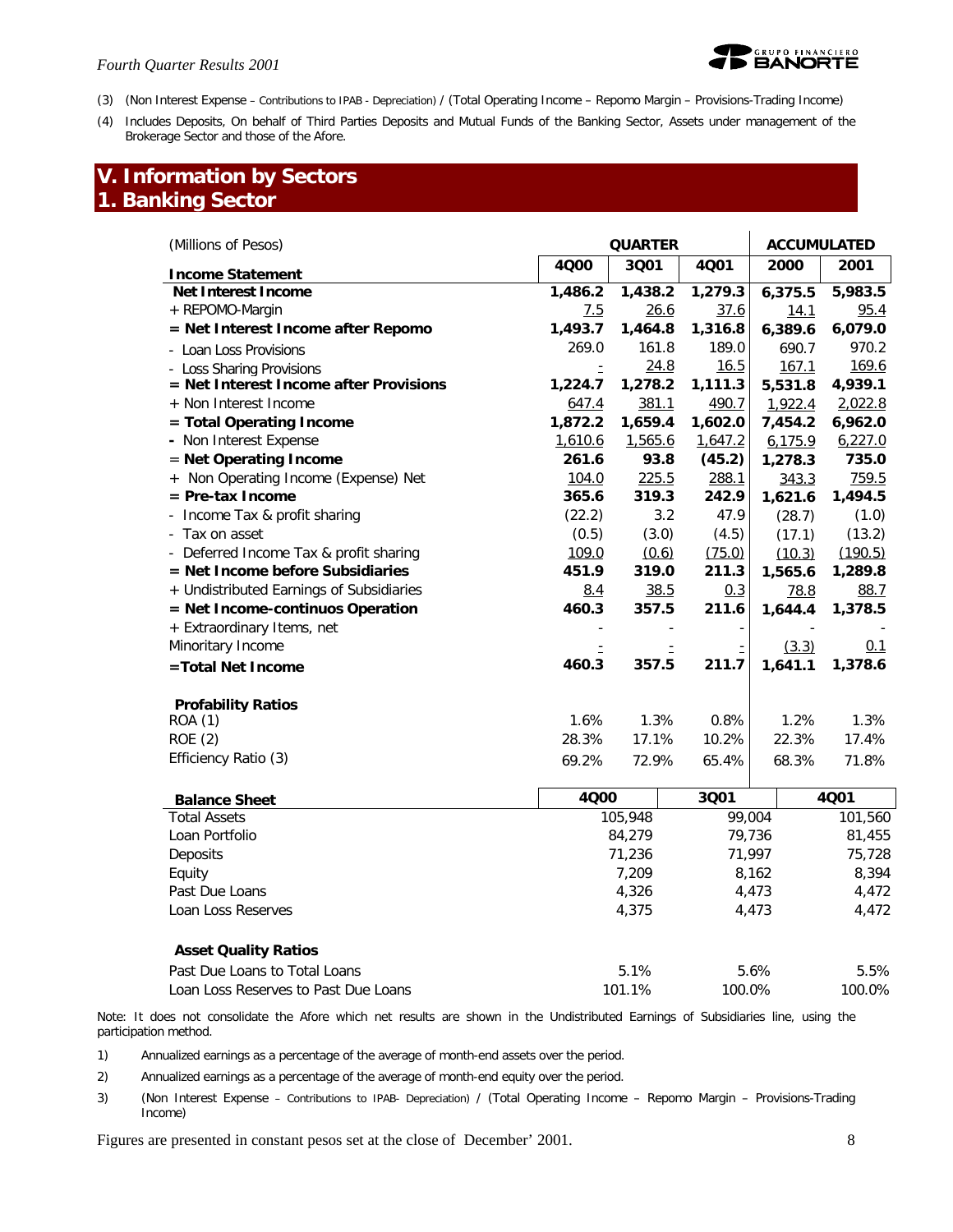

The Banking Sector showed an accumulated profit of Ps1,378.6 million in 2001, 16.0% lower than in 2000. Important loan loss provisions were created for Ps 970.2 million due to the charge offs applied in the period and to new non performing corporate loans. Furthermore, Ps 169.6 million were charged to earnings as Fobaproa loss sharing provisions. The Net Interest Income, before Repomo, decreased by 6.2% as compared to 2000, due to the considerable drop in the 28-day Cetes rate. The yearly Non Interest Income closed at Ps 2,022.8 million, 5.2% higher than in 2000 mainly due to higher service fees. The Non Interest Expense rose to Ps 6,227.0 million at the close of 2000, a similar amount to that of 2000.

### **Net Interest Income**

| (Millions of Pesos)               |          | <b>QUARTER</b> | <b>ACCUMULATED</b> |          |          |
|-----------------------------------|----------|----------------|--------------------|----------|----------|
| <b>BANKING SECTOR</b>             | 4000     | 3001           | 4001               | 2000     | 2001     |
| Interest Income                   | 10,201.3 | 4,584.6        | 4,157.5            | 29,455.8 | 21,854.5 |
| Interest Expense                  | 8,592.7  | 3.231.3        | 2.971.4            | 23,395.4 | 16,179.7 |
| Loan Fees                         | (117.1)  | 90.3           | 102.7              | 331.9    | 331.7    |
| Fees Paid                         | 5.3      | 5.4            | 9.6                | 16.7     | 23.0     |
| Net Interest Income before Repomo | 1,486.2  | 1,438.2        | 1,279.3            | 6,375.5  | 5,983.5  |
| Average Earning Assets            | 121,894  | 100,732        | 98,817             | 133,537  | 102,346  |
| % Net Interest Margin             | 4.9%     | 5.7%           | 5.2%               | 4.8%     | 5.8%     |

| (Millions of Pesos)                 | 3001<br>4000   |         | 4001                  |         |                       |               |
|-------------------------------------|----------------|---------|-----------------------|---------|-----------------------|---------------|
|                                     | <b>BANORTE</b> |         | <b>BANCEN BANORTE</b> |         | <b>BANCEN BANORTE</b> | <b>BANCEN</b> |
| Interest Income- loans & securities | 4,165.0        | 577.1   | 2,768.1               | 1,058.7 | 2,327.0               | 1,028.6       |
| Interest Income- repo agreement     | 2,694.0        | 2,766.8 | 58.7                  | 699.6   | 123.2                 | 678.3         |
| Foreign exchange Valuation          | (1.5)          |         |                       | (0.4)   |                       | 0.4           |
| UDI valuation                       |                |         |                       |         |                       |               |
| Valorization Inst. Indizados        |                |         |                       |         |                       |               |
| <b>Interest Income</b>              | 6,857.5        | 3,343.9 | 2,826.8               | 1,757.8 | 2,450.2               | 1,707.3       |
| Loan Fees                           | (118.0)        | 0.9     | 90.1                  | 0.2     | 102.6                 | 0.2           |
| Interest Expenses-dep.& funding     | 3,031.3        | 165.9   | 1,537.7               | (7.9)   | 1,293.1               | 23.0          |
| Interest expenses- repo agreement   | 2,457.5        | 2,922.8 | 991.9                 | 696.4   | 885.4                 | 743.8         |
| Foreign exchange Valuation          |                | 0.1     | 4.1                   |         | 10.7                  |               |
| UDI valuation                       |                |         |                       |         |                       |               |
| Valorization Inst. Indizados        | 12.8           | 2.3     | (0.1)                 | 9.2     | 2.2                   | 13.2          |
| - Interest Expense                  | 5,501.6        | 3,091.1 | 2,533.6               | 697.7   | 2,191.4               | 779.0         |
| Fees paid                           | 5.3            |         | 5.4                   |         | 8.5                   | 1.1           |
| = Net Interest Income               | 1,232.5        | 253.7   | 377.8                 | 1,060.4 | 352.9                 | 926.4         |

The Banking Sector's Net Interest Margin before Repomo, accumulated Ps 5,983.5 million during the year, 6.2% lower than that of 2000 mainly due to the considerable drop in the interest rates as compared to those of the previous year. The 28-day Cetes rates averaged 11.37% in 2001, a significant difference as compared to the 15.26% average of 2000. This negative impact was partially compensated by the extraordinary earnings obtained in Money Market and Treasury in the 2Q01, when trading margins were temporary increased as a result of pronunced interest rates drop. Another contributing factor was the Deposit mix improvement and changes in minimum balances of Deposit accounts.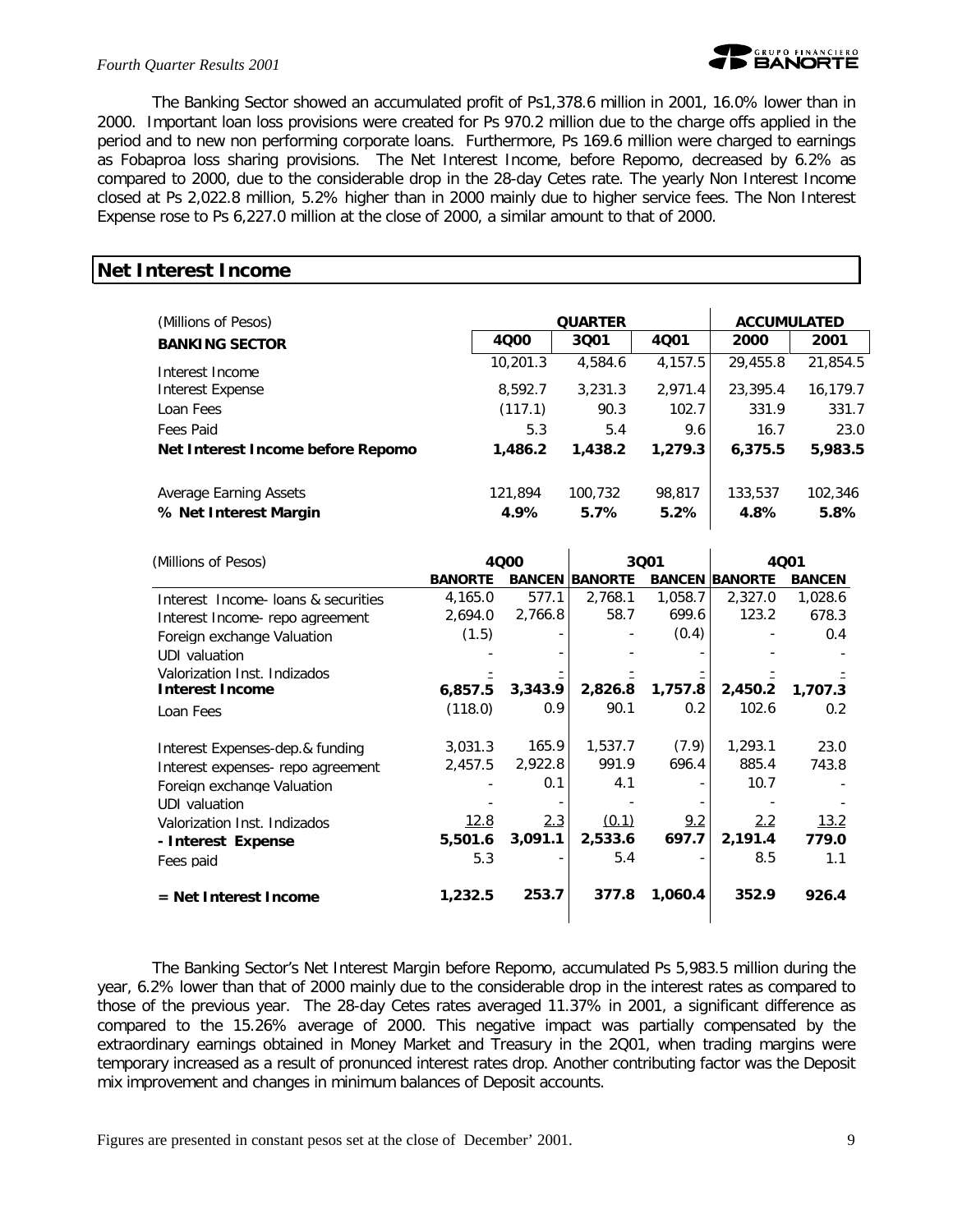

The Net Interest Margin of the quarter fell by 11.0% with respect to 3Q01. This was due to the continual downturn in interest rates; the 28-day Cete averaged 7.45% in 4Q01 vs. 8.62% in 3Q01 equivalent to a 13.6% decrease in the level of interest rates. Additionally, the interest rate reductions that took place in 2H01 as a result of new fixed rates on Mortgage, Car and Credit Card loans reduced their margins eventhough this speeded up this type of loans growth.

| <b>Non Interest Income</b> |  |  |
|----------------------------|--|--|

| (Millions of Pesos)            | <b>QUARTER</b> |        |        | <b>ACCUMULATED</b> |         |  |
|--------------------------------|----------------|--------|--------|--------------------|---------|--|
|                                | 4000           | 3001   | 4001   | 2000               | 2001    |  |
| Fees on purchased services:    |                |        |        |                    |         |  |
| + Fund Transfers               | 8.9            | 14.0   | 15.8   | 34.4               | 50.1    |  |
| + Account Management Fees      | 80.7           | 76.6   | 59.2   | 271.5              | 289.7   |  |
| + Fiduciary                    | 143.0          | 423.3  | 195.7  | 637.6              | 977.2   |  |
| + Credit Card                  | 9.4            | 83.9   | 93.4   | 29.4               | 343.4   |  |
| + From Fobaproa                | 108.9          | 62.3   | 42.0   | 573.9              | 266.6   |  |
| + Other Fees                   | 329.6          | 109.8  | 189.7  | 521.3              | 444.5   |  |
|                                | 680.5          | 769.8  | 595.8  | 2,068.0            | 2,371.6 |  |
| Fees paid:                     |                |        |        |                    |         |  |
| + Fund Transfers               |                |        |        |                    |         |  |
| + Other Fees                   | 87.8           | 317.2  | 172.7  | 361.3              | 659.7   |  |
|                                | 87.8           | 317.2  | 172.7  | 361.3              | 659.7   |  |
| $=$ Net Fees                   | 592.7          | 452.6  | 423.1  | 1,706.7            | 1,711.9 |  |
| <b>Trading Income</b>          |                |        |        |                    |         |  |
| + Foreign Exchange             | 47.2           | 46.3   | 48.1   | 205.2              | 193.8   |  |
| + Securities- Realized gains   | (0.6)          | (23.3) | (19.8) | 18.0               | 72.7    |  |
| + Securities- Unrealized gains | 8.1            | (94.6) | 39.2   | (7.6)              | 44.5    |  |
|                                | 54.7           | (71.5) | 67.5   | 215.7              | 311.0   |  |
| = Non Interest Income          | 647.4          | 381.1  | 490.7  | 1,922.4            | 2,022.8 |  |

The Non Interest Income in 2001 totaled Ps 2,022.8 million; 5.2% higher than in 2000. This was due to a combination of some favorable and unfavorable aspects seen during the year, which are mentioned below:

1.- The implementation of new service fees and an upward revision of the minimum balances for deposit accounts influenced an increase in revenues from Fund Transfers, Account Management fees and Credit Card by 26.0%.

2.- The Security Realized Gains showed an annual increase of 44.2%, due to the increased Money Market and Treasury transactions volume and also to the positive effect of the mark to market valuation on the Fixed Income Securities position at the close of the year.

3.- The Commissions Charged to Fobaproa for handling and collecting the Bancen and Banpaís accounts fell by 53.6% as the remaining portfolio is harder to collect, a fact made apparent after 4 years of work on these account.

The Credit Card Commissions underwent a reclassification as of 4Q00, the results of which were reflected, at the end of 2000, in the Other Fees Collected account. Adding Ps 206.6 million for this concept to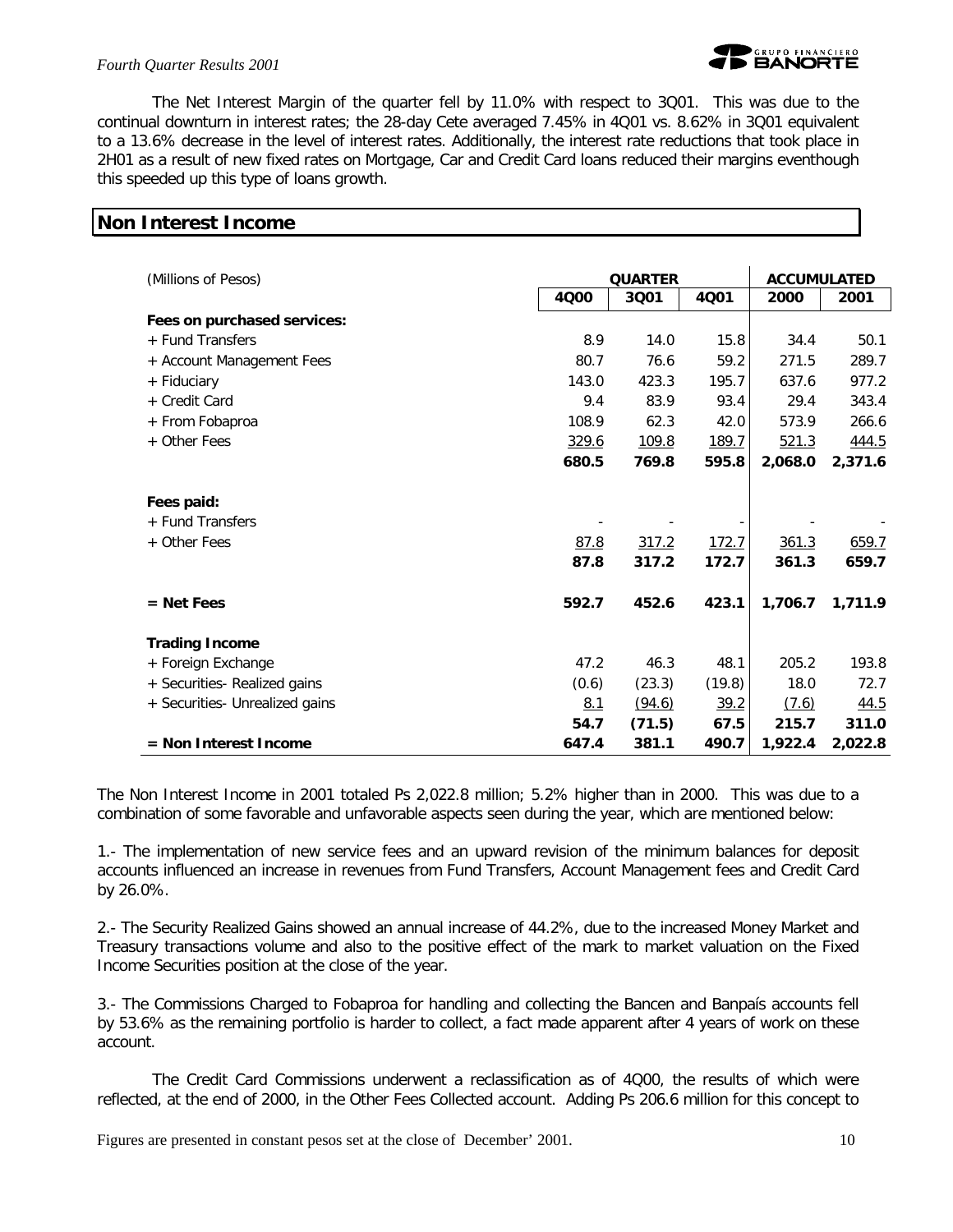

the Ps 29.4 million registered in Credit Card during 2000, and comparing the sum to the Income under this concept in 2001, the variation was 45.5% positive as a result of an important reactivation in the use of credit cards as a means for payment, an specially in the second half of the year with the introduction of the 25% fixed rate scheme.

Departing 3Q01, the Serfin portfolio collecting fees were no longer presented under Fiduciary as a net figure and said Trust was consolidated in Banorte. This affected the presentation because said Trust's income and expenses are now distributed differently among different accounts in the Income Statement. Gathering all these accounts we obtain a net figure comparable to that included in the Fiduciary line in 2000 which gives a 12.9% negative variation stemming from the fact that in 2000 these fees included from September,1999 to December, 2000, a total of 16 months.

| (Millions of Pesos) | 2000  | 2001    |
|---------------------|-------|---------|
| Fees from Fiduciary | N.A.  | 888.7   |
| - Interest Expense  | N.A.  | (78.8)  |
| - Other Fees Paid   | N.A.  | (319.8) |
| - Other Accounts    | N.A.  | (18.1)  |
| $=$ Net             | 542.0 | 472.0   |

N.A.= Not Applicable

On a quarterly basis, the Non Interest Income totaled Ps 490.7 million, 28.8% greater than in 3Q01, as a result of higher Trading Income that increased Ps 139 million compared to the previous quarter, coming mainly from the mark to market valuation.

### **Non Interest Expense**

| (Millions of Pesos)                  |         | <b>QUARTER</b> |         |         | <b>ACCUMULATED</b> |
|--------------------------------------|---------|----------------|---------|---------|--------------------|
|                                      | 4000    | 3001           | 4001    | 2000    | 2001               |
| Personnel Expenses                   | 689.3   | 684.4          | 619.2   | 2.594.6 | 2,653.7            |
| +Fees Paid                           | 81.7    | 84.5           | 89.5    | 309.6   | 329.5              |
| +Operation & Administration Expenses | 401.4   | 419.0          | 480.6   | 1,665.6 | 1,693.5            |
| +Rent, Depreciation& Amortization    | 155.3   | 188.6          | 174.7   | 678.3   | 689.7              |
| +Tax other than income tax           | 186.7   | 100.9          | 193.7   | 540.6   | 503.4              |
| +Contributions to IPAB               | 96.0    | 88.1           | 89.5    | 387.1   | 357.2              |
| - Corporate Expense Recoveries       |         |                |         |         |                    |
| $=$ Non Interest Expense             | 1,610.6 | 1,565.6        | 1,647.2 | 6,175.9 | 6.227.0            |

The accumulated 2001 Non Interest Expenses were similar to those of 2000. Personnel Expense increased by 2.3% compared to 2000 due a number of factors, such as a 10% raise since mid year and improvements in some benefits, severance pay of personnel dismissed in 1Q01, and the Brokerage House personnel transfer to Banorte in 3Q00 in the corporate restructuring process. Quarterly, the Non Interest Expenses increased by 5.2% principally because there was a considerable increase of Ps 92.8 million in the Other Taxes concept which stemmed mostly from the Value Added Tax for investment made during the year and various re-possessed assets that also generate a tax expense.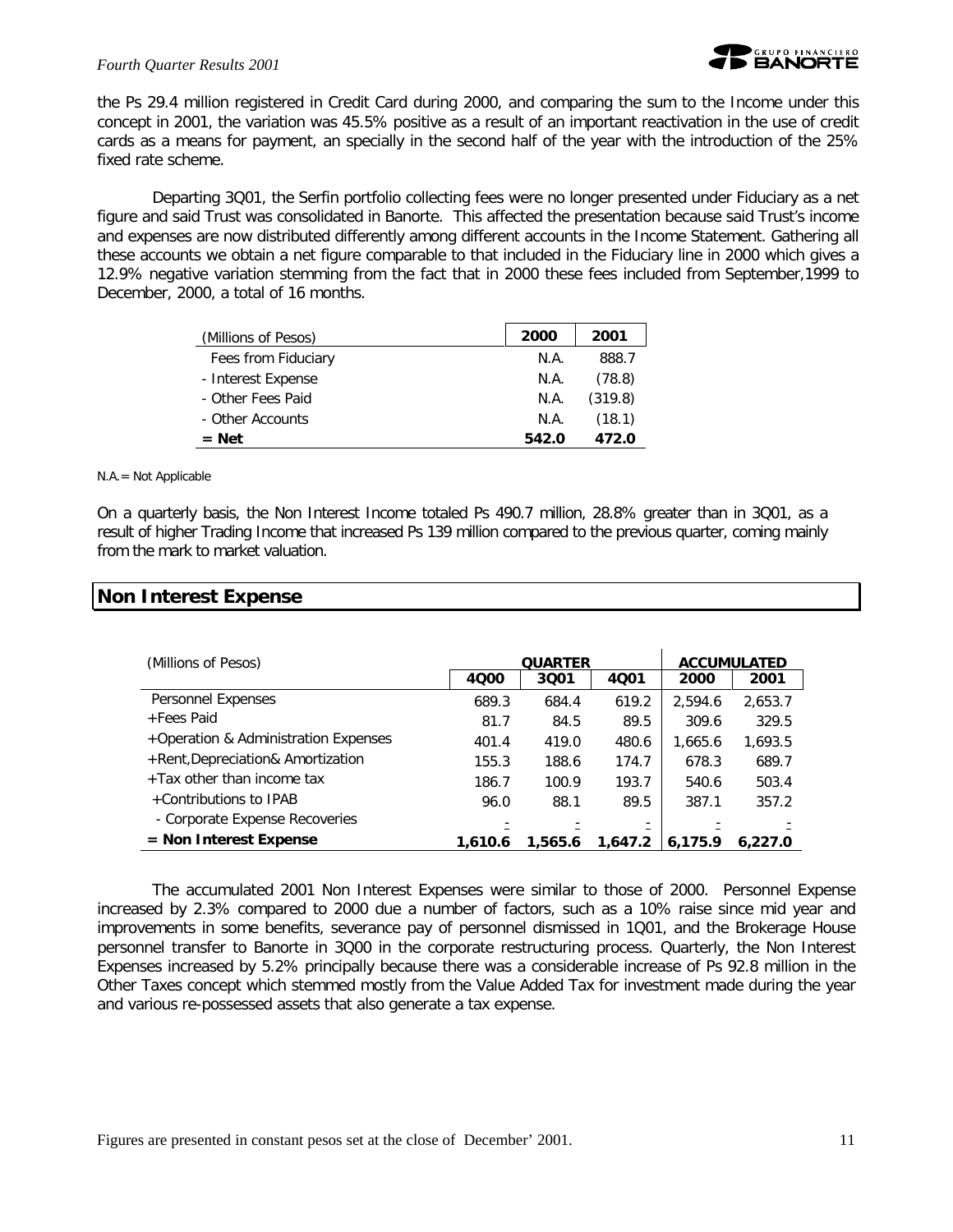# **Non Operating Income (Expense) Net**

| (Millions of Pesos)                    |         | <b>QUARTER</b> |        | <b>ACCUMULATED</b> |         |
|----------------------------------------|---------|----------------|--------|--------------------|---------|
|                                        | 4000    | 3001           | 4001   | 2000               | 2001    |
| +Other Revenues                        | 207.8   | 116.6          | 194.3  | 655.4              | 540.4   |
| +Foreign Exchange                      |         |                |        | 0.4                |         |
| + Recoveries                           | 92.8    | 84.7           | 147.1  | 337.3              | 508.2   |
| +Repomo-other revenues                 |         | 41.5           | (59.2) | 17.5               | 27.7    |
| $=$ Non Operating Income               | 300.6   | 242.8          | 282.3  | 1.010.5            | 1,076.3 |
|                                        |         |                |        |                    |         |
| -Other Expenses                        | (153.7) | (3.4)          | 33.3   | (394.4)            | (251.1) |
| -Foreign Exchange                      |         |                |        | (22.7)             |         |
| -Repomo-other expenses                 | (42.9)  | (13.8)         | (27.5) | (250.2)            | (52.7)  |
| $=$ Non Operating Expense              | (196.6) | (17.2)         | 5.9    | (667.3)            | (316.8) |
|                                        |         |                |        |                    |         |
| $=$ Non Operating Income (Expense) Net | 104.0   | 225.5          | 288.1  | 343.3              | 759.5   |

The net accumulated result of the year for Non Operating Income (Expense) was Ps 759.5 million, 121.2% higher than that of 2000, mainly due to a 50.7% Recoveries increase, to a 33.0% Other Expenses decrease derived from a Ps 81.0 million due to lower Foba-70 provisions and other provisions, and to a close to Ps 200 million decrease in Repomo-other expenses as a result of the application of the D4 bulletin issued by the Institute of Mexican Accountants. In the quarter, there was a 27.8% positive variation coming from a 73.7% Recoveries increase and also to a 66.6% increase in Other Revenues derived mostly from a Ps 81 million Sundry Creditors cancellation in the quarter.

| Loan Portfolio                  |        |                       |                          |                |                         |        |        |                |        |
|---------------------------------|--------|-----------------------|--------------------------|----------------|-------------------------|--------|--------|----------------|--------|
| (Millions of Pesos)             |        | <b>Local Currency</b> |                          |                | <b>Foreign Currency</b> |        | Total  |                |        |
| <b>Performing Loans</b>         | 4000   | 3Q01                  | 4001                     | 4000           | 3001                    | 4Q01   | 4000   | 3Q01           | 4001   |
| Commercial                      | 15,510 | 12,948                | 15,720                   | 4,677          | 4,448                   | 4,785  | 20,186 | 17,396         | 20,505 |
| <b>Financial Intermediaries</b> | 1,654  | 236                   | 399                      | 1,062          | 359                     | 191    | 2,716  | 595            | 589    |
| Consumer                        | 654    | 1,654                 | 2,293                    |                |                         | 1      | 654    | 1,655          | 2,294  |
| Mortgages                       | 4,271  | 4,395                 | 4,693                    |                |                         |        | 4,271  | 4,395          | 4,693  |
| <b>Goverment Entities</b>       | 39,651 | 39,327                | 39,039                   |                | 14                      | 10     | 39,651 | 39,341         | 39,049 |
| Fobaproa                        | 6,075  | 6,072                 | 5,191                    | 6,398          | 5,808                   | 4,662  | 12,473 | 11,880         | 9,853  |
| Total                           | 67,815 | 64,632                | 67,335                   | 12,137         | 10,631                  | 9,648  | 79,952 | 75,263         | 76,983 |
| <b>Past Due Loans</b>           |        |                       |                          |                |                         |        |        |                |        |
| Commercial                      | 1,211  | 1,358                 | 1,377                    | 597            | 1,049                   | 1,078  | 1,808  | 2,406          | 2,454  |
| <b>Financial Intermediaries</b> |        |                       | $\overline{\phantom{a}}$ |                |                         |        |        | $\overline{a}$ |        |
| Consumer                        | 625    | 313                   | 316                      |                |                         |        | 625    | 313            | 316    |
| Mortgages                       | 1,893  | 1,754                 | 1,701                    |                |                         |        | 1,893  | 1,754          | 1,701  |
| Goverment Entities              |        |                       |                          |                |                         |        |        |                |        |
| <b>Total</b>                    | 3,729  | 3,424                 | 3,394                    | 597            | 1,049                   | 1,078  | 4,326  | 4,473          | 4,472  |
| <b>Total Propietary Loans</b>   | 71,544 | 68.057                | 70,729                   | 12,734         | 11,679                  | 10,726 | 84,279 | 79,736         | 81,455 |
| % Past Due Loans                | 5.2    | 5.0                   | 4.8                      | 4.7            | 9.0                     | 10.0   | 5.1    | 5.6            | 5.5    |
| Total Loans w/o Fobaproa/IPAB   | 28,164 | 26,068                | 30,155                   | 6,336          | 5,871                   | 6,064  | 34,502 | 31,936         | 36,219 |
| FOBAPROA (**)                   | 37,305 | 35,917                | 35,383                   | $\blacksquare$ |                         |        | 37,305 | 35,917         | 35,383 |

(\*) Includes valued UDIS

(\*\*) IPAB portfolio is included in the Loans to Government Agencies

(\*\*\*) Includes Fobaproa promissory notes.

Note: There is no scheme for Mortgage Earnings.

Figures are presented in constant pesos set at the close of December' 2001. 12

ן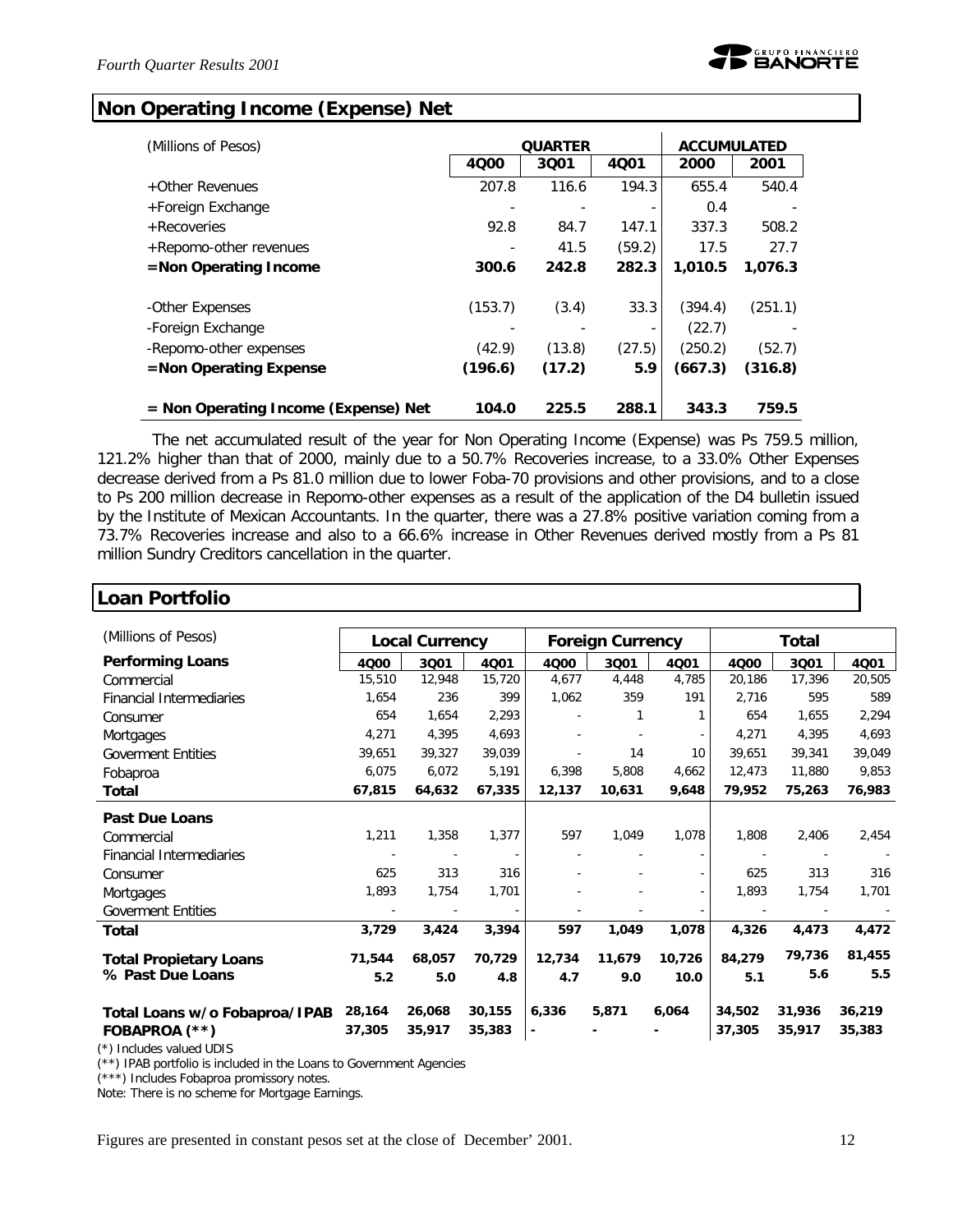

The year closed with a Ps 30,170 million Traditional Banking Loan Portfolio (without Fobaproa / IPAB), 11.0% greater than at the closing of the previous year. The main reason behind this is a 69.0% increase in the Consumer and Mortgage portfolios, as a result of the promotional activities carried out and the fixed-rate program, and 9.4% of commercial loans –mainly corporate- granted to companies selling consumer goods and offering direct credit to their clients.

The Fobaproa notes showed an important reduction in 2001 mainly as a result of USD 100 million in amortizations of Banpaís notes throughout the year, to Ps 509 million of the Foba-70 program termination in the 4Q01, and to Ps 394 million of the dollar exchange valuation (exchange rates: Dec/2000=9.6098 vs  $Dec/2001 = 9.1695$ ).

Quarterly, the portfolio without Fobaproa / IPAB experienced a considerable growth of 13.4%, which showed mainly in the Commercial Loans because of new loans granted to companies tied to the consumer sector. Likewise, the Consumer and Mortgage Portfolios rose by 32.6% and 4.0%, respectively, due to the new fixed-rates programs' success.

The past-due loans increased by 3.4% over the closing of 2000, as a result of the negative impact of reduced economic activity in the United States and a slow-down in Mexican industrial activity which has affected some domestic companies. The past-due loans ratio closed the year at 5.5%.

| (Millions of Pesos)            | <b>TRADITIONAL</b><br><b>BANKING</b> |        | <b>RECOVERY</b><br><b>BANKING</b> |       | <b>FOBAPROA</b> |        | <b>TOTAL</b> |        |
|--------------------------------|--------------------------------------|--------|-----------------------------------|-------|-----------------|--------|--------------|--------|
|                                | 4000                                 | 4Q01   | 4000                              | 4001  | 4Q00            | 4001   | 4000         | 4Q01   |
| Commercial                     | 19,237                               | 21,049 | 2,298                             | 1,910 | $\blacksquare$  |        | 21,534       | 22,959 |
| Corporate                      | 7,682                                | 8,668  | 52                                | 48    |                 |        | 7,734        | 8,716  |
| Commercial                     | 11,466                               | 12,205 | 2,243                             | 1,860 |                 |        | 13,709       | 14,065 |
| Other                          | 89                                   | 176    | 2                                 | 3     |                 |        | 91           | 178    |
| <b>Financial Entities</b>      | 2,716                                | 589    |                                   | -     |                 |        | 2,716        | 589    |
| Consumer                       | 1,133                                | 2,318  | 607                               | 293   |                 |        | 1,740        | 2,610  |
| Credit Card                    | 535                                  | 823    | 388                               | 134   |                 |        | 924          | 957    |
| Auto                           | 447                                  | 1,292  | 15                                | 17    |                 |        | 461          | 1,309  |
| Other                          | 151                                  | 204    | 204                               | 141   |                 |        | 355          | 345    |
| <b>Mortgages</b>               | 1,757                                | 2,558  | 4,408                             | 3,836 |                 |        | 6,165        | 6,394  |
| <b>Government Entities</b>     | 2,347                                | 3,656  |                                   | 10    | 37,305          | 35,383 | 39,652       | 39,049 |
| <b>Government Entities</b>     | 2,347                                | 3,656  |                                   | 10    |                 |        | 2,347        | 3,666  |
| <b>IPAB</b>                    |                                      |        |                                   |       | 37,305          | 35,383 | 37,305       | 35,383 |
| Fobaproa                       |                                      |        |                                   |       | 12,473          | 9,853  | 12,473       | 9,853  |
| <b>Total</b>                   | 27,190                               | 30,170 | 7,313                             | 6,049 | 49,778          | 45,236 | 84,281       | 81,455 |
| Total Loans w/o Fobaproa/ IPAB |                                      |        |                                   |       |                 |        | 34,502       | 36,219 |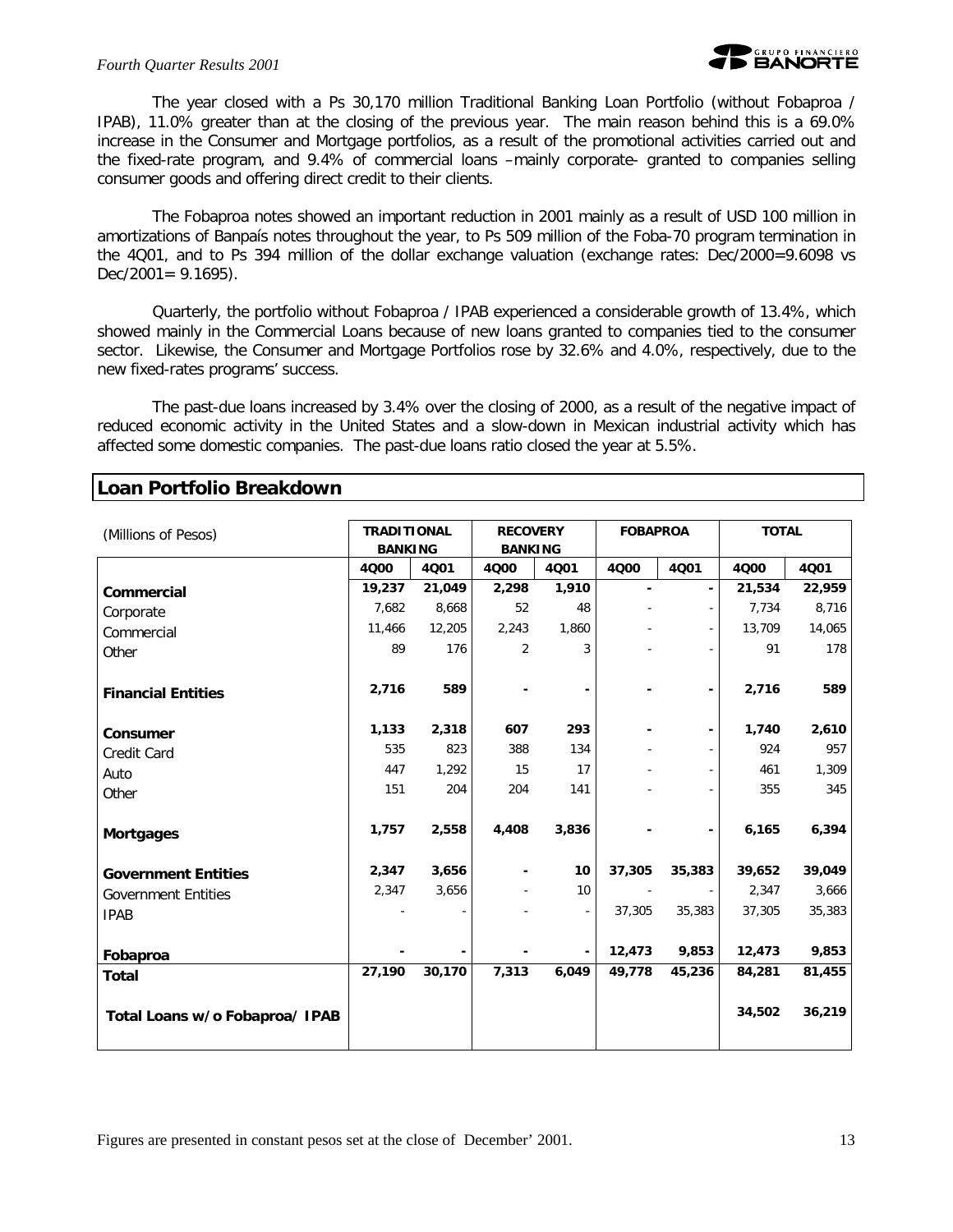# **Classified Loans**

(Millions of Pesos)

|                |        |       | COMMERCIAL (*) |       | <b>MORTGAGES</b> |         |       | <b>CONSUMER</b> |         |        | <b>TOTAL</b> |         |
|----------------|--------|-------|----------------|-------|------------------|---------|-------|-----------------|---------|--------|--------------|---------|
| Grade          | Loans  | ℅     | Reserve        | Loans | ℅                | Reserve | Loans | %               | Reserve | Loans  | %            | Reserve |
| A              | 20,585 | 80.4  | 164            | 3,078 | 48.1             | 16      | 2,014 | 76.3            | 10      | 25,676 | 74.2         |         |
| B              | 1.464  | 5.7   | 223            | 1,427 | 22.3             | 78      | 261   | 9.9             | 26      | 3,152  | 9.1          | 32      |
| C              | 1,073  | 4.2   | 387            | 428   | 6.7              | 135     | 43    | 1.6             | 19      | 1,544  | 4.5          | 309     |
| D              | 76     | 0.3   | 56             | 1,461 | 22.9             | 1,023   | 36    | 1.4             | 26      | 1,573  | 4.5          | 943     |
| E              | 1,780  | 7.0   | 1,754          |       |                  |         | 287   | 10.9            | 286     | 2,067  | 6.0          | 2.067   |
| Not Classified | 1,421  | 2.4   |                |       |                  |         |       |                 | ٠       | 1,421  | 1.8          |         |
| <b>Total</b>   | 25,592 | 100   | 2,584          | 6.394 | 100              | 1,252   | 2,640 | 100             | 367     | 34,626 | 100          | 3,350   |
| Excepted       |        |       |                |       |                  |         |       |                 | ۰       | 48,435 |              |         |
| <b>Total</b>   | 25,592 | 100.0 | 2,584          | 6,394 | 100.0            | 1,252   | 2,640 | 100.0           | 367     | 83,061 | 100.0        | 3,350   |

Note : Consolidated with UDIS. With December'01, per application of Report 1449,1460,1480 Y 14 of the CNByV (the National Banking and Securities Commission).

(\*) Includes Financial Intermediaries, Goverment Entities, Irrevocable Lines of Credit and Signatures Guarantees Granted.

### **Fobaproa-IPAB**

| (Million of Pesos)           | <b>REMAINING CONTINGENCIES</b> |                               |  |  |  |
|------------------------------|--------------------------------|-------------------------------|--|--|--|
|                              | LOSS(1)<br><b>SHARING</b>      | INCENTIVE(1)<br><b>SCHEME</b> |  |  |  |
| Gross Fobaproa notes balance | 9.914                          | 5,946(2)                      |  |  |  |
| - Cash recoveries            | 2,290                          | 1,441(2)                      |  |  |  |
| - Repossesed assets          | Ξ                              |                               |  |  |  |
| = Balance net of recoveries  | 7,624                          | 4,505                         |  |  |  |
| Contingency before reserves  | 2,031                          | 339                           |  |  |  |
| - Reserves                   | 2,031                          | 339                           |  |  |  |
| $=$ Remaining contingencies  |                                | $\blacksquare$                |  |  |  |

1) Includes only cash recoveries.

2) Included in Loss Sharing program.

Banorte provisioned Ps 16.5 million through the Income Statement during the quarter to keep 100% provisioned on FOBAPROA-IPAB Loss Sharing program and Incentive Scheme. Cash recoveries in the Loss Sharing program represented 23.1% of Banorte's Gross FOBAPROA-IPAB notes balance.

Banorte's Foba 70 program expired early in 4Q01. It had started with the exchange of repossessed assets to Banorte by Fobaproa-IPAB promissory note in 1995. As the program concluded, Ps 225 million in repossessed assets were received as well as Ps 243 million in the cash recovery balance, for a difference of Ps 509 million that was covered in its entirety with the special reserves created for just such a purpose.

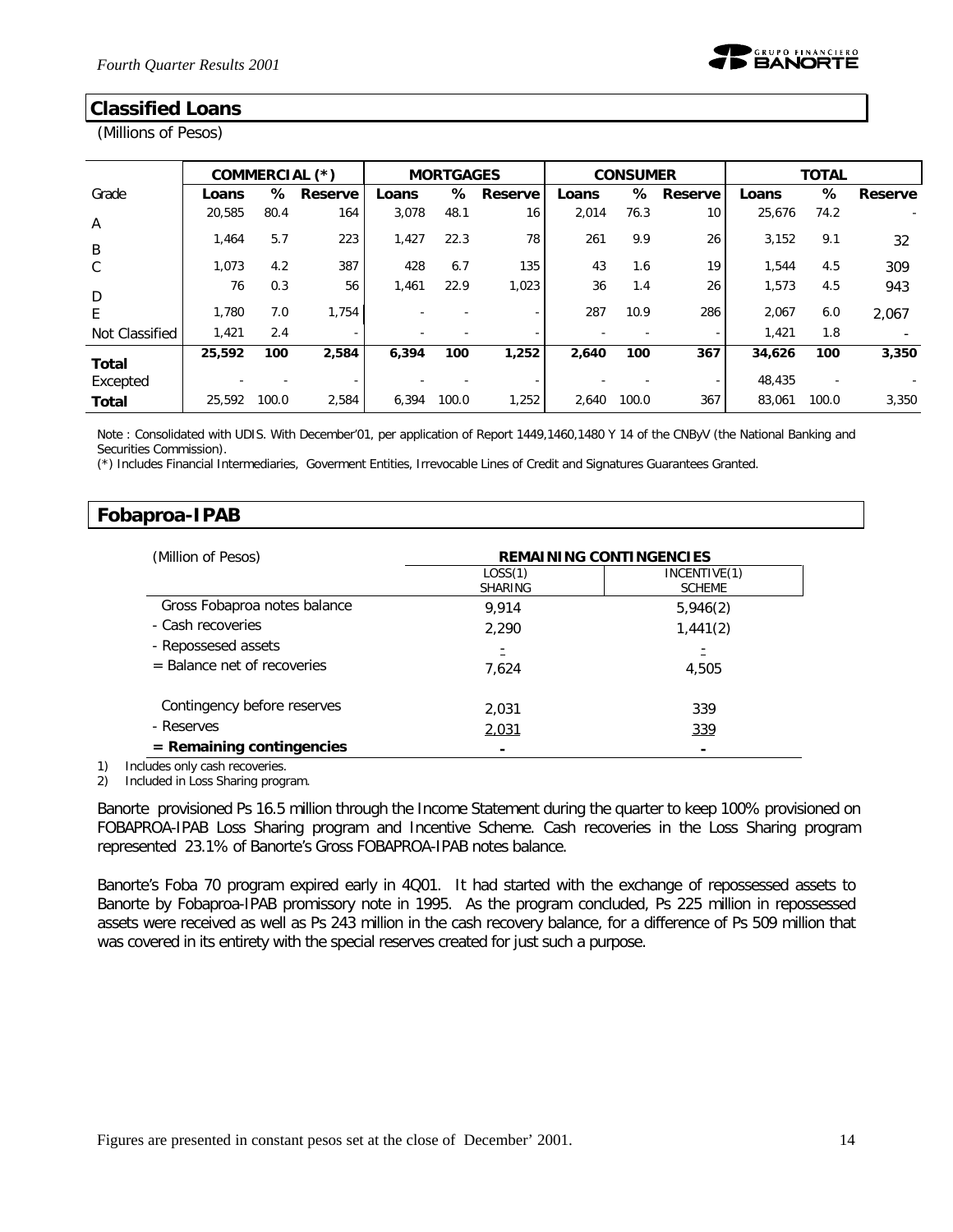#### **Fobaproa - IPAB Notes Integration 4Q01**

| (Millions of Pesos)        |                                                                  | <b>BANORTE</b><br><b>BANCEN</b>          |                               |                        |                                 |                                 | <b>BANPAIS</b> | <b>BANKING</b><br><b>SECTOR</b> |
|----------------------------|------------------------------------------------------------------|------------------------------------------|-------------------------------|------------------------|---------------------------------|---------------------------------|----------------|---------------------------------|
|                            | <b>LOSS</b><br><b>SHARING</b><br><b>LOCAL</b><br><b>CURRENCY</b> | LOSS<br><b>SHARING</b><br><b>DOLLARS</b> | <b>WITHOUT</b><br><b>RISK</b> | <b>NCENTIVE SCHEME</b> | <b>LOCAL</b><br><b>CURRENCY</b> | <b>LOCAL</b><br><b>CURRENCY</b> | <b>DOLLARS</b> | <b>TOTAL</b>                    |
| Gross Balance              | 9,730                                                            | 184                                      | 1,229                         | (1)                    |                                 |                                 | 4,881          | 16,024                          |
| - Checking account balance | 2,065                                                            | 225                                      | 145                           | (1)                    | 249                             | 940                             | 177            | 3,801                           |
| - Reserves                 | 2,030                                                            |                                          |                               | 339                    |                                 |                                 |                | 2,369                           |
| $=$ Net Balance            | 5,635                                                            | (41)                                     | 1,084                         | (339)                  | (249)                           | (940)                           | 4,704          | 9,853                           |
| Simple Credit(2)           |                                                                  |                                          |                               |                        |                                 |                                 |                | 35,383                          |
| Bancrecer(3)               |                                                                  |                                          |                               |                        |                                 |                                 |                | 46,270                          |
| Interest Rate              | CETES 91-1.35                                                    | $LIBOR + 5$                              | CETES 91                      | N.A.                   | N.A.                            | N.A.                            | $CPTDL+0.17$   |                                 |
| Maturity                   | 2005                                                             | 2006                                     | 2006                          | 2005/2006              | N.A.                            | N.A.                            | 2007           |                                 |
| Remaining Contingencies    | -0-                                                              | -0-                                      | N.A.                          | -0-                    | N.A.                            | N.A.                            | N.A.           |                                 |

1) The figures of Ps 5,946 & Ps 1,441 are included in Loss Sharing.

2) Is included in Government Entities, has a rate of TIIE 28+0.86 and it's maturity is in 2010.

3) Interest rate of TIIE 28 days +0.40 and maturity in 2009, with a single capital payment at maturity.

N.A.- Not Applicable

### *ORIGIN OF THE NOTES*

The source of the Fobaproa-IPAB notes is different as each was given for different objectives, according to the following list:

| <b>FOBAPROA NOTES</b> | <b>YEAR</b> | ORIGIN                    |
|-----------------------|-------------|---------------------------|
| <b>BANORTE</b>        |             |                           |
| LOSS SHARING          | 1995-1996   | Sale of Loans to Fobaproa |
| WITHOUT RISK          | 1996        | Sale of Loans to Fobaproa |
| <b>BANPAIS</b>        | 1996-1997   | Reorganization            |
| SIMPLE CREDIT         | 2000        | Reorganization            |
| <b>BANCRECER</b>      | 1999        | Reorganization            |

*SIGNIFICANCE IN BANORTE BALANCE*

|                       | 1997  | 1998  | 1999  | 2000  | 4T01  | <b>PROFORMA</b> |
|-----------------------|-------|-------|-------|-------|-------|-----------------|
|                       |       |       |       |       |       | W/BANCRECER     |
| S Total Loans         | 70.9% | 64.6% | 63.5% | 58.7% | 55.5% | 66.4%           |
| <b>% Total Assets</b> | 60.6% | 53.5% | 43.7% | 46.7% | 44.5% | 53.1%           |

### **Loan Loss Reserves (LLR)**

| (Millions of Pesos)                | 4001           |               |       |  |  |  |
|------------------------------------|----------------|---------------|-------|--|--|--|
|                                    | <b>BANORTE</b> | <b>BANCEN</b> | Total |  |  |  |
| <b>PREVIOUS PERIOD END BALANCE</b> | 4,070          | 403           | 4,473 |  |  |  |
| Provision taken in the period      | 170            |               | 170   |  |  |  |
| UDI trusts transfers               |                | 17            |       |  |  |  |
| Charges offs and discounts:        |                |               |       |  |  |  |
| Commercial Portfolio               | (15)           | (6)           | (21)  |  |  |  |
| Foreclosed assets                  | (2)            |               | (2)   |  |  |  |
| Consumer Portfolio                 | (1)            |               |       |  |  |  |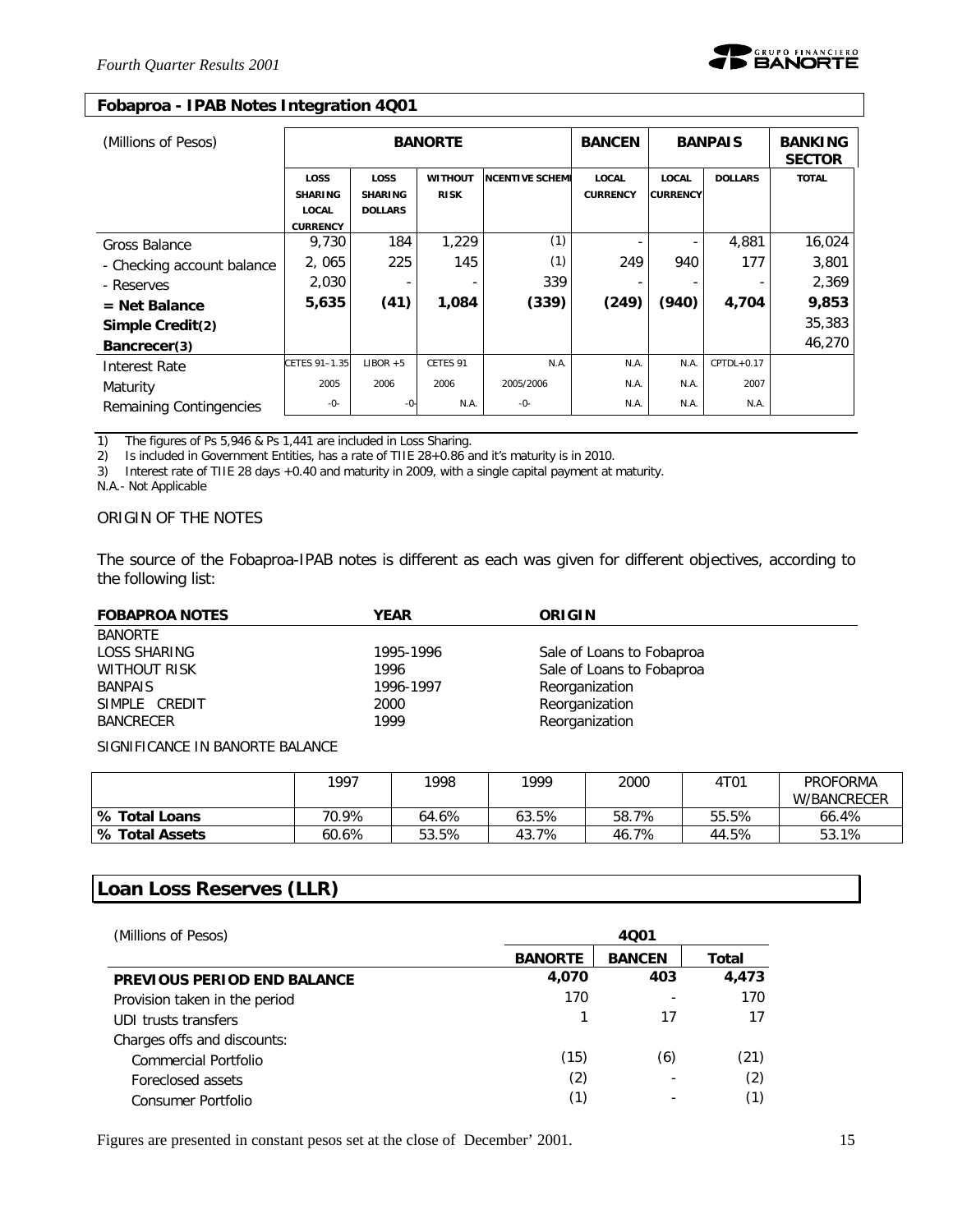

| Mortgage Portfolio                      | (58)<br>(76) | (8) | (60)<br>(84) |
|-----------------------------------------|--------------|-----|--------------|
| Cost of debtors support programs        | (28)         | (3) | (31)         |
| Valuation and Others                    | (72)         | -   | (73)         |
| <b>LOAN LOSS RESERVES AT PERIOD END</b> | 4.064        | 408 | 4.472        |

(\*) It does not include UDI trusts eliminations.

During the quarter, Ps 170 million were provisioned through the Income Statement and Ps 84 million were taken out through Charge offs and discounts related to collections and the restructuring of past due loans, from which Ps 21 million came from the Commercial Portfolio, Ps 1 million from Consumer and Ps 60 million from Mortgages. The cost of debtor support programs of the quarter was Ps 31 million. On the other hand, the Valuation impact amounted Ps 72 million. The balance of Loan Loss Provisions at the close of 4Q01 was Ps 4,472 million. Charge offs created during 2001 amounted Ps 760 millions derived mainly from the Consumer and the Mortgage Portfolios.

### **Reserve Coverage as of 4Q01**

| (Millions of Pesos)             |          |                 |                          |
|---------------------------------|----------|-----------------|--------------------------|
| <b>BANORTE</b>                  | Past Due | <b>Reserves</b> | <b>Reserves/Past Due</b> |
| Commercial                      | 2.257    | 2.257           | 100.0%                   |
| <b>Financial Intermediaries</b> |          |                 |                          |
| Consumer                        | 316      | 316             | 100.0%                   |
| Mortgage                        | 1,578    | 1,491           | 94.5%                    |
| <b>Goverment Entities</b>       |          |                 |                          |
| Total                           | 4,151    | 4,064           | 97.9%                    |
|                                 |          |                 |                          |
| <b>BANCEN</b>                   |          |                 |                          |
| Commercial                      | 198      | 198             | 100.0%                   |
| <b>Financial Intermediaries</b> |          |                 |                          |
| Consumer                        |          |                 |                          |
| Mortgage                        | 123      | 123             | 100.0%                   |
| <b>Goverment Entities</b>       |          | 87              |                          |
| Surplus                         |          |                 |                          |
| Total                           | 321      | 408             | 127.1%                   |
| Total                           | 4,472    | 4,472           | 100.0%                   |

The Reserve Coverage of the Banking Sector was 100.0% at the end of 4Q01. In Banorte, the reserve coverage was 97.9%, with a 100% coverage of past due Commercial and Consumer loans, and 94.5% in Mortgage loans. In the case of Bancen, the reserve coverage was 127.1%, with individual coverage at 100.0%, leaving a surplus of Ps 87 million to cover future contingencies.

### **Deposits**

| (Millions of Pesos)                     | 4000   | 3001   | 4001   |
|-----------------------------------------|--------|--------|--------|
| <b>Demand Deposits</b>                  | 27,282 | 26,182 | 29.529 |
| Time Deposits                           | 42.579 | 44,462 | 44,898 |
| <b>Bonds</b>                            | 1.374  | 1.352  | 1,302  |
| <b>Traditional Deposits</b>             | 71,236 | 71.997 | 75,728 |
| On behalf of Third Parties Deposits (*) | 37,784 | 49.721 | 46.761 |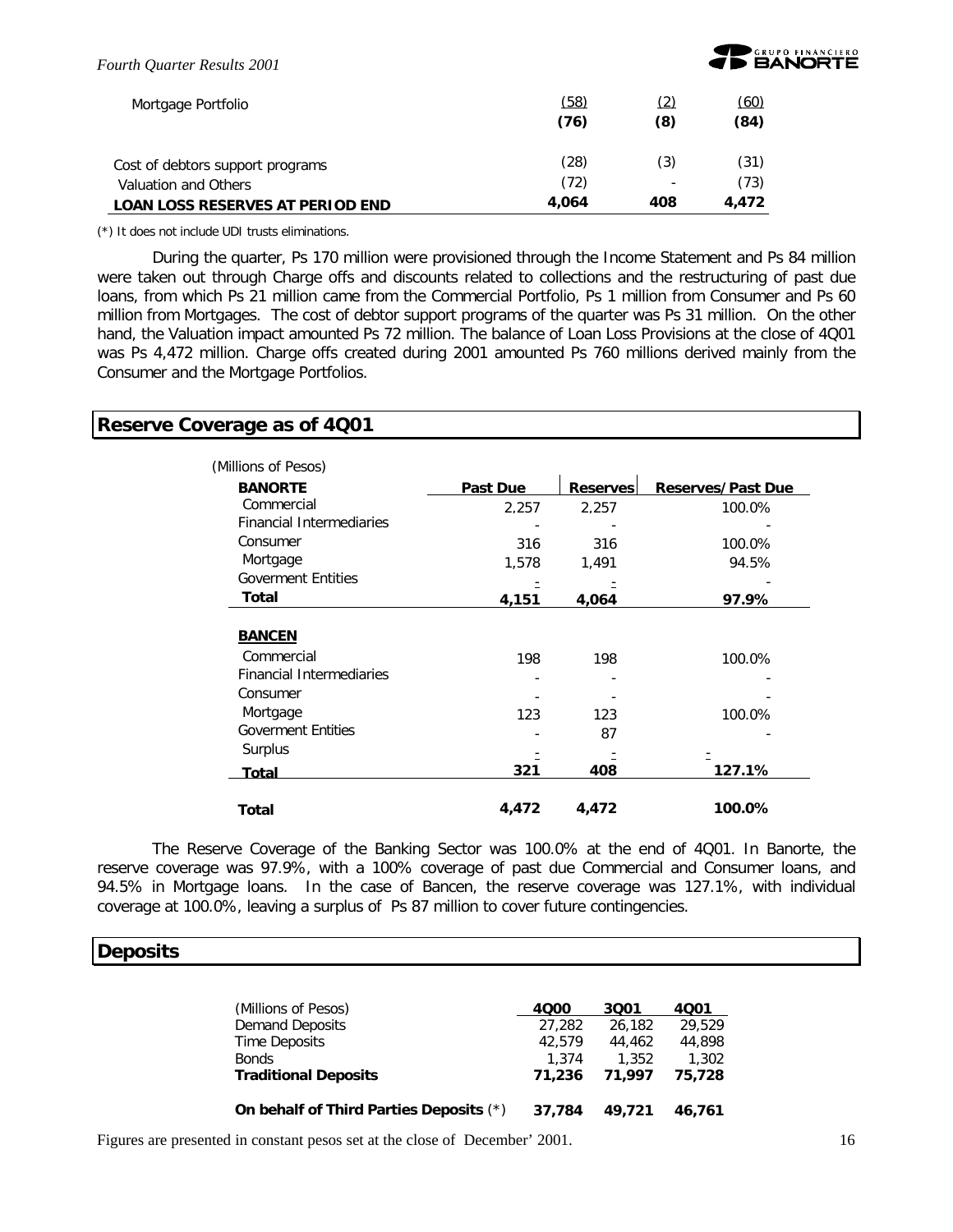

#### **Total Deposits 109,020 121,562 122,489**

(\*) Accounted in Memorandum Accounts.

Total Deposits grew by 12.4% when compared to the previous year. This was reflected in all lines except Bonds, as a result of the promotional activities carried out throughout the year, highlighting On Behalf of Third Parties Deposits with a 23.8% increase, followed by Demand Deposits wich increase by 8.2%. The latter increased it's Traditional Deposits proportion from 38% to 39% and are the lower cost type of Deposits. For the quarter, there was an important Deposit increase of 5.2% due basically to seasonal variables given that usually deposits increase at the end of the year.

### **Risk Management**

#### **Market Risk**

The methodology used to calculate market risk is the Value at Risk by historical simulation, which is determined by simulating 500 historical scenarios Grupo Financiero Banorte's current portfolios.

Said method is applied to all the Group's portfolios exposed to risk factor variations that have a direct effect on their appraisal (domestic interest rates, foreign interest rates, exchange rates, among other), using a 99% reliability rate and a 10-day portfolio tenure.

The average quarterly Value at Risk (VaR) of the financial instrument portfolios of the Group (Sectors, Banking and Brokerage) including bonds, shares, money market operations, interest rate swaps, forwards, futures, and others derived in and outside the balance, is as follows:

Value at Risk

*(Millions of pesos)*

|                       | 000<br>д           | 1Q01 | 2001             | $3Q0^*$      | 1001          |
|-----------------------|--------------------|------|------------------|--------------|---------------|
| VaR<br>$\sim$<br>davs | ᅐᄀ <i>ᆁ</i><br>ິ ເ | 301  | rro<br>nn<br>ບບບ | 010<br>، ا ب | $\cap$<br>220 |

The Value at Risk make up for the fourth quarter 2001, calculated under the aforementioned premises per Institution and Sector is as follows:

(Millions of Pesos)

|                       | VaR 10 days |
|-----------------------|-------------|
| l Banorte             | 98          |
| l Bancen              | 212         |
| <b>Banking Sector</b> | 225         |
| Brokerage House       |             |
| GFNorte               | 225         |

The consolidated Value at Risk both for the Banking Sector and for Grupo Financiero Banorte, considers the correlations of every risk factor involved in portfolio appraisal. Therefore, the mathematical sum of the Value at Risk per Institution may not match.

Additionally, the Value at Risk per risk factor of the instruments portfolio described for Grupo Financiero Banorte as a whole, was as follows for the fourth quarter of 2001:

| (Millios of pesos)     |       |
|------------------------|-------|
| <b>RISK FACTOR</b>     | Total |
| Domestic interest rate | 200   |
| Foreign interest rate  |       |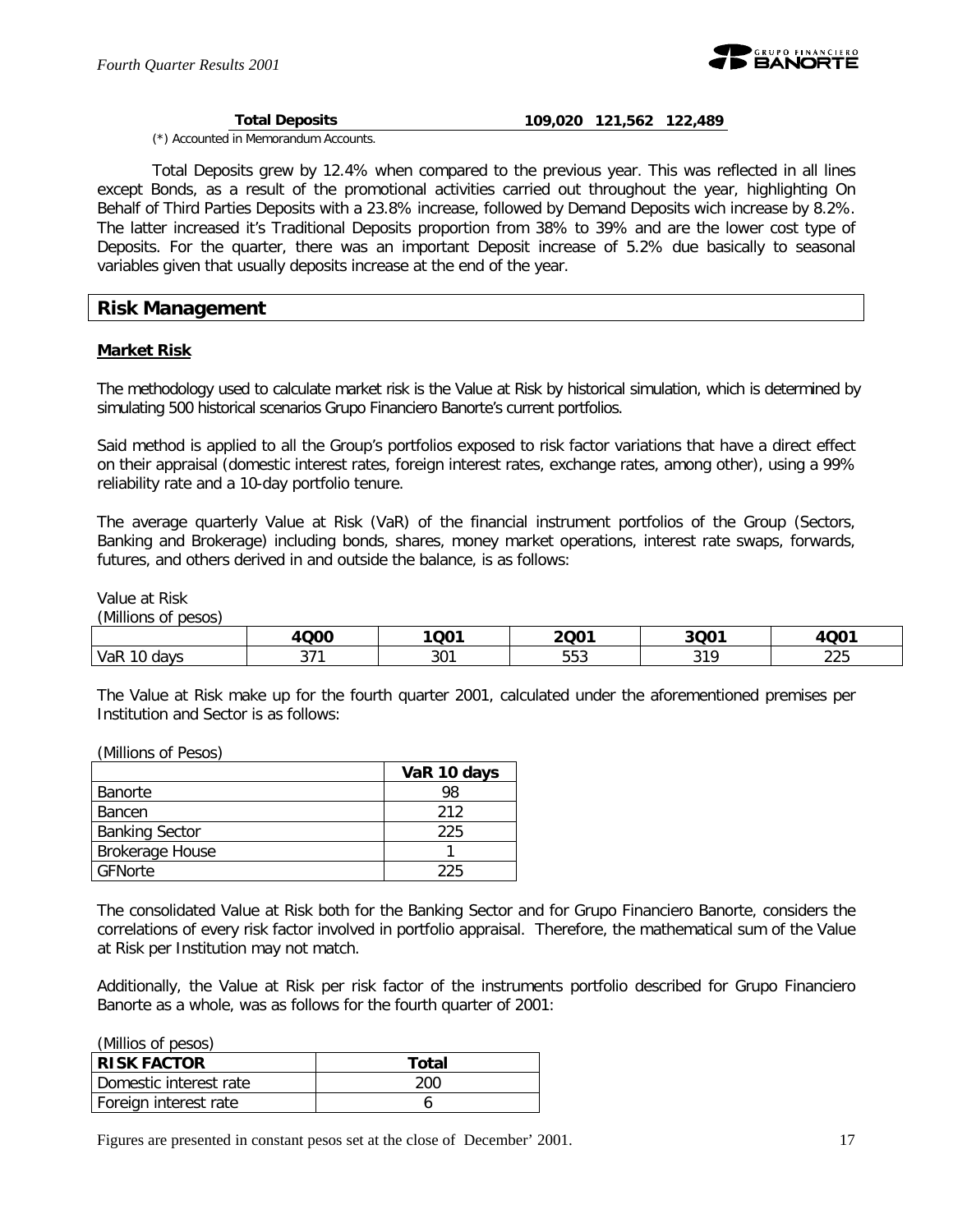

| Exchange rate   |    |
|-----------------|----|
| Stock Exchange  |    |
| Eurobonds Price | 64 |

The VaR for each of the risk factors presented is determined by simulating 500 historical scenarios of the variables that make up each one of said factors, while keeping the variables that affect the rest of the indicated risk factors constant.

### **Capitalization**

| (Millions of Pesos)               | <b>RULES OF 2003</b> |               |                |               |  |
|-----------------------------------|----------------------|---------------|----------------|---------------|--|
|                                   | 3001<br>4001         |               |                |               |  |
|                                   | <b>BANORTE</b>       | <b>BANCEN</b> | <b>BANORTE</b> | <b>BANCEN</b> |  |
| <b>Basic Capital</b>              | 5,051                | 1,520         | 3,432          | 1,403         |  |
| Supplemental Capital              | 1,741                | 27            | 1,802          |               |  |
| <b>Net Capital</b>                | 6,792                | 1,548         | 5,234          | 1,403         |  |
| Credit risk assets                | 36,861               | 7,155         | 41,640         | 7,813         |  |
| Risk<br>Credit<br>Net Capital /   | 18.4%                | 21.6%         | 12.6%          | 18.0%         |  |
| Total risks assets (1)            | 42,911               | 11,307        | 47,695         | 9,948         |  |
| <b>Capitalization Ratio</b>       |                      |               |                |               |  |
| Tier 1                            | 11.8%                | 13.5%         | 7.2%           | 14.1%         |  |
| Tier 2                            | 4.0%                 | $0.2\%$       | 3.8%           | $0.0\%$       |  |
| <b>Total Capitalization Ratio</b> | 15.8%                | 13.7%         | 11.0%          | 14.1%         |  |

(1) Includes Market Risks. Without inter-company eliminations

Note.- The disclosure of capital and credit risk assets is included in the Notes to Banking Sector Financial Statements section.

At the close of 4Q01 Banorte ended with a 12.6% capitalization ratio with respect to the credit risk assets and 11.0% considering also market risks. The capitalization ratio is divided into the Tier 1 capital ratio of 7.2% and 3.8% for the Tier 2 capital. Three elements impacted the capitalization ratio: 1)the Ps 1,650 million investment for the acquisition of Bancrecer that was substracted eventhough this bank was not consolidated yet; 2)the Ps 293 million of Bancen write offs that were charged to Banorte's stockholders' Equity; and 3) the important loan growth, for Ps 4,283 will (excluding Fobaproa – IPAB), in the 4Q01, that showed a 12.4% increase in Credit Risk Assets. Bancen closed with a 18.0% ratio with respect to the credit risk assets and 14.1% considering market risk. It's Tier 1 capital ratio was 14.1% and zero for the Tier 2 capital ratio.

### **US Dollar Assets and Liabilities**

| (Millions of Dollars)       | 3001           |               | 4001           |               |  |
|-----------------------------|----------------|---------------|----------------|---------------|--|
| Liabilities                 | <b>BANORTE</b> | <b>BANCEN</b> | <b>BANORTE</b> | <b>BANCEN</b> |  |
| <b>Retail Deposits</b>      | 793.3          |               | 869.1          |               |  |
| Market Issues               | 282.0          |               | 260.4          |               |  |
| Loans                       | 281.7          |               | 183.2          |               |  |
| Intergroup Funding          |                |               |                |               |  |
| Development Banks           | 133.2          | 30.7          | 99.7           | 29.7          |  |
| <b>Cross Currency Swaps</b> | 150.0          |               | 128.5          |               |  |
| Deferred payments           | 37.1           |               | 51.3           |               |  |
| Loan Loss Reserves          | 73.4           |               | 96.1           | 2.2           |  |
| Foreign Exchange Der        | 114.1          |               | 61.1           |               |  |
| Other liabilities           | 14.4           | 0.6           | 4.6            | 0.1           |  |
| Total                       | 1,879.0        | 31.3          | 1,754.0        | 32.0          |  |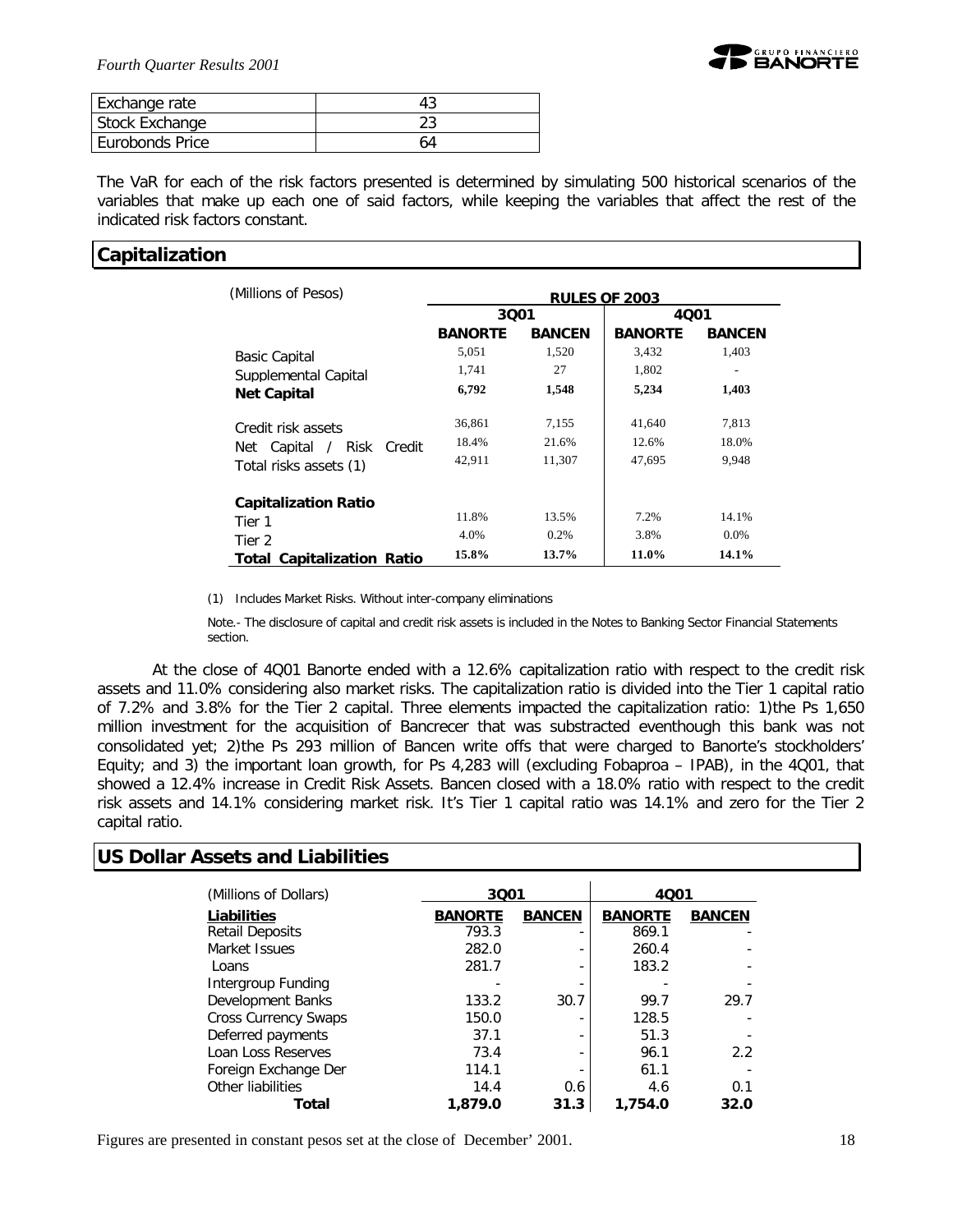| <b>Assets</b>                           |         |      |         |      |
|-----------------------------------------|---------|------|---------|------|
| Cash                                    | 13.9    |      | 18.2    |      |
| Deposits on Foreign Banks               | 226.9   | 27.7 | 69.7    | 28.9 |
| Intergroup Deposits                     |         |      |         |      |
| <b>USCP</b>                             | 112.9   |      | 149.6   |      |
| <b>Remittances Securitization Trust</b> | 11.9    |      | 9.4     |      |
| Investment portfolio                    | 163.3   |      | 160.6   |      |
| Loan portfolio                          | 604.0   | 3.0  | 654.5   | 2.0  |
| Fobaproa – IPAB Notes(1)                | 602.2   |      | 552.2   |      |
| Foreign Exchange Der                    | 111.8   |      | 102.4   |      |
| Other assets                            | 32.2    | 1.1  | 37.4    | 1.3  |
| Total                                   | 1,879.0 | 31.3 | 1,754.0 | 32.0 |
| $\sim$ $\sim$ $\sim$                    |         |      |         |      |

(1) The balance is net of Fobaproa checking accounts.

During 4Q01, the dollar balance dropped by 6.5% as compared to the figures in 3Q01. The Deposits in Foreign Banks registered a USD 156 million reduction. The funds were distributed as follows: 1) USD 133.0 million in Bank Loan Payments and 2) maturity of Market Issues, which fell by USD 21.6 million. The USD 75.8 million increase in Retail Deposits was channeled to the Loans Portfolio (USD 49.5 million) and Investments in USCP.

### **Recovery Banking**

This section is intended to dimension the Recovery Banking business contribution to the Banking Sector. Recovery Banking has contributed substantially in the last years to the Banking Sector's earnings. However, it is important to mention that this contribution tends to be smaller as the Traditional GFNorte Banking Business is strengthened.

A breakdown of the Recovery Banking contribution to the earnings of said Sector is given below. Th methodology was fine tuned in order to show more clearly this contribution therefore some numbers change with respect to those included in previous reports.

| (Millions of Pesos)                      |             |            |
|------------------------------------------|-------------|------------|
| <b>Income Statement</b>                  | 2000        | 2001       |
| Net Interest Income                      | 333         | (20)       |
| +REPOMO-margin                           |             |            |
| =Net Interest Income After REPOMO        | 333         | (20)       |
| - Loan Loss Provisions                   | <u>572</u>  |            |
| = Net Interest Income After Provisions   | (238)       | (20)       |
| + Fiduciary                              | 542         | 472        |
| + Fobaproa Fees                          | 587         | 267        |
| + Other Fees                             | <u> 139</u> | 201        |
| Non Interest Income                      | 1,268       | 939        |
| = Total Operating Income                 | 1,030       | 920        |
| Non Interest Expense                     | <u>509</u>  | <u>494</u> |
| = Net Operating Income                   | 521         | 426        |
| Other Revenues and Expenses              |             |            |
| $=$ Pre-tax Income                       | 521         | 426        |
| Income Tax & Profit Sharing              |             |            |
| - Tax on Asset                           |             |            |
| - Deferred Income Tax & Profit Sharing   |             |            |
| = Net Income before Subsidiaries         | 521         | 426        |
| + Undistributed Earnings of Subsidiaries |             |            |
| = Net Income-continuos Operation         | 521         | 426        |
| + Extraordinary Items, net               |             |            |
| - Minoritary Income                      |             |            |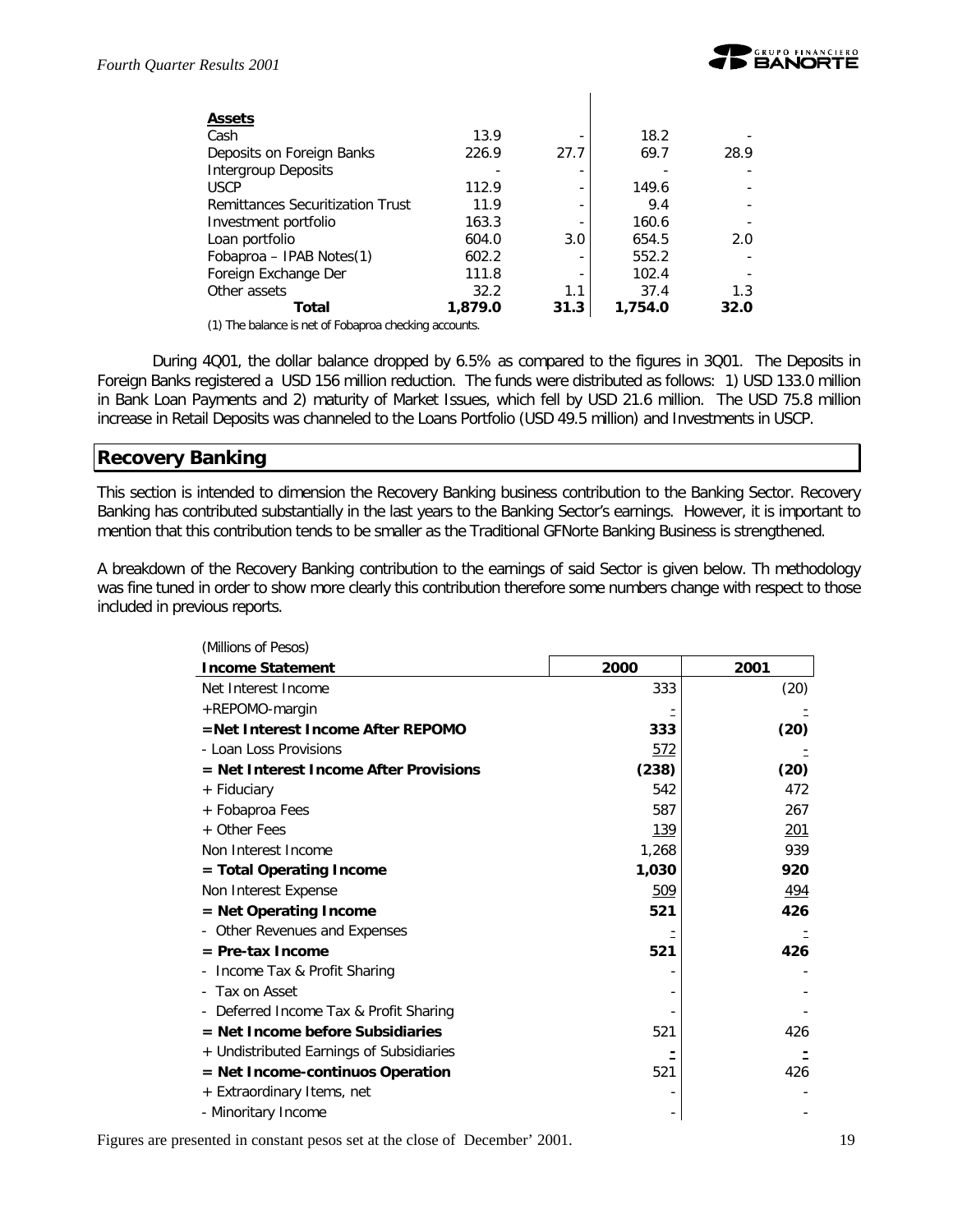

### **= Total Net Income 521 426**

The basis to calculate these figures were the assets managed by Recovery Banking which consist of: the loan portfolios ceded to Fobaproa by Bancen and Banpaís before being sold, the purchase of collecting rights of the Serfin Portfolio for 4 years, and the portfolios bought to the IPAB. Additionally, it administrates own portfolio which, given its characteristics, have been transfered to be collected through the Recovery Banking.

### **Assets under Management**

The following table shows the amounts of assets managed by the Recovery Bank and the concepts where these assets are found, as well as the items where the income from each portfolio are registered

| (Millions of Pesos)              | 4001   | ACCOUNTING IN THE BALANCE<br><b>SHEET</b> | ACCOUNTING IN THE INCOME<br><b>STATEMENT</b> |
|----------------------------------|--------|-------------------------------------------|----------------------------------------------|
| <b>Fobaproa-IPAB Portfolios:</b> |        |                                           |                                              |
| Banking Sector (1)               | 20,017 | Out of balance trusts                     | Fees from FOBAPROA                           |
| Serfin                           | 14.597 | Serfin Trust                              | Fiduciary (3)                                |
| Repossesed assets                | 7,708  | Out of balance trusts                     | Fobaproa fees and Fiduciary                  |
|                                  | 42,322 |                                           |                                              |
| Loans purchased to IPAB(3):      | 11.463 | Sólida Administradora de Portafolios      | Undistributed Earnings from Subsidiaries     |
| <b>Banking Sector Portfolio:</b> | 5,877  |                                           |                                              |
| Banking Sector (1)               | 1.191  | Banorte's Portfolio                       | Net Interest Income                          |
| Repossesed assets                | 7,068  | Banorte's Repossesed assets               | Other Revenues and Expenses                  |
|                                  |        |                                           |                                              |
| <b>Total</b>                     | 60.853 |                                           |                                              |

(1) Includes the loan portfolios sold toFobaproa by Bancen and Banpaís.

(2) Includes 5 packages.

(3) Departing 3Q01 this trust is consolidated and affects the following accounts: Interest Expenses, Fiduciary, Other Fees Paid, and Operation & Administration Expenses.

Following are the Recovery Banking earning as a percentage of the overall earnings of the Banking Sector:

|                                       | <b>ACCUMULATED</b> |          |
|---------------------------------------|--------------------|----------|
| (Millones de Pesos)                   | 2000               | 2001     |
| <b>Traditional Banking Net Income</b> | 1.120              | 952      |
| Recovery Bank Net Income              | 521                | 426      |
| Banking Sector Net Income(*)          | 1,641              | 1,378    |
| $=$ % of Contribution                 | $31.7\%$           | $30.9\%$ |

(\*) Banking Sector at 100%

During the year 2000, the Recovery Banking benefited with extraordinary fee income from IPAB as well as for the portfolio recovery programs called "Punto Final" and "Banorte es más que Punto Final", which contributed to increasing net interest margin. The bottom line in 2001 was diminished by the important Loan Loss provisions created in the year.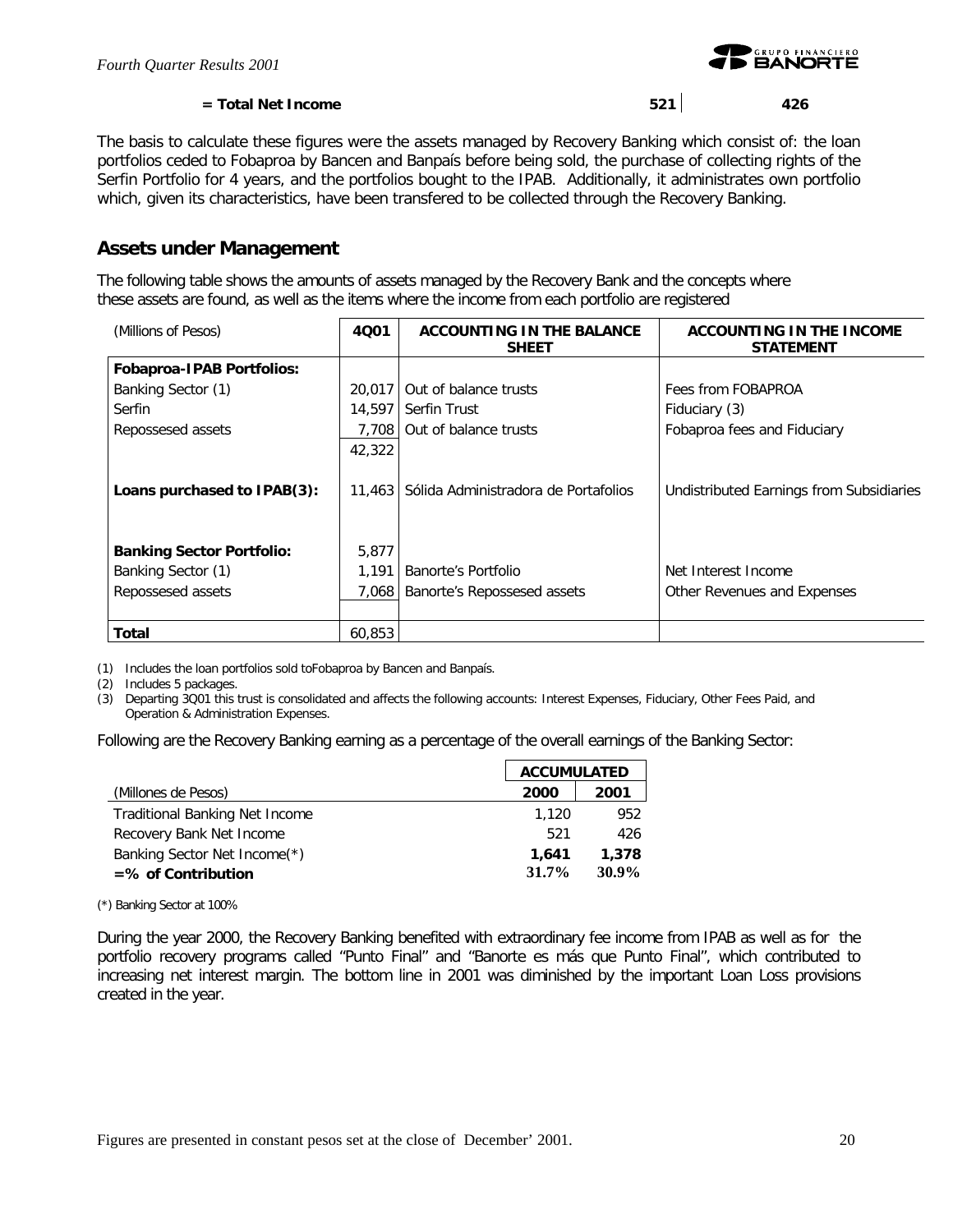

### **2.-Brokerage Sector**

| (Millions of Pesos)     | <b>QUARTER</b><br>4000<br>3001<br>4001 |          |          | <b>ACCUMULATED</b> |          |  |
|-------------------------|----------------------------------------|----------|----------|--------------------|----------|--|
|                         |                                        |          |          | 2000               | 2001     |  |
| <b>Brokerage House</b>  |                                        |          |          |                    |          |  |
| Net Income              | (32.7)                                 | 1.0      | 17.1     | 28.5               | 31.3     |  |
| Equity                  | 150.4                                  | 222.6    | 238.0    | 150.4              | 238.0    |  |
| <b>Total Assets</b>     | 383.2                                  | 333.2    | 420.3    | 383.2              | 420.3    |  |
| Assets under Management | 65,037.8                               | 87.640.6 | 95,999.7 | 65,037.8           | 95,999.7 |  |

The *Brokerage House* showed a Ps 17.1 million profit in the fourth quarter of 2001, for a yearly accumulated profit of Ps 31.3 million. The earnings generated during the fourth quarter were far greater than those of the third due mainly to increased income form money market operation and substantial tax recovery. On the other hand, the year's profit was 9.8% higher than that of the previous year, because despite the events that took place in the year, the strategy of keeping high-risk position and developing an area of institutional and corporate promotion allowed for an 47.6% increase in Assets under Management during 2001.

As to income from stock market transactions, there was a 21% drop with respect to the previous year due to the uncertainty among the world financial markets and especially in the Mexican Stock Exchange, which up until the third quarter had lost 14.7% in a 12-month period –the strongest drop since August 1998-. However, there was a recovery in the last quarter of the year.

It's important to stress that our subsidiary abroad (Afin Securities), showed an important increase in profit as compared to the previous year, accumulating Ps 12.5 million at the close of 2001. This had a favorable impact on the Brokerage House results.

### **3.-Long Term Savings Sector**

| (Millions of Pesos)               |         | <b>QUARTER</b> |          | <b>ACCUMULATED</b> |          |
|-----------------------------------|---------|----------------|----------|--------------------|----------|
|                                   | 4000    | 3001           | 4001     | 2000               | 2001     |
| <b>Afore</b>                      |         |                |          |                    |          |
| Net Income                        | 11.3    | 70.1           | 29.9     | 147.0              | 173.1    |
| Equity                            | 1,034.0 | 1,165.2        | 1,113.5  | 1,034.0            | 1,113.5  |
| <b>Total Assets</b>               | 1,165.3 | 1,394.7        | 1,362.6  | 1,165.3            | 1,362.6  |
| Assets under Management (SIEFORE) | 9,180.0 | 13,225.2       | 14,092.1 | 9,180.0            | 14,092.1 |
| <b>Insurance</b>                  |         |                |          |                    |          |
| Net Income                        | 15.4    | (0.6)          | (1.1)    | 9.4                | 13.9     |
| Equity                            | 124.2   | 139.1          | 137.2    | 124.2              | 137.2    |
| <b>Total Assets</b>               | 1,314.7 | 1,475.8        | 1,466.7  | 1,314.7            | 1,466.7  |
| <b>Technical Reserves</b>         | 1,053.3 | 1,180.1        | 1,236.4  | 1,053.3            | 1,236.4  |
| <b>Annuities</b>                  |         |                |          |                    |          |
| Net Income                        | (28.2)  | (28.7)         | (8.3)    | (67.6)             | (11.0)   |
| Equity                            | 88.6    | 128.5          | 119.7    | 88.6               | 119.7    |
| <b>Total Assets</b>               | 2,257.3 | 3,190.9        | 3,550.3  | 2,257.3            | 3,550.3  |
| <b>Technical Reserves</b>         | 2,156.8 | 3,049.5        | 3,415.8  | 2,156.8            | 3,415.8  |

The *Afore* totaled a net yearly profit of Ps 173.1 million (51% for Bancen), 17.8% higher than that of the same period in 2000. This was due mainly to an important 53.5% increase in managed assets as new affiliates were attracted by the promotion efforts and the transfer of 573,287 members from the CONSAR central account, in 3Q01. By the end of 4Q01, there was a total of 2,400, 764 affiliates which represents a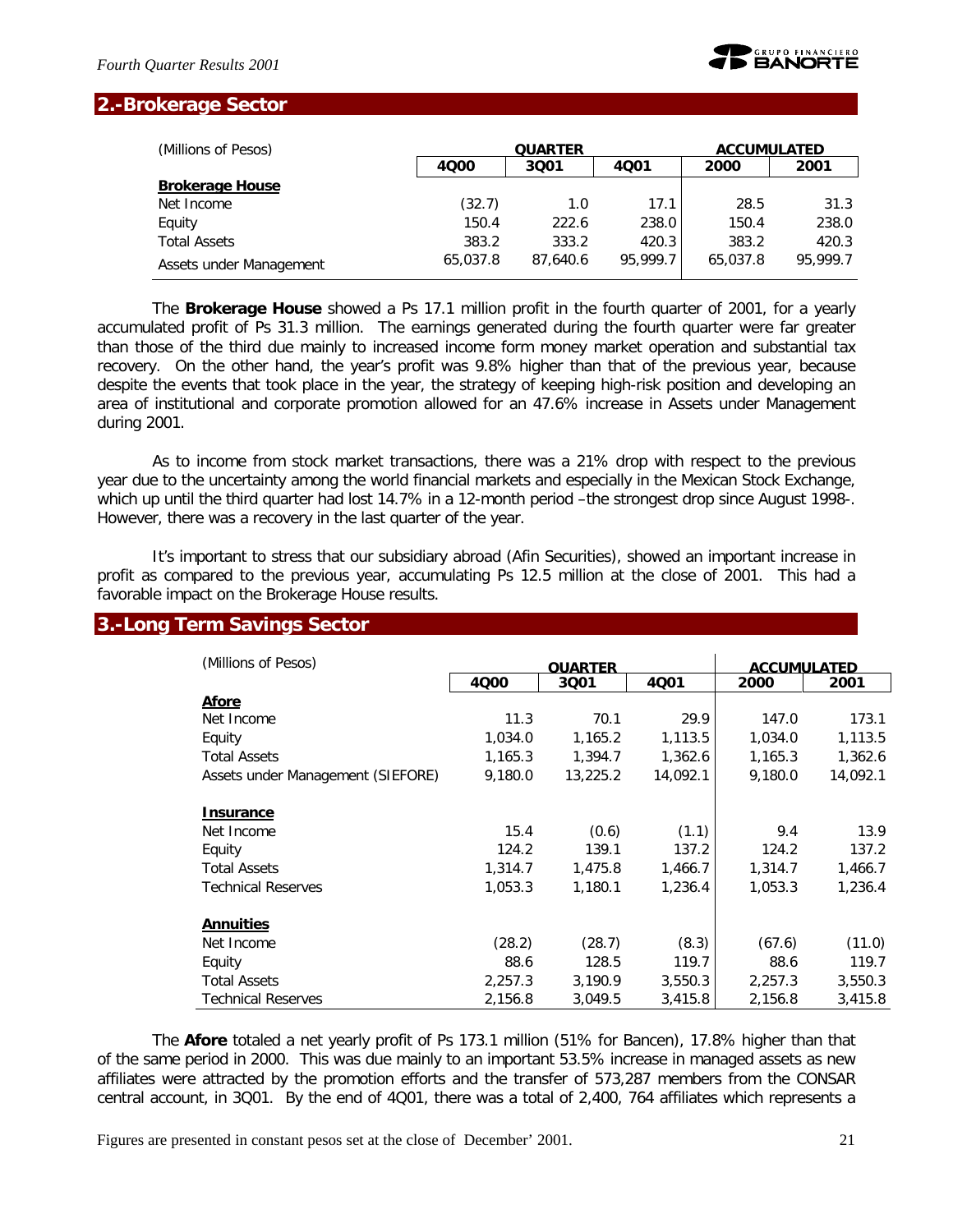9.1% market share. The profit variation with respect to the previous quarter is due to the business' cyclic nature as the employers' contributions are bimonthly, which means that two contributions are received in the  $1<sup>st</sup>$  and  $3<sup>rd</sup>$  quarters each year, whereas only one contribution is received in the  $2<sup>nd</sup>$  and  $4<sup>th</sup>$  quarters.

The *Insurance Company* totaled a Ps 13.9 million profit (51% for GFNorte) in 2001, 47% higher than in the previous year, because of the 9.3% increase in the premiums sold and important profits from the mark to market valuation. As to the quarterly variation, there was a Ps 1.1 million loss because greater technical reserves were created during the period.

The *Annuities* (Pensions) company accumulated a yearly loss of Ps 11.0 million (51% for GFNorte) which is an improvement over the Ps 67.6 million loss in the previous year. This variation is explained by the 20.6% annual increase in the premiums sold and the important earnings from mark to market valuation gains, which shows up in a 57.3% of the Total Asset. In comparison with the previous quarter, the positive variation was due mainly to the earnings on security unrealized gains. The company currently ranks  $5<sup>th</sup>$  in the industry with a 9.7% share in premiums sold.

| (Millions of Pesos) |         | <b>QUARTER</b> |         | <b>ACCUMULATED</b> |         |
|---------------------|---------|----------------|---------|--------------------|---------|
|                     | 4000    | 3Q01           | 4Q01    | 2000               | 2001    |
| Leasing             |         |                |         |                    |         |
| Net Income          | 7.3     | 6.6            | 6.0     | 24.3               | 26.2    |
| Equity              | 120.2   | 140.1          | 126.3   | 120.2              | 126.3   |
| Loan Portfolio(*)   | 547.4   | 689.0          | 732.1   | 547.4              | 732.1   |
| Past Due Loans      | 18.9    | 17.9           | 20.5    | 18.9               | 20.5    |
| Loan Loss Reserves  | 8.7     | 13.1           | 13.1    | 8.7                | 13.1    |
| <b>Total Assets</b> | 552.3   | 699.3          | 735.1   | 552.3              | 735.1   |
| Factoring           |         |                |         |                    |         |
| Net Income          | 13.8    | 3.3            | 4.2     | 44.5               | 27.6    |
| Equity              | 169.4   | 176.4          | 132.3   | 169.4              | 132.3   |
| Loan Portfolio      | 1,934.9 | 1,830.6        | 2,240.5 | 1,934.9            | 2,240.5 |
| Past Due Loans      | 9.2     | 11.1           | 26.2    | 9.2                | 26.2    |
| Loan Loss Reserves  | 9.2     | 9.6            | 8.6     | 9.2                | 8.6     |
| <b>Total Assets</b> | 1,948.0 | 1,832.5        | 2,249.9 | 1,948.0            | 2,249.9 |
| Warehousing         |         |                |         |                    |         |
| Net Income          | 10.7    | 2.1            | 2.2     | 14.3               | 8.7     |
| Equity              | 52.6    | 57.5           | 59.8    | 52.6               | 59.8    |
| Inventories(**)     | 127.6   | 167.9          | 160.0   | 127.6              | 160.0   |
| <b>Total Assets</b> | 252.5   | 227.8          | 218.1   | 252.5              | 218.1   |
| <b>Bonding</b>      |         |                |         |                    |         |
| Net Income          | 0.7     | 2.0            | 1.6     | 6.5                | 6.9     |
| Equity              | 64.1    | 69.2           | 70.7    | 64.1               | 70.7    |
| <b>Total Assets</b> | 126.4   | 144.8          | 145.1   | 126.4              | 145.1   |

#### **New Accounting Principles : Warehousing, Leasing & Factoring= Circular 1490**

(\*) Departing 2Q00 it includes operating lease.

(\*\*) Accounted in Other Assets, Deferred charges and Intangibles account.

The *Leasing* accumulated earnings of Ps 26.2 million in the year, 7.8% higher than the previous year. This was due mainly to the 33.7% increase in its Total Portfolio, which as grown as a result of the promotion efforts; and to a lesser degree to the reduction in the Past-Due Portfolio which fell from 3.4% in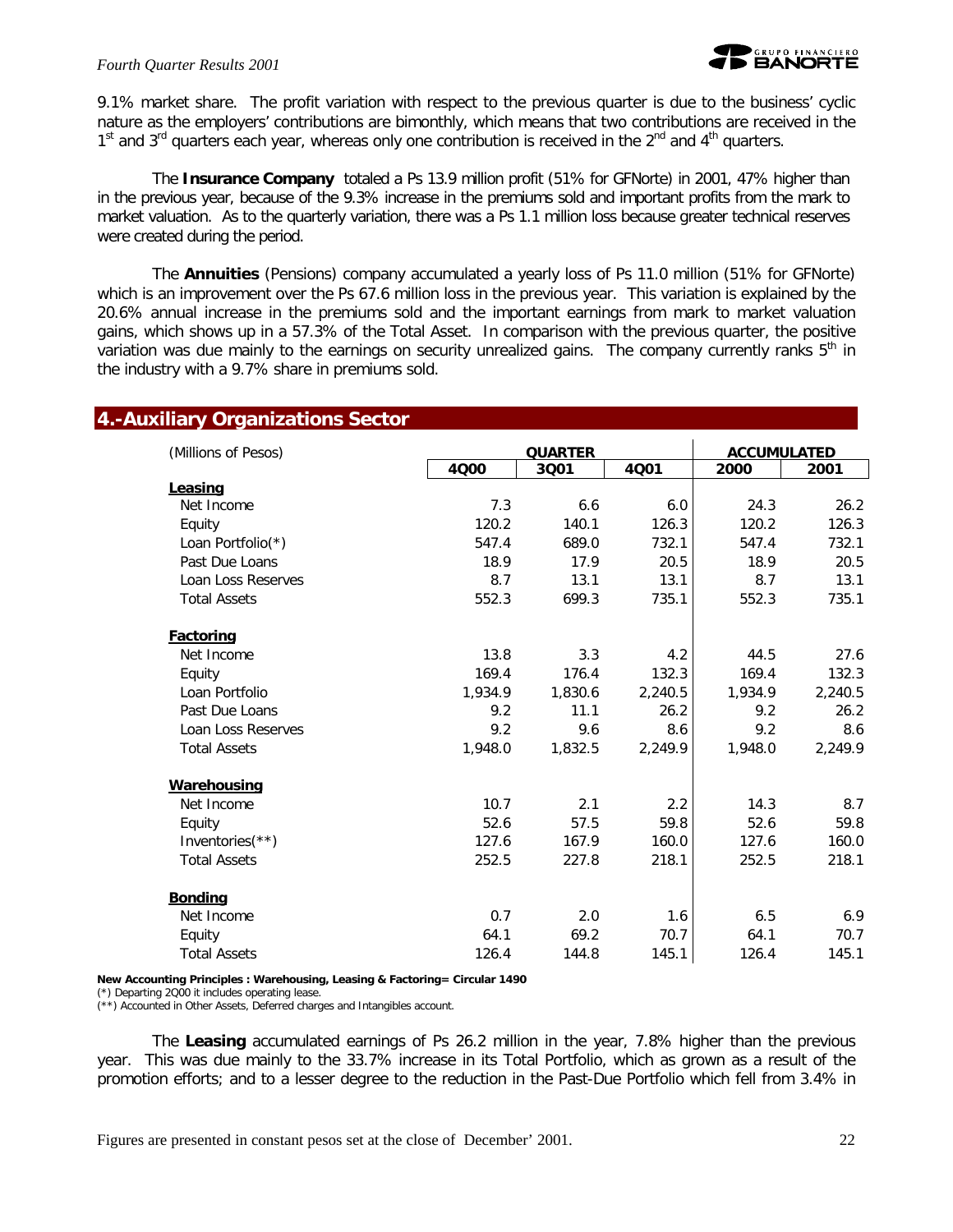2000 to 2.8% in 2001. The reserve coverage for the year closed at 64%. It currently ranks  $7<sup>th</sup>$  among the 29 leasing companies in the sector.

The *Factoring* company generated a Ps 27.6 million profit in the year, 38.0% lower than in 2000. The lower margins caused by an interest rate which was lower than in 2000, and the fact that at the end of 2Q01 income taxes started to be paid, as previously there were fiscal losses, contributed to the reduced profit. The Total Portfolio grew by 15.8% over 2000 as a result of the promotions throughout the year. It is currently  $1<sup>st</sup>$  in the 11 factoring company system.

The *Warehousing* obtained a net profit of Ps 8.7 million during 2001, 39% lower than in 2001, because of reduced foreign trade and steel market activities which were partially offset with a greater inventory marketing.

The *Bonding* generated a net yearly accumulated profit of Ps 6.9 million, 6.2% greater than in the previous year, despite such factors as fewer construction projects which caused a market contraction, and the situation that affected most of the bonding companies in Mexico which was that Pemex concentrated the bonds of the gas companies in the Insurgentes bonding company, when previously each gas company used to chose its own bonding company. Claims were reduced, and premiums sold increased by 4.7% as bonds were promoted among smaller clients.

### **V. Accounting Changes and Regulations**

#### **BANKING SECTOR**

**Serfin's Trust Consolidation.**- Starting 3001, the trust where Serfin loans are collected (whose rights were acquired by Banorte in March 2000, is consoldiated. This consolidation affects different accounts in Bancen's and the Banking Sector's Income Statements. The most important impacts are reflected in the following accounts: Interest Expense, Fee Income from Fiduciary and Other Fees paid.

*Record of the Bancrecer Purchase.-* As the Bancrecer share transfer to Banorte was made until early January 2002, even though the Institution was paid in full since December 2001, the transaction at the close of December 2001 was recorded in the Balance Sheet with the Ps 1,650 million investment, in the Negotiable Securities account, and was substracted for the Capitalization ratio calculation. As of January 2002, it will be recorded in Investment in Subsidiaries.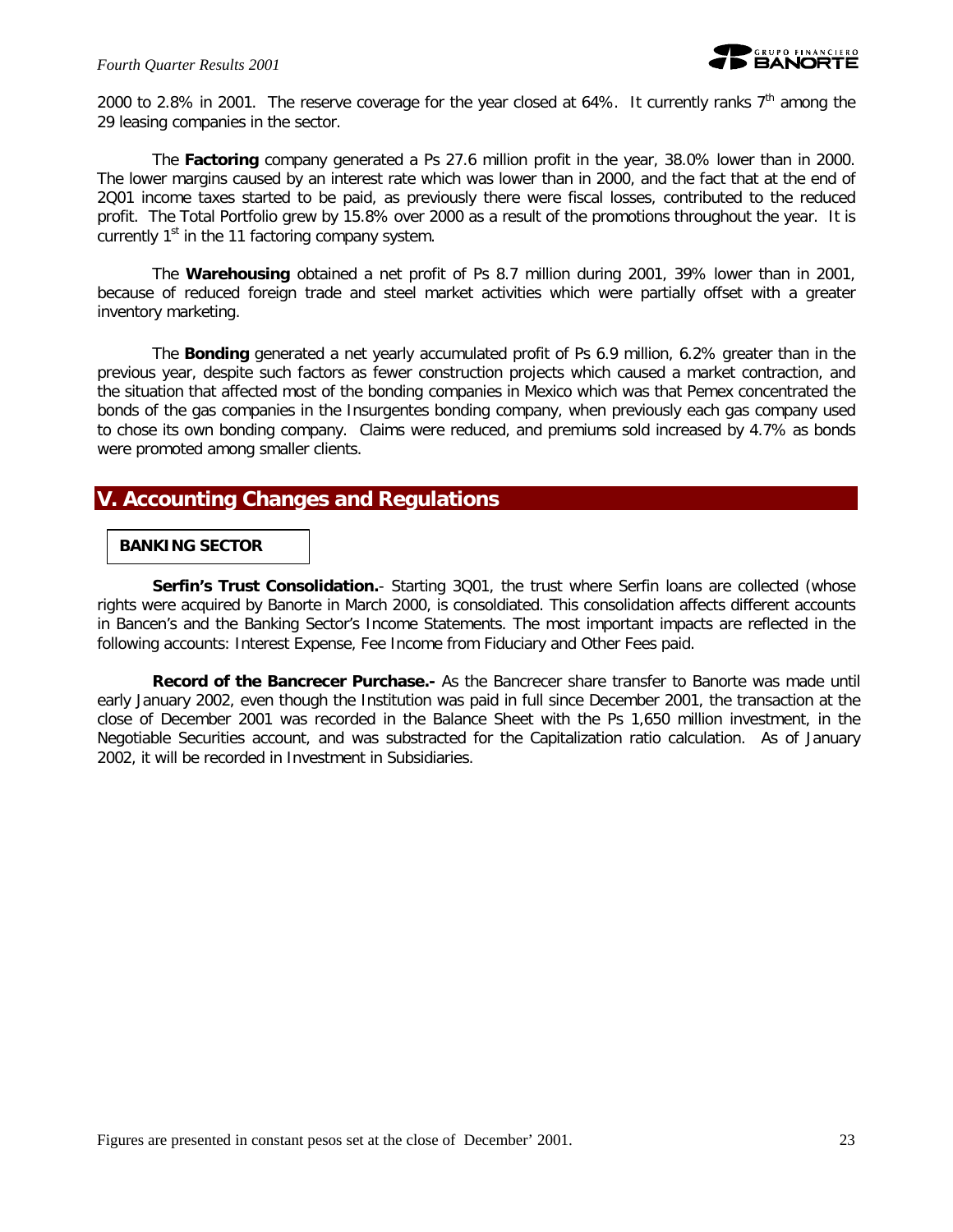

# **ANNEX 1- GRUPO FINANCIERO- GENERAL INFORMATION**

# **GFNorte Ownership in Subsidiaries- 4Q01**

| (Percentages)                 | 4001   |
|-------------------------------|--------|
| Banco Mercantil del Norte (1) | 96.11% |
| Banco del Centro              | 99.99% |
| <b>Brokerage House</b>        | 99.99% |
| Pension Funds Afore (2)       | 51.00% |
| Insurance                     | 51.00% |
| Annuities                     | 51.00% |
| Leasing                       | 99.99% |
| Factoring                     | 99.99% |
| Warehousing                   | 99.99% |
| Bonding                       | 99.99% |
|                               |        |

(1) As a result of merging Banpaís in February, 2000.

(2) Subsidiary of Banco del Centro.

# **Capital Structure of the Holding Company**

| <b>Number of Shares</b>          | <b>SERIE O</b><br>as of December 31,2001 |
|----------------------------------|------------------------------------------|
| Number of shares issued          | 504,586.887                              |
| - Shares held on Treasury        | 4.464.663                                |
| $=$ Number of shares outstanding | 500,122,224                              |

# **Banorte's Rating – 4Q01**

| Calificadoras    | <b>Calificated</b><br><b>Entity</b> | Opinion         | Category                       | Date      |
|------------------|-------------------------------------|-----------------|--------------------------------|-----------|
| Moody's Investor | Banorte                             | <b>POSITIVE</b> | Outlook                        |           |
|                  |                                     | Ba1             | Foreign LT Bank Deposits       |           |
|                  |                                     | $D+$            | <b>Bank Financial Strength</b> | Sept-2001 |
|                  |                                     | <b>NP</b>       | <b>Short Term</b>              |           |
| Standard & Poors | <b>Banorte</b>                      | <b>NEGATIVE</b> | Outlook                        |           |
|                  |                                     | <b>BB</b>       | LT Foreign Issuer Credit       |           |
|                  |                                     | <b>BB</b>       | LT Local Issuer Credit         | Oct-2001  |
|                  |                                     | B               | ST Foreign Issuer Credit       |           |
|                  |                                     | B               | ST Local Issuer Credit         |           |
| Fitch            | Banorte                             | <b>ESTABLE</b>  | Outlook                        | Jan.-2002 |
|                  |                                     | BBB-            | Foreign Currency LT Debt       |           |
|                  |                                     | BBB-            | Local Currency LT Debt         |           |
|                  |                                     | F <sub>3</sub>  | Foreign Currency ST Debt       |           |
|                  |                                     | F3              | ocal Currency ST Debt          |           |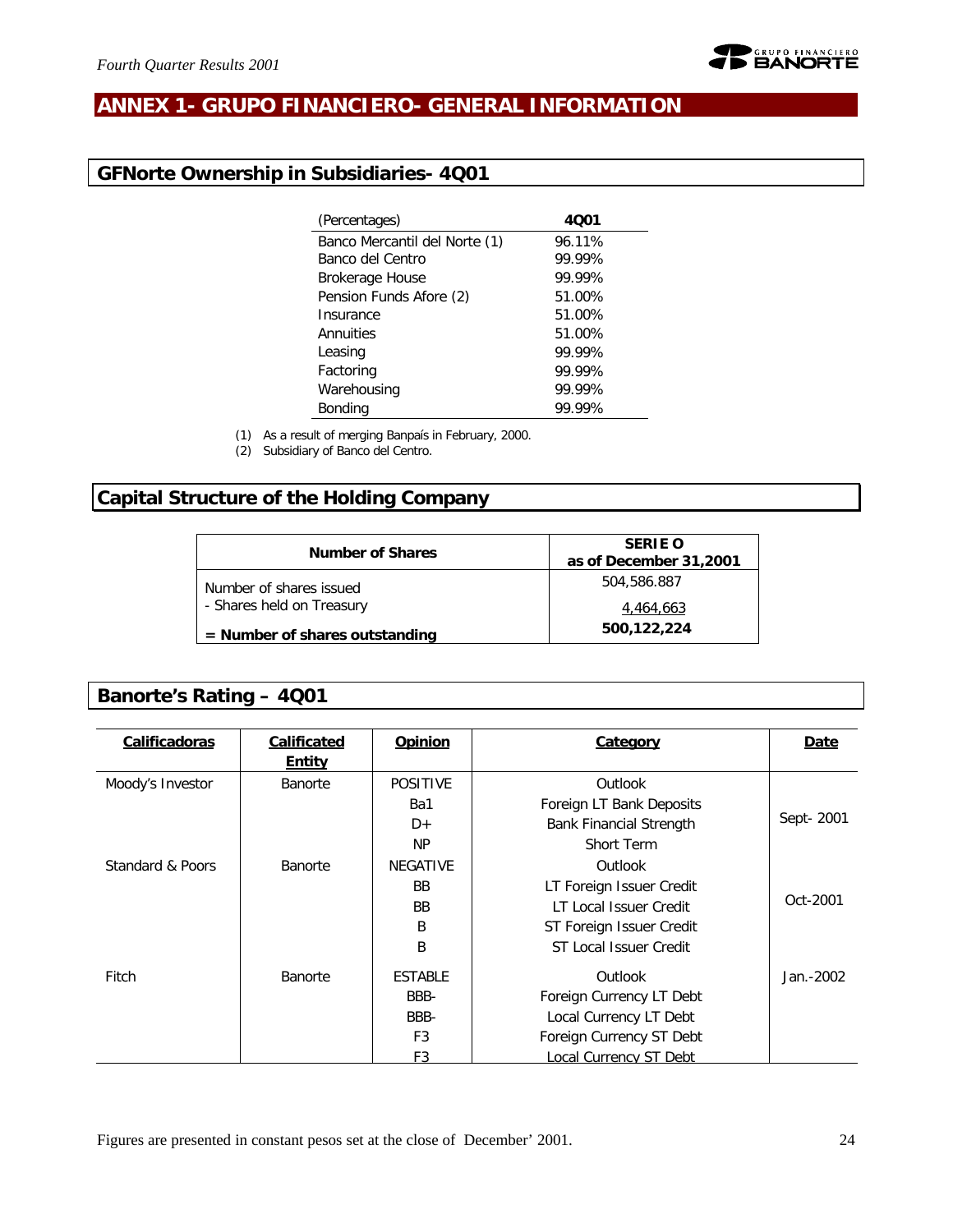

# **No of Employees & Distribution Network**

| <b>EMPLOYEES</b>            | 4000   | 3001   | 4001   |
|-----------------------------|--------|--------|--------|
| <b>Banking Sector</b>       | 9,172  | 8,444  | 8,634  |
| Other Sectors               | 2,113  | 2,525  | 2,540  |
| <b>Total Group</b>          | 11,285 | 10,969 | 11,174 |
| <b>DISTRIBUTION NETWORK</b> |        |        |        |
| Branches (*)                | 452    | 462    | 459    |
| ATM                         | 1.434  | 1.549  | 1.610  |

(\*) Includes banking modules and excludes 1 branch located in Cayman Island.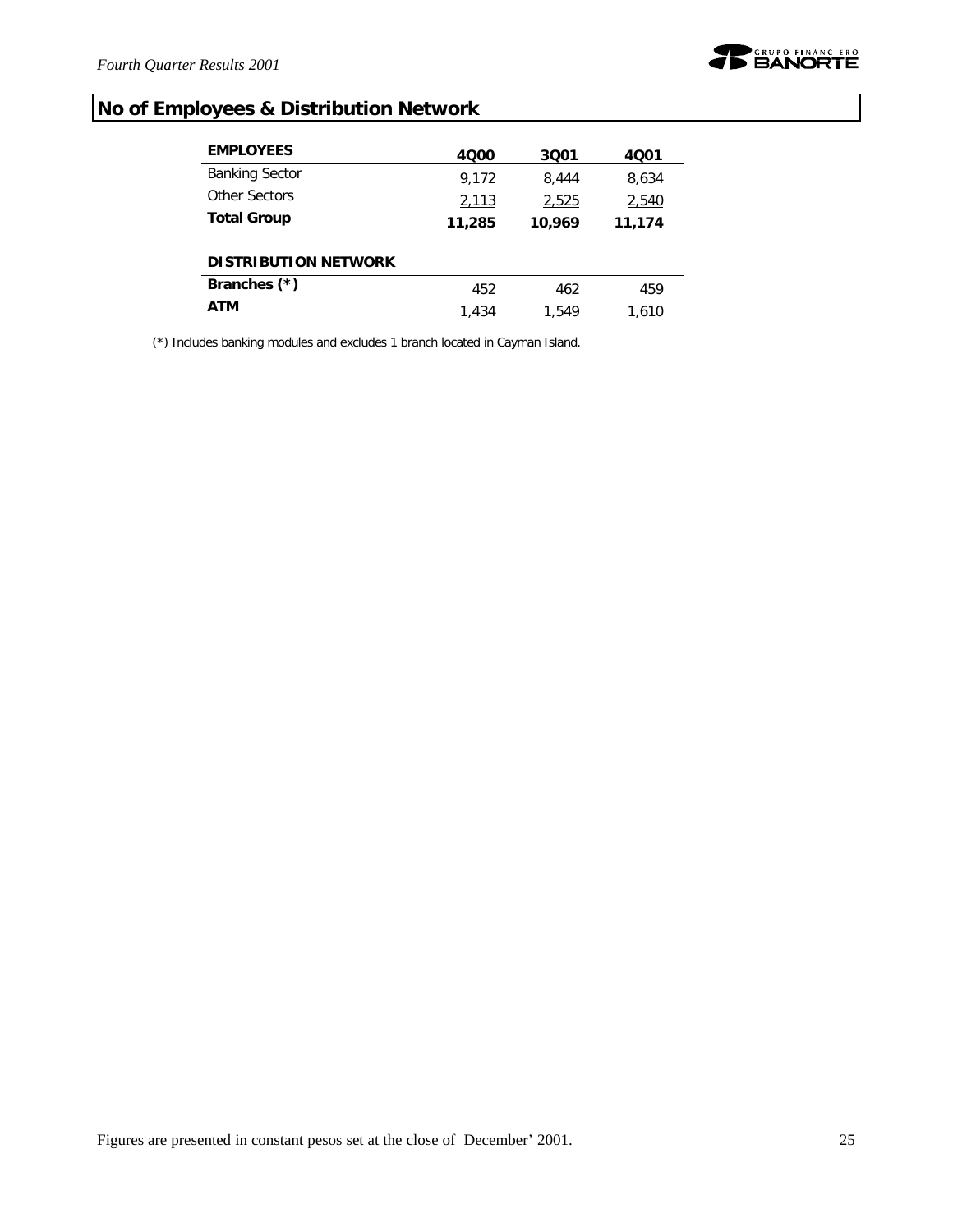### **ANNEX 2- Grupo Financiero- Information by Segments**

### **Proforma consolidated data as of 4Q01**

| (Millions of Pesos)                | <b>BANORTE</b><br>(1) | <b>BANCEN (3)</b> | <b>TOTAL</b><br><b>SECTOR</b> |
|------------------------------------|-----------------------|-------------------|-------------------------------|
| <b>Income Statement</b>            |                       |                   |                               |
| Net Interest Income                | 352.9                 | 926.4             | 1,279.3                       |
| Non Interest Income                | 371.8                 | 118.8             | 490.7                         |
| Non Interest Expense               | 1,621.1               | 26.1              | 1,647.2                       |
| Other income (expense)             | 255.3                 | 32.8              | 288.1                         |
| Extraordinary items, net           |                       |                   |                               |
| Net Income                         | (793.6)               | 1,005.3           | 211.7                         |
| <b>Balance Sheet</b>               |                       |                   |                               |
| Assets                             | 96,725                | 4,835             | 101,560                       |
| Loans                              | 80,950                | 505               | 81,555                        |
| Deposits                           | 75,728                |                   | 75,728                        |
| Equity                             | 6,408                 | 1,985             | 8,394                         |
| Past Due Loans                     | 4,151                 | 321               | 4,472                         |
| Loan Loss Reserves                 | 4,064                 | 408               | 4,472                         |
| <b>Ratios</b>                      |                       |                   |                               |
| Non Interest Expense/ Total Assets | 6.7%                  | 2.2%              | 6.5%                          |
| % Past Due Loans                   | 5.1%                  | 63.6%             | 5.5%                          |
| Reserves / Past Due Loans          | 97.9%                 | 127.1%            | 100.0%                        |
| % Capitalization (2)               | 11.0%                 | 14.1%             | N.A.                          |

1)Includes a 95.41% participation of the Group.

2)Includes Market Risks.Using 2003 rules.

3)Excludes the AFORE.

With the ultimate goal of improving the understanding of information of the Group and given the importance of the 2 banks (Banorte and Bancen) within the Financial Group, (together representing more than 90% each of the Shares, Deposits, and Profits of the Group), we have included their financial statements and combined indicators proforma together under the "Banking Sector" heading. The Banking Sector is defined as the 2 banks with their respective subsidiaries, except the Afore unit (a subsidiary of Bancen), which is not considered part of this Sector for management reasons (as of the end of 1998). We have also grouped companies corresponding to other Sectors, which are defined in accordance with the orientation of the companies. These Sectors are as follows: The Brokerage Sector which is made up of the Brokerage House; the Long-Term Savings Sector, made up of the Annuities, Insurance and Afore companies, and the Auxiliary Organizations Sector which includes the Leasing, the Brokerage, the Warehousing, and the Bonding companies. For purposes of the Reconciliation Table by Sector, these sectors are all put under the heading "Other Sectors" given that they each represent only a very small participation in the group. This segmentation was done on the basis of the International Accounting Normative (NIC 14) and the Statement of Financial and Accounting Standards N° 131 that refers to the rules for presenting financial information by segment.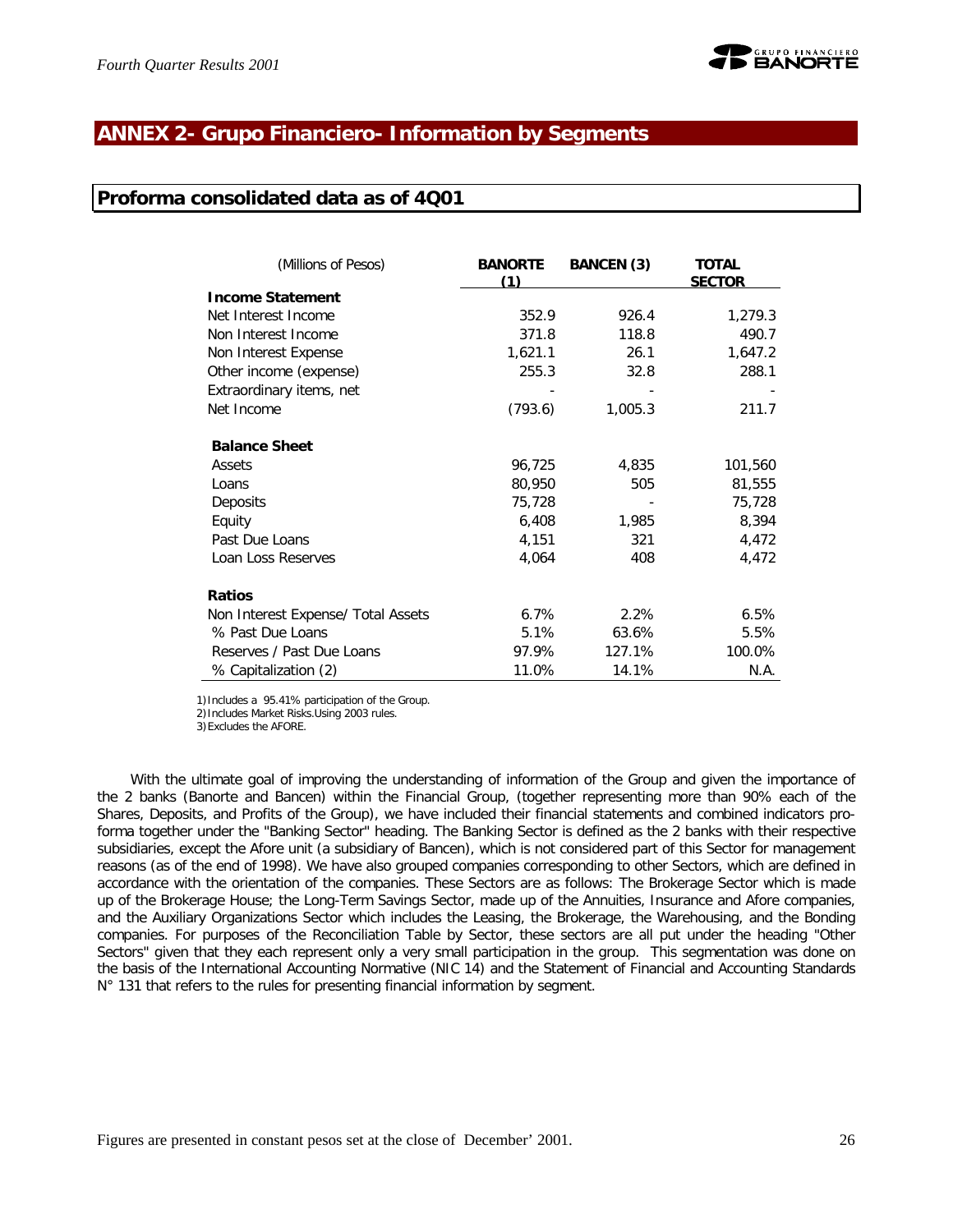### **Inter-bank Eliminations Summary**

| (Millions of Pesos)      | <b>BANORTE</b> | <b>BANCEN</b> | <b>INTERBANK</b><br><b>ELIMINATIONS</b> |
|--------------------------|----------------|---------------|-----------------------------------------|
| <b>Income Statement</b>  |                |               |                                         |
| Net Interest Income      | (869.7)        | 869.7         |                                         |
| Non Interest Income      |                |               |                                         |
| Non Interest Expense     |                |               |                                         |
| Other Income (expense)   |                |               |                                         |
| Extraordinary items, net |                |               |                                         |
| <b>Balance Sheet</b>     |                |               |                                         |
| Assets                   | (2, 540)       | (595)         | (3, 135)                                |
| Cash and Due from Banks  | (1,932)        | (46)          | (1,978)                                 |
| Loans                    | (608)          | (476)         | (1,084)                                 |
| Deposits                 | (46)           | (249)         | (295)                                   |
| Due to Banks             |                | (2,767)       | (2, 767)                                |
| Equity                   |                |               |                                         |
| Past Due Loans           |                |               |                                         |
| Loan Loss Reserves       |                |               |                                         |

The afore mentioned table shows the eliminations between the two banks, considered as the "Banking Sector," showing the balance of the same under each heading in the Income Statement and the Balance Sheet. Note, however, that the individual numbers from the pro-forma table of combined indicators cannot be compared directly with those of the individual Financial Statements of each Bank, as one must consider the eliminations contained in this section, and also take into account that the Afore unit is not included under Bancen but *i*s, nevertheless, included in the individual Financial Statements of Bancen.

### **Reconciliation of Segments Summary-4Q01**

| (Millions of Pesos)      | <b>BANKING</b><br><b>SECTOR</b> | <b>OTHER</b><br><b>SECTORS</b> | WITHOUT<br>OT. SECT. | <b>TOTAL</b><br><b>GROUP</b> |
|--------------------------|---------------------------------|--------------------------------|----------------------|------------------------------|
| <b>Income Statement</b>  |                                 |                                |                      |                              |
| Net Interest Income      | 1,279.3                         | 104.3                          | (14.3)               | 1,369.3                      |
| Non Interest Income      | 490.7                           | 223.1                          |                      | 713.8                        |
| Non Interest Expense     | 1.647.2                         | 262.3                          | (15.9)               | 1,893.5                      |
| Other Income (expense)   | 288.1                           | 17.0                           | (1.7)                | 303.4                        |
| Extraordinary items, net |                                 |                                |                      |                              |
| <b>Balance Sheet</b>     |                                 |                                |                      |                              |
| Assets                   | 101,560                         | 13,500                         | (9,652)              | 105,408                      |
| Loans                    | 81,455                          | 2,833                          | (585)                | 83,703                       |
| Deposits                 | 75,728                          |                                | (173)                | 75,555                       |
| Equity                   | 8,394                           | 10,166                         | (8,700)              | 9.859                        |
| Past Due Loans           | 4,472                           | 47                             |                      | 4,518                        |
| Loan Loss Reserves       | 4,472                           | 22                             |                      | 4,494                        |

The criteria for distributing income and expenditures between the Subsidiaries of the Group is done on the basis of the relative size and operational volume of each company, depending on the type of primary service it provides. These criteria are applied to the expenses related to the operation of primary areas, these being Accounting, Systems, and Operations, and also to the expenses for maintaining the corporate structure.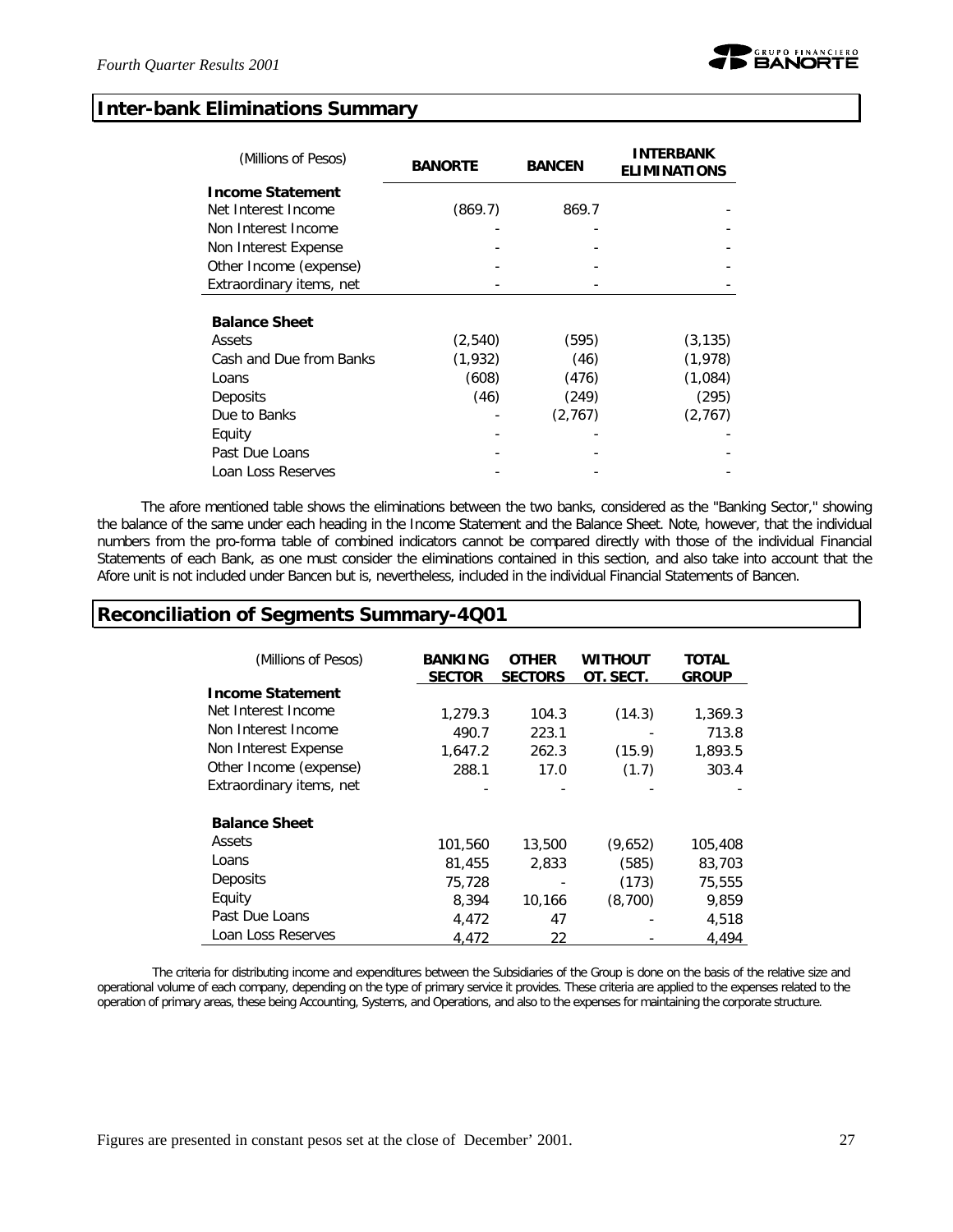

# **ANNEX 3- Bancrecer's Balance Sheet December 31, 2001 Millions of Pesos**

**The Bancrecer Balance is shown for information purposes, as the Bancrecer shares weren't transferred to Banorte until January 2, 2002, it was not consolidated to the Bank.**

| <b>ASSETS</b>                           | <b>BANCRECER</b> |
|-----------------------------------------|------------------|
| <b>Cash and due from Banks</b>          | 8,782            |
| Negotiable Instruments                  | 1.579            |
| Securities held for sale                |                  |
| Securities held to maturity             | 2,369            |
| <b>Financial Instruments:</b>           | 3,948            |
| Repurchase agreements, net              | 16               |
| Operations with collateral              |                  |
| Futures receivable, net                 |                  |
| Options and derivatives, net            |                  |
| <b>Repos &amp; Derivatives:</b>         | 16               |
| Commercial                              | 2.905            |
| <b>Financial Intermediaries</b>         |                  |
| Consumer                                | 305              |
| Mortgage<br><b>Goverment Entities</b>   | 5,624<br>1,143   |
| Fobaproa                                | 46,270           |
| Fiduciary collection rights             |                  |
| <b>Performing Loans</b>                 | 56,248           |
| Commercial                              |                  |
| <b>Financial Intermediaries</b>         |                  |
| Consumer                                | 1                |
| Mortgage                                | 38               |
| <b>Goverment Entities</b>               |                  |
| <b>Past Due Loans</b>                   | 40               |
| <b>Total Loans</b>                      | 56,288           |
| Preventive loan loss reserves           | 637              |
| <b>Net Loan Portfolio</b>               | 55,651           |
| Sundry debtors and other assets.net     | 282              |
| Foreclosed assets, net                  |                  |
| Real Estate, Furniture & Equipment, net | 2.045            |
| Investments in subsidiaries             | 61               |
| Deferred taxes                          |                  |
| Goodwill                                |                  |
| Deferred charges & Intangibles          |                  |
| UDIS Mortgage loans reserve coverage    |                  |
| <b>Other Assets</b>                     | 2,388            |
| <b>TOTAL ASSETS</b>                     | 70.785           |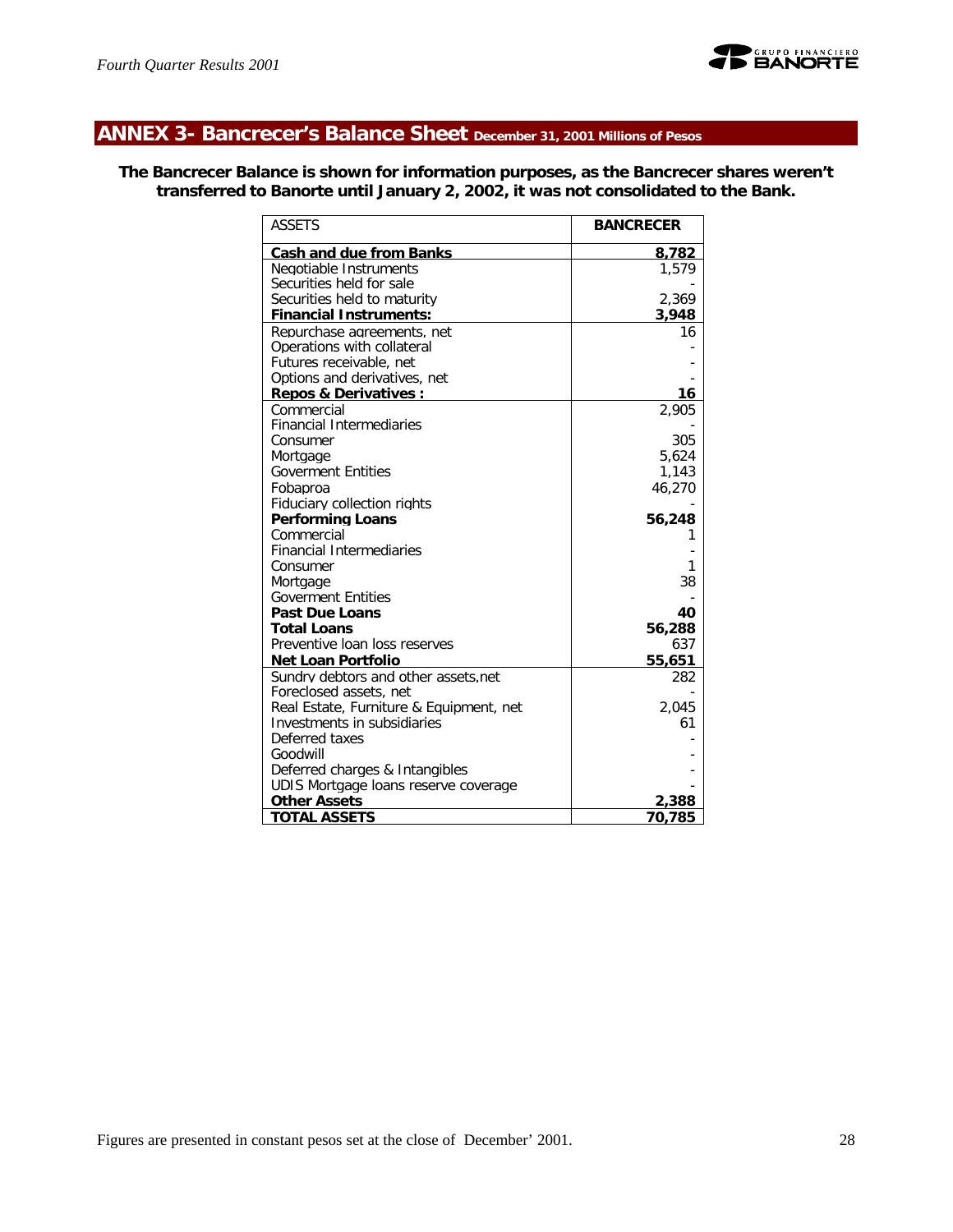

| <b>BANCRECER-BALANCE SHEET</b> December 31, 2001 (Mililons of Pesos) |  |  |  |
|----------------------------------------------------------------------|--|--|--|
|----------------------------------------------------------------------|--|--|--|

| <b>LIABILITIES</b>                                            | <b>BANCRECER</b> |
|---------------------------------------------------------------|------------------|
| <b>Demand Deposits</b>                                        | 19,302           |
| <b>Time Deposits</b>                                          | 37,401           |
| <b>Bonds</b>                                                  |                  |
| <b>Deposits</b>                                               | 56,703           |
| Demand                                                        | 3,501            |
| Short term                                                    | 1,703            |
| Long term                                                     | 4,599            |
| Due to banks and correspondents                               | 9,803            |
| Repurchase agreements, net                                    |                  |
| Operations with collateral                                    |                  |
| Futures receivable, net                                       |                  |
| Options and derivatives, net                                  |                  |
| <b>Repos &amp; Derivatives:</b>                               |                  |
| Income Tax & Profit Sharing                                   | 4                |
| Other Payable accounts                                        | 2,525            |
| Other payable accounts                                        | 2,529            |
| Subordinated non Convertible Debenture                        |                  |
| Deferred Taxes                                                | 44               |
| Deferred credits                                              | 2                |
| <b>TOTAL LIABILITIES</b>                                      | 69,081           |
| STOCKHOLDER 'S EQUITY                                         |                  |
| Paid-in Capital<br>Share subscription premiums                | 2,505            |
| Subordinated Convertible Debentures                           |                  |
| <b>Subscribed Capital</b>                                     | 2,505            |
| Reserves for Integration Expenses                             | (828)            |
| <b>Retained Earnings</b>                                      |                  |
| Surplus (Deficit) from securities                             |                  |
| Results of foreign operations exchange                        |                  |
| Excess (Insuf.) in capital restatement                        | (10)             |
| Non Mon assets results Fixed Assets                           | (1)              |
| Non Mon assets results Investm subsidiaries                   | 18               |
| Adjustment in the employees pension funds                     |                  |
| Accumulated Deferred tax effect                               |                  |
| Net Income                                                    | 20               |
| <b>Earned Capital</b>                                         | (801)            |
| <b>Minority Holdings</b>                                      |                  |
| Total Stockholder's Equity                                    | 1,704            |
| <b>TOTAL LIABILITIES &amp; STOCKHOLDER'S</b><br><b>FOULTY</b> | 70,785           |

# **MEMORANDUM ACCOUNTS OF BANCRECER** *(Millions of Pesos)*

|                                                        | <b>BANCRECER</b> |
|--------------------------------------------------------|------------------|
| Signature guarantees granted                           | 14               |
| Other contingent obligations                           | 4,017            |
| Irrevocable lines of credit                            |                  |
| Assets held in trust and mandate                       | 39.499           |
| Assets held in custody or in administration            | 32.075           |
| Investment banking transactions for third parties, net | 2,256            |
| Engaged amounts in fobaproa operations                 | 46.270           |
| Investment of retirement saving funds                  |                  |
| Integration of loan portfolio                          |                  |
| Received amounts in derivative instruments             |                  |
| Fobaproa trusts                                        |                  |
| Securities to be received                              | 8,504            |
| (Less) payable for reversal                            | (8, 487)         |
| Receivables for reversal                               | 4.320            |
| (Less) securities to be delivered                      | (4,322)          |
| Other control accounts                                 | 254,638          |
|                                                        | 378,787          |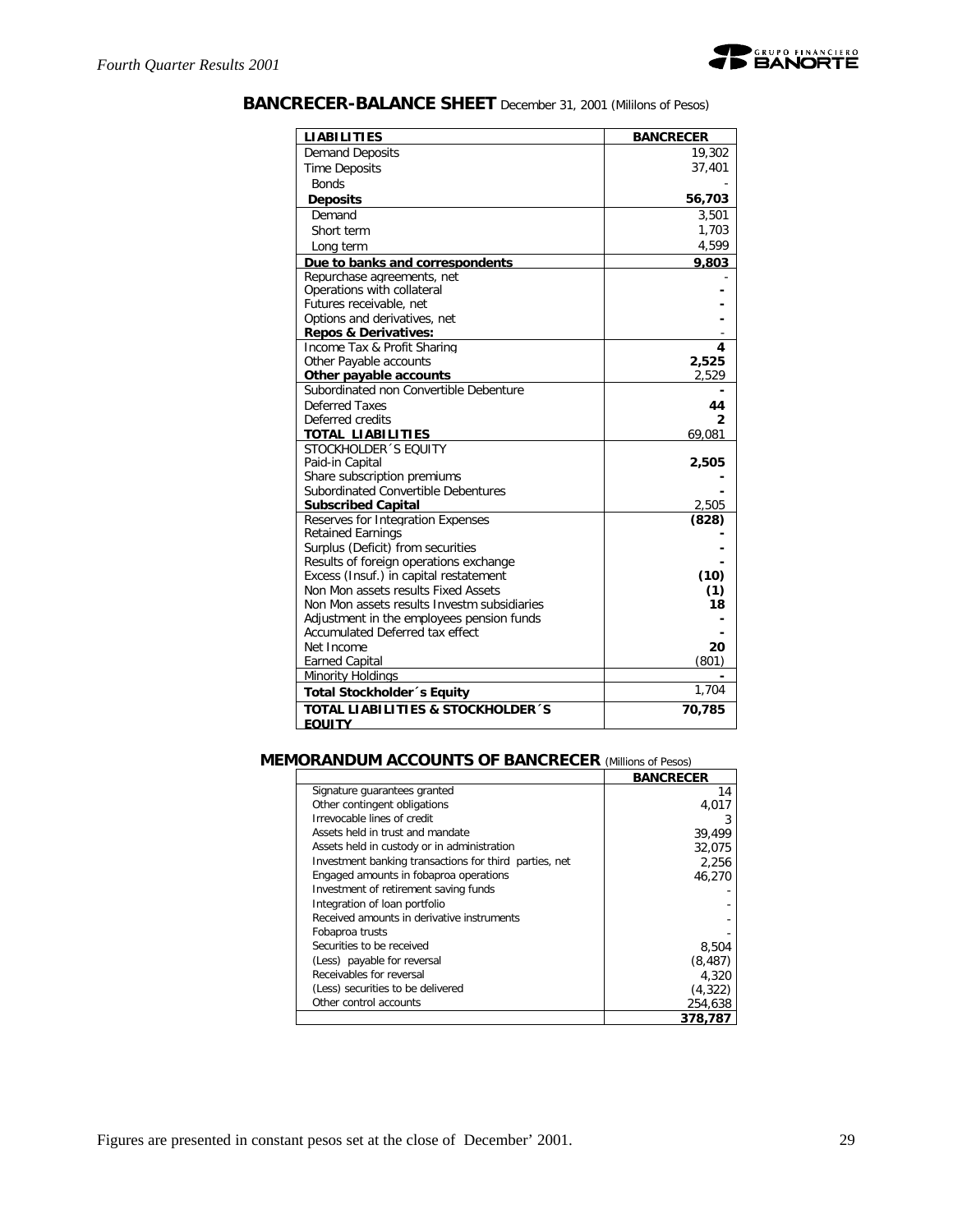

| Interest Income<br><b>Interest Expense</b><br>331.8<br>Loan Fees<br>Fees Paid<br>21.0<br>Net Interest Income (NII)<br>Repomo-Margin<br>NII after Repomo<br>195.4<br>Loan Loss Provisions<br>Loss Sharing Provisions<br><b>NII after Provisions</b><br>195.4<br><b>Fund transfers</b><br>Account management<br>Fiduciary<br>Credit Card<br>Fees from FOBAPROA<br>Other fees<br>Fees on services,<br><b>Fund transfers</b><br>Other fees<br>Fees paid,<br>Foreign exchange<br>Securities - Realized gains<br>Securities- Unrealized gains<br>9.5<br>Market-related Income<br>29.0<br><b>Total Non Interest Income</b><br><u> 108.1</u><br><b>Total Operating Income</b><br>303.5<br>Personnel<br>126.7<br>Fees Paid<br>3.4<br>Operation & Administrative expenses<br>70.5<br>Rents, depreciation and amortization<br>41.0<br>Taxes, other than income tax<br>24.4<br>Contributions to IPAB<br>21.8<br>Corporate expenses Recoveries<br><b>Non-Interest Expense</b><br>287.8<br><b>Operating Income</b><br>Other Income<br>Foreign exchange<br>Recoveries<br>Repomo-other (Debtor balance)<br><b>Non Operating Income</b><br>Other Expense<br>Foreign exchange<br>Repomo-other (Creditor balance)<br><b>Non Operating Expense</b><br>Non Operating Income (Expense), net<br>Pre-tax Income<br>Income tax & Profit sharing<br>Tax on Assets<br>Deferred Inc. Tax and Profit sharing<br>0.9<br>Net income before subsidiaries<br>Subsidiaries 'net income<br>Net Income from continuos operations<br>Extraodinary items, net<br>Minority Interest<br><b>TOTAL NET INCOME</b> | <b>NET INTEREST INCOME</b> | <u>DECEMBER</u> |
|-------------------------------------------------------------------------------------------------------------------------------------------------------------------------------------------------------------------------------------------------------------------------------------------------------------------------------------------------------------------------------------------------------------------------------------------------------------------------------------------------------------------------------------------------------------------------------------------------------------------------------------------------------------------------------------------------------------------------------------------------------------------------------------------------------------------------------------------------------------------------------------------------------------------------------------------------------------------------------------------------------------------------------------------------------------------------------------------------------------------------------------------------------------------------------------------------------------------------------------------------------------------------------------------------------------------------------------------------------------------------------------------------------------------------------------------------------------------------------------------------------------------------------------------------------------------------|----------------------------|-----------------|
|                                                                                                                                                                                                                                                                                                                                                                                                                                                                                                                                                                                                                                                                                                                                                                                                                                                                                                                                                                                                                                                                                                                                                                                                                                                                                                                                                                                                                                                                                                                                                                         |                            | 537.5           |
|                                                                                                                                                                                                                                                                                                                                                                                                                                                                                                                                                                                                                                                                                                                                                                                                                                                                                                                                                                                                                                                                                                                                                                                                                                                                                                                                                                                                                                                                                                                                                                         |                            |                 |
|                                                                                                                                                                                                                                                                                                                                                                                                                                                                                                                                                                                                                                                                                                                                                                                                                                                                                                                                                                                                                                                                                                                                                                                                                                                                                                                                                                                                                                                                                                                                                                         |                            | 15.8            |
|                                                                                                                                                                                                                                                                                                                                                                                                                                                                                                                                                                                                                                                                                                                                                                                                                                                                                                                                                                                                                                                                                                                                                                                                                                                                                                                                                                                                                                                                                                                                                                         |                            |                 |
|                                                                                                                                                                                                                                                                                                                                                                                                                                                                                                                                                                                                                                                                                                                                                                                                                                                                                                                                                                                                                                                                                                                                                                                                                                                                                                                                                                                                                                                                                                                                                                         |                            | 200.5           |
|                                                                                                                                                                                                                                                                                                                                                                                                                                                                                                                                                                                                                                                                                                                                                                                                                                                                                                                                                                                                                                                                                                                                                                                                                                                                                                                                                                                                                                                                                                                                                                         |                            | 5.1             |
|                                                                                                                                                                                                                                                                                                                                                                                                                                                                                                                                                                                                                                                                                                                                                                                                                                                                                                                                                                                                                                                                                                                                                                                                                                                                                                                                                                                                                                                                                                                                                                         |                            |                 |
|                                                                                                                                                                                                                                                                                                                                                                                                                                                                                                                                                                                                                                                                                                                                                                                                                                                                                                                                                                                                                                                                                                                                                                                                                                                                                                                                                                                                                                                                                                                                                                         |                            |                 |
|                                                                                                                                                                                                                                                                                                                                                                                                                                                                                                                                                                                                                                                                                                                                                                                                                                                                                                                                                                                                                                                                                                                                                                                                                                                                                                                                                                                                                                                                                                                                                                         |                            |                 |
|                                                                                                                                                                                                                                                                                                                                                                                                                                                                                                                                                                                                                                                                                                                                                                                                                                                                                                                                                                                                                                                                                                                                                                                                                                                                                                                                                                                                                                                                                                                                                                         |                            |                 |
|                                                                                                                                                                                                                                                                                                                                                                                                                                                                                                                                                                                                                                                                                                                                                                                                                                                                                                                                                                                                                                                                                                                                                                                                                                                                                                                                                                                                                                                                                                                                                                         |                            | 29.2            |
|                                                                                                                                                                                                                                                                                                                                                                                                                                                                                                                                                                                                                                                                                                                                                                                                                                                                                                                                                                                                                                                                                                                                                                                                                                                                                                                                                                                                                                                                                                                                                                         |                            | 3.5             |
|                                                                                                                                                                                                                                                                                                                                                                                                                                                                                                                                                                                                                                                                                                                                                                                                                                                                                                                                                                                                                                                                                                                                                                                                                                                                                                                                                                                                                                                                                                                                                                         |                            | 30.6            |
|                                                                                                                                                                                                                                                                                                                                                                                                                                                                                                                                                                                                                                                                                                                                                                                                                                                                                                                                                                                                                                                                                                                                                                                                                                                                                                                                                                                                                                                                                                                                                                         |                            |                 |
|                                                                                                                                                                                                                                                                                                                                                                                                                                                                                                                                                                                                                                                                                                                                                                                                                                                                                                                                                                                                                                                                                                                                                                                                                                                                                                                                                                                                                                                                                                                                                                         |                            | 15.8            |
|                                                                                                                                                                                                                                                                                                                                                                                                                                                                                                                                                                                                                                                                                                                                                                                                                                                                                                                                                                                                                                                                                                                                                                                                                                                                                                                                                                                                                                                                                                                                                                         |                            | 79.1            |
|                                                                                                                                                                                                                                                                                                                                                                                                                                                                                                                                                                                                                                                                                                                                                                                                                                                                                                                                                                                                                                                                                                                                                                                                                                                                                                                                                                                                                                                                                                                                                                         |                            |                 |
|                                                                                                                                                                                                                                                                                                                                                                                                                                                                                                                                                                                                                                                                                                                                                                                                                                                                                                                                                                                                                                                                                                                                                                                                                                                                                                                                                                                                                                                                                                                                                                         |                            |                 |
|                                                                                                                                                                                                                                                                                                                                                                                                                                                                                                                                                                                                                                                                                                                                                                                                                                                                                                                                                                                                                                                                                                                                                                                                                                                                                                                                                                                                                                                                                                                                                                         |                            |                 |
|                                                                                                                                                                                                                                                                                                                                                                                                                                                                                                                                                                                                                                                                                                                                                                                                                                                                                                                                                                                                                                                                                                                                                                                                                                                                                                                                                                                                                                                                                                                                                                         |                            | 19.5            |
|                                                                                                                                                                                                                                                                                                                                                                                                                                                                                                                                                                                                                                                                                                                                                                                                                                                                                                                                                                                                                                                                                                                                                                                                                                                                                                                                                                                                                                                                                                                                                                         |                            |                 |
|                                                                                                                                                                                                                                                                                                                                                                                                                                                                                                                                                                                                                                                                                                                                                                                                                                                                                                                                                                                                                                                                                                                                                                                                                                                                                                                                                                                                                                                                                                                                                                         |                            |                 |
|                                                                                                                                                                                                                                                                                                                                                                                                                                                                                                                                                                                                                                                                                                                                                                                                                                                                                                                                                                                                                                                                                                                                                                                                                                                                                                                                                                                                                                                                                                                                                                         |                            |                 |
|                                                                                                                                                                                                                                                                                                                                                                                                                                                                                                                                                                                                                                                                                                                                                                                                                                                                                                                                                                                                                                                                                                                                                                                                                                                                                                                                                                                                                                                                                                                                                                         |                            |                 |
|                                                                                                                                                                                                                                                                                                                                                                                                                                                                                                                                                                                                                                                                                                                                                                                                                                                                                                                                                                                                                                                                                                                                                                                                                                                                                                                                                                                                                                                                                                                                                                         |                            |                 |
|                                                                                                                                                                                                                                                                                                                                                                                                                                                                                                                                                                                                                                                                                                                                                                                                                                                                                                                                                                                                                                                                                                                                                                                                                                                                                                                                                                                                                                                                                                                                                                         |                            |                 |
|                                                                                                                                                                                                                                                                                                                                                                                                                                                                                                                                                                                                                                                                                                                                                                                                                                                                                                                                                                                                                                                                                                                                                                                                                                                                                                                                                                                                                                                                                                                                                                         |                            |                 |
|                                                                                                                                                                                                                                                                                                                                                                                                                                                                                                                                                                                                                                                                                                                                                                                                                                                                                                                                                                                                                                                                                                                                                                                                                                                                                                                                                                                                                                                                                                                                                                         |                            |                 |
|                                                                                                                                                                                                                                                                                                                                                                                                                                                                                                                                                                                                                                                                                                                                                                                                                                                                                                                                                                                                                                                                                                                                                                                                                                                                                                                                                                                                                                                                                                                                                                         |                            |                 |
|                                                                                                                                                                                                                                                                                                                                                                                                                                                                                                                                                                                                                                                                                                                                                                                                                                                                                                                                                                                                                                                                                                                                                                                                                                                                                                                                                                                                                                                                                                                                                                         |                            |                 |
|                                                                                                                                                                                                                                                                                                                                                                                                                                                                                                                                                                                                                                                                                                                                                                                                                                                                                                                                                                                                                                                                                                                                                                                                                                                                                                                                                                                                                                                                                                                                                                         |                            |                 |
|                                                                                                                                                                                                                                                                                                                                                                                                                                                                                                                                                                                                                                                                                                                                                                                                                                                                                                                                                                                                                                                                                                                                                                                                                                                                                                                                                                                                                                                                                                                                                                         |                            |                 |
|                                                                                                                                                                                                                                                                                                                                                                                                                                                                                                                                                                                                                                                                                                                                                                                                                                                                                                                                                                                                                                                                                                                                                                                                                                                                                                                                                                                                                                                                                                                                                                         |                            | 15.7            |
|                                                                                                                                                                                                                                                                                                                                                                                                                                                                                                                                                                                                                                                                                                                                                                                                                                                                                                                                                                                                                                                                                                                                                                                                                                                                                                                                                                                                                                                                                                                                                                         |                            | 32.1            |
|                                                                                                                                                                                                                                                                                                                                                                                                                                                                                                                                                                                                                                                                                                                                                                                                                                                                                                                                                                                                                                                                                                                                                                                                                                                                                                                                                                                                                                                                                                                                                                         |                            |                 |
|                                                                                                                                                                                                                                                                                                                                                                                                                                                                                                                                                                                                                                                                                                                                                                                                                                                                                                                                                                                                                                                                                                                                                                                                                                                                                                                                                                                                                                                                                                                                                                         |                            | 5.1             |
|                                                                                                                                                                                                                                                                                                                                                                                                                                                                                                                                                                                                                                                                                                                                                                                                                                                                                                                                                                                                                                                                                                                                                                                                                                                                                                                                                                                                                                                                                                                                                                         |                            | 7.4             |
|                                                                                                                                                                                                                                                                                                                                                                                                                                                                                                                                                                                                                                                                                                                                                                                                                                                                                                                                                                                                                                                                                                                                                                                                                                                                                                                                                                                                                                                                                                                                                                         |                            | 44.6            |
|                                                                                                                                                                                                                                                                                                                                                                                                                                                                                                                                                                                                                                                                                                                                                                                                                                                                                                                                                                                                                                                                                                                                                                                                                                                                                                                                                                                                                                                                                                                                                                         |                            | 39.7            |
|                                                                                                                                                                                                                                                                                                                                                                                                                                                                                                                                                                                                                                                                                                                                                                                                                                                                                                                                                                                                                                                                                                                                                                                                                                                                                                                                                                                                                                                                                                                                                                         |                            |                 |
|                                                                                                                                                                                                                                                                                                                                                                                                                                                                                                                                                                                                                                                                                                                                                                                                                                                                                                                                                                                                                                                                                                                                                                                                                                                                                                                                                                                                                                                                                                                                                                         |                            |                 |
|                                                                                                                                                                                                                                                                                                                                                                                                                                                                                                                                                                                                                                                                                                                                                                                                                                                                                                                                                                                                                                                                                                                                                                                                                                                                                                                                                                                                                                                                                                                                                                         |                            | 39.7            |
|                                                                                                                                                                                                                                                                                                                                                                                                                                                                                                                                                                                                                                                                                                                                                                                                                                                                                                                                                                                                                                                                                                                                                                                                                                                                                                                                                                                                                                                                                                                                                                         |                            | 4.9             |
|                                                                                                                                                                                                                                                                                                                                                                                                                                                                                                                                                                                                                                                                                                                                                                                                                                                                                                                                                                                                                                                                                                                                                                                                                                                                                                                                                                                                                                                                                                                                                                         |                            | 20.6            |
|                                                                                                                                                                                                                                                                                                                                                                                                                                                                                                                                                                                                                                                                                                                                                                                                                                                                                                                                                                                                                                                                                                                                                                                                                                                                                                                                                                                                                                                                                                                                                                         |                            | 5.0             |
|                                                                                                                                                                                                                                                                                                                                                                                                                                                                                                                                                                                                                                                                                                                                                                                                                                                                                                                                                                                                                                                                                                                                                                                                                                                                                                                                                                                                                                                                                                                                                                         |                            |                 |
|                                                                                                                                                                                                                                                                                                                                                                                                                                                                                                                                                                                                                                                                                                                                                                                                                                                                                                                                                                                                                                                                                                                                                                                                                                                                                                                                                                                                                                                                                                                                                                         |                            | (4.1)           |
|                                                                                                                                                                                                                                                                                                                                                                                                                                                                                                                                                                                                                                                                                                                                                                                                                                                                                                                                                                                                                                                                                                                                                                                                                                                                                                                                                                                                                                                                                                                                                                         |                            | 19.7            |
|                                                                                                                                                                                                                                                                                                                                                                                                                                                                                                                                                                                                                                                                                                                                                                                                                                                                                                                                                                                                                                                                                                                                                                                                                                                                                                                                                                                                                                                                                                                                                                         |                            | 0.5             |
|                                                                                                                                                                                                                                                                                                                                                                                                                                                                                                                                                                                                                                                                                                                                                                                                                                                                                                                                                                                                                                                                                                                                                                                                                                                                                                                                                                                                                                                                                                                                                                         |                            | 20.2            |
|                                                                                                                                                                                                                                                                                                                                                                                                                                                                                                                                                                                                                                                                                                                                                                                                                                                                                                                                                                                                                                                                                                                                                                                                                                                                                                                                                                                                                                                                                                                                                                         |                            |                 |
|                                                                                                                                                                                                                                                                                                                                                                                                                                                                                                                                                                                                                                                                                                                                                                                                                                                                                                                                                                                                                                                                                                                                                                                                                                                                                                                                                                                                                                                                                                                                                                         |                            |                 |
|                                                                                                                                                                                                                                                                                                                                                                                                                                                                                                                                                                                                                                                                                                                                                                                                                                                                                                                                                                                                                                                                                                                                                                                                                                                                                                                                                                                                                                                                                                                                                                         |                            | 20.2            |

# **BANCRECER-Consolidated Income Statement** *(Millions of Pesos)*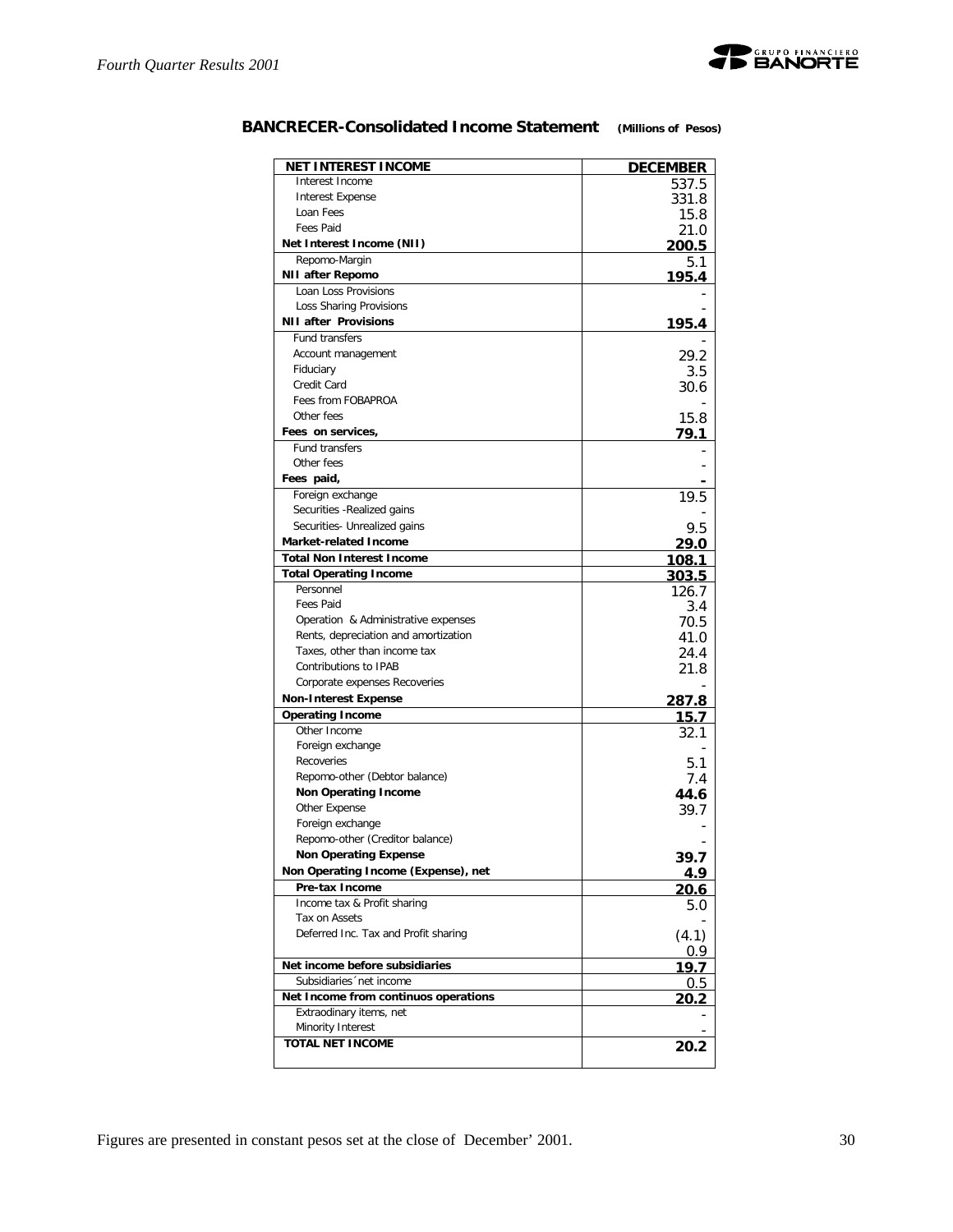

#### **HOLDING - Balance Sheet** *(Millions of Pesos)*

| .<br>Dalahuu Jiluut                                      | נטכסיו וט בווטוווויון                        |                |                |                |                               |                |                                |         |
|----------------------------------------------------------|----------------------------------------------|----------------|----------------|----------------|-------------------------------|----------------|--------------------------------|---------|
| <b>ASSETS</b>                                            | 1000                                         | 2000           | 3Q00           | 4000           | 1001                          | 2001           | 3001                           | 4001    |
| <b>Cash and due from Banks</b>                           | 305                                          | 289            | 283            | 218            | 203                           | 420            | 299                            | 145     |
| <b>Financial Instruments:</b>                            | $\omega$                                     | $\sim$         | $\sim$         | $\sim$         | $\sim$                        | $\omega$       | $\omega$                       |         |
| Sundry debtors and other assets.net                      | $\overline{7}$                               | 8              | 6              | 34             | 45                            | $\overline{2}$ |                                | 34      |
| Real Estate, Furniture & Equipment,                      |                                              |                |                |                |                               |                |                                |         |
| Investments in subsidiaries                              | 8,649                                        | 8,559          | 7,114          | 7,629          | 7,999                         | 8,447          | 8,710                          | 8,902   |
| Deferred taxes                                           |                                              |                |                |                |                               |                |                                |         |
| Goodwill                                                 | 259                                          |                |                |                |                               |                |                                |         |
| Other Assets, Deferred charges,                          |                                              |                |                |                |                               |                |                                |         |
| <b>TOTAL ASSETS</b>                                      | 9,219                                        | 8,856          | 7,403          | 7,880          | 8,247                         | 8,869          | 9,011                          | 9,082   |
| <b>LIABILITIES</b>                                       |                                              |                |                |                |                               |                |                                |         |
| Due to banks and correspondents                          |                                              |                |                | $\blacksquare$ |                               |                |                                |         |
| Income Tax & Profit Sharing                              | 1                                            |                |                |                |                               |                | 5                              | 6       |
| Other Payable accounts                                   |                                              |                |                |                | 5                             |                | 11                             |         |
| Other payable accounts                                   | 1                                            |                |                |                | 5                             |                | 15                             | 6       |
| Deferred taxes                                           |                                              |                |                |                |                               |                |                                | 12      |
|                                                          | $\blacksquare$<br>$\mathbf{1}$               | $\blacksquare$ | $\blacksquare$ | $\blacksquare$ | $\overline{\phantom{a}}$<br>5 | $\blacksquare$ | $\overline{\phantom{a}}$<br>15 | 18      |
| <b>TOTAL LIABILITIES</b><br><b>STOCKHOLDER 'S EQUITY</b> |                                              |                |                |                |                               |                |                                |         |
|                                                          |                                              |                |                |                |                               |                |                                |         |
| Paid-in Capital                                          | 4,743                                        | 4,742          | 4,708          | 4,819          | 4,817                         | 4,857          | 4,833                          | 4,844   |
| Share subscription premiums                              | 996                                          | 996            | 996            | 1,323          | 1,328                         | 1,402          | 1,381                          |         |
| Subordinated Convertible Debentures                      | 472                                          | 467            | 461            |                |                               |                |                                | 1,405   |
| <b>Subscribed Capital</b>                                | 6,210                                        | 6,205          | 6,164          | 6,142          | 6,145                         | 6,259          | 6,214                          | 6,249   |
| <b>Capital Reserves</b>                                  | 647                                          | 707            | 621            | 779            | 772                           | 965            | 884                            | 929     |
| <b>Retained Earnings</b>                                 | 6,865                                        | 6,545          | 6,545          | 6,366          | 8,128                         | 8,042          | 8,042                          | 8,042   |
| Surplus (Deficit) from securities                        |                                              |                |                |                |                               |                |                                |         |
| Results of foreign operations                            |                                              |                |                |                |                               |                |                                |         |
| Excess (Insuf.) in capital                               | (4,958)                                      | (4,966)        | (4,956)        | (4,956)        | (4,950)                       | (4, 951)       | (4, 953)                       | (4,956) |
| Non Mon assets results Fixed Assets                      |                                              |                |                |                |                               |                |                                |         |
| Non Mon assets results Investm                           | (27)                                         | (327)          | (2, 251)       | (2, 212)       | (2, 393)                      | (2, 337)       | (2, 446)                       | (2,703) |
| Adjustment in the employees                              |                                              |                |                |                |                               |                |                                |         |
| Accumulated Deferred tax effect                          |                                              |                |                |                |                               |                |                                |         |
| Net Income                                               | 481                                          | 692            | 1,279          | 1,762          | 540                           | 891            | 1,254                          | 1,504   |
| <b>Earned Capital</b>                                    | 3,008                                        | 2,651          | 1,239          | 1,738          | 2,097                         | 2,610          | 2,781                          | 2,815   |
| <b>Total Stockholder</b> 's Equity                       | 9,219                                        | 8,856          | 7,403          | 7,880          | 8,242                         | 8,868          | 8,995                          | 9,064   |
| <b>TOTAL LIABILITIES &amp;</b>                           | 9,219                                        | 8,856          | 7,403          | 7,880          | 8,247                         | 8,869          | 9,011                          | 9,082   |
|                                                          | <b>MEMORANDUM ACCOUNTS OF HOLDING</b>        |                |                |                | (Millions of Pesos)           |                |                                |         |
|                                                          | 1000                                         | 2000           |                | 4000           |                               |                |                                |         |
| Client securities held in custody                        |                                              |                | 3000           |                | 1001                          | 2001           | 3Q01                           | 4001    |
| Other trust account items                                | 13,773                                       | 2,703          | 2,658          | 2,876          | 2,838                         | 2,799          | 2,781                          | 2,915   |
|                                                          | 13,071                                       | 15,019         | 14,747         | 14,414         | 14,224                        | 14,033         | 113                            | 111     |
| Total                                                    | 26,843                                       | 17.722         | 17.405         | 17.290         | 17.061                        | 16,832         | 2.894                          | 3,026   |
|                                                          | <b>HOLDING-Consolidated Income Statement</b> |                |                |                | (Millions of Pesos)           |                |                                |         |
| <b>MARGEN FINANCIERO NETO</b>                            | 1000                                         | 2000           | 3000           | 4000           | 1001                          | 2001           | 3Q01                           | 4Q01    |
| Income from Subsidiaries and Interest                    | 518.3                                        | 233.4          | 602.1          | 470.8          | 543.7                         | 348.2          | 361.2                          | 240.3   |
| <b>Interest Expense</b>                                  |                                              |                |                |                |                               |                |                                |         |
|                                                          | 24.4                                         | 21.0           | 22.1           | 16.6           |                               |                |                                |         |
| Trading Income                                           |                                              |                |                |                |                               |                |                                |         |
| Fees & Tarifs                                            |                                              |                |                |                |                               |                |                                |         |
| <b>REPOMO</b>                                            | (9.2)                                        | (4.5)          | (4.5)          | (6.0)          | (3.3)                         | (3.4)          | (3.4)                          | (4.2)   |
| <b>Total Operating Income</b>                            | 484.7                                        | 207.9          | 575.5          | 448.3          | 540.4                         | 344.9          | 357.8                          | 236.1   |
|                                                          |                                              |                |                |                |                               |                |                                |         |
| Operation & Administrative expenses                      | 0.8                                          | 0.7            | 0.7            | 0.8            | 0.3                           | 0.5            | 0.6                            | 0.7     |
| <b>Operating Income</b>                                  | 484.0                                        | 207.3          | 574.8          | 447.5          | 540.1                         | 344.3          | 357.3                          | 235.4   |
| Non Operating Income                                     | (2.7)                                        | 5.1            | 12.7           | 35.6           | (0.1)                         | 8.1            | 9.3                            | 16.9    |
| Non Operating Expense                                    |                                              |                |                |                |                               |                | $\sim$ $\sim$                  |         |
| Non Operating Income (Expense), Net                      | (2.7)                                        | 5.1            |                |                | (0.1)                         | 8.1            |                                |         |
|                                                          |                                              |                | 12.7           | 35.6           |                               |                | 9.3                            | 16.9    |
| Pre-tax Income                                           | 481.3                                        | 212.3          | 587.5          | 483.1          | 540.0                         | 352.4          | 366.5                          | 252.3   |
| Income Tax & Profit Sharing                              | (0.7)                                        | (0.7)          | (0.7)          | (0.6)          |                               |                |                                |         |
| Tax on Assets                                            |                                              |                |                |                | $\sim$                        | (1.4)          | (23.3)                         | (2.0)   |
| Deferred Inc. Tax and Profit sharing                     |                                              |                |                | ä,             |                               |                | 19.2                           |         |

**Net income from Continuos 480.6 211.6 586.8 482.4 540.0 351.1 362.5 250.3** Extraordinary Items, net - - - - - - - - **Total Net Income 480.6 211.6 586.8 482.4 540.0 351.1 362.5 250.3**

(0.7) (0.7) (0.7) (0.6) **- (1.4) (4.0) (2.0)**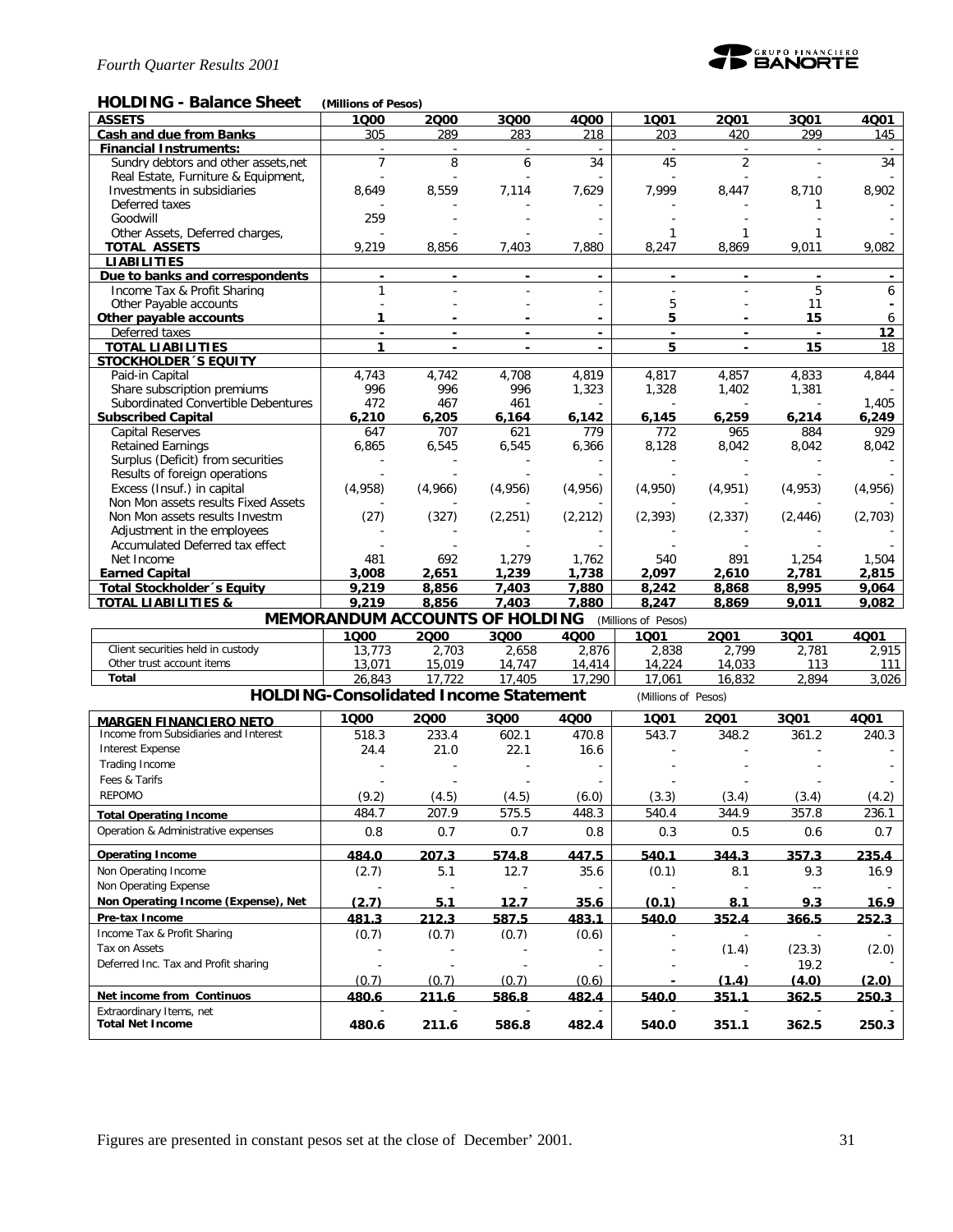

### **GRUPO FINANCIERO BANORTE – Consolidated Balance Sheet** *(Millions of Pesos)*

| <b>ASSETS</b>                           | 1Q00    | 2000           | 3Q00           | 4000           | 1001    | 2001    | 3Q01    | 4Q01    |
|-----------------------------------------|---------|----------------|----------------|----------------|---------|---------|---------|---------|
| Cash and due from Banks                 | 12,013  | 11,395         | 9,598          | 9,997          | 8,036   | 7,947   | 8,780   | 7,677   |
| Negotiable Instruments                  | 26,411  | 19,094         | 15,530         | 4,351          | 6,435   | 6,159   | 2,066   | 2,396   |
| Securities held for sale                | 52      | 50             | 172            | 178            | 1,820   | 1,623   | 1,260   | 1,056   |
| Securities held to maturity             | 5,188   | 5,063          | 3,366          | 3,078          | 1,302   | 1,354   | 1,402   | 3,038   |
| <b>Financial Instruments:</b>           | 31,652  | 24,208         | 19,068         | 7,607          | 9,557   | 9,136   | 4,729   | 6,490   |
| Repurchase agreements, net              | 66      | 228            | 175            | 134            | 173     | 213     | 120     | 158     |
| Operations with collateral              |         |                |                |                |         |         |         |         |
| Futures receivable, net                 |         |                |                |                |         |         |         |         |
| Options and derivatives, net            | 200     | 76             | $\overline{2}$ | $\overline{7}$ | 5       | 50      | 8       | 15      |
| <b>Repos &amp; Derivatives:</b>         | 266     | 304            | 177            | 141            | 178     | 263     | 127     | 173     |
| Commercial                              | 18,653  | 18,611         | 19,259         | 22,513         | 20,625  | 18,705  | 19,635  | 23,132  |
| Financial Intermediaries                | 1,427   | 3,423          | 2,143          | 172            | 66      | 60      | 113     | 89      |
| Consumer                                | 618     | 629            | 638            | 654            | 1,290   | 1,421   | 1,706   | 2,366   |
| Mortgage                                | 4,480   | 4,467          | 4,351          | 4,271          | 4,174   | 4,246   | 4,395   | 4,693   |
| <b>Goverment Entities</b>               | 3,409   | 3,425          | 2,854          | 39,669         | 40,266  | 39,899  | 39,345  | 39,052  |
| Fobaproa                                | 56,844  | 56,817         | 55,297         | 12,473         | 12,339  | 11,678  | 11,880  | 9,853   |
| Fiduciary collection rights             |         |                |                |                |         |         |         |         |
| <b>Performing Loans</b>                 | 85,431  | 87,372         | 84,542         | 79,752         | 78,759  | 76,007  | 77,076  | 79,185  |
| Commercial                              | 2,276   | 2,088          | 1,889          | 1,837          | 1,805   | 2,154   | 2,435   | 2,492   |
| <b>Financial Intermediaries</b>         |         | $\overline{7}$ |                |                |         |         |         |         |
| Consumer                                | 642     | 637            | 624            | 625            | 645     | 320     | 313     | 326     |
| Mortgage                                | 1,862   | 1,786          | 1,850          | 1,893          | 1,940   | 1,832   | 1,754   | 1,701   |
| <b>Goverment Entities</b>               |         |                |                |                |         |         |         |         |
| <b>Past Due Loans</b>                   | 4,781   | 4,519          | 4,364          | 4,354          | 4,390   | 4,306   | 4,502   | 4,518   |
| <b>Total Loans</b>                      | 90,212  | 91,891         | 88,907         | 84,107         | 83,149  | 80,314  | 81,577  | 83,703  |
| Preventive loan loss reserves           | 4,878   | 4,759          | 4,482          | 4,393          | 4,400   | 4,297   | 4,496   | 4,494   |
| <b>Net Loan Portfolio</b>               | 85,334  | 87,132         | 84,425         | 79,713         | 78,749  | 76,017  | 77,082  | 79,209  |
| Credit Assets Portfolio                 |         |                |                |                |         | $\sim$  | 2.409   | 2,554   |
| Sundry debtors and other assets, net    | 1,907   | 1,533          | 1,808          | 2,894          | 2,358   | 2,461   | 1,134   | 1,267   |
| Foreclosed assets, net                  | 1,494   | 1,487          | 1,451          | 1,587          | 1,495   | 1,534   | 1,495   | 1,356   |
| Real Estate, Furniture & Equipment, net | 3,514   | 3,475          | 3,432          | 3,468          | 3,384   | 3,333   | 3,494   | 3,624   |
| Investments in subsidiaries             | 890     | 908            | 876            | 892            | 955     | 979     | 993     | 991     |
| Deferred taxes                          | 423     | 17             | 153            | 652            | 632     | 657     | 673     | 711     |
| Goodwill                                | 259     |                |                |                |         |         |         |         |
| Deferred charges & Intangibles          | 1,374   | 1,490          | 1,679          | 1,341          | 1,573   | 1,406   | 1,369   | 1,357   |
| UDIS Mortgage loans reserve coverage    | 35      |                |                |                |         |         |         |         |
| <b>Other Assets</b>                     | 9,896   | 8,911          | 9,399          | 10,834         | 10,397  | 10,371  | 11,567  | 11,859  |
| <b>TOTAL ASSETS</b>                     | 139,161 | 131,950        | 122,668        | 108,292        | 106,917 | 103,733 | 102,285 | 105,408 |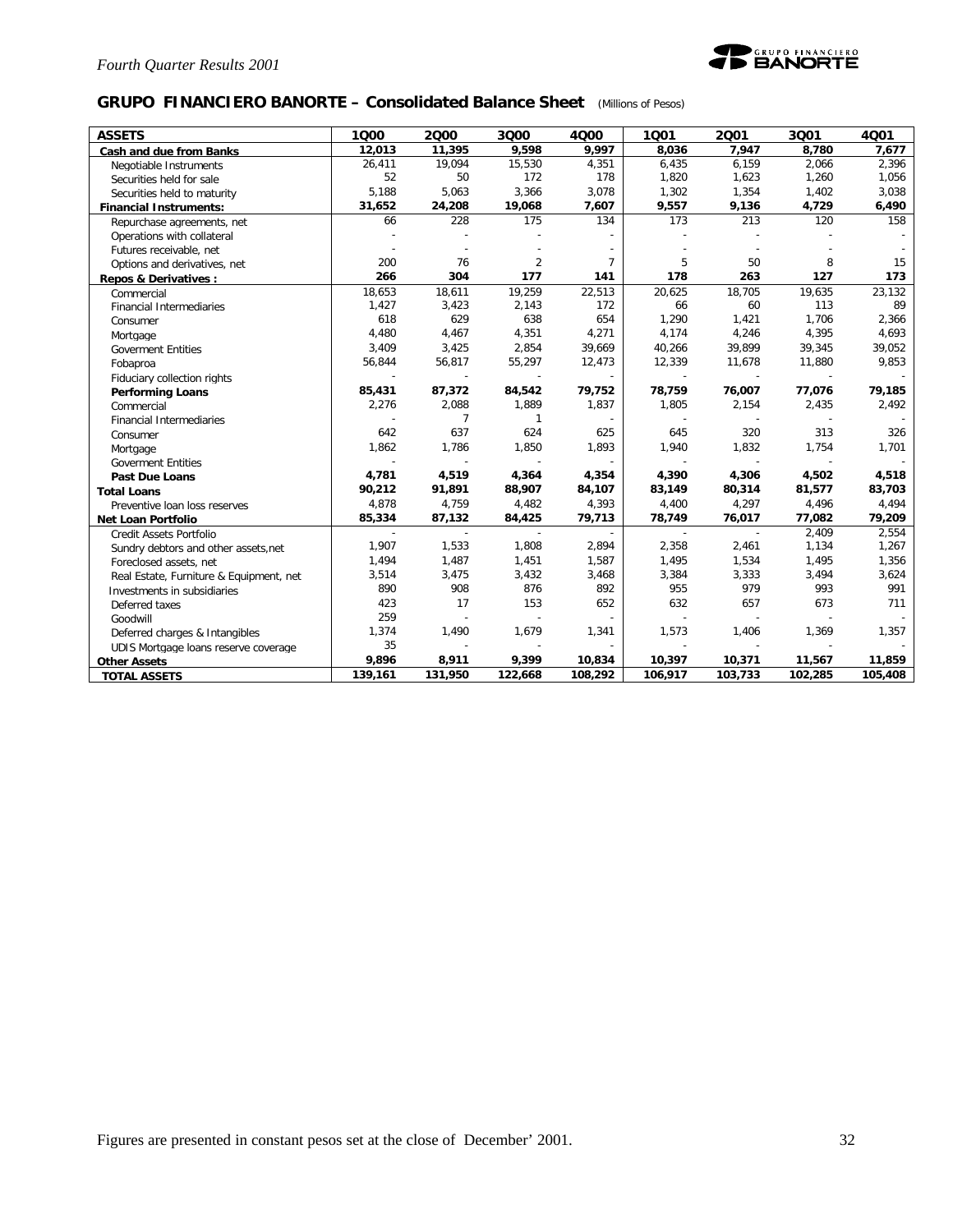

### **GRUPO FINANCIERO BANORTE – Consolidated Balance Sheet** *(Millions of Pesos)*

| <b>LIABILITIES</b>                           | 1000           | 2000    | 3000     | 4000     | 1001     | 2001           | 3001     | 4001    |
|----------------------------------------------|----------------|---------|----------|----------|----------|----------------|----------|---------|
| <b>Demand Deposits</b>                       | 23,638         | 24.558  | 25.032   | 27,241   | 25.114   | 25.692         | 26,151   | 29,501  |
| <b>Time Deposits</b>                         | 81,438         | 70,937  | 64,614   | 42,449   | 45,640   | 49,359         | 44,163   | 44,753  |
| <b>Bonds</b>                                 | 1,113          | 1,140   | 1,352    | 1,374    | 1,385    | 1,334          | 1,352    | 1,302   |
| <b>Deposits</b>                              | 106,189        | 96,636  | 90,999   | 71,065   | 72,140   | 76,384         | 71,666   | 75,555  |
| Demand                                       | 408            | 2.732   | 321      | 4.071    | 4.334    | 8              | 20       | 2.512   |
| Short term                                   | 7,465          | 7,631   | 10,305   | 10,660   | 9,135    | 4,244          | 7,592    | 4,935   |
| Long term                                    | 10,243         | 9,940   | 10,158   | 10,670   | 9,903    | 9,803          | 9,507    | 8,711   |
| Due to banks and correspondents              | 18,116         | 20,303  | 20,785   | 25,402   | 23,372   | 14,054         | 17,119   | 16,159  |
| Repurchase agreements, net                   | 17             | 249     | 79       | 129      | 51       | 104            | 131      | 107     |
| Operations with collateral                   |                |         |          |          |          |                |          |         |
| Futures receivable, net                      | $\overline{2}$ |         |          |          |          |                |          |         |
| Options and derivatives, net                 | 354            | 468     | 58       | 38       | 21       | $\overline{2}$ | 40       | 10      |
| <b>Repos &amp; Derivatives:</b>              | 373            | 717     | 137      | 167      | 72       | 106            | 171      | 117     |
| Income Tax & Profit Sharing                  | 119            | 63      | 83       | 232      | 290      | 109            | 106      | 30      |
| Other Payable accounts                       | 3,931          | 4,417   | 2,400    | 2,689    | 1,907    | 1,982          | 1,986    | 2,302   |
| Other payable accounts                       | 4,051          | 4,480   | 2,483    | 2,921    | 2,198    | 2,091          | 2,092    | 2,332   |
| Subordinated non Convertible Debenture       | 210            |         |          |          |          | 1,335          | 1,362    | 1,335   |
| <b>Deferred Taxes</b>                        | 15             | 40      |          |          |          |                |          |         |
| Deferred credits                             | 104            | 106     | 106      | 105      | 108      | 105            | 55       | 52      |
| <b>TOTAL LIABILITIES</b>                     | 129,057        | 122,281 | 114,509  | 99,659   | 97,889   | 94,075         | 92,465   | 95,549  |
| <b>STOCKHOLDER 'S EQUITY</b>                 |                |         |          |          |          |                |          |         |
| Paid-in Capital                              | 4,743          | 4,742   | 4,708    | 4,819    | 4,817    | 4,857          | 4,833    | 4,844   |
| Share subscription premiums                  | 996            | 996     | 996      | 1,323    | 1,328    | 1,402          | 1,381    | 1,405   |
| Subordinated Convertible Debentures          | 472            | 467     | 461      |          |          |                |          |         |
| <b>Subscribed Capital</b>                    | 6,210          | 6,205   | 6,164    | 6,142    | 6,145    | 6,259          | 6,214    | 6,249   |
| <b>Capital Reserves</b>                      | 647            | 707     | 621      | 779      | 772      | 965            | 884      | 929     |
| <b>Retained Earnings</b>                     | 6,865          | 6,545   | 6,545    | 6,366    | 8,128    | 8,042          | 8,042    | 8,042   |
| Surplus (Deficit) from securities            |                |         |          |          |          |                |          |         |
| Results of foreign operations exchange       |                |         |          |          |          |                |          |         |
| Excess (Insuf.) in capital restatement       | (4,958)        | (4,966) | (4,956)  | (4,956)  | (4,950)  | (4, 951)       | (4, 953) | (4,956) |
| Non Mon assets results Fixed Assets          |                |         |          |          |          |                |          |         |
| Non Mon assets results Investm subsidiaries  | (27)           | (327)   | (2, 251) | (2, 212) | (2, 393) | (2, 337)       | (2, 446) | (2,703) |
| Adjustment in the employees pension funds    |                |         |          |          |          |                |          |         |
| Accumulated Deferred tax effect              |                |         |          |          |          |                |          |         |
| Net Income                                   | 481            | 692     | 1,279    | 1,762    | 540      | 891            | 1,254    | 1,504   |
| <b>Earned Capital</b>                        | 3,008          | 2,651   | 1,239    | 1,738    | 2,097    | 2,610          | 2,781    | 2,815   |
| Minority Holdings                            | 885            | 813     | 756      | 752      | 785      | 790            | 825      | 795     |
| <b>Total Stockholder</b> 's Equity           | 10,104         | 9,669   | 8,159    | 8,633    | 9,028    | 9,658          | 9,821    | 9,859   |
| <b>TOTAL LIABILITIES &amp; STOCKHOLDER'S</b> | 139,161        | 131,950 | 122,668  | 108,292  | 106,917  | 103,733        | 102,285  | 105,408 |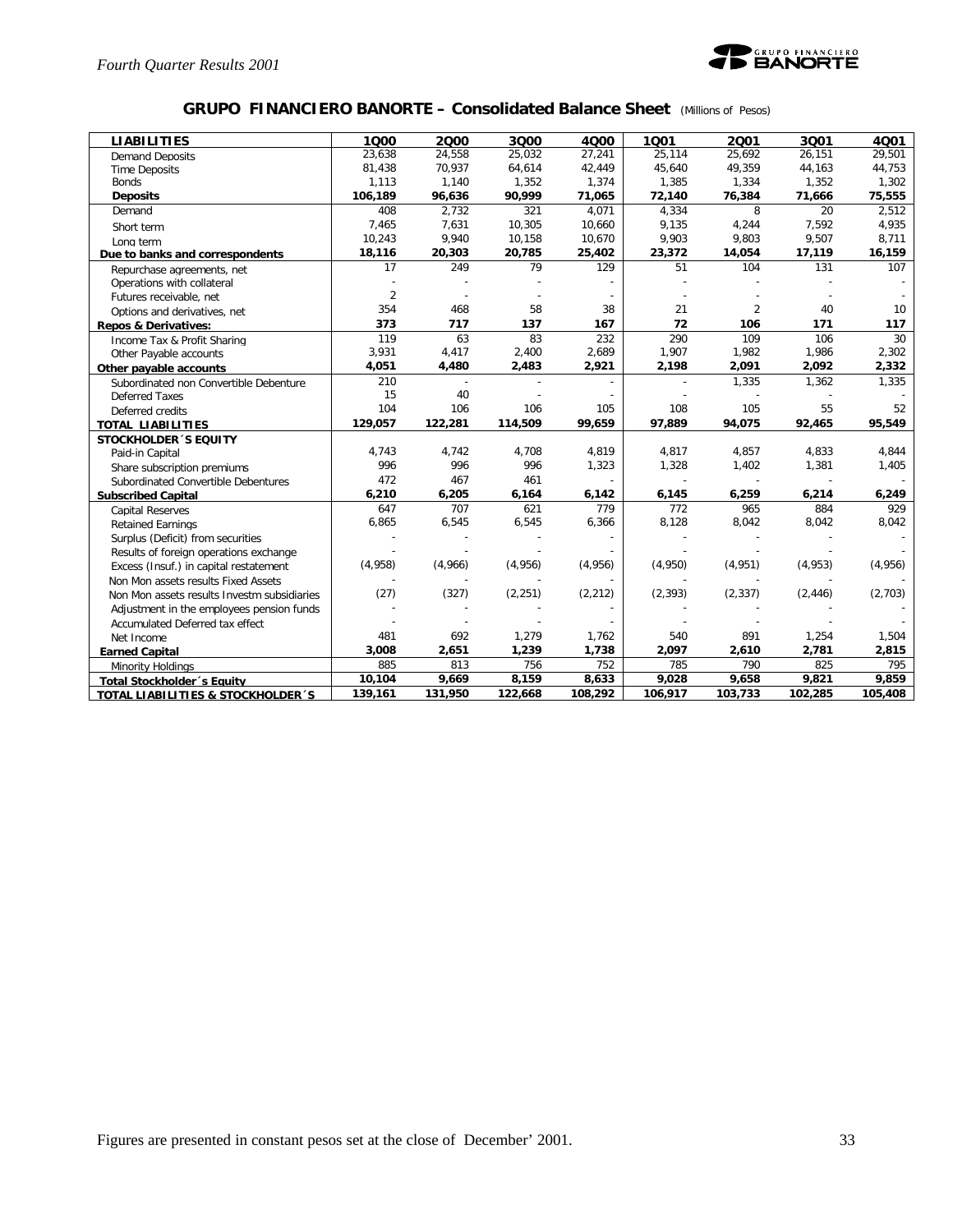

#### **MEMORANDUM ACCOUNTS OF GRUPO FINANCIERO BANORTE CONSOLIDATED** *(Millions of Pesos)*

| <b><i>IVIIIIUIIS UI FESUS</i></b>                               | 1000           | 2000           | 3Q00           | 4000      | 1Q01                     | 2001                     | 3Q01           | 4Q01       |
|-----------------------------------------------------------------|----------------|----------------|----------------|-----------|--------------------------|--------------------------|----------------|------------|
| ONBEHALF OF THIRD PARTY TRANSACTIONS                            |                |                |                |           |                          |                          |                |            |
| Customers' banks                                                |                | 5              | 1              | 3         | 3                        | $\overline{2}$           | 3              | 3          |
| Dividends receivable from customers                             |                |                |                |           |                          |                          |                |            |
| Interest receivable from customers                              |                |                |                |           |                          |                          |                |            |
| Liquidation of customer transactions                            | (2,025)        | 173            | 3,302          | 3,727     | 7,765                    | 9,688                    | 11,771         | 14,268     |
| Customer Ioans                                                  |                |                |                |           |                          |                          |                |            |
| Liquidation with foreign currencies of customers                |                |                |                |           |                          |                          |                |            |
| Margin accounts in futures operations                           |                |                |                |           |                          |                          |                |            |
| Other current accounts                                          |                |                |                |           |                          |                          |                |            |
| <b>CUSTOMERS CURRENT ACCOUNT</b>                                | (2,024)        | 178            | 3,303          | 3,729     | 7,768                    | 9,690                    | 11,775         | 14,271     |
| Client securities held in custody                               | 70,723         | 62,082         | 70,338         | 62,912    | 71,224                   | 82,938                   | 86,430         | 94,697     |
| Securities and documents received in guarantee                  | $\overline{4}$ | 4              |                |           |                          |                          | 1              | 23         |
| Client securities abroad                                        |                |                |                |           |                          |                          |                |            |
| <b>CLIENT SECURITIES</b>                                        | 70,728         | 62,086         | 70,338         | 62,913    | 71,224                   | 82,938                   | 86,432         | 94,720     |
|                                                                 | 22,583         | 30,694         | 15,745         | 25,504    | 19,974                   | 20,808                   | 21,804         | 25,546     |
| Repurchase operations for customers<br>Clients securities loans |                |                |                |           |                          |                          |                |            |
| Purchase of Futures & forward contracts (nati.                  |                |                |                |           |                          |                          |                |            |
|                                                                 |                |                |                |           |                          |                          |                |            |
| Sale of futures and forward contracts (national                 |                |                |                |           |                          |                          |                |            |
| Purchasing operations (option price)                            | 252            | 357            | 355            | 353       | 347                      | 41                       | 85             | 37         |
| Sales operations (option price)                                 |                |                |                |           |                          |                          |                |            |
| Purchase of derivative packages                                 |                |                |                |           |                          |                          |                |            |
| Sale of derivative packages                                     |                |                |                |           |                          |                          |                |            |
| <b>Administration trusts</b>                                    | 1,109          | 1,018          | 937            | 995       | 1,083                    | 832                      | 1,020          | 987        |
| TRANSACTIONS ON BEHALF OF CLIENT                                | 23,945         | 32,069         | 17,038         | 26,852    | 21,404                   | 21,681                   | 22,910         | 26,570     |
| TOTAL ON BEHALF OF THIRD PARTY                                  | 92,648         | 94,333         | 90,679         | 93,494    | 100,397                  | 114,309                  | 121,116        | 135,561    |
| Signature guarantees granted                                    | 3              | 3              | 3              | 3         | 3                        | 3                        | 3              | 3          |
| Issuing of irrevocable letters of credit                        | 585            | 466            | 685            | 521       | 1,173                    | 1,021                    | 789            | 519        |
| Property in trust and guardianship                              | 37,719         | 38,626         | 37,135         | 38,018    | 38,532                   | 35,858                   | 35,542         | 39,792     |
| Assets held in custody or in administration                     | 120,782        | 100,301        | 92,681         | 76,947    | 80,077                   | 81,981                   | 77,434         | 79,465     |
| Amounts committed to operations with                            | 9,442          | 9,864          | 8,772          | 3,786     | 3,948                    | 4,090                    | 4,235          | 4,725      |
| In Transit drafts                                               |                |                |                |           |                          |                          |                |            |
| Certificates of Deposit in circulation                          | 143            | 493            | 424            | 450       | 158                      | 113                      | 94             | 91         |
| Secured Credit Cards from the company                           |                |                |                |           | $\overline{\phantom{a}}$ | $\overline{\phantom{a}}$ |                |            |
| Securities given to the company in custody                      | 2,070          | 2,730          | 56             | 30        | 23                       | 21                       | 45             | 107        |
| Government securities in custody of the company                 | 22             | 26             | 24             | 25        | 27                       | 35                       | 43             | 86         |
| Securities given to the company on guarantee                    | $\overline{2}$ |                |                |           |                          |                          |                |            |
| Securities outside the country                                  | 20             | 21             |                |           |                          |                          |                |            |
| Liquidations with foreign currencies abroad                     |                |                |                |           |                          |                          |                |            |
| Debits to the contingency fund                                  |                |                |                |           |                          |                          |                |            |
| Other contingent obligations                                    | 18,005         | 19,107         | 21,764         | 20,937    | 16,663                   | 16,828                   | 10,226         | 10,254     |
| Banking transactions on behalf of third-parties                 | 26,453         | 30,113         | 48,917         | 72,823    | 83,423                   | 99,033                   | 60,062         | 103,204    |
| Investments in funds for the retirem.saving                     | 2,576          | 2,602          | 2,276          | 2,271     | 2,293                    | 2,312                    | 2,296          | 2,304      |
| Integration of the credit portfolio                             |                | $\overline{a}$ | $\overline{a}$ | ÷         | $\overline{a}$           | $\sim$                   | $\overline{a}$ |            |
| Amounts contracted in derivative instruments                    | 2,479          | 2,636          | 2,685          | 2,783     | 2,677                    | 2,423                    | 2,656          | 3,285      |
| Other trust account items                                       | 302,593        | 301,932        | 376,346        | 215,100   | 254,686                  | 255,029                  | 178,622        | 178,383    |
| OWN ACCOUNT OPERATIONS                                          | 522,895        | 508,921        | 591,769        | 433,695   | 483,683                  | 498,747                  | 372,046        | 422,219    |
| Repurchase agreements                                           |                |                |                |           |                          |                          |                |            |
| Securities to be received                                       | 36,225         | 45,231         | 65,886         | 95,823    | 109,055                  | 133,543                  | 144,695        | 144,687    |
| (Less) Securities to be delivered                               | (36, 159)      | (45, 363)      | (65, 997)      | (95, 862) | (108, 902)               | (133, 344)               | (144, 804)     | (144, 534) |
| REPURCHASE TRANSACTIONS- RECEIVED                               | 66             | (132)          | (111)          | (39)      | 153                      | 199                      | (109)          | 152        |
| Securities to be received                                       | 14,020         | 20,017         | 33,666         | 57,436    | 59,870                   | 94,334                   | 104,929        | 92,403     |
| (Less) securities to be delivered                               | (14, 037)      | (19,905)       | (33, 514)      | (57, 391) | (59,902)                 | (94, 424)                | (104, 831)     | (92, 504)  |
| REPURCHASE TRANSACTIONS- SOLD                                   | (17)           | 111            | 151            | 45        | (31)                     | (90)                     | 98             | (101)      |
| TOTAL ON OWN ACCOUNT OPERATIONS                                 | 522,944        | 508,900        | 591,809        | 433,700   | 483,804                  | 498,856                  | 372,035        | 422,270    |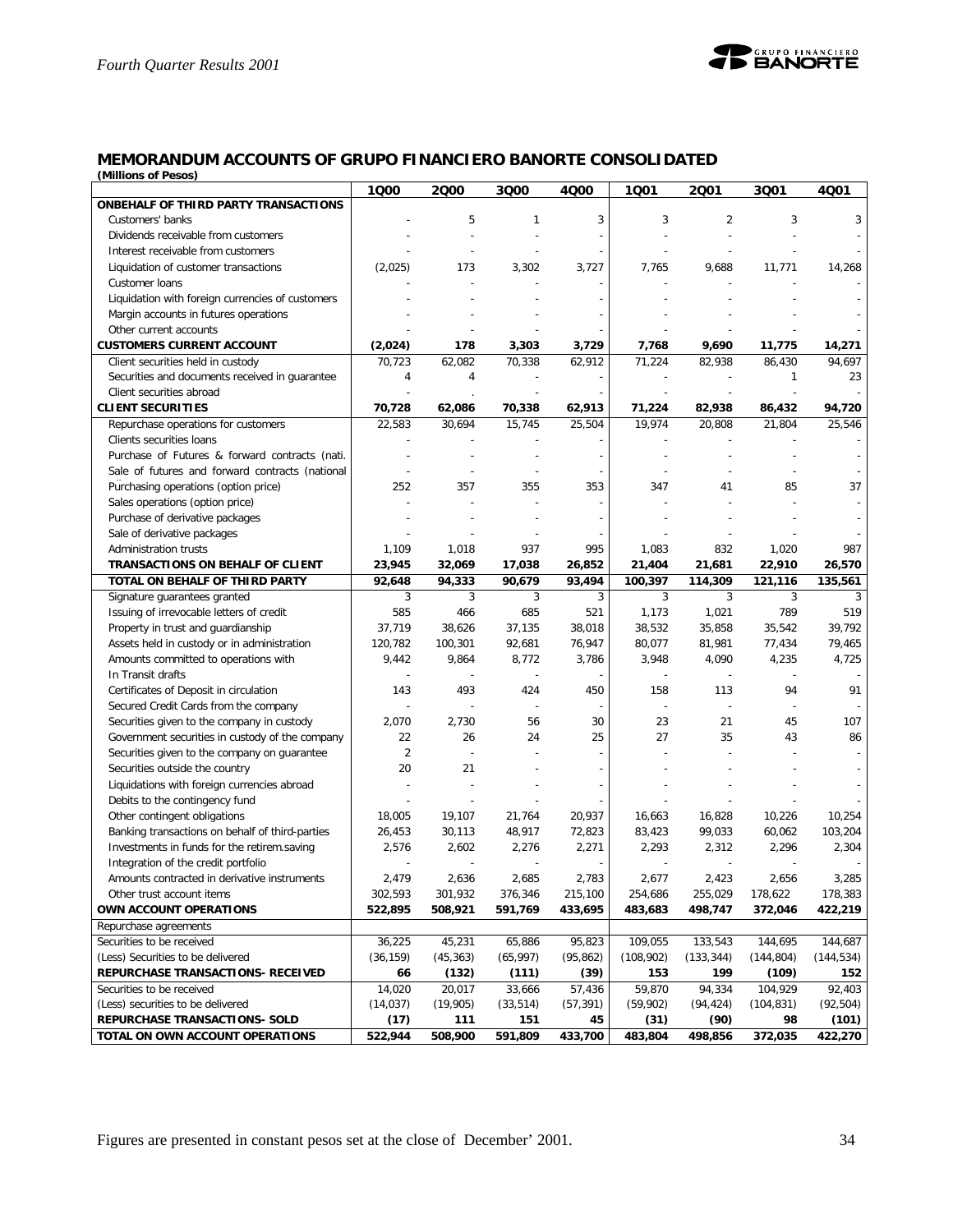

# **GRUPO FINANCIERO BANORTE-Consolidated Income Statement** *(Millions of Pesos)*

| 6,626.4<br>7,512.9<br>Interest Income<br>7.539.4<br>9,690.7<br>8,588.6<br>4,703.2<br>4,686.7<br>4,267.5<br>5,792.7<br>6,070.1<br>6,982.6<br>2,939.7<br>3,231.5<br><b>Interest Expense</b><br>5,060.9<br>8,049.0<br>2,991.3<br>Loan Fees<br>149.2<br>157.0<br>151.1<br>(114.5)<br>68.2<br>70.4<br>90.3<br>102.7<br><b>Fees Paid</b><br>3.3<br>3.8<br>3.1<br>3.7<br>4.2<br>5.4<br>5.1<br>9.6<br>Net Interest Income (NII)<br>1,892.6<br>1,718.7<br>1,590.8<br>1,522.1<br>1,670.6<br>1,829.7<br>1,540.1<br>1,369.3<br>5.8<br>(13.9)<br>(27.7)<br>7.0<br>8.9<br>19.4<br>Repomo-Margin<br>13.8<br>19.9<br>1,898.4<br><b>NII after Repomo</b><br>1,704.8<br>1,563.1<br>1,535.8<br>1,677.6<br>1,838.7<br>1,559.5<br>1,389.2<br>236.1<br>182.5<br>179.2<br>441.8<br>167.2<br>Loan Loss Provisions<br>6.9<br>269.4<br>189.3<br>84.9<br>76.0<br>Loss Sharing Provisions<br>43.8<br>38.4<br>52.3<br>24.8<br>16.5<br>1,422.3<br><b>NII after Provisions</b><br>1,618.5<br>1,483.9<br>1,471.3<br>1,266.5<br>1,344.5<br>1,367.5<br>1,183.4<br>8.7<br>9.3<br>Fund transfers<br>8.6<br>8.2<br>8.9<br>11.0<br>14.0<br>15.8<br>58.5<br>71.7<br>80.7<br>79.5<br>76.6<br>60.5<br>74.4<br>Account management<br>59.2<br>219.0<br>234.3<br>242.5<br>115.7<br>423.3<br>41.4<br>143.0<br>Fiduciary<br>195.7<br>Credit Card<br>6.2<br>5.6<br>8.1<br>9.4<br>80.6<br>85.5<br>83.9<br>93.4<br>91.2<br>229.3<br>79.3<br>83.0<br>Fees from FOBAPROA<br>144.5<br>108.9<br>62.3<br>42.0<br>284.3<br>258.2<br>469.7<br>284.6<br>352.4<br>Other fees<br>181.9<br>233.1<br>387.3<br>607.9<br>Fees on services,<br>667.7<br>527.4<br>725.0<br>820.7<br>770.7<br>1,012.5<br>793.4<br>Fund transfers<br>83.1<br>86.7<br>81.3<br>82.9<br>80.9<br>77.0<br>315.3<br>Other fees<br>167.9<br>83.1<br>82.9<br>80.9<br>Fees paid,<br>86.7<br>81.3<br>77.0<br>315.3<br>167.9<br>56.2<br>50.2<br>51.7<br>47.2<br>55.3<br>44.1<br>46.3<br>Foreign exchange<br>48.1<br>38.7<br>34.0<br>8.6<br>11.3<br>51.6<br>60.4<br>Securities -Realized gains<br>(15.6)<br>2.1<br>23.1<br>5.0<br>112.6<br>(99.2)<br>Securities- Unrealized gains<br>(62.0)<br>56.8<br>(13.9)<br>38.0<br><b>Market-related Income</b><br>118.0<br>22.1<br>117.1<br>63.5<br>219.5<br>90.5<br>(68.6)<br>88.3<br>702.5<br>462.8<br>760.8<br>801.3<br>909.3<br>621.5<br>628.6<br><b>Total Non Interest Income</b><br>713.8<br><b>Total Operating Income</b><br>2,321.1<br>1,946.7<br>2,067.8<br>2,331.6<br>1,966.0<br>1,996.2<br>1,897.1<br>2,232.1<br>Personnel<br>750.6<br>757.7<br>697.8<br>790.2<br>797.1<br>751.3<br>738.6<br>757.0<br><b>Fees Paid</b><br>80.6<br>85.5<br>85.9<br>91.2<br>86.6<br>67.8<br>84.0<br>72.6<br>Operation & Administrative expenses<br>446.7<br>522.5<br>453.4<br>561.9<br>522.7<br>442.4<br>462.3<br>601.7<br>Rents, depreciation and amortization<br>215.6<br>185.0<br>202.5<br>177.3<br>194.9<br>216.0<br>216.4<br>184.1<br>Taxes, other than income tax<br>99.5<br>129.7<br>190.1<br>107.4<br>134.5<br>106.9<br>103.2<br>196.9<br>Contributions to IPAB<br>86.0<br>107.9<br>97.2<br>96.0<br>93.5<br>86.1<br>88.1<br>89.5<br>Corporate expenses Recoveries<br><b>Non-Interest Expense</b><br>1,674.7<br>1,750.9<br>1,777.4<br>1,806.8<br>1,686.1<br>1,750.3<br>1,893.5<br>1,772.8<br><b>Operating Income</b><br>646.4<br>195.8<br>454.6<br>260.9<br>645.5<br>215.7<br>223.3<br>3.6<br><b>Other Revenues</b><br>122.7<br>152.5<br>287.4<br>155.9<br>317.1<br>263.7<br>389.8<br>844.2<br>Foreign exchange<br>0.4<br>Recoveries<br>21.0<br>12.2<br>214.4<br>93.3<br>106.3<br>173.2<br>85.4<br>147.0<br>Repomo-other revenues<br>5.1<br>12.7<br>70.9<br>14.8<br>35.6<br>(16.9)<br>51.1<br>(41.2)<br><b>Non Operating Income</b><br>158.9<br>169.7<br>514.4<br>973.2<br>245.3<br>561.2<br>400.2<br>495.6<br>Other Expense<br>(58.4)<br>(43.0)<br>(253.5)<br>(758.6)<br>(173.7)<br>(372.2)<br>(148.1)<br>(164.7)<br>Foreign exchange<br>(22.7)<br>Repomo-other Expenses<br>(3.9)<br>(132.5)<br>(43.4)<br>(36.2)<br>(42.0)<br>(7.5)<br>(13.8)<br>(27.5)<br><b>Non Operating Expense</b><br>(213.6)<br>(86.3)<br>(289.6)<br>(800.6)<br>(177.6)<br>(379.7)<br>(161.9)<br>(192.2)<br>Non Operating Income (Expense), net<br>(54.7)<br>83.4<br>303.4<br>224.7<br>172.6<br>67.7<br>181.5<br>238.3<br>Pre-tax Income<br>713.3<br>591.7<br>279.1<br>679.4<br>433.5<br>397.3<br>461.6<br>307.0<br>Income tax<br>(30.1)<br>24.2<br>(43.7)<br>(22.6)<br>(3.6)<br>(8.5)<br>(30.7)<br>(49.4)<br>Profit sharing<br>(8.8)<br>6.7<br>(10.0)<br>32.4<br>20.3<br>(1.9)<br>(16.2)<br>(39.5)<br>Tax on Assets<br>(4.8)<br>(5.8)<br>(6.0)<br>(0.5)<br>(1.9)<br>(5.2)<br>(26.2)<br>(6.5)<br>Deferred Inc. Tax and Profit sharing<br>(34.8)<br>(45.9)<br>(22.7)<br>77.5<br>(107.4)<br>(58.7)<br>(30.9)<br>0.6<br>52.5<br>(79.5)<br>(19.8)<br>(82.4)<br>(129.0)<br>(111.9)<br>(55.5)<br>(35.0)<br>Net income before subsidiaries<br>512.2<br>597.0<br>486.0<br>259.4<br>584.2<br>285.4<br>406.1<br>272.1<br>Subsidiaries 'net income<br>12.5<br>(34.8)<br>21.7<br>11.6<br>(1.9)<br>70.5<br>(3.9)<br>(5.4)<br>Net Income from continuos operations<br>224.5<br>355.9<br>524.7<br>618.7<br><u>497.6</u><br>582.4<br>402.2<br><u> 266.7</u><br>Extraodinary items, net<br>Minority Interest<br>(44.1)<br>(12.9)<br>(42.3)<br>(31.8)<br>(15.2)<br>(4.8)<br>(39.7)<br>(16.3)<br>TOTAL NET INCOME<br>480.6<br>351.1<br>211.6<br>586.8<br>482.4<br>540.0<br>362.5<br>250.3 | <b>NET INTEREST INCOME</b> | 1000 | 2000 | 3Q00 | 4Q00 | 1001 | 2001 | 3001 | 4001 |
|---------------------------------------------------------------------------------------------------------------------------------------------------------------------------------------------------------------------------------------------------------------------------------------------------------------------------------------------------------------------------------------------------------------------------------------------------------------------------------------------------------------------------------------------------------------------------------------------------------------------------------------------------------------------------------------------------------------------------------------------------------------------------------------------------------------------------------------------------------------------------------------------------------------------------------------------------------------------------------------------------------------------------------------------------------------------------------------------------------------------------------------------------------------------------------------------------------------------------------------------------------------------------------------------------------------------------------------------------------------------------------------------------------------------------------------------------------------------------------------------------------------------------------------------------------------------------------------------------------------------------------------------------------------------------------------------------------------------------------------------------------------------------------------------------------------------------------------------------------------------------------------------------------------------------------------------------------------------------------------------------------------------------------------------------------------------------------------------------------------------------------------------------------------------------------------------------------------------------------------------------------------------------------------------------------------------------------------------------------------------------------------------------------------------------------------------------------------------------------------------------------------------------------------------------------------------------------------------------------------------------------------------------------------------------------------------------------------------------------------------------------------------------------------------------------------------------------------------------------------------------------------------------------------------------------------------------------------------------------------------------------------------------------------------------------------------------------------------------------------------------------------------------------------------------------------------------------------------------------------------------------------------------------------------------------------------------------------------------------------------------------------------------------------------------------------------------------------------------------------------------------------------------------------------------------------------------------------------------------------------------------------------------------------------------------------------------------------------------------------------------------------------------------------------------------------------------------------------------------------------------------------------------------------------------------------------------------------------------------------------------------------------------------------------------------------------------------------------------------------------------------------------------------------------------------------------------------------------------------------------------------------------------------------------------------------------------------------------------------------------------------------------------------------------------------------------------------------------------------------------------------------------------------------------------------------------------------------------------------------------------------------------------------------------------------------------------------------------------------------------------------------------------------------------------------------------------------------------------------------------------------------------------------------------------------------------------------------------------------------------------------------------------------------------------------------------------------------------------------------------------------------------------------------------------------------------------------------------------------------------------------------------------------------------------------------------------------------------------------------------------------------|----------------------------|------|------|------|------|------|------|------|------|
|                                                                                                                                                                                                                                                                                                                                                                                                                                                                                                                                                                                                                                                                                                                                                                                                                                                                                                                                                                                                                                                                                                                                                                                                                                                                                                                                                                                                                                                                                                                                                                                                                                                                                                                                                                                                                                                                                                                                                                                                                                                                                                                                                                                                                                                                                                                                                                                                                                                                                                                                                                                                                                                                                                                                                                                                                                                                                                                                                                                                                                                                                                                                                                                                                                                                                                                                                                                                                                                                                                                                                                                                                                                                                                                                                                                                                                                                                                                                                                                                                                                                                                                                                                                                                                                                                                                                                                                                                                                                                                                                                                                                                                                                                                                                                                                                                                                                                                                                                                                                                                                                                                                                                                                                                                                                                                                                                                                       |                            |      |      |      |      |      |      |      |      |
|                                                                                                                                                                                                                                                                                                                                                                                                                                                                                                                                                                                                                                                                                                                                                                                                                                                                                                                                                                                                                                                                                                                                                                                                                                                                                                                                                                                                                                                                                                                                                                                                                                                                                                                                                                                                                                                                                                                                                                                                                                                                                                                                                                                                                                                                                                                                                                                                                                                                                                                                                                                                                                                                                                                                                                                                                                                                                                                                                                                                                                                                                                                                                                                                                                                                                                                                                                                                                                                                                                                                                                                                                                                                                                                                                                                                                                                                                                                                                                                                                                                                                                                                                                                                                                                                                                                                                                                                                                                                                                                                                                                                                                                                                                                                                                                                                                                                                                                                                                                                                                                                                                                                                                                                                                                                                                                                                                                       |                            |      |      |      |      |      |      |      |      |
|                                                                                                                                                                                                                                                                                                                                                                                                                                                                                                                                                                                                                                                                                                                                                                                                                                                                                                                                                                                                                                                                                                                                                                                                                                                                                                                                                                                                                                                                                                                                                                                                                                                                                                                                                                                                                                                                                                                                                                                                                                                                                                                                                                                                                                                                                                                                                                                                                                                                                                                                                                                                                                                                                                                                                                                                                                                                                                                                                                                                                                                                                                                                                                                                                                                                                                                                                                                                                                                                                                                                                                                                                                                                                                                                                                                                                                                                                                                                                                                                                                                                                                                                                                                                                                                                                                                                                                                                                                                                                                                                                                                                                                                                                                                                                                                                                                                                                                                                                                                                                                                                                                                                                                                                                                                                                                                                                                                       |                            |      |      |      |      |      |      |      |      |
|                                                                                                                                                                                                                                                                                                                                                                                                                                                                                                                                                                                                                                                                                                                                                                                                                                                                                                                                                                                                                                                                                                                                                                                                                                                                                                                                                                                                                                                                                                                                                                                                                                                                                                                                                                                                                                                                                                                                                                                                                                                                                                                                                                                                                                                                                                                                                                                                                                                                                                                                                                                                                                                                                                                                                                                                                                                                                                                                                                                                                                                                                                                                                                                                                                                                                                                                                                                                                                                                                                                                                                                                                                                                                                                                                                                                                                                                                                                                                                                                                                                                                                                                                                                                                                                                                                                                                                                                                                                                                                                                                                                                                                                                                                                                                                                                                                                                                                                                                                                                                                                                                                                                                                                                                                                                                                                                                                                       |                            |      |      |      |      |      |      |      |      |
|                                                                                                                                                                                                                                                                                                                                                                                                                                                                                                                                                                                                                                                                                                                                                                                                                                                                                                                                                                                                                                                                                                                                                                                                                                                                                                                                                                                                                                                                                                                                                                                                                                                                                                                                                                                                                                                                                                                                                                                                                                                                                                                                                                                                                                                                                                                                                                                                                                                                                                                                                                                                                                                                                                                                                                                                                                                                                                                                                                                                                                                                                                                                                                                                                                                                                                                                                                                                                                                                                                                                                                                                                                                                                                                                                                                                                                                                                                                                                                                                                                                                                                                                                                                                                                                                                                                                                                                                                                                                                                                                                                                                                                                                                                                                                                                                                                                                                                                                                                                                                                                                                                                                                                                                                                                                                                                                                                                       |                            |      |      |      |      |      |      |      |      |
|                                                                                                                                                                                                                                                                                                                                                                                                                                                                                                                                                                                                                                                                                                                                                                                                                                                                                                                                                                                                                                                                                                                                                                                                                                                                                                                                                                                                                                                                                                                                                                                                                                                                                                                                                                                                                                                                                                                                                                                                                                                                                                                                                                                                                                                                                                                                                                                                                                                                                                                                                                                                                                                                                                                                                                                                                                                                                                                                                                                                                                                                                                                                                                                                                                                                                                                                                                                                                                                                                                                                                                                                                                                                                                                                                                                                                                                                                                                                                                                                                                                                                                                                                                                                                                                                                                                                                                                                                                                                                                                                                                                                                                                                                                                                                                                                                                                                                                                                                                                                                                                                                                                                                                                                                                                                                                                                                                                       |                            |      |      |      |      |      |      |      |      |
|                                                                                                                                                                                                                                                                                                                                                                                                                                                                                                                                                                                                                                                                                                                                                                                                                                                                                                                                                                                                                                                                                                                                                                                                                                                                                                                                                                                                                                                                                                                                                                                                                                                                                                                                                                                                                                                                                                                                                                                                                                                                                                                                                                                                                                                                                                                                                                                                                                                                                                                                                                                                                                                                                                                                                                                                                                                                                                                                                                                                                                                                                                                                                                                                                                                                                                                                                                                                                                                                                                                                                                                                                                                                                                                                                                                                                                                                                                                                                                                                                                                                                                                                                                                                                                                                                                                                                                                                                                                                                                                                                                                                                                                                                                                                                                                                                                                                                                                                                                                                                                                                                                                                                                                                                                                                                                                                                                                       |                            |      |      |      |      |      |      |      |      |
|                                                                                                                                                                                                                                                                                                                                                                                                                                                                                                                                                                                                                                                                                                                                                                                                                                                                                                                                                                                                                                                                                                                                                                                                                                                                                                                                                                                                                                                                                                                                                                                                                                                                                                                                                                                                                                                                                                                                                                                                                                                                                                                                                                                                                                                                                                                                                                                                                                                                                                                                                                                                                                                                                                                                                                                                                                                                                                                                                                                                                                                                                                                                                                                                                                                                                                                                                                                                                                                                                                                                                                                                                                                                                                                                                                                                                                                                                                                                                                                                                                                                                                                                                                                                                                                                                                                                                                                                                                                                                                                                                                                                                                                                                                                                                                                                                                                                                                                                                                                                                                                                                                                                                                                                                                                                                                                                                                                       |                            |      |      |      |      |      |      |      |      |
|                                                                                                                                                                                                                                                                                                                                                                                                                                                                                                                                                                                                                                                                                                                                                                                                                                                                                                                                                                                                                                                                                                                                                                                                                                                                                                                                                                                                                                                                                                                                                                                                                                                                                                                                                                                                                                                                                                                                                                                                                                                                                                                                                                                                                                                                                                                                                                                                                                                                                                                                                                                                                                                                                                                                                                                                                                                                                                                                                                                                                                                                                                                                                                                                                                                                                                                                                                                                                                                                                                                                                                                                                                                                                                                                                                                                                                                                                                                                                                                                                                                                                                                                                                                                                                                                                                                                                                                                                                                                                                                                                                                                                                                                                                                                                                                                                                                                                                                                                                                                                                                                                                                                                                                                                                                                                                                                                                                       |                            |      |      |      |      |      |      |      |      |
|                                                                                                                                                                                                                                                                                                                                                                                                                                                                                                                                                                                                                                                                                                                                                                                                                                                                                                                                                                                                                                                                                                                                                                                                                                                                                                                                                                                                                                                                                                                                                                                                                                                                                                                                                                                                                                                                                                                                                                                                                                                                                                                                                                                                                                                                                                                                                                                                                                                                                                                                                                                                                                                                                                                                                                                                                                                                                                                                                                                                                                                                                                                                                                                                                                                                                                                                                                                                                                                                                                                                                                                                                                                                                                                                                                                                                                                                                                                                                                                                                                                                                                                                                                                                                                                                                                                                                                                                                                                                                                                                                                                                                                                                                                                                                                                                                                                                                                                                                                                                                                                                                                                                                                                                                                                                                                                                                                                       |                            |      |      |      |      |      |      |      |      |
|                                                                                                                                                                                                                                                                                                                                                                                                                                                                                                                                                                                                                                                                                                                                                                                                                                                                                                                                                                                                                                                                                                                                                                                                                                                                                                                                                                                                                                                                                                                                                                                                                                                                                                                                                                                                                                                                                                                                                                                                                                                                                                                                                                                                                                                                                                                                                                                                                                                                                                                                                                                                                                                                                                                                                                                                                                                                                                                                                                                                                                                                                                                                                                                                                                                                                                                                                                                                                                                                                                                                                                                                                                                                                                                                                                                                                                                                                                                                                                                                                                                                                                                                                                                                                                                                                                                                                                                                                                                                                                                                                                                                                                                                                                                                                                                                                                                                                                                                                                                                                                                                                                                                                                                                                                                                                                                                                                                       |                            |      |      |      |      |      |      |      |      |
|                                                                                                                                                                                                                                                                                                                                                                                                                                                                                                                                                                                                                                                                                                                                                                                                                                                                                                                                                                                                                                                                                                                                                                                                                                                                                                                                                                                                                                                                                                                                                                                                                                                                                                                                                                                                                                                                                                                                                                                                                                                                                                                                                                                                                                                                                                                                                                                                                                                                                                                                                                                                                                                                                                                                                                                                                                                                                                                                                                                                                                                                                                                                                                                                                                                                                                                                                                                                                                                                                                                                                                                                                                                                                                                                                                                                                                                                                                                                                                                                                                                                                                                                                                                                                                                                                                                                                                                                                                                                                                                                                                                                                                                                                                                                                                                                                                                                                                                                                                                                                                                                                                                                                                                                                                                                                                                                                                                       |                            |      |      |      |      |      |      |      |      |
|                                                                                                                                                                                                                                                                                                                                                                                                                                                                                                                                                                                                                                                                                                                                                                                                                                                                                                                                                                                                                                                                                                                                                                                                                                                                                                                                                                                                                                                                                                                                                                                                                                                                                                                                                                                                                                                                                                                                                                                                                                                                                                                                                                                                                                                                                                                                                                                                                                                                                                                                                                                                                                                                                                                                                                                                                                                                                                                                                                                                                                                                                                                                                                                                                                                                                                                                                                                                                                                                                                                                                                                                                                                                                                                                                                                                                                                                                                                                                                                                                                                                                                                                                                                                                                                                                                                                                                                                                                                                                                                                                                                                                                                                                                                                                                                                                                                                                                                                                                                                                                                                                                                                                                                                                                                                                                                                                                                       |                            |      |      |      |      |      |      |      |      |
|                                                                                                                                                                                                                                                                                                                                                                                                                                                                                                                                                                                                                                                                                                                                                                                                                                                                                                                                                                                                                                                                                                                                                                                                                                                                                                                                                                                                                                                                                                                                                                                                                                                                                                                                                                                                                                                                                                                                                                                                                                                                                                                                                                                                                                                                                                                                                                                                                                                                                                                                                                                                                                                                                                                                                                                                                                                                                                                                                                                                                                                                                                                                                                                                                                                                                                                                                                                                                                                                                                                                                                                                                                                                                                                                                                                                                                                                                                                                                                                                                                                                                                                                                                                                                                                                                                                                                                                                                                                                                                                                                                                                                                                                                                                                                                                                                                                                                                                                                                                                                                                                                                                                                                                                                                                                                                                                                                                       |                            |      |      |      |      |      |      |      |      |
|                                                                                                                                                                                                                                                                                                                                                                                                                                                                                                                                                                                                                                                                                                                                                                                                                                                                                                                                                                                                                                                                                                                                                                                                                                                                                                                                                                                                                                                                                                                                                                                                                                                                                                                                                                                                                                                                                                                                                                                                                                                                                                                                                                                                                                                                                                                                                                                                                                                                                                                                                                                                                                                                                                                                                                                                                                                                                                                                                                                                                                                                                                                                                                                                                                                                                                                                                                                                                                                                                                                                                                                                                                                                                                                                                                                                                                                                                                                                                                                                                                                                                                                                                                                                                                                                                                                                                                                                                                                                                                                                                                                                                                                                                                                                                                                                                                                                                                                                                                                                                                                                                                                                                                                                                                                                                                                                                                                       |                            |      |      |      |      |      |      |      |      |
|                                                                                                                                                                                                                                                                                                                                                                                                                                                                                                                                                                                                                                                                                                                                                                                                                                                                                                                                                                                                                                                                                                                                                                                                                                                                                                                                                                                                                                                                                                                                                                                                                                                                                                                                                                                                                                                                                                                                                                                                                                                                                                                                                                                                                                                                                                                                                                                                                                                                                                                                                                                                                                                                                                                                                                                                                                                                                                                                                                                                                                                                                                                                                                                                                                                                                                                                                                                                                                                                                                                                                                                                                                                                                                                                                                                                                                                                                                                                                                                                                                                                                                                                                                                                                                                                                                                                                                                                                                                                                                                                                                                                                                                                                                                                                                                                                                                                                                                                                                                                                                                                                                                                                                                                                                                                                                                                                                                       |                            |      |      |      |      |      |      |      |      |
|                                                                                                                                                                                                                                                                                                                                                                                                                                                                                                                                                                                                                                                                                                                                                                                                                                                                                                                                                                                                                                                                                                                                                                                                                                                                                                                                                                                                                                                                                                                                                                                                                                                                                                                                                                                                                                                                                                                                                                                                                                                                                                                                                                                                                                                                                                                                                                                                                                                                                                                                                                                                                                                                                                                                                                                                                                                                                                                                                                                                                                                                                                                                                                                                                                                                                                                                                                                                                                                                                                                                                                                                                                                                                                                                                                                                                                                                                                                                                                                                                                                                                                                                                                                                                                                                                                                                                                                                                                                                                                                                                                                                                                                                                                                                                                                                                                                                                                                                                                                                                                                                                                                                                                                                                                                                                                                                                                                       |                            |      |      |      |      |      |      |      |      |
|                                                                                                                                                                                                                                                                                                                                                                                                                                                                                                                                                                                                                                                                                                                                                                                                                                                                                                                                                                                                                                                                                                                                                                                                                                                                                                                                                                                                                                                                                                                                                                                                                                                                                                                                                                                                                                                                                                                                                                                                                                                                                                                                                                                                                                                                                                                                                                                                                                                                                                                                                                                                                                                                                                                                                                                                                                                                                                                                                                                                                                                                                                                                                                                                                                                                                                                                                                                                                                                                                                                                                                                                                                                                                                                                                                                                                                                                                                                                                                                                                                                                                                                                                                                                                                                                                                                                                                                                                                                                                                                                                                                                                                                                                                                                                                                                                                                                                                                                                                                                                                                                                                                                                                                                                                                                                                                                                                                       |                            |      |      |      |      |      |      |      |      |
|                                                                                                                                                                                                                                                                                                                                                                                                                                                                                                                                                                                                                                                                                                                                                                                                                                                                                                                                                                                                                                                                                                                                                                                                                                                                                                                                                                                                                                                                                                                                                                                                                                                                                                                                                                                                                                                                                                                                                                                                                                                                                                                                                                                                                                                                                                                                                                                                                                                                                                                                                                                                                                                                                                                                                                                                                                                                                                                                                                                                                                                                                                                                                                                                                                                                                                                                                                                                                                                                                                                                                                                                                                                                                                                                                                                                                                                                                                                                                                                                                                                                                                                                                                                                                                                                                                                                                                                                                                                                                                                                                                                                                                                                                                                                                                                                                                                                                                                                                                                                                                                                                                                                                                                                                                                                                                                                                                                       |                            |      |      |      |      |      |      |      |      |
|                                                                                                                                                                                                                                                                                                                                                                                                                                                                                                                                                                                                                                                                                                                                                                                                                                                                                                                                                                                                                                                                                                                                                                                                                                                                                                                                                                                                                                                                                                                                                                                                                                                                                                                                                                                                                                                                                                                                                                                                                                                                                                                                                                                                                                                                                                                                                                                                                                                                                                                                                                                                                                                                                                                                                                                                                                                                                                                                                                                                                                                                                                                                                                                                                                                                                                                                                                                                                                                                                                                                                                                                                                                                                                                                                                                                                                                                                                                                                                                                                                                                                                                                                                                                                                                                                                                                                                                                                                                                                                                                                                                                                                                                                                                                                                                                                                                                                                                                                                                                                                                                                                                                                                                                                                                                                                                                                                                       |                            |      |      |      |      |      |      |      |      |
|                                                                                                                                                                                                                                                                                                                                                                                                                                                                                                                                                                                                                                                                                                                                                                                                                                                                                                                                                                                                                                                                                                                                                                                                                                                                                                                                                                                                                                                                                                                                                                                                                                                                                                                                                                                                                                                                                                                                                                                                                                                                                                                                                                                                                                                                                                                                                                                                                                                                                                                                                                                                                                                                                                                                                                                                                                                                                                                                                                                                                                                                                                                                                                                                                                                                                                                                                                                                                                                                                                                                                                                                                                                                                                                                                                                                                                                                                                                                                                                                                                                                                                                                                                                                                                                                                                                                                                                                                                                                                                                                                                                                                                                                                                                                                                                                                                                                                                                                                                                                                                                                                                                                                                                                                                                                                                                                                                                       |                            |      |      |      |      |      |      |      |      |
|                                                                                                                                                                                                                                                                                                                                                                                                                                                                                                                                                                                                                                                                                                                                                                                                                                                                                                                                                                                                                                                                                                                                                                                                                                                                                                                                                                                                                                                                                                                                                                                                                                                                                                                                                                                                                                                                                                                                                                                                                                                                                                                                                                                                                                                                                                                                                                                                                                                                                                                                                                                                                                                                                                                                                                                                                                                                                                                                                                                                                                                                                                                                                                                                                                                                                                                                                                                                                                                                                                                                                                                                                                                                                                                                                                                                                                                                                                                                                                                                                                                                                                                                                                                                                                                                                                                                                                                                                                                                                                                                                                                                                                                                                                                                                                                                                                                                                                                                                                                                                                                                                                                                                                                                                                                                                                                                                                                       |                            |      |      |      |      |      |      |      |      |
|                                                                                                                                                                                                                                                                                                                                                                                                                                                                                                                                                                                                                                                                                                                                                                                                                                                                                                                                                                                                                                                                                                                                                                                                                                                                                                                                                                                                                                                                                                                                                                                                                                                                                                                                                                                                                                                                                                                                                                                                                                                                                                                                                                                                                                                                                                                                                                                                                                                                                                                                                                                                                                                                                                                                                                                                                                                                                                                                                                                                                                                                                                                                                                                                                                                                                                                                                                                                                                                                                                                                                                                                                                                                                                                                                                                                                                                                                                                                                                                                                                                                                                                                                                                                                                                                                                                                                                                                                                                                                                                                                                                                                                                                                                                                                                                                                                                                                                                                                                                                                                                                                                                                                                                                                                                                                                                                                                                       |                            |      |      |      |      |      |      |      |      |
|                                                                                                                                                                                                                                                                                                                                                                                                                                                                                                                                                                                                                                                                                                                                                                                                                                                                                                                                                                                                                                                                                                                                                                                                                                                                                                                                                                                                                                                                                                                                                                                                                                                                                                                                                                                                                                                                                                                                                                                                                                                                                                                                                                                                                                                                                                                                                                                                                                                                                                                                                                                                                                                                                                                                                                                                                                                                                                                                                                                                                                                                                                                                                                                                                                                                                                                                                                                                                                                                                                                                                                                                                                                                                                                                                                                                                                                                                                                                                                                                                                                                                                                                                                                                                                                                                                                                                                                                                                                                                                                                                                                                                                                                                                                                                                                                                                                                                                                                                                                                                                                                                                                                                                                                                                                                                                                                                                                       |                            |      |      |      |      |      |      |      |      |
|                                                                                                                                                                                                                                                                                                                                                                                                                                                                                                                                                                                                                                                                                                                                                                                                                                                                                                                                                                                                                                                                                                                                                                                                                                                                                                                                                                                                                                                                                                                                                                                                                                                                                                                                                                                                                                                                                                                                                                                                                                                                                                                                                                                                                                                                                                                                                                                                                                                                                                                                                                                                                                                                                                                                                                                                                                                                                                                                                                                                                                                                                                                                                                                                                                                                                                                                                                                                                                                                                                                                                                                                                                                                                                                                                                                                                                                                                                                                                                                                                                                                                                                                                                                                                                                                                                                                                                                                                                                                                                                                                                                                                                                                                                                                                                                                                                                                                                                                                                                                                                                                                                                                                                                                                                                                                                                                                                                       |                            |      |      |      |      |      |      |      |      |
|                                                                                                                                                                                                                                                                                                                                                                                                                                                                                                                                                                                                                                                                                                                                                                                                                                                                                                                                                                                                                                                                                                                                                                                                                                                                                                                                                                                                                                                                                                                                                                                                                                                                                                                                                                                                                                                                                                                                                                                                                                                                                                                                                                                                                                                                                                                                                                                                                                                                                                                                                                                                                                                                                                                                                                                                                                                                                                                                                                                                                                                                                                                                                                                                                                                                                                                                                                                                                                                                                                                                                                                                                                                                                                                                                                                                                                                                                                                                                                                                                                                                                                                                                                                                                                                                                                                                                                                                                                                                                                                                                                                                                                                                                                                                                                                                                                                                                                                                                                                                                                                                                                                                                                                                                                                                                                                                                                                       |                            |      |      |      |      |      |      |      |      |
|                                                                                                                                                                                                                                                                                                                                                                                                                                                                                                                                                                                                                                                                                                                                                                                                                                                                                                                                                                                                                                                                                                                                                                                                                                                                                                                                                                                                                                                                                                                                                                                                                                                                                                                                                                                                                                                                                                                                                                                                                                                                                                                                                                                                                                                                                                                                                                                                                                                                                                                                                                                                                                                                                                                                                                                                                                                                                                                                                                                                                                                                                                                                                                                                                                                                                                                                                                                                                                                                                                                                                                                                                                                                                                                                                                                                                                                                                                                                                                                                                                                                                                                                                                                                                                                                                                                                                                                                                                                                                                                                                                                                                                                                                                                                                                                                                                                                                                                                                                                                                                                                                                                                                                                                                                                                                                                                                                                       |                            |      |      |      |      |      |      |      |      |
|                                                                                                                                                                                                                                                                                                                                                                                                                                                                                                                                                                                                                                                                                                                                                                                                                                                                                                                                                                                                                                                                                                                                                                                                                                                                                                                                                                                                                                                                                                                                                                                                                                                                                                                                                                                                                                                                                                                                                                                                                                                                                                                                                                                                                                                                                                                                                                                                                                                                                                                                                                                                                                                                                                                                                                                                                                                                                                                                                                                                                                                                                                                                                                                                                                                                                                                                                                                                                                                                                                                                                                                                                                                                                                                                                                                                                                                                                                                                                                                                                                                                                                                                                                                                                                                                                                                                                                                                                                                                                                                                                                                                                                                                                                                                                                                                                                                                                                                                                                                                                                                                                                                                                                                                                                                                                                                                                                                       |                            |      |      |      |      |      |      |      |      |
|                                                                                                                                                                                                                                                                                                                                                                                                                                                                                                                                                                                                                                                                                                                                                                                                                                                                                                                                                                                                                                                                                                                                                                                                                                                                                                                                                                                                                                                                                                                                                                                                                                                                                                                                                                                                                                                                                                                                                                                                                                                                                                                                                                                                                                                                                                                                                                                                                                                                                                                                                                                                                                                                                                                                                                                                                                                                                                                                                                                                                                                                                                                                                                                                                                                                                                                                                                                                                                                                                                                                                                                                                                                                                                                                                                                                                                                                                                                                                                                                                                                                                                                                                                                                                                                                                                                                                                                                                                                                                                                                                                                                                                                                                                                                                                                                                                                                                                                                                                                                                                                                                                                                                                                                                                                                                                                                                                                       |                            |      |      |      |      |      |      |      |      |
|                                                                                                                                                                                                                                                                                                                                                                                                                                                                                                                                                                                                                                                                                                                                                                                                                                                                                                                                                                                                                                                                                                                                                                                                                                                                                                                                                                                                                                                                                                                                                                                                                                                                                                                                                                                                                                                                                                                                                                                                                                                                                                                                                                                                                                                                                                                                                                                                                                                                                                                                                                                                                                                                                                                                                                                                                                                                                                                                                                                                                                                                                                                                                                                                                                                                                                                                                                                                                                                                                                                                                                                                                                                                                                                                                                                                                                                                                                                                                                                                                                                                                                                                                                                                                                                                                                                                                                                                                                                                                                                                                                                                                                                                                                                                                                                                                                                                                                                                                                                                                                                                                                                                                                                                                                                                                                                                                                                       |                            |      |      |      |      |      |      |      |      |
|                                                                                                                                                                                                                                                                                                                                                                                                                                                                                                                                                                                                                                                                                                                                                                                                                                                                                                                                                                                                                                                                                                                                                                                                                                                                                                                                                                                                                                                                                                                                                                                                                                                                                                                                                                                                                                                                                                                                                                                                                                                                                                                                                                                                                                                                                                                                                                                                                                                                                                                                                                                                                                                                                                                                                                                                                                                                                                                                                                                                                                                                                                                                                                                                                                                                                                                                                                                                                                                                                                                                                                                                                                                                                                                                                                                                                                                                                                                                                                                                                                                                                                                                                                                                                                                                                                                                                                                                                                                                                                                                                                                                                                                                                                                                                                                                                                                                                                                                                                                                                                                                                                                                                                                                                                                                                                                                                                                       |                            |      |      |      |      |      |      |      |      |
|                                                                                                                                                                                                                                                                                                                                                                                                                                                                                                                                                                                                                                                                                                                                                                                                                                                                                                                                                                                                                                                                                                                                                                                                                                                                                                                                                                                                                                                                                                                                                                                                                                                                                                                                                                                                                                                                                                                                                                                                                                                                                                                                                                                                                                                                                                                                                                                                                                                                                                                                                                                                                                                                                                                                                                                                                                                                                                                                                                                                                                                                                                                                                                                                                                                                                                                                                                                                                                                                                                                                                                                                                                                                                                                                                                                                                                                                                                                                                                                                                                                                                                                                                                                                                                                                                                                                                                                                                                                                                                                                                                                                                                                                                                                                                                                                                                                                                                                                                                                                                                                                                                                                                                                                                                                                                                                                                                                       |                            |      |      |      |      |      |      |      |      |
|                                                                                                                                                                                                                                                                                                                                                                                                                                                                                                                                                                                                                                                                                                                                                                                                                                                                                                                                                                                                                                                                                                                                                                                                                                                                                                                                                                                                                                                                                                                                                                                                                                                                                                                                                                                                                                                                                                                                                                                                                                                                                                                                                                                                                                                                                                                                                                                                                                                                                                                                                                                                                                                                                                                                                                                                                                                                                                                                                                                                                                                                                                                                                                                                                                                                                                                                                                                                                                                                                                                                                                                                                                                                                                                                                                                                                                                                                                                                                                                                                                                                                                                                                                                                                                                                                                                                                                                                                                                                                                                                                                                                                                                                                                                                                                                                                                                                                                                                                                                                                                                                                                                                                                                                                                                                                                                                                                                       |                            |      |      |      |      |      |      |      |      |
|                                                                                                                                                                                                                                                                                                                                                                                                                                                                                                                                                                                                                                                                                                                                                                                                                                                                                                                                                                                                                                                                                                                                                                                                                                                                                                                                                                                                                                                                                                                                                                                                                                                                                                                                                                                                                                                                                                                                                                                                                                                                                                                                                                                                                                                                                                                                                                                                                                                                                                                                                                                                                                                                                                                                                                                                                                                                                                                                                                                                                                                                                                                                                                                                                                                                                                                                                                                                                                                                                                                                                                                                                                                                                                                                                                                                                                                                                                                                                                                                                                                                                                                                                                                                                                                                                                                                                                                                                                                                                                                                                                                                                                                                                                                                                                                                                                                                                                                                                                                                                                                                                                                                                                                                                                                                                                                                                                                       |                            |      |      |      |      |      |      |      |      |
|                                                                                                                                                                                                                                                                                                                                                                                                                                                                                                                                                                                                                                                                                                                                                                                                                                                                                                                                                                                                                                                                                                                                                                                                                                                                                                                                                                                                                                                                                                                                                                                                                                                                                                                                                                                                                                                                                                                                                                                                                                                                                                                                                                                                                                                                                                                                                                                                                                                                                                                                                                                                                                                                                                                                                                                                                                                                                                                                                                                                                                                                                                                                                                                                                                                                                                                                                                                                                                                                                                                                                                                                                                                                                                                                                                                                                                                                                                                                                                                                                                                                                                                                                                                                                                                                                                                                                                                                                                                                                                                                                                                                                                                                                                                                                                                                                                                                                                                                                                                                                                                                                                                                                                                                                                                                                                                                                                                       |                            |      |      |      |      |      |      |      |      |
|                                                                                                                                                                                                                                                                                                                                                                                                                                                                                                                                                                                                                                                                                                                                                                                                                                                                                                                                                                                                                                                                                                                                                                                                                                                                                                                                                                                                                                                                                                                                                                                                                                                                                                                                                                                                                                                                                                                                                                                                                                                                                                                                                                                                                                                                                                                                                                                                                                                                                                                                                                                                                                                                                                                                                                                                                                                                                                                                                                                                                                                                                                                                                                                                                                                                                                                                                                                                                                                                                                                                                                                                                                                                                                                                                                                                                                                                                                                                                                                                                                                                                                                                                                                                                                                                                                                                                                                                                                                                                                                                                                                                                                                                                                                                                                                                                                                                                                                                                                                                                                                                                                                                                                                                                                                                                                                                                                                       |                            |      |      |      |      |      |      |      |      |
|                                                                                                                                                                                                                                                                                                                                                                                                                                                                                                                                                                                                                                                                                                                                                                                                                                                                                                                                                                                                                                                                                                                                                                                                                                                                                                                                                                                                                                                                                                                                                                                                                                                                                                                                                                                                                                                                                                                                                                                                                                                                                                                                                                                                                                                                                                                                                                                                                                                                                                                                                                                                                                                                                                                                                                                                                                                                                                                                                                                                                                                                                                                                                                                                                                                                                                                                                                                                                                                                                                                                                                                                                                                                                                                                                                                                                                                                                                                                                                                                                                                                                                                                                                                                                                                                                                                                                                                                                                                                                                                                                                                                                                                                                                                                                                                                                                                                                                                                                                                                                                                                                                                                                                                                                                                                                                                                                                                       |                            |      |      |      |      |      |      |      |      |
|                                                                                                                                                                                                                                                                                                                                                                                                                                                                                                                                                                                                                                                                                                                                                                                                                                                                                                                                                                                                                                                                                                                                                                                                                                                                                                                                                                                                                                                                                                                                                                                                                                                                                                                                                                                                                                                                                                                                                                                                                                                                                                                                                                                                                                                                                                                                                                                                                                                                                                                                                                                                                                                                                                                                                                                                                                                                                                                                                                                                                                                                                                                                                                                                                                                                                                                                                                                                                                                                                                                                                                                                                                                                                                                                                                                                                                                                                                                                                                                                                                                                                                                                                                                                                                                                                                                                                                                                                                                                                                                                                                                                                                                                                                                                                                                                                                                                                                                                                                                                                                                                                                                                                                                                                                                                                                                                                                                       |                            |      |      |      |      |      |      |      |      |
|                                                                                                                                                                                                                                                                                                                                                                                                                                                                                                                                                                                                                                                                                                                                                                                                                                                                                                                                                                                                                                                                                                                                                                                                                                                                                                                                                                                                                                                                                                                                                                                                                                                                                                                                                                                                                                                                                                                                                                                                                                                                                                                                                                                                                                                                                                                                                                                                                                                                                                                                                                                                                                                                                                                                                                                                                                                                                                                                                                                                                                                                                                                                                                                                                                                                                                                                                                                                                                                                                                                                                                                                                                                                                                                                                                                                                                                                                                                                                                                                                                                                                                                                                                                                                                                                                                                                                                                                                                                                                                                                                                                                                                                                                                                                                                                                                                                                                                                                                                                                                                                                                                                                                                                                                                                                                                                                                                                       |                            |      |      |      |      |      |      |      |      |
|                                                                                                                                                                                                                                                                                                                                                                                                                                                                                                                                                                                                                                                                                                                                                                                                                                                                                                                                                                                                                                                                                                                                                                                                                                                                                                                                                                                                                                                                                                                                                                                                                                                                                                                                                                                                                                                                                                                                                                                                                                                                                                                                                                                                                                                                                                                                                                                                                                                                                                                                                                                                                                                                                                                                                                                                                                                                                                                                                                                                                                                                                                                                                                                                                                                                                                                                                                                                                                                                                                                                                                                                                                                                                                                                                                                                                                                                                                                                                                                                                                                                                                                                                                                                                                                                                                                                                                                                                                                                                                                                                                                                                                                                                                                                                                                                                                                                                                                                                                                                                                                                                                                                                                                                                                                                                                                                                                                       |                            |      |      |      |      |      |      |      |      |
|                                                                                                                                                                                                                                                                                                                                                                                                                                                                                                                                                                                                                                                                                                                                                                                                                                                                                                                                                                                                                                                                                                                                                                                                                                                                                                                                                                                                                                                                                                                                                                                                                                                                                                                                                                                                                                                                                                                                                                                                                                                                                                                                                                                                                                                                                                                                                                                                                                                                                                                                                                                                                                                                                                                                                                                                                                                                                                                                                                                                                                                                                                                                                                                                                                                                                                                                                                                                                                                                                                                                                                                                                                                                                                                                                                                                                                                                                                                                                                                                                                                                                                                                                                                                                                                                                                                                                                                                                                                                                                                                                                                                                                                                                                                                                                                                                                                                                                                                                                                                                                                                                                                                                                                                                                                                                                                                                                                       |                            |      |      |      |      |      |      |      |      |
|                                                                                                                                                                                                                                                                                                                                                                                                                                                                                                                                                                                                                                                                                                                                                                                                                                                                                                                                                                                                                                                                                                                                                                                                                                                                                                                                                                                                                                                                                                                                                                                                                                                                                                                                                                                                                                                                                                                                                                                                                                                                                                                                                                                                                                                                                                                                                                                                                                                                                                                                                                                                                                                                                                                                                                                                                                                                                                                                                                                                                                                                                                                                                                                                                                                                                                                                                                                                                                                                                                                                                                                                                                                                                                                                                                                                                                                                                                                                                                                                                                                                                                                                                                                                                                                                                                                                                                                                                                                                                                                                                                                                                                                                                                                                                                                                                                                                                                                                                                                                                                                                                                                                                                                                                                                                                                                                                                                       |                            |      |      |      |      |      |      |      |      |
|                                                                                                                                                                                                                                                                                                                                                                                                                                                                                                                                                                                                                                                                                                                                                                                                                                                                                                                                                                                                                                                                                                                                                                                                                                                                                                                                                                                                                                                                                                                                                                                                                                                                                                                                                                                                                                                                                                                                                                                                                                                                                                                                                                                                                                                                                                                                                                                                                                                                                                                                                                                                                                                                                                                                                                                                                                                                                                                                                                                                                                                                                                                                                                                                                                                                                                                                                                                                                                                                                                                                                                                                                                                                                                                                                                                                                                                                                                                                                                                                                                                                                                                                                                                                                                                                                                                                                                                                                                                                                                                                                                                                                                                                                                                                                                                                                                                                                                                                                                                                                                                                                                                                                                                                                                                                                                                                                                                       |                            |      |      |      |      |      |      |      |      |
|                                                                                                                                                                                                                                                                                                                                                                                                                                                                                                                                                                                                                                                                                                                                                                                                                                                                                                                                                                                                                                                                                                                                                                                                                                                                                                                                                                                                                                                                                                                                                                                                                                                                                                                                                                                                                                                                                                                                                                                                                                                                                                                                                                                                                                                                                                                                                                                                                                                                                                                                                                                                                                                                                                                                                                                                                                                                                                                                                                                                                                                                                                                                                                                                                                                                                                                                                                                                                                                                                                                                                                                                                                                                                                                                                                                                                                                                                                                                                                                                                                                                                                                                                                                                                                                                                                                                                                                                                                                                                                                                                                                                                                                                                                                                                                                                                                                                                                                                                                                                                                                                                                                                                                                                                                                                                                                                                                                       |                            |      |      |      |      |      |      |      |      |
|                                                                                                                                                                                                                                                                                                                                                                                                                                                                                                                                                                                                                                                                                                                                                                                                                                                                                                                                                                                                                                                                                                                                                                                                                                                                                                                                                                                                                                                                                                                                                                                                                                                                                                                                                                                                                                                                                                                                                                                                                                                                                                                                                                                                                                                                                                                                                                                                                                                                                                                                                                                                                                                                                                                                                                                                                                                                                                                                                                                                                                                                                                                                                                                                                                                                                                                                                                                                                                                                                                                                                                                                                                                                                                                                                                                                                                                                                                                                                                                                                                                                                                                                                                                                                                                                                                                                                                                                                                                                                                                                                                                                                                                                                                                                                                                                                                                                                                                                                                                                                                                                                                                                                                                                                                                                                                                                                                                       |                            |      |      |      |      |      |      |      |      |
|                                                                                                                                                                                                                                                                                                                                                                                                                                                                                                                                                                                                                                                                                                                                                                                                                                                                                                                                                                                                                                                                                                                                                                                                                                                                                                                                                                                                                                                                                                                                                                                                                                                                                                                                                                                                                                                                                                                                                                                                                                                                                                                                                                                                                                                                                                                                                                                                                                                                                                                                                                                                                                                                                                                                                                                                                                                                                                                                                                                                                                                                                                                                                                                                                                                                                                                                                                                                                                                                                                                                                                                                                                                                                                                                                                                                                                                                                                                                                                                                                                                                                                                                                                                                                                                                                                                                                                                                                                                                                                                                                                                                                                                                                                                                                                                                                                                                                                                                                                                                                                                                                                                                                                                                                                                                                                                                                                                       |                            |      |      |      |      |      |      |      |      |
|                                                                                                                                                                                                                                                                                                                                                                                                                                                                                                                                                                                                                                                                                                                                                                                                                                                                                                                                                                                                                                                                                                                                                                                                                                                                                                                                                                                                                                                                                                                                                                                                                                                                                                                                                                                                                                                                                                                                                                                                                                                                                                                                                                                                                                                                                                                                                                                                                                                                                                                                                                                                                                                                                                                                                                                                                                                                                                                                                                                                                                                                                                                                                                                                                                                                                                                                                                                                                                                                                                                                                                                                                                                                                                                                                                                                                                                                                                                                                                                                                                                                                                                                                                                                                                                                                                                                                                                                                                                                                                                                                                                                                                                                                                                                                                                                                                                                                                                                                                                                                                                                                                                                                                                                                                                                                                                                                                                       |                            |      |      |      |      |      |      |      |      |
|                                                                                                                                                                                                                                                                                                                                                                                                                                                                                                                                                                                                                                                                                                                                                                                                                                                                                                                                                                                                                                                                                                                                                                                                                                                                                                                                                                                                                                                                                                                                                                                                                                                                                                                                                                                                                                                                                                                                                                                                                                                                                                                                                                                                                                                                                                                                                                                                                                                                                                                                                                                                                                                                                                                                                                                                                                                                                                                                                                                                                                                                                                                                                                                                                                                                                                                                                                                                                                                                                                                                                                                                                                                                                                                                                                                                                                                                                                                                                                                                                                                                                                                                                                                                                                                                                                                                                                                                                                                                                                                                                                                                                                                                                                                                                                                                                                                                                                                                                                                                                                                                                                                                                                                                                                                                                                                                                                                       |                            |      |      |      |      |      |      |      |      |
|                                                                                                                                                                                                                                                                                                                                                                                                                                                                                                                                                                                                                                                                                                                                                                                                                                                                                                                                                                                                                                                                                                                                                                                                                                                                                                                                                                                                                                                                                                                                                                                                                                                                                                                                                                                                                                                                                                                                                                                                                                                                                                                                                                                                                                                                                                                                                                                                                                                                                                                                                                                                                                                                                                                                                                                                                                                                                                                                                                                                                                                                                                                                                                                                                                                                                                                                                                                                                                                                                                                                                                                                                                                                                                                                                                                                                                                                                                                                                                                                                                                                                                                                                                                                                                                                                                                                                                                                                                                                                                                                                                                                                                                                                                                                                                                                                                                                                                                                                                                                                                                                                                                                                                                                                                                                                                                                                                                       |                            |      |      |      |      |      |      |      |      |
|                                                                                                                                                                                                                                                                                                                                                                                                                                                                                                                                                                                                                                                                                                                                                                                                                                                                                                                                                                                                                                                                                                                                                                                                                                                                                                                                                                                                                                                                                                                                                                                                                                                                                                                                                                                                                                                                                                                                                                                                                                                                                                                                                                                                                                                                                                                                                                                                                                                                                                                                                                                                                                                                                                                                                                                                                                                                                                                                                                                                                                                                                                                                                                                                                                                                                                                                                                                                                                                                                                                                                                                                                                                                                                                                                                                                                                                                                                                                                                                                                                                                                                                                                                                                                                                                                                                                                                                                                                                                                                                                                                                                                                                                                                                                                                                                                                                                                                                                                                                                                                                                                                                                                                                                                                                                                                                                                                                       |                            |      |      |      |      |      |      |      |      |
|                                                                                                                                                                                                                                                                                                                                                                                                                                                                                                                                                                                                                                                                                                                                                                                                                                                                                                                                                                                                                                                                                                                                                                                                                                                                                                                                                                                                                                                                                                                                                                                                                                                                                                                                                                                                                                                                                                                                                                                                                                                                                                                                                                                                                                                                                                                                                                                                                                                                                                                                                                                                                                                                                                                                                                                                                                                                                                                                                                                                                                                                                                                                                                                                                                                                                                                                                                                                                                                                                                                                                                                                                                                                                                                                                                                                                                                                                                                                                                                                                                                                                                                                                                                                                                                                                                                                                                                                                                                                                                                                                                                                                                                                                                                                                                                                                                                                                                                                                                                                                                                                                                                                                                                                                                                                                                                                                                                       |                            |      |      |      |      |      |      |      |      |
|                                                                                                                                                                                                                                                                                                                                                                                                                                                                                                                                                                                                                                                                                                                                                                                                                                                                                                                                                                                                                                                                                                                                                                                                                                                                                                                                                                                                                                                                                                                                                                                                                                                                                                                                                                                                                                                                                                                                                                                                                                                                                                                                                                                                                                                                                                                                                                                                                                                                                                                                                                                                                                                                                                                                                                                                                                                                                                                                                                                                                                                                                                                                                                                                                                                                                                                                                                                                                                                                                                                                                                                                                                                                                                                                                                                                                                                                                                                                                                                                                                                                                                                                                                                                                                                                                                                                                                                                                                                                                                                                                                                                                                                                                                                                                                                                                                                                                                                                                                                                                                                                                                                                                                                                                                                                                                                                                                                       |                            |      |      |      |      |      |      |      |      |
|                                                                                                                                                                                                                                                                                                                                                                                                                                                                                                                                                                                                                                                                                                                                                                                                                                                                                                                                                                                                                                                                                                                                                                                                                                                                                                                                                                                                                                                                                                                                                                                                                                                                                                                                                                                                                                                                                                                                                                                                                                                                                                                                                                                                                                                                                                                                                                                                                                                                                                                                                                                                                                                                                                                                                                                                                                                                                                                                                                                                                                                                                                                                                                                                                                                                                                                                                                                                                                                                                                                                                                                                                                                                                                                                                                                                                                                                                                                                                                                                                                                                                                                                                                                                                                                                                                                                                                                                                                                                                                                                                                                                                                                                                                                                                                                                                                                                                                                                                                                                                                                                                                                                                                                                                                                                                                                                                                                       |                            |      |      |      |      |      |      |      |      |
|                                                                                                                                                                                                                                                                                                                                                                                                                                                                                                                                                                                                                                                                                                                                                                                                                                                                                                                                                                                                                                                                                                                                                                                                                                                                                                                                                                                                                                                                                                                                                                                                                                                                                                                                                                                                                                                                                                                                                                                                                                                                                                                                                                                                                                                                                                                                                                                                                                                                                                                                                                                                                                                                                                                                                                                                                                                                                                                                                                                                                                                                                                                                                                                                                                                                                                                                                                                                                                                                                                                                                                                                                                                                                                                                                                                                                                                                                                                                                                                                                                                                                                                                                                                                                                                                                                                                                                                                                                                                                                                                                                                                                                                                                                                                                                                                                                                                                                                                                                                                                                                                                                                                                                                                                                                                                                                                                                                       |                            |      |      |      |      |      |      |      |      |
|                                                                                                                                                                                                                                                                                                                                                                                                                                                                                                                                                                                                                                                                                                                                                                                                                                                                                                                                                                                                                                                                                                                                                                                                                                                                                                                                                                                                                                                                                                                                                                                                                                                                                                                                                                                                                                                                                                                                                                                                                                                                                                                                                                                                                                                                                                                                                                                                                                                                                                                                                                                                                                                                                                                                                                                                                                                                                                                                                                                                                                                                                                                                                                                                                                                                                                                                                                                                                                                                                                                                                                                                                                                                                                                                                                                                                                                                                                                                                                                                                                                                                                                                                                                                                                                                                                                                                                                                                                                                                                                                                                                                                                                                                                                                                                                                                                                                                                                                                                                                                                                                                                                                                                                                                                                                                                                                                                                       |                            |      |      |      |      |      |      |      |      |
|                                                                                                                                                                                                                                                                                                                                                                                                                                                                                                                                                                                                                                                                                                                                                                                                                                                                                                                                                                                                                                                                                                                                                                                                                                                                                                                                                                                                                                                                                                                                                                                                                                                                                                                                                                                                                                                                                                                                                                                                                                                                                                                                                                                                                                                                                                                                                                                                                                                                                                                                                                                                                                                                                                                                                                                                                                                                                                                                                                                                                                                                                                                                                                                                                                                                                                                                                                                                                                                                                                                                                                                                                                                                                                                                                                                                                                                                                                                                                                                                                                                                                                                                                                                                                                                                                                                                                                                                                                                                                                                                                                                                                                                                                                                                                                                                                                                                                                                                                                                                                                                                                                                                                                                                                                                                                                                                                                                       |                            |      |      |      |      |      |      |      |      |
|                                                                                                                                                                                                                                                                                                                                                                                                                                                                                                                                                                                                                                                                                                                                                                                                                                                                                                                                                                                                                                                                                                                                                                                                                                                                                                                                                                                                                                                                                                                                                                                                                                                                                                                                                                                                                                                                                                                                                                                                                                                                                                                                                                                                                                                                                                                                                                                                                                                                                                                                                                                                                                                                                                                                                                                                                                                                                                                                                                                                                                                                                                                                                                                                                                                                                                                                                                                                                                                                                                                                                                                                                                                                                                                                                                                                                                                                                                                                                                                                                                                                                                                                                                                                                                                                                                                                                                                                                                                                                                                                                                                                                                                                                                                                                                                                                                                                                                                                                                                                                                                                                                                                                                                                                                                                                                                                                                                       |                            |      |      |      |      |      |      |      |      |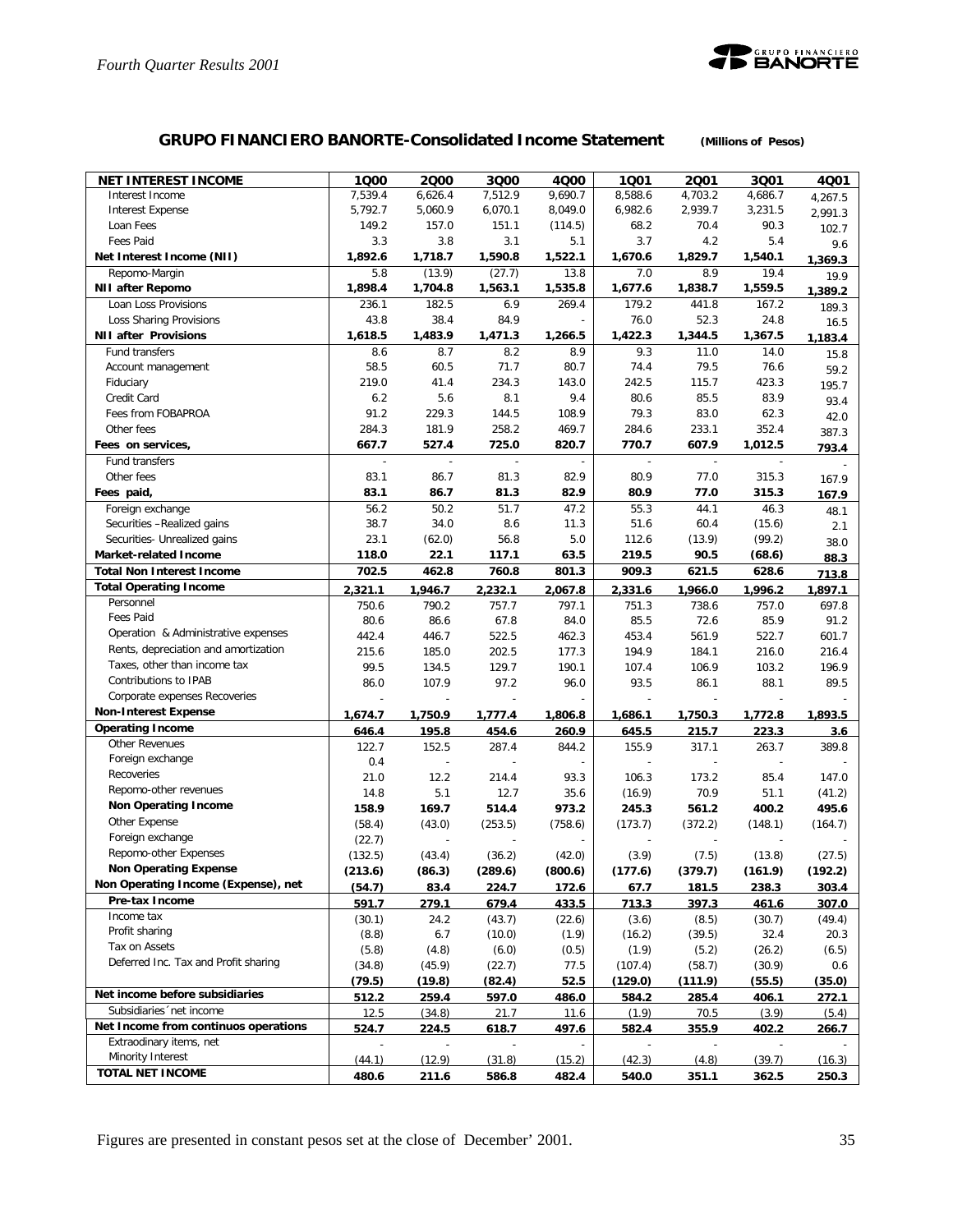

#### **GRUPO CONSOLIDATED STATEMENT OF CASH FLOW JANUARY 1, 2001 –DECEMBER 31,2001**

 *(Millions of Pesos)*

#### **CASH FLOW FROM OPERATING ACTIVITIES :**

| Net Income                                                                             | 1,504.0              |
|----------------------------------------------------------------------------------------|----------------------|
| Adjustments to Reconcile Net Income to Net Cash by                                     |                      |
| <b>Operating Activities</b><br>Mark to Market Valuation Results                        | (51.6)               |
| Provisions for loan losses                                                             | 1,147.2              |
| Depreciation and amortization                                                          | 429.7                |
| <b>Defferred Taxes</b>                                                                 | 196.4                |
| Provisions for Obligations                                                             | (506.7)              |
| Minoritary Interest                                                                    | (103.2)              |
| Undistribuated Earnings of Subsidiaries                                                |                      |
|                                                                                        | 1,11.8               |
| <b>Cash Flows From Investing Activities:</b>                                           |                      |
| <b>Banks Deposits</b>                                                                  | 4,488.7              |
| Decrease (Increase) loan portfolio                                                     | (641.0)              |
| Decrease (Increase) credit assets portfolio<br>Decrease (Increase) treasury operations | (1,002.6)<br>1,169.0 |
| Decrease (Increase) financial instruments                                              | (82.9)               |
| Loans from banks and other entities                                                    | (9, 243.5)           |
| Net Resources provided by operations                                                   | (5,312.4)            |
|                                                                                        |                      |
| <b>Financial Activities:</b>                                                           |                      |
| <b>Subordinated Debentures</b>                                                         | 1,335.4              |
| Issuance of stock                                                                      | 170.0                |
| Net Resources provided by Investing activities                                         | 1,505.3              |
| <b>CASH FLOW FROM FINANCING ACTIVITIES:</b>                                            |                      |
| Proceeds from issuance of common stock                                                 | (851.5)              |
| Decrease (Increase) Deferred charges or credits                                        | (247.4)              |
| Decrease (Increase) Deferred taxes                                                     | (254.8)              |
| Decrease (Increase) Foreclosed assets                                                  | 230.4                |
| Decrease (Increase) in accounts receivable and payable                                 | (5.4)                |
| Net Cash provided by financing activities                                              | (1, 128.6)           |
| Decrease (increase) in cash and due from banks                                         | (2,319.9)            |
| Cash and due from banks at the beginning of the year                                   | 9,996.8              |
| Cash and due from banks at the end of the year                                         | 7,676.9              |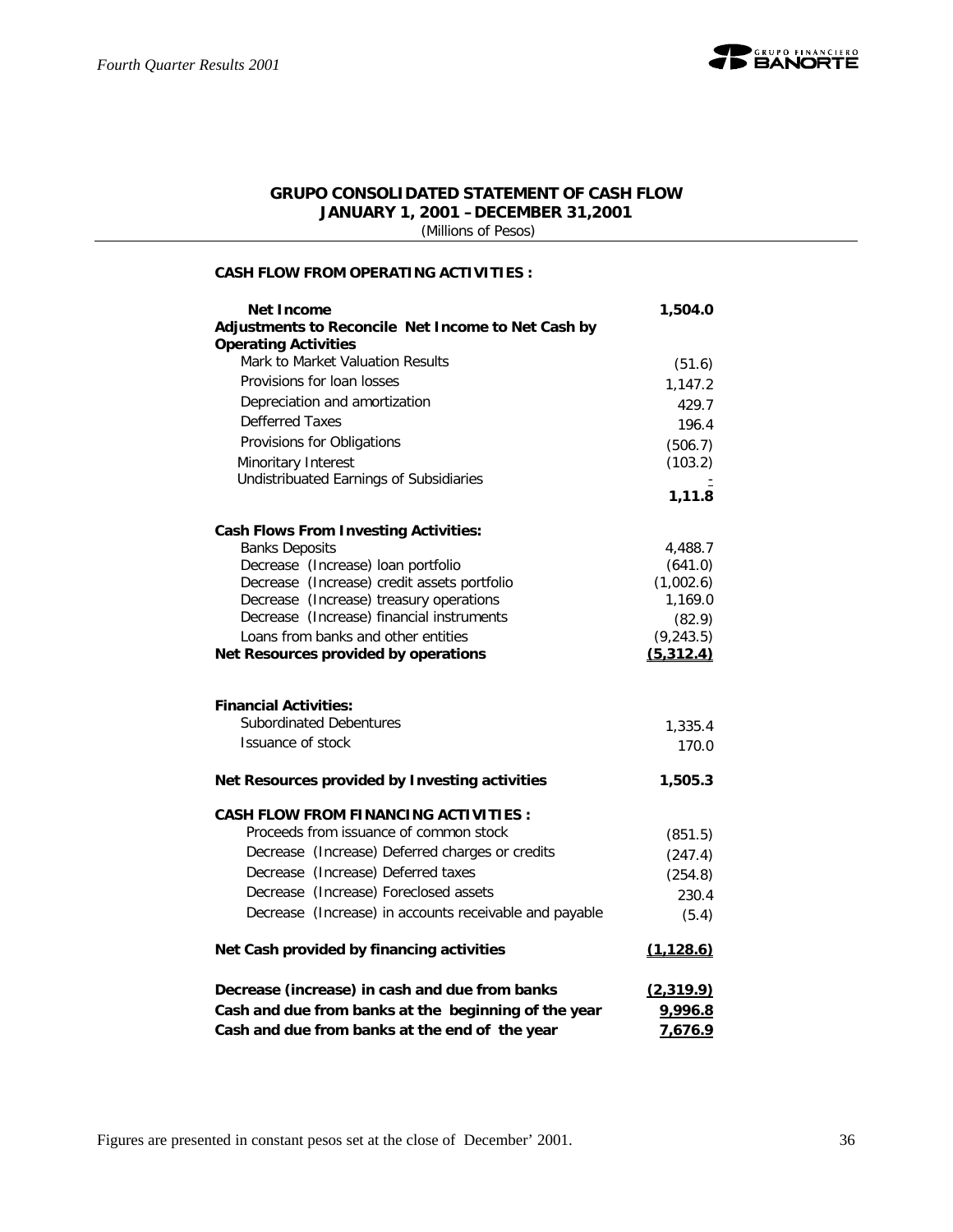

|                                | <b>CONTRIBUATED CAPITAL</b> |                 |                   |  |  |  |  |
|--------------------------------|-----------------------------|-----------------|-------------------|--|--|--|--|
| (Millions of Pesos)            | Fixed Paid-in               | Variable        | Premium, Bonds    |  |  |  |  |
|                                | Capital                     | Paid-in Capital | & oth. Securities |  |  |  |  |
| Balance as of December 31,2000 | 2,896.5                     | 1,2922.5        | 1,323.4           |  |  |  |  |
| <b>Stock Changes</b>           |                             |                 |                   |  |  |  |  |
| Issuance of stock              |                             | 24.9            | 81.5              |  |  |  |  |
| Profits Capitalization         |                             |                 |                   |  |  |  |  |
|                                |                             | 24,9            | 81,5              |  |  |  |  |
| Total                          |                             |                 |                   |  |  |  |  |
| <b>Total Income</b>            |                             |                 |                   |  |  |  |  |
| Total Income:                  |                             |                 |                   |  |  |  |  |
| Net Income                     |                             |                 |                   |  |  |  |  |
| Results of assets holdings     |                             |                 |                   |  |  |  |  |
| Minority Interest              |                             |                 |                   |  |  |  |  |
| Total                          |                             |                 |                   |  |  |  |  |

# **CONSOLIDATED STATEMENTS OF CHANGES IN STOCKHOLDERS´ EQUITY JANUARY 1, 2001- DECEMBER 31, 2001-.**

|                                                                                              |                       |                              |                                | <b>EARNED CAPITAL</b>                         |                           |                        |                                               |
|----------------------------------------------------------------------------------------------|-----------------------|------------------------------|--------------------------------|-----------------------------------------------|---------------------------|------------------------|-----------------------------------------------|
|                                                                                              | Capital<br>Reserves   | Retained<br>earnings         | Excess if<br>Insuf.<br>Capital | Resultado por<br>Tenencia de<br>Activos (val. | Net Income<br>of the year | Minoritary<br>Interest | Total<br><b>Stockholders</b><br><b>Equity</b> |
| Balance as of December 31,2000                                                               | 778.7                 | 6,366.4                      | (4,956.4)                      | (2, 212.1)                                    | 1,761.6                   | 752.5                  | 8,632.9                                       |
| <b>Stock Changes</b><br>Issuance of stock<br>Profits Capitalization<br>Provisioning<br>Total | 63.6<br>86.2<br>149.9 | 1,761.6<br>(86.2)<br>1,675.4 |                                |                                               | (1,761.6)<br>(1,761.6)    |                        | 170.0<br>170.0                                |
| <b>Total Income</b><br>Total Income:<br>Net Income<br>Results of assets holdings             |                       |                              |                                |                                               | 1,504.0                   |                        | 1,504.0                                       |
| Minority Interest<br>Total                                                                   |                       |                              |                                | (490.6)                                       |                           | 42.6                   | (490.6)<br>42.6                               |
| Balance as of December 31,2001                                                               | 928.5                 | 8,041.8                      | (4,956.4)                      | (490.6)<br>(2,702.7)                          | 1,504.0<br>1,504.0        | 42.6<br>795.1          | 1,056.0<br>9,858.9                            |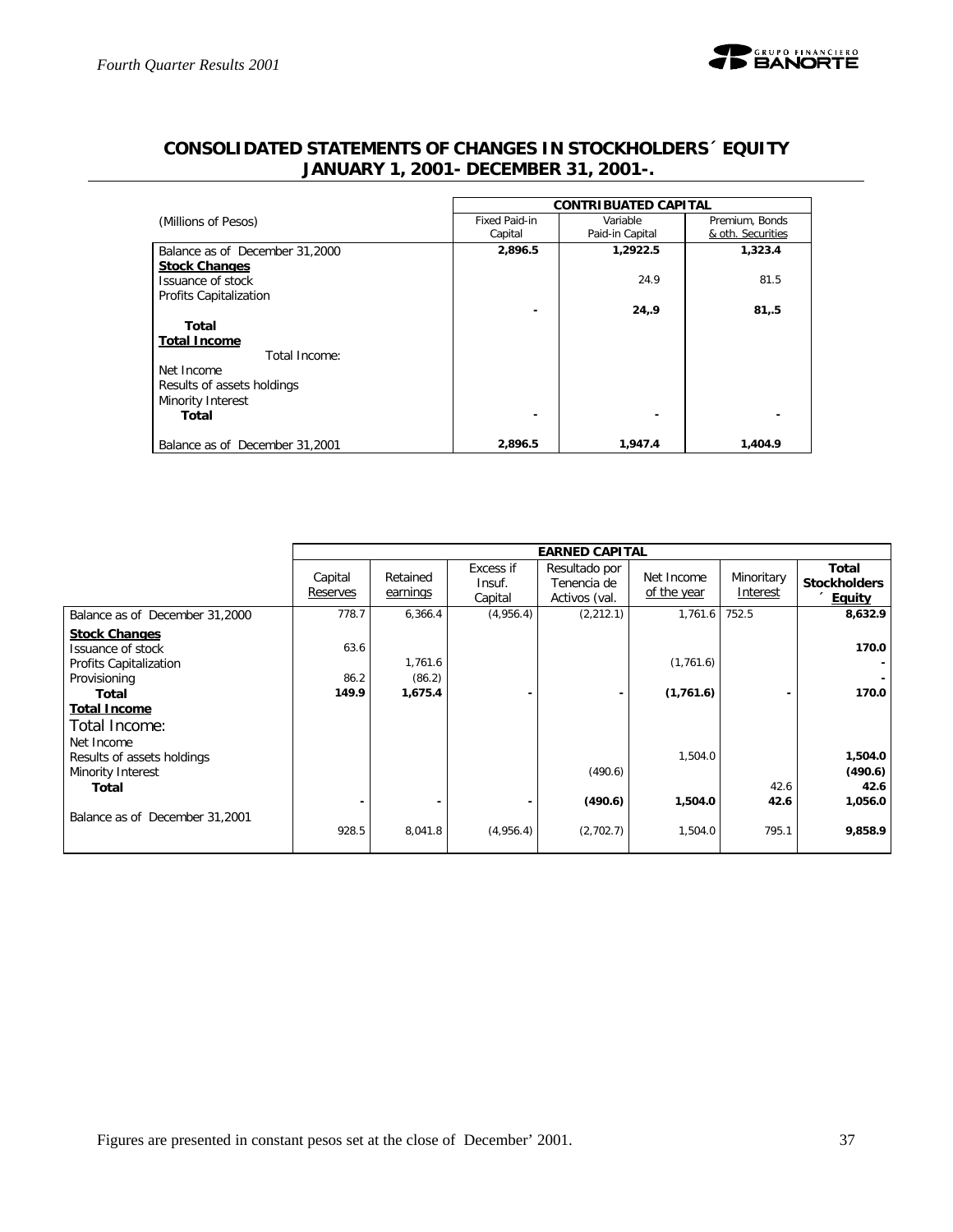

# **BANKING SECTOR- Balance Sheet (\*)** *(Millions of Pesos)*

| <b>ASSETS</b>                           | 1000    | 2000    | 3000                     | 4000                     | 1001    | 2001                     | 3Q01   | 4001    |
|-----------------------------------------|---------|---------|--------------------------|--------------------------|---------|--------------------------|--------|---------|
| Cash and due from Banks                 | 11,997  | 11,391  | 9,356                    | 9,723                    | 7,643   | 7,646                    | 8,392  | 7,296   |
| Negotiable Instruments                  | 24,292  | 16,231  | 15,407                   | 4,255                    | 6,341   | 4,975                    | 1,931  | 2,151   |
| Securities held for sale                | 52      | 50      | 172                      | 178                      | 1,820   | 1,623                    | 1,260  | 1,056   |
| Securities held to maturity             | 5,188   | 5,063   | 3,366                    | 3,078                    | 1,302   | 1,354                    | 1,402  | 3,038   |
| <b>Financial Instruments:</b>           | 29,533  | 21,345  | 18,945                   | 7,511                    | 9,463   | 7,952                    | 4,594  | 6,245   |
| Repurchase agreements, net              | 32      | 67      | 108                      | 29                       | 133     | 155                      | 71     | 139     |
| Operations with collateral              |         |         |                          |                          |         |                          |        |         |
| Futures receivable, net                 |         |         |                          |                          |         |                          |        |         |
| Options and derivatives, net            | 11      | 10      |                          | $\overline{7}$           | 5       | 50                       |        | 15      |
| Repos & Derivatives:                    | 42      | 77      | 108                      | 36                       | 138     | 205                      | 71     | 154     |
| Commercial                              | 17,088  | 16,662  | 17,279                   | 20,186                   | 18,656  | 16,653                   | 17,396 | 20,505  |
| <b>Financial Intermediaries</b>         | 2,882   | 5,299   | 3,938                    | 2,716                    | 1,781   | 1,263                    | 595    | 589     |
| Credit Card & Consumer                  | 618     | 629     | 638                      | 654                      | 1,282   | 1,396                    | 1,655  | 2,294   |
| Mortgage                                | 4,480   | 4,467   | 4,351                    | 4,271                    | 4,174   | 4,246                    | 4,395  | 4,693   |
| <b>Goverment Entities</b>               | 3,391   | 3,406   | 2,837                    | 39,651                   | 40,243  | 39,876                   | 39,341 | 39,049  |
| Fobaproa                                | 56,844  | 56,817  | 55,297                   | 12,473                   | 12,339  | 11,678                   | 11,880 | 9,853   |
| Fiduciary collection rights             | $\sim$  |         | $\overline{\phantom{a}}$ | ÷.                       |         | $\sim$                   | $\sim$ |         |
| <b>Performing Loans</b>                 | 85,303  | 87,281  | 84,340                   | 79,952                   | 78,475  | 75,111                   | 75,263 | 76,983  |
| Commercial                              | 2,244   | 2,057   | 1,859                    | 1,808                    | 1,788   | 2,136                    | 2,406  | 2,454   |
| <b>Financial Intermediaries</b>         |         | 7       | 1                        |                          |         |                          |        |         |
| Credit Card & Consumer                  | 642     | 637     | 624                      | 625                      | 636     | 311                      | 313    | 316     |
| Mortgage                                | 1,862   | 1,786   | 1,850                    | 1,893                    | 1,940   | 1,832                    | 1,754  | 1,701   |
| <b>Goverment Entities</b>               | $\sim$  |         | $\overline{\phantom{a}}$ | $\overline{\phantom{a}}$ |         | $\overline{\phantom{a}}$ | $\sim$ |         |
| <b>Past Due Loans</b>                   | 4,749   | 4,487   | 4,335                    | 4,326                    | 4,363   | 4,279                    | 4,473  | 4,472   |
| <b>Total Loans</b>                      | 90,052  | 91,768  | 88,675                   | 84,279                   | 82,838  | 79,390                   | 79,736 | 81,455  |
| Preventive loan loss reserves           | 4,860   | 4,739   | 4,462                    | 4,375                    | 4,383   | 4,279                    | 4,473  | 4,472   |
| Net Loan Portfolio                      | 85,192  | 87,029  | 84,212                   | 79,903                   | 78,455  | 75,111                   | 75,263 | 76,982  |
| Credit Assets Portfolio                 | $\sim$  | $\sim$  | $\overline{\phantom{a}}$ | $\overline{\phantom{a}}$ |         | $\blacksquare$           | 2,409  | 2,554   |
| Sundry debtors and other assets, net    | 1,641   | 1,488   | 1,516                    | 1,762                    | 1,563   | 1,863                    | 1,055  | 1,110   |
| Foreclosed assets, net                  | 1,478   | 1,472   | 1,436                    | 1,578                    | 1,486   | 1,526                    | 1,488  | 1,349   |
| Real Estate, Furniture & Equipment, net | 3,337   | 3,284   | 3,267                    | 3,297                    | 3,209   | 3,150                    | 3,297  | 3,369   |
| Investments in subsidiaries             | 851     | 783     | 825                      | 872                      | 981     | 950                      | 997    | 967     |
| Deferred taxes                          | 345     | 17      | 135                      | 767                      | 785     | 818                      | 881    | 888     |
| Deferred charges & Intangibles          | 624     | 340     | 364                      | 501                      | 724     | 585                      | 557    | 647     |
| UDIS Mortgage loans reserve coverage    | 35      |         |                          |                          |         |                          |        |         |
| <b>Other Assets</b>                     | 8,310   | 7,384   | 7,543                    | 8,776                    | 8,748   | 8,891                    | 10,684 | 10,883  |
| <b>TOTAL ASSETS</b>                     | 135,073 | 127,225 | 120,165                  | 105,948                  | 104,448 | 99.804                   | 99.004 | 101,560 |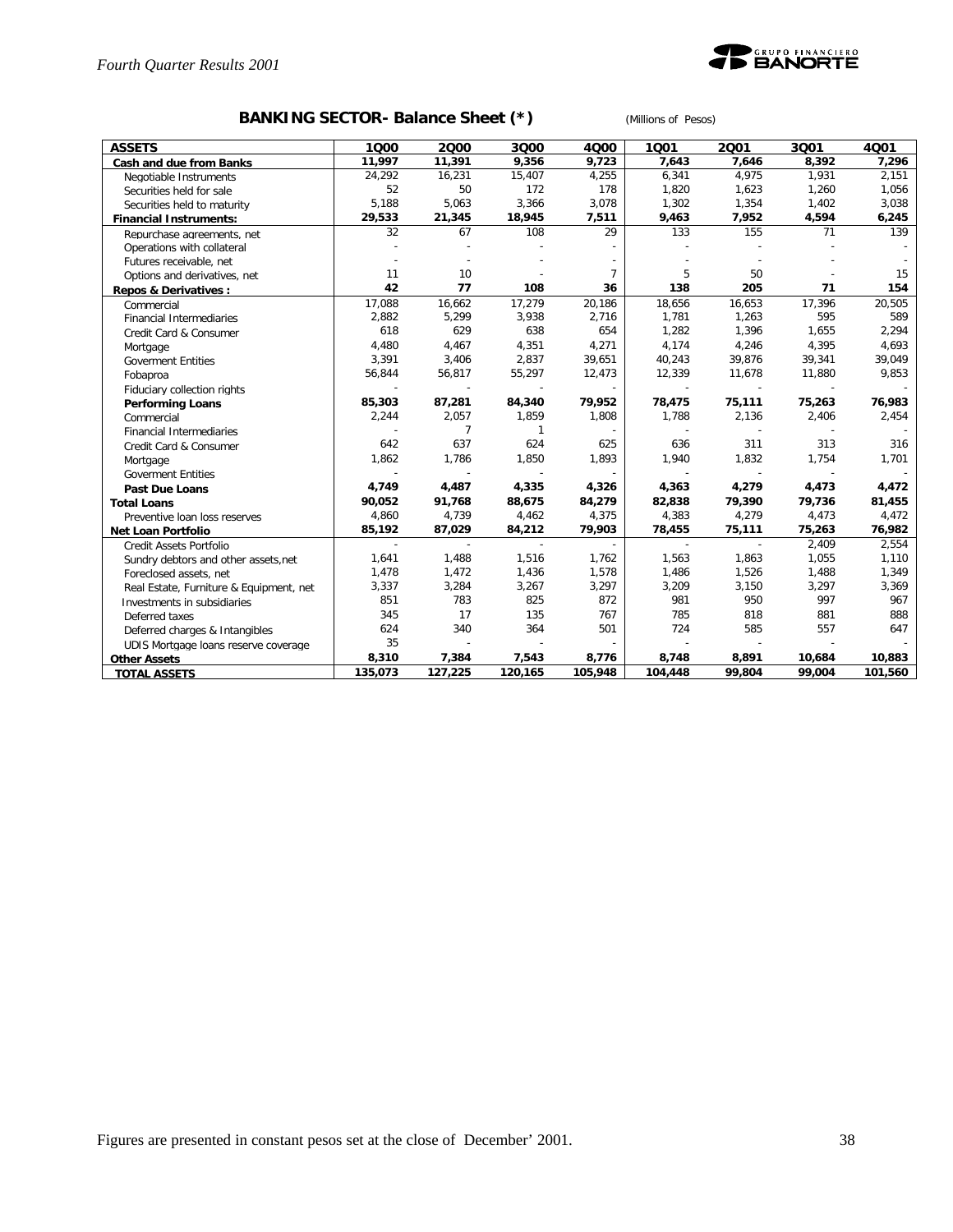

| <b>BANKING SECTOR- Balance Sheet (*)</b> (Millions of Pesos) |  |  |
|--------------------------------------------------------------|--|--|
|--------------------------------------------------------------|--|--|

| <b>LIABILITIES</b>                     | 1000           | 2000         | 3Q00           | $\lambda$<br>4000 | .<br>1001 | 2001           | 3001          | 4Q01     |
|----------------------------------------|----------------|--------------|----------------|-------------------|-----------|----------------|---------------|----------|
| <b>Demand Deposits</b>                 | 23,653         | 24,575       | 25,042         | 27,282            | 25,138    | 25,720         | 26,182        | 29,529   |
| <b>Time Deposits</b>                   | 81,748         | 71,233       | 64,792         | 42,579            | 45,756    | 48,698         | 44,462        | 44,898   |
| <b>Bonds</b>                           | 1,113          | 1,140        | 1,352          | 1,374             | 1,385     | 1,334          | 1,352         | 1,302    |
| <b>Deposits</b>                        | 106,514        | 96,948       | 91,186         | 71,236            | 72,279    | 75,751         | 71,997        | 75,728   |
| Demand                                 | 408            | 2,732        | 321            | 4,071             | 4,334     | 8              | 20            | 2,512    |
| Short term                             | 7,461          | 7,342        | 9,735          | 9,847             | 8,278     | 3,097          | 5,964         | 2,930    |
| Long term                              | 10,243         | 9,940        | 10,075         | 10,650            | 9,746     | 9,557          | 9,366         | 8,454    |
| Due to banks and correspondents        | 18,112         | 20,013       | 20,132         | 24,569            | 22,358    | 12,662         | 15,350        | 13,897   |
| Repurchase agreements, net             | 5              | 67           | 25             | 36                | 19        | 55             | 88            | 92       |
| Operations with collateral             |                |              |                |                   |           |                |               |          |
| Futures receivable, net                |                |              |                |                   |           |                |               |          |
| Options and derivatives, net           |                | 70           | 58             | 34                | 17        | $\overline{2}$ | 31            | 10       |
| <b>Repos &amp; Derivatives:</b>        | 5              | 137          | 83             | 70                | 36        | 57             | 119           | 102      |
| Income Tax & Profit Sharing            | $\overline{7}$ | $\mathbf{1}$ | 15             | 182               | 264       | 86             | 83            | 5        |
| Other Payable accounts                 | 2,191          | 2,151        | 1,963          | 2,561             | 1,821     | 1,888          | 1,869         | 2,030    |
| Other payable accounts                 | 2,198          | 2,152        | 1,978          | 2,742             | 2,086     | 1,974          | 1,952         | 2,035    |
| Subordinated non Convertible Debenture | 210            |              |                |                   |           | 1,335          | 1,362         | 1,335    |
| <b>Defered Taxes</b>                   |                | 20           |                |                   |           |                |               |          |
| Deferred credits                       | 113            | 112          | 109            | 122               | 122       | 117            | 63            | 69       |
| <b>TOTAL LIABILITIES</b>               | 127,151        | 119,381      | 113,488        | 98,739            | 96,881    | 91,896         | 90,843        | 93,167   |
| <b>STOCKHOLDER 'S EQUITY</b>           |                |              |                |                   |           |                |               |          |
| Paid-in Capital                        | 4,528          | 4,528        | 4,320          | 4,504             | 4,983     | 4,983          | 4,983         | 5,156    |
| Share subscription premiums            | 305            | 306          | 306            | 568               | 568       | 568            | 568           | 896      |
| Subordinated Convertible Debentures    | 472            | 467          | 461            |                   |           |                |               |          |
| <b>Subscribed Capital</b>              | 5,305          | 5,300        | 5,086          | 5,072             | 5,550     | 5,550          | 5,551         | 6,052    |
| <b>Capital Reserves</b>                | 2,650          | 2,977        | 1,687          | 1,507             | 2,245     | 2,319          | 2,319         | 2,319    |
| <b>Retained Earnings</b>               | 2,337          | 1,854        | 1,733          | 1,798             | 2,223     | 2,148          | 2,149         | 1,716    |
| Surplus (Deficit) from securities      | (482)          | (505)        | (500)          | (334)             | (515)     | (418)          | (525)         | (558)    |
| Results of foreign operations exchange |                |              |                |                   |           |                |               |          |
| Excess (Insuf.) in capital restatement | (2, 151)       | (2, 157)     | (2, 163)       | (2, 162)          | (2, 155)  | (2, 157)       | (2, 158)      | (2, 162) |
| Non Mon assets results fixed assets    | (124)          |              |                |                   |           |                |               |          |
| Non Mon assets results Investm         | 50             | (41)         | (65)           | (61)              | (64)      | (92)           | (88)          | (100)    |
| Adjustment in the employees pension    | (106)          |              |                |                   |           |                |               |          |
| Accumulated Deferred tax effect        |                | (283)        | (283)          | (252)             | (252)     | (252)          | (252)         | (252)    |
| Net Income                             | 444            | 697          | 1,181          | 1,641             | 534       | 809            | 1,167         | 1,379    |
| <b>Earned Capital</b>                  | 2,617          | 2,544        | 1,591          | 2,137             | 2,016     | 2,357          | 2,611         | 2,342    |
| Minority Holdings                      | ÷              | $\sim$       | $\overline{a}$ | $\sim$            |           | $\sim$         | $\mathcal{L}$ |          |
| <b>Total Stockholder</b> 's Equity     | 7,922          | 7,844        | 6,677          | 7,209             | 7,567     | 7,908          | 8,162         | 8,394    |
| <b>TOTAL LIABILITIES &amp;</b>         | 135,073        | 127,225      | 120,165        | 105,948           | 104,448   | 99,804         | 99.004        | 101,560  |

(\*) Does not include Afore.

### **MEMORANDUM ACCOUNTS OF THE BANKING SECTOR** *(Millions of Pesos)*

|                                             | 1Q00     | 2000     | 3000      | 4000      | 1001      | 2001       | 3Q01       | 4001      |
|---------------------------------------------|----------|----------|-----------|-----------|-----------|------------|------------|-----------|
| Signature guarantees granted                |          |          |           |           |           |            |            |           |
| Other contingent obligations                | 8,686    | 9,379    | 10,711    | 9,752     | 10,016    | 9,951      | 10,226     | 10,254    |
| Irrevocable lines of credit                 | 585      | 466      | 685       | 521       | 1,173     | 1,021      | 789        | 519       |
| Assets held in trust and mandate            | 37,719   | 38,626   | 37,135    | 38,018    | 38,532    | 35,858     | 35,542     | 39,792    |
| Assets held in custody or in administration | 105.815  | 96,061   | 88,437    | 72,135    | 75,628    | 77,551     | 72,827     | 74,310    |
| Investment banking transactions for third   | 26,453   | 30,113   | 48,917    | 72,823    | 83,423    | 99,033     | 60,062     | 103,204   |
| Engaged amounts in fobaproa operations      | 9,442    | 9,864    | 8,772     | 3,786     | 3,948     | 4,090      | 4,235      | 4,725     |
| Investment of retirement saving funds       | 2,576    | 2,602    | 2,276     | 2,271     | 2,293     | 2,312      | 2,296      | 2,304     |
| Integration of loan portfolio               |          |          |           |           |           |            |            |           |
| Received amounts in derivative instruments  | 2,314    | 2,636    | 2,685     | 2,783     | 2,677     | 2,423      | 2,656      | 3,285     |
| Fobaproa trusts                             |          |          |           |           |           |            |            |           |
| Securities to be received                   | 13,642   | 14,537   | 50,171    | 70,319    | 89,081    | 112,735    | 122,891    | 119,141   |
| (Less) payable for reversal                 | (13,610) | (14,604) | (49, 932) | (70, 345) | (88,948)  | (112, 580) | (122, 979) | (119,002) |
| Receivables for reversal                    | 3.074    | 3,794    | 19.719    | 32,030    | 40.478    | 73,569     | 83,105     | 66,884    |
| (Less) securities to be delivered           | (3,079)  | (3, 727) | (19, 542) | (32,011)  | (40, 497) | (73, 624)  | (83,033)   | (66, 976) |
| Other control accounts                      | 289,305  | 286,766  | 361,455   | 200,545   | 237,748   | 238,096    | 169,635    | 166,736   |
|                                             | 482,925  | 476,518  | 561,494   | 402,630   | 455,556   | 470,438    | 358,253    | 405,179   |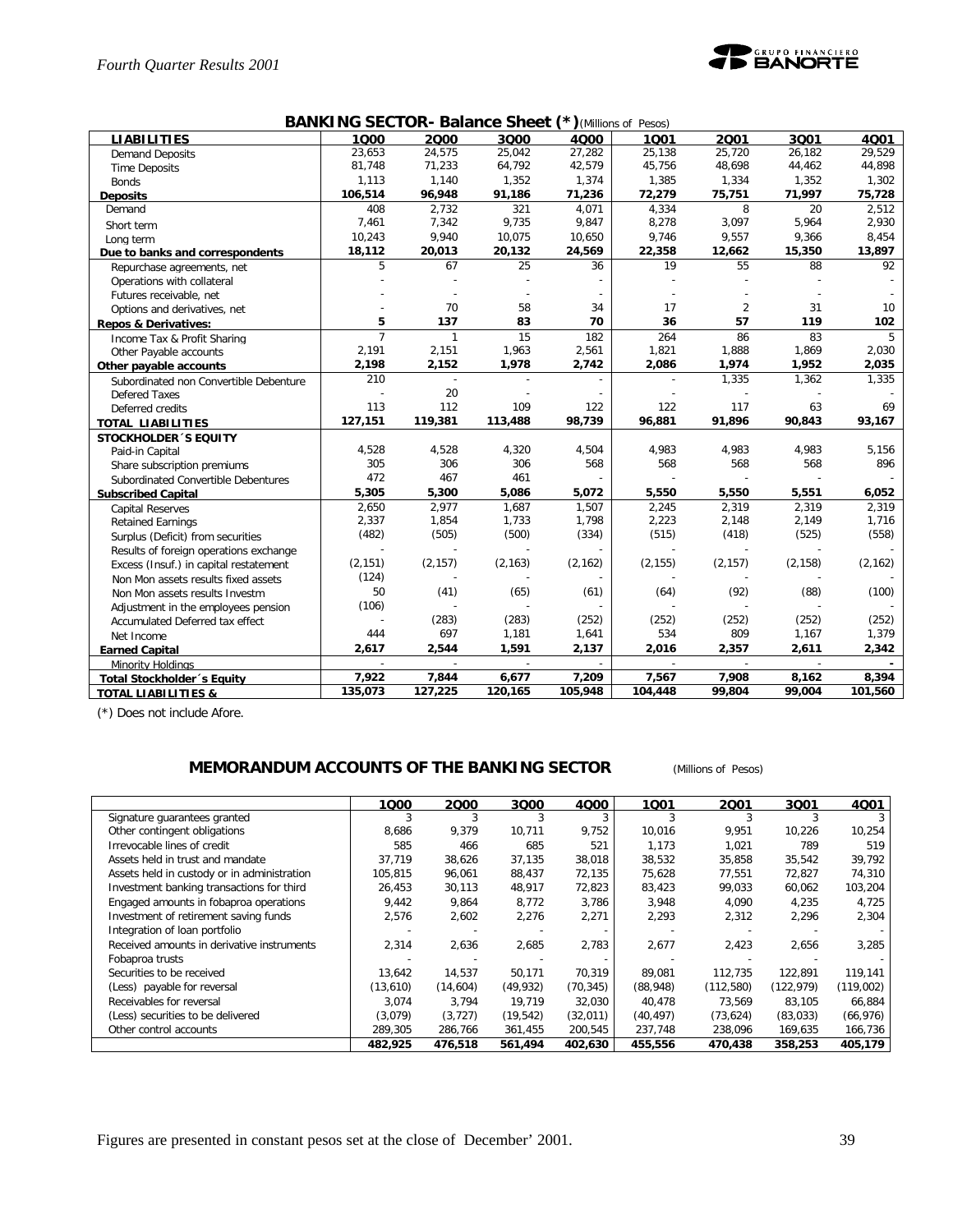

|                                                            | BANKING SECTOR - Income Statement (*) |                                   |                   |                                    |                 | (Millions of Pesos) |                 |                 |
|------------------------------------------------------------|---------------------------------------|-----------------------------------|-------------------|------------------------------------|-----------------|---------------------|-----------------|-----------------|
| <b>NET INTEREST INCOME</b>                                 | 1000                                  | 2000                              | 3Q00              | 4Q00                               | 1Q01            | 2001                | 3Q01            | 4Q01            |
| Interest Income                                            | 6,381,8                               | 5,781.8                           | 7,090.9           | 10,201.3                           | 8,549.9         | 4,562.5             | 4,584.6         | 4,157.5         |
| Interest Expense                                           | 4,746.7                               | 4,297.3                           | 5,758.7           | 8,592.7                            | 7,038.4         | 2,938.6             | 3,231.3         | 2,971.4         |
| Loan Fees                                                  | 145.6                                 | 154.4                             | 148.9             | (117.1)                            | 68.2            | 70.4                | 90.3            | 102.7           |
| <b>Fees Paid</b>                                           | 3.3                                   | 4.1                               | 4.0               | 5.3                                | 3.7             | 4.2                 | 5.4             | 9.6             |
| Net Interest Income (NII)                                  | 1,777.5                               | 1,634.7                           | 1,477.1           | 1,486.2                            | 1,576.0         | 1,690.1             | 1,438.2         | 1,279.3         |
| Repomo-Margin                                              | 27.5                                  | (3.2)                             | (17.8)            | 7.5                                | 13.7            | 17.5                | 26.6            | 37.6            |
| <b>NII after Repomo</b>                                    | 1,805.0                               | 1,631.6                           | 1,459.4           | 1,493.7                            | 1,589.8         | 1,707.6             | 1,464.8         | 1,316.8         |
| Loan Loss Provisions                                       | 233.3                                 | 181.8                             | 6.6               | 269.0                              | 178.8           | 440.6               | 161.8           | 189.0           |
| Loss Sharing Provisions                                    | 43.8                                  | 38.4                              | 84.9              |                                    | 76.0            | 52.3                | 24.8            | 16.5            |
| <b>NII after Provisions</b>                                | 1,527.9                               | 1,411.3                           | 1,367.9           | 1,224.7                            | 1,334.9         | 1,214.6             | 1,278.2         | 1,111.3         |
| Fund transfers                                             | 8.6                                   | 8.7                               | 8.2               | 8.9                                | 9.3             | 11.0                | 14.0            | 15.8            |
| Account management                                         | 58.5                                  | 60.5                              | 71.7              | 80.7                               | 74.4            | 79.5                | 76.6            | 59.2            |
| Fiduciary                                                  | 219.0                                 | 41.4                              | 234.3             | 143.0                              | 242.5           | 115.7               | 423.3           | 195.7           |
| Credit Card                                                | 6.2                                   | 5.6                               | 8.1               | 9.4                                | 80.6            | 85.5                | 83.9            | 93.4            |
| Fees from FOBAPROA                                         | 91.2                                  | 229.3                             | 144.5             | 108.9                              | 79.3            | 83.0                | 62.3            | 42.0            |
| Other fees                                                 | 88.7                                  | 49.2                              | 53.8              | 329.6                              | 71.5            | 73.6                | 109.8           | 189.7           |
| Fees on services,                                          | 472.1                                 | 394.6                             | 520.7             | 680.5                              | 557.6           | 448.3               | 769.8           | 595.8           |
| Fund transfers                                             |                                       |                                   |                   |                                    |                 |                     |                 |                 |
| Other fees                                                 | 91.8                                  | 93.2                              | 88.5              | 87.8                               | 84.4            | 85.4                | 317.2           | 172.7           |
| Fees paid,                                                 | 91.8                                  | 93.2                              | 88.5              | 87.8                               | 84.4            | 85.4                | 317.2           | 172.7           |
| Foreign exchange                                           | 56.2                                  | 50.2                              | 51.7              | 47.2                               | 55.3            | 44.1                | 46.3            | 48.1            |
| Securities - Realized gains                                | 12.2                                  | 7.7                               | (1.3)             | (0.6)                              | 31.3            | 84.4                | (23.3)          | (19.8)          |
| Securities- Unrealized gains                               | 20.9                                  | (27.3)                            | (9.3)             | 8.1                                | 115.2           | (15.3)              | (94.6)          | 39.2            |
| Market-related Income                                      | 89.3                                  | 30.6                              | 41.1              | 54.7                               | 201.8           | 113.1               | (71.5)          | 67.5            |
| <b>Total Non Interest Income</b>                           | 469.6                                 | 332.1                             | 473.3             | 647.4                              | 675.0           | 476.1               | 381.1           | 490.7           |
| <b>Total Operating Income</b>                              | 1,997.5                               | 1,743.4                           | 1,841.1           | 1,872.2                            | 2,009.9         | 1,690.7             | 1,659.4         | 1,602.0         |
| Personnel                                                  | 625.8                                 | 656.2                             | 623.3             | 689.3                              | 692.0           | 658.1               | 684.4           | 619.2           |
| <b>Fees Paid</b>                                           | 78.3                                  | 84.7                              | 64.8              | 81.7                               | 84.0            | 71.6                | 84.5            | 89.5            |
| Operation & Administrative expenses                        | 399.9                                 | 396.3                             | 468.0             | 401.4                              | 358.2           | 435.6               | 419.0           | 480.6           |
| Rents, depreciation and amortization                       | 189.4                                 | 157.9                             | 175.6             | 155.3                              | 167.5           | 158.8               | 188.6           | 174.7           |
| Taxes, other than income tax                               | 96.8                                  | 130.9                             | 126.3             | 186.7                              | 104.6           | 104.2               | 100.9           | 193.7           |
| Contributions to IPAB                                      | 86.0                                  | 107.9                             | 97.2              | 96.0                               | 93.5            | 86.1                | 88.1            | 89.5            |
| Corporate expenses Recoveries                              |                                       |                                   |                   |                                    |                 |                     |                 |                 |
| <b>Non-Interest Expense</b>                                | 1,476.3                               | 1,533.8                           | 1,555.2           | 1,610.6                            | 1,499.8         | 1,514.4             | 1,565.6         | 1,647.2         |
| <b>Operating Income</b>                                    | 521.3                                 | 209.5                             | 286.0             | 261.6                              | 510.2           | 176.3               | 93.8            | (45.2)          |
| Other Revenues                                             | 124.2                                 | 156.4                             | 166.9             | 207.8                              | 94.2            | 135.3               | 116.6           | 194.3           |
| Foreign exchange                                           | 0.4                                   |                                   |                   |                                    |                 |                     |                 |                 |
| Recoveries                                                 | 19.4                                  | 11.7                              | 213.5             | 92.8                               | 104.7           | 171.7<br>62.8       | 84.7            | 147.1           |
| Repomo-other revenues                                      | 17.5                                  |                                   |                   |                                    | (17.4)          |                     | 41.5            | (59.2)          |
| Non Operating Income                                       | 161.5                                 | 168.1<br>(43.0)                   | 380.3<br>(139.3)  | 300.6                              | 181.5           | 369.7               | 242.8           | 282.3           |
| Other Expense<br>Foreign exchange                          | (58.4)<br>(22.7)                      |                                   |                   | (153.7)                            | (108.4)         | (185.7)             | (3.4)           | 33.3            |
|                                                            |                                       |                                   |                   |                                    |                 |                     |                 |                 |
| Repomo-other Expenses                                      | (130.0)<br>(211.1)                    | (42.2)                            | (35.1)<br>(174.4) | (42.9)                             | (3.9)           | (7.5)<br>(193.2)    | (13.8)          | (27.5)          |
| <b>Non Operating Expense</b>                               | (49.6)                                | (85.2)                            |                   | (196.6)                            | (112.2)<br>69.3 |                     | (17.2)<br>225.5 | 5.9<br>288.1    |
| Non Operating Income (Expense), net                        |                                       | 82.9                              | 206.0             | 104.0                              |                 | 176.5               |                 |                 |
| Pre-tax Income                                             | 471.7                                 | 292.4<br>$\overline{\phantom{a}}$ | 492.0             | 365.6                              | 579.5           | 352.8               | 319.3           | 242.9           |
| Income tax                                                 |                                       |                                   | (6.5)             | (22.2)<br>$\overline{\phantom{a}}$ |                 | (0.1)               | (29.0)<br>32.2  | 29.1<br>18.8    |
| Profit sharing<br>Tax on Assets                            | (5.8)                                 | (4.8)                             | (6.0)             | (0.5)                              | (15.2)<br>(1.9) | (36.8)<br>(3.9)     | (3.0)           |                 |
|                                                            | (53.9)                                |                                   | (24.9)            |                                    |                 | (47.5)              | (0.6)           | (4.5)<br>(75.0) |
| Deferred Inc. Tax and Profit sharing                       | (59.7)                                | (40.5)<br>(45.3)                  | (37.3)            | 109.0<br>86.3                      | (67.3)          | (88.3)              |                 | (31.6)          |
|                                                            | 411.9                                 |                                   | 454.6             |                                    | (84.5)<br>494.9 | 264.6               | (0.3)           |                 |
| Net income before subsidiaries<br>Subsidiaries 'net income | 35.2                                  | 247.1                             | 28.9              | 451.9                              |                 |                     | 319.0<br>38.5   | 211.3           |
| Net Income from continuos operations                       | 447.1                                 | 6.4<br>253.5                      | 483.6             | 8.4<br>460.3                       | 39.4<br>534.4   | 10.4<br>275.0       | 357.5           | 0.3<br>211.6    |
| Extraodinary items, net                                    |                                       |                                   |                   |                                    |                 |                     |                 |                 |
| Minority Interest                                          | (3.3)                                 |                                   |                   |                                    |                 | 0.1                 |                 |                 |
| TOTAL NET INCOME                                           | 443.8                                 | 253.5                             | 483.6             | 460.3                              | 534.4           | 275.1               | 357.5           | 211.7           |
|                                                            |                                       |                                   |                   |                                    |                 |                     |                 |                 |

(\*)Afore is included in the Subsidiaries´net income.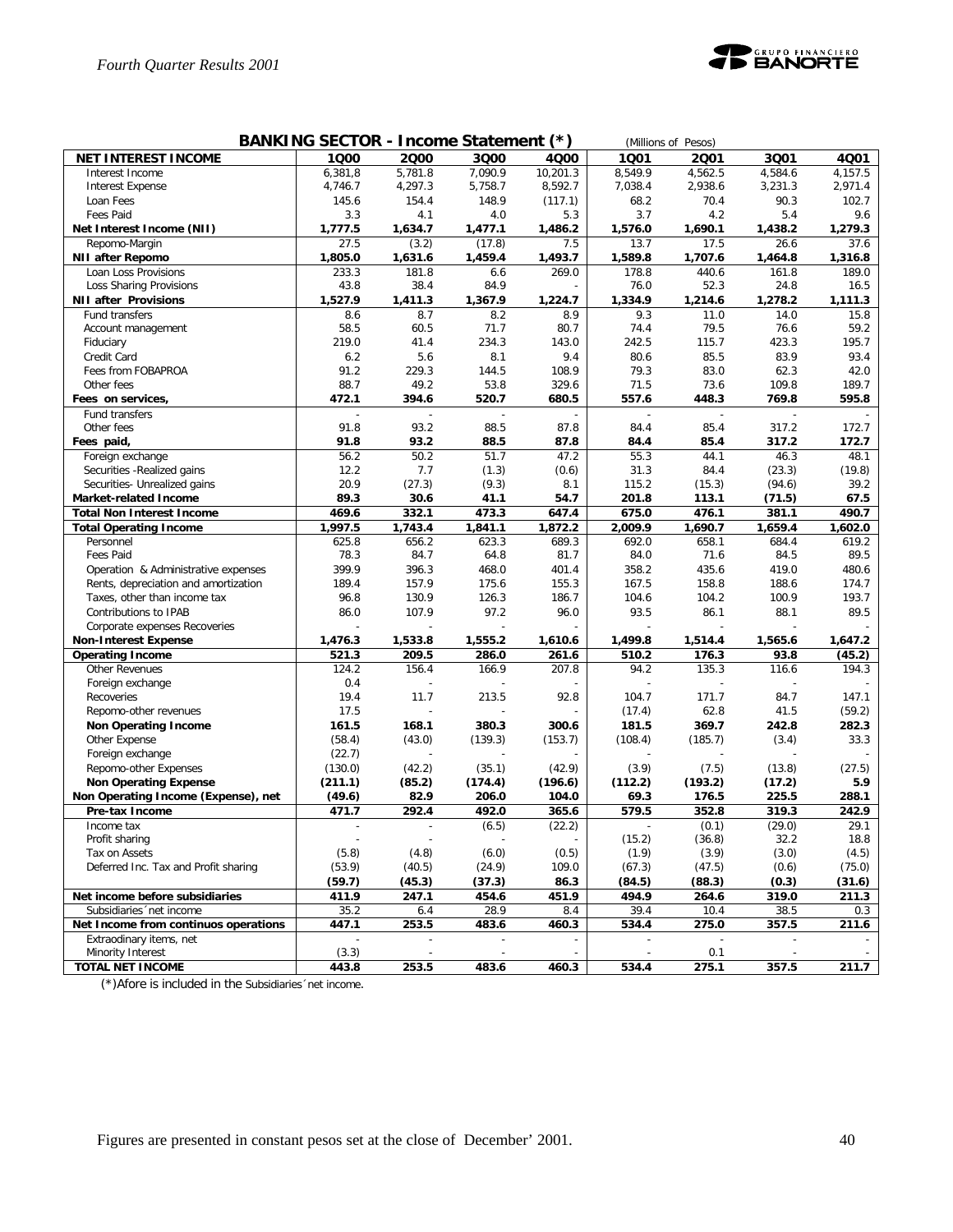

# **BANCO MERCANTIL DEL NORTE- Balance Sheet (\*)** *(Millions of Pesos)*

| <b>ASSETS</b>                           | 1000           | 2000    | 3Q00           | 4000                     | 1001    | 2001                     | 3Q01   | 4001   |
|-----------------------------------------|----------------|---------|----------------|--------------------------|---------|--------------------------|--------|--------|
| Cash and due from Banks                 | 10,732         | 10,447  | 10,615         | 8,724                    | 6,901   | 6,657                    | 8,137  | 8,132  |
| Negotiable Instruments                  | 24,292         | 16,231  | 24,558         | 5,200                    | 7,347   | 6,058                    | 1,931  | 2,150  |
| Securities held for sale                | 52             | 50      | 50             | 49                       | 1,657   | 1,466                    | 1,111  | 939    |
| Securities held to maturity             | 4,561          | 4,575   | 3,066          | 2,800                    | 1,014   | 1,058                    | 1,102  | 2,735  |
| <b>Financial Instruments:</b>           | 28,905         | 20,856  | 27,674         | 8,049                    | 10,018  | 8,581                    | 4,144  | 5,825  |
| Repurchase agreements, net              | 31             | 67      | 73             | 20                       | 91      | 71                       | 33     | 74     |
| Operations with collateral              |                |         |                |                          |         |                          |        |        |
| Futures receivable, net                 |                |         |                |                          |         |                          |        |        |
| Options and derivatives, net            | 11             | 10      |                | 7                        | 5       | 50                       |        | 15     |
| <b>Repos &amp; Derivatives:</b>         | 42             | 76      | 73             | 26                       | 96      | 121                      | 33     | 90     |
| Commercial                              | 16,529         | 16,049  | 17,251         | 20,158                   | 18,341  | 16,343                   | 17,387 | 20,189 |
| <b>Financial Intermediaries</b>         | 2,861          | 4,837   | 3,938          | 2,716                    | 1,781   | 1,263                    | 984    | 1,425  |
| Credit Card & Consumer                  | 609            | 615     | 638            | 654                      | 1,282   | 1,396                    | 1,655  | 2,294  |
| Mortgage                                | 3,060          | 3,079   | 3,975          | 3,919                    | 3,847   | 3,921                    | 4,070  | 4,385  |
| <b>Goverment Entities</b>               | 3,021          | 3,019   | 2,837          | 39,644                   | 40,231  | 39,860                   | 39,314 | 39,013 |
| Fobaproa                                | 37,446         | 37,277  | 36,193         | 12,473                   | 12,431  | 11,801                   | 12,026 | 10,102 |
| Fiduciary collection rights             | $\overline{a}$ | $\sim$  | $\overline{a}$ | $\sim$                   |         | $\sim$                   | $\sim$ |        |
| <b>Performing Loans</b>                 | 63,527         | 64,876  | 64,831         | 79,566                   | 77,914  | 74,583                   | 75,436 | 77,407 |
| Commercial                              | 1,794          | 1,670   | 1,725          | 1,742                    | 1,734   | 2,083                    | 2,183  | 2,257  |
| <b>Financial Intermediaries</b>         |                | $\sim$  | 1              | $\sim$                   |         | $\overline{\phantom{a}}$ | $\sim$ |        |
| Credit Card & Consumer                  | 525            | 521     | 624            | 625                      | 636     | 311                      | 312    | 316    |
| Mortgage                                | 1,493          | 1,420   | 1,723          | 1,753                    | 1,793   | 1,699                    | 1,632  | 1,578  |
| <b>Goverment Entities</b>               |                |         |                | $\overline{\phantom{a}}$ | $\sim$  |                          |        |        |
| <b>Past Due Loans</b>                   | 3,812          | 3,612   | 4,074          | 4,119                    | 4,163   | 4,092                    | 4,127  | 4,151  |
| <b>Total Loans</b>                      | 67,339         | 68,488  | 68,905         | 83,685                   | 82,077  | 78,676                   | 79,563 | 81,558 |
| Preventive loan loss reserves           | 3,414          | 3,319   | 4,062          | 3,974                    | 3,963   | 3,863                    | 4,070  | 4,064  |
| <b>Net Loan Portfolio</b>               | 63,925         | 65,170  | 64,843         | 79,711                   | 78,113  | 74,812                   | 75,493 | 77,494 |
| Credit Assets Portfolio                 | $\overline{a}$ | $\sim$  | $\sim$         | $\overline{\phantom{a}}$ | $\sim$  | $\sim$                   | $\sim$ |        |
| Sundry debtors and other assets, net    | 1,317          | 1,105   | 1,071          | 1,195                    | 776     | 992                      | 972    | 1,030  |
| Foreclosed assets, net                  | 690            | 677     | 1,436          | 1,491                    | 1,400   | 1,442                    | 1,390  | 1,335  |
| Real Estate, Furniture & Equipment, net | 2,913          | 2,862   | 3,267          | 3,294                    | 3,207   | 3,148                    | 3,297  | 3,369  |
| Investments in subsidiaries             | 638            | 674     | 299            | 344                      | 424     | 390                      | 397    | 387    |
| Deferred taxes                          | 423            | 17      | 135            | 767                      | 785     | 818                      | 881    | 961    |
| Deferred charges & Intangibles          | 1,265          | 965     | 364            | 500                      | 721     | 582                      | 551    | 641    |
| UDIS Mortgage loans reserve coverage    | 35             |         |                |                          |         |                          |        |        |
| <b>Other Assets</b>                     | 7,280          | 6,300   | 6,572          | 7,591                    | 7,313   | 7,371                    | 7,489  | 7,724  |
| <b>TOTAL ASSETS</b>                     | 110,884        | 102,849 | 109,777        | 104,101                  | 102,441 | 97,543                   | 95,295 | 99,265 |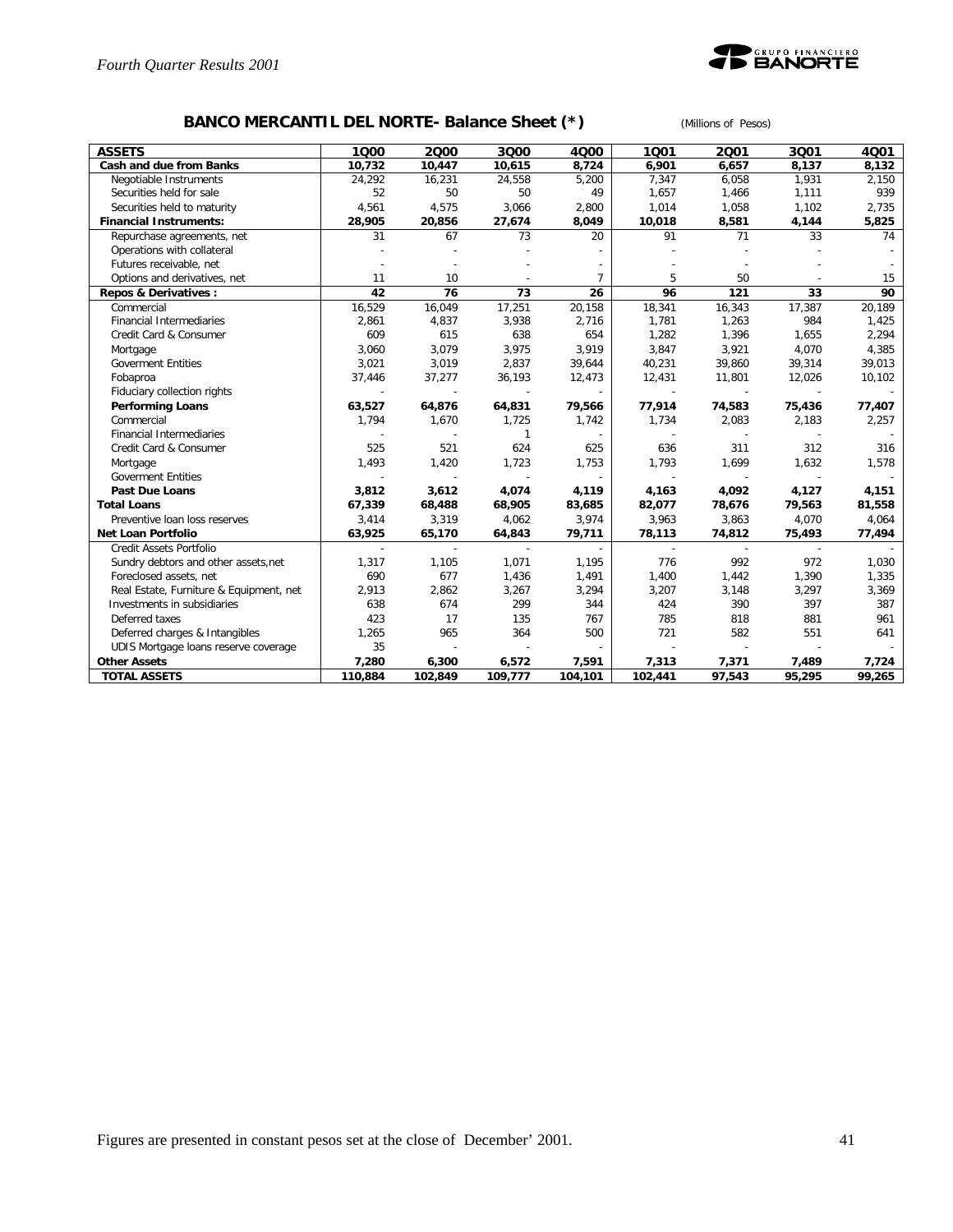

### **BANCO MERCANTIL DEL NORTE- Balance Sheet (\*)** *(Millions of Pesos)*

| <b>LIABILITIES</b>                     | 1000     | 2000         | 3Q00           | 4000     | 1001     | 2001           | 3Q01           | 4Q01     |
|----------------------------------------|----------|--------------|----------------|----------|----------|----------------|----------------|----------|
| <b>Demand Deposits</b>                 | 21,185   | 22,026       | 25,042         | 27,221   | 25,138   | 25,720         | 26,212         | 29,575   |
| <b>Time Deposits</b>                   | 64,736   | 54,273       | 56,048         | 42,574   | 45,756   | 48,698         | 44,462         | 44,898   |
| <b>Bonds</b>                           | 1,113    | 1,140        | 1,352          | 1,374    | 1,385    | 1,334          | 1,352          | 1,302    |
| <b>Deposits</b>                        | 87,033   | 77,439       | 82,442         | 71,169   | 72,279   | 75,751         | 72,027         | 75,774   |
| Demand                                 | 408      | 2,732        | 321            | 4,071    | 4,334    | 79             | 20             | 2,512    |
| Short term                             | 6,187    | 5,905        | 11,717         | 9,847    | 8,278    | 3,097          | 4,798          | 2,930    |
| Long term                              | 8,660    | 8,407        | 7,715          | 10,300   | 9,424    | 9,263          | 9,035          | 8,153    |
| Due to banks and correspondents        | 15,255   | 17,044       | 19,753         | 24,219   | 22,036   | 12,440         | 13,853         | 13,596   |
| Repurchase agreements, net             | 4        | 67           | 25             |          | 10       | 51             | 20             | 52       |
| Operations with collateral             |          |              |                |          |          |                |                |          |
| Futures receivable, net                |          |              |                |          |          |                |                |          |
| Options and derivatives, net           |          | 70           | $\overline{2}$ | 34       | 17       | $\overline{2}$ | 31             | 10       |
| <b>Repos &amp; Derivatives:</b>        | 4        | 137          | 28             | 34       | 27       | 52             | 51             | 62       |
| Income Tax & Profit Sharing            | 5        | $\mathbf{1}$ | 13             | 166      | 249      | 71             | 56             | 5        |
| Other Payable accounts                 | 1,944    | 1,994        | 1,963          | 2,549    | 1,805    | 1,794          | 1,844          | 2,017    |
| Other payable accounts                 | 1,949    | 1,995        | 1,976          | 2,715    | 2,055    | 1,865          | 1,901          | 2,022    |
| Subordinated non Convertible Debenture | 210      |              |                |          |          | 1,335          | 1,362          | 1,335    |
| Defered Taxes                          |          | 20           |                |          |          |                |                |          |
| Deferred credits                       | 103      | 100          | 109            | 122      | 122      | 116            | 63             | 68       |
| <b>TOTAL LIABILITIES</b>               | 104,554  | 96,735       | 104,307        | 98,260   | 96,518   | 91,560         | 89,256         | 92,857   |
| <b>STOCKHOLDER 'S EQUITY</b>           |          |              |                |          |          |                |                |          |
| Paid-in Capital                        | 3,351    | 3,351        | 3,816          | 4,000    | 4,000    | 4,000          | 4,000          | 4,173    |
| Share subscription premiums            | 305      | 306          | 306            | 568      | 568      | 568            | 568            | 896      |
| Subordinated Convertible Debentures    | 472      | 467          | 461            |          |          |                |                |          |
| <b>Subscribed Capital</b>              | 4,128    | 4,123        | 4,582          | 4,568    | 4,568    | 4,568          | 4,568          | 5,069    |
| Capital Reserves                       | 2.358    | 2.439        | 1.687          | 1,507    | 2.091    | 2,165          | 2,165          | 2.165    |
| <b>Retained Earnings</b>               | 1,996    | 1,759        | 1,733          | 1,798    | 1,973    | 1,899          | 1,899          | 1,709    |
| Surplus (Deficit) from securities      | (482)    | (505)        | (492)          | (309)    | (490)    | (408)          | (485)          | (535)    |
| Results of foreign operations exchange |          |              |                |          |          |                |                |          |
| Excess (Insuf.) in capital restatement | (2, 165) | (2, 170)     | (2, 168)       | (2, 162) | (2, 164) | (2, 164)       | (2, 165)       | (2, 162) |
| Non Mon assets results fixed assets    | (124)    |              |                |          |          |                |                |          |
| Non Mon assets results Investm         | 47       | (42)         | (76)           | (68)     | (69)     | (95)           | (90)           | (61)     |
| Adjustment in the employees pension    | (106)    |              |                |          |          |                |                |          |
| Accumulated Deferred tax effect        |          | (283)        | (283)          | (252)    | (252)    | (252)          | (252)          | (252)    |
| Net Income                             | 135      | 312          | 486            | 760      | 266      | 271            | 398            | 475      |
| <b>Earned Capital</b>                  | 1,659    | 1,511        | 888            | 1,273    | 1,355    | 1,415          | 1,470          | 1,339    |
| Minority Holdings                      | 543      | 480          | $\overline{a}$ |          |          | $\overline{a}$ | $\overline{a}$ |          |
| Total Stockholder's Equity             | 6,330    | 6,114        | 5,470          | 5,841    | 5,923    | 5,983          | 6,039          | 6,408    |
| <b>TOTAL LIABILITIES &amp;</b>         | 110,884  | 102,849      | 109,777        | 104,101  | 102,441  | 97,543         | 95,295         | 99,265   |

(\*) Consolidate Subsidiaries. Consolidated with Banpaís since February, 2000.

#### **MEMORANDUM ACCOUNTS OF BANCO MERCANTIL DEL NORTE (Banorte)** *(Millions of Pesos)*

|                                             | 1000      | 2000      | 3Q00     | 4Q00      | 1Q01      | 2001      | 3Q01      | 4Q01      |
|---------------------------------------------|-----------|-----------|----------|-----------|-----------|-----------|-----------|-----------|
| Signature guarantees granted                |           |           |          |           |           |           |           |           |
| Other contingent obligations                | 6,260     | 6,824     | 10,711   | 7,024     | 8,227     | 8,155     | 8,533     | 8,559     |
| Irrevocable lines of credit                 | 563       | 445       | 685      | 521       | 1,173     | 1,021     | 789       | 519       |
| Assets held in trust and mandate            | 19,937    | 18,531    | 17,141   | 18,725    | 19.844    | 18,264    | 18,049    | 17,769    |
| Assets held in custody or in administration | 77,197    | 63,932    | 88,437   | 71,190    | 74,630    | 76,478    | 72,827    | 74,310    |
| Investment banking transactions for third   | 26,187    | 29,870    | 48,917   | 72,815    | 83,423    | 99,033    | 60,062    | 103,204   |
| Engaged amounts in fobaproa operations      | 8,846     | 9,537     | 8,442    | 3,721     | 3,857     | 3,966     | 4,089     | 4,477     |
| Investment of retirement saving funds       | 2,576     | 2,602     | 2,276    | 2,271     | 2,293     | 2,312     | 2,296     | 2,304     |
| Integration of loan portfolio               |           |           |          |           |           |           |           |           |
| Received amounts in derivative instruments  | 2,314     | 2,636     | 2,685    | 2,783     | 2,677     | 2,423     | 2,656     | 3,285     |
| Fobaproa trusts                             |           |           |          |           |           |           |           |           |
| Securities to be received                   | 13,507    | 14.415    | 25.643   | 38,961    | 46.421    | 45.015    | 49.629    | 44,915    |
| (Less) payable for reversal                 | (13, 476) | (14, 482) | (25,668) | (38, 951) | (46,330)  | (44, 944) | (49, 649) | (44, 841) |
| Receivables for reversal                    | 2.940     | 3,672     | 8.213    | 18,084    | 21.280    | 45.594    | 47.615    | 43,857    |
| (Less) securities to be delivered           | (2,944)   | (3,605)   | (8, 141) | (18, 074) | (21, 290) | (45, 644) | (47, 583) | (43,909)  |
| Other control accounts                      | 227,015   | 223,459   | 361,455  | 168,114   | 192,642   | 196,089   | 127,734   | 125,437   |
|                                             | 370,925   | 357,840   | 540,801  | 347,186   | 388,850   | 407,764   | 297,049   | 339,889   |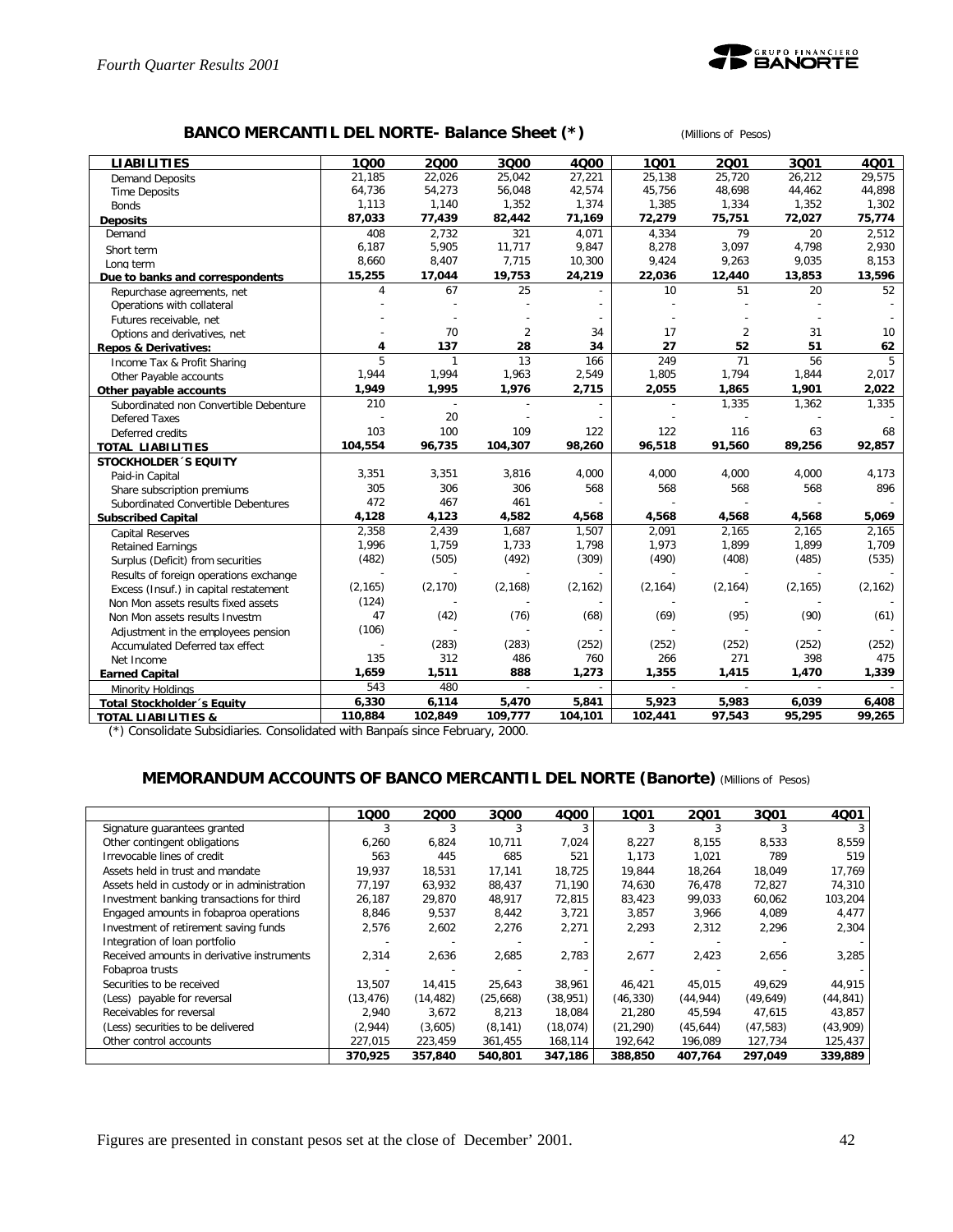

# **BANCO MERCANTIL DEL NORTE – Income Statement (\*)** *(Millions of Pesos)*

| <b>NET INTEREST INCOME</b>                             | 1000             | 2000             | 3000              | 4000              | 1001              | 2001              | 3Q01            | 4Q01               |
|--------------------------------------------------------|------------------|------------------|-------------------|-------------------|-------------------|-------------------|-----------------|--------------------|
| Interest Income                                        | 4,488.0          | 4,754.3          | 5.134.6           | 7,161.7           | 6,882.1           | 4,233.7           | 3.928.0         | 3,331.5            |
| <b>Interest Expense</b>                                | 3,475.6          | 3,614.5          | 4,037.3           | 5,653.1           | 5,364.9           | 2,795.1           | 2,547.6         | 2,203.0            |
| Loan Fees                                              | 129.5            | 144.2            | 142.7             | (118.0)           | 67.9              | 70.1              | 90.1            | 102.6              |
| Fees Paid                                              | 2.1              | 3.6              | 3.6               | 5.3               | 3.7               | 4.2               | 5.4             | 8.5                |
| Net Interest Income (NII)                              | 1,139.8          | 1,280.4          | 1,236.5           | 1,385.3           | 1,581.3           | 1,504.6           | 1,465.0         | 1,222.6            |
| Repomo-Margin<br><b>NII after Repomo</b>               | 62.8<br>1,202.6  | 6.4<br>1,286.8   | (9.2)<br>1,227.3  | 13.0<br>1,398.3   | 19.0<br>1,600.3   | 20.2<br>1,524.8   | 20.0<br>1,485.0 | 35.4<br>1,258.0    |
| Loan Loss Provisions                                   | 27.3             | 117.6            | (0.1)             | 228.7             | 148.0             | 432.8             | 165.6           | 171.2              |
| Loss Sharing Provisions                                | 43.8             | 38.4             | 84.9              |                   | 76.0              | 52.3              | 24.8            | 16.5               |
| <b>NII after Provisions</b>                            | 1,131.5          | 1,130.8          | 1,142.5           | 1,169.6           | 1,376.2           | 1,039.6           | 1,294.6         | 1,070.3            |
| Fund transfers                                         | 7.7              | 8.2              | 7.9               | 8.9               | 9.3               | 11.0              | 14.0            | 15.8               |
| Account management                                     | 48.2             | 53.1             | 67.2              | 80.7              | 74.4              | 79.5              | 76.6            | 59.2               |
| Fiduciary                                              | 14.4             | 16.5             | 14.2              | 12.7              | 18.6              | 19.4              | 16.1            | 15.2               |
| Credit Card                                            | 5.5              | 5.2              | 7.9               | 9.4               | 80.6              | 85.5              | 83.9            | 93.4               |
| Fees from FOBAPROA                                     | 76.9             | 225.2            | 138.8             | 105.6             | 74.5              | 80.3              | 60.5            | 37.1               |
| Other fees                                             | 211.0            | 147.6            | 148.8             | 329.7             | 71.5              | 73.6              | 69.8            | 131.9              |
| Fees on services,                                      | 363.6            | 455.8            | 384.8             | 547.1             | 328.9             | 349.3             | 320.8           | 352.6              |
| Fund transfers                                         |                  |                  |                   |                   |                   |                   |                 |                    |
| Other fees                                             | 82.0<br>82.0     | 85.9<br>85.9     | 84.1<br>84.1      | 82.8<br>82.8      | 73.5<br>73.5      | 72.5<br>72.5      | 73.5<br>73.5    | 76.8               |
| Fees paid,                                             | 48.1             | 43.0             | 46.8              | 47.2              | 55.3              | 44.1              | 46.3            | 76.8<br>48.1       |
| Foreign exchange<br>Securities - Realized gains        | 12.1             | 7.7              | (3.5)             | (12.6)            | 12.6              | 76.7              | (2.0)           | 26.7               |
| Securities- Unrealized gains                           | 29.7             | (22.2)           | 19.0              | 15.2              | 65.7              | (44.8)            | (22.5)          | 21.3               |
| Market-related Income                                  | 90.0             | 28.6             | 62.3              | 49.8              | 133.5             | 75.9              | 21.8            | 96.1               |
| <b>Total Non Interest Income</b>                       | 371.6            | 398.4            | 363.1             | 514.1             | 388.9             | 352.8             | 269.1           | 371.8              |
| <b>Total Operating Income</b>                          | 1,503.1          | 1,529.3          | 1,505.6           | 1,683.7           | 1,765.2           | 1,392.4           | 1,563.8         | 1,442.2            |
| Personnel                                              | 551.3            | 610.8            | 607.7             | 686.2             | 692.0             | 658.1             | 684.4           | 619.2              |
| <b>Fees Paid</b>                                       | 63.8             | 72.4             | 60.2              | 78.4              | 71.3              | 64.7              | 76.9            | 82.4               |
| Operation & Administrative expenses                    | 338.4            | 376.8            | 465.3             | 400.5             | 355.6             | 434.1             | 411.8           | 472.2              |
| Rents, depreciation and amortization                   | 173.0            | 159.7            | 172.1             | 155.0             | 167.5             | 158.7             | 186.2           | 174.7              |
| Taxes, other than income tax                           | 72.8             | 106.2            | 110.5             | 174.4             | 95.2              | 100.2             | 96.8            | 189.9              |
| Contributions to IPAB                                  | 55.3             | 87.5             | 81.1              | 90.8              | 92.1              | 84.4              | 90.8            | 82.6               |
| Corporate expenses Recoveries                          | (68.5)           | (97.5)           | (54.2)<br>1,442.7 | (42.5)<br>1,542.7 | (31.1)<br>1,442.5 | (10.3)<br>1,489.9 |                 |                    |
| <b>Non-Interest Expense</b><br><b>Operating Income</b> | 1,186.1<br>317.0 | 1,315.7<br>213.5 | 62.9              | 141.0             | 322.6             | (97.5)            | 1,546.8<br>16.9 | 1,621.1<br>(178.9) |
| <b>Other Revenues</b>                                  | 39.4             | 66.5             | 112.6             | 138.2             | 40.9              | 67.8              | 48.2            | 134.9              |
| Foreign exchange                                       |                  |                  |                   |                   |                   |                   |                 |                    |
| Recoveries                                             | 14.6             | 9.6              | 208.5             | 92.8              | 104.4             | 170.7             | 81.9            | 146.3              |
| Repomo-other revenues                                  |                  |                  |                   |                   | (17.4)            | 62.8              | 41.5            | (59.2)             |
| Non Operating Income                                   | 54.0             | 76.2             | 321.0             | 231.0             | 127.9             | 301.3             | 171.7           | 222.0              |
| Other Expense                                          | (47.9)           | (41.6)           | (137.5)           | (153.6)           | (108.1)           | (113.7)           | (74.3)          | 33.7               |
| Foreign exchange                                       | (22.7)           |                  |                   |                   |                   |                   |                 |                    |
| Repomo-other Expenses                                  | (98.4)           | (30.0)           | (27.6)            | (45.4)            | 0.1               |                   |                 | (0.4)              |
| <b>Non Operating Expense</b>                           | (169.0)          | (71.6)           | (165.1)           | (199.0)           | (108.0)           | (113.8)           | (74.3)          | 33.3               |
| Non Operating Income (Expense), net                    | (114.9)          | 4.5              | 155.9             | 32.0              | 19.9              | 187.6             | 97.4            | 255.3              |
| Pre-tax Income                                         | 202.1            | 218.1            | 218.9             | 173.0             | 342.5             | 90.1              | 114.3           | 76.4               |
| Income tax                                             |                  |                  | (6.5)             | (7.5)             |                   | (0.1)             | (17.9)          | 18.1               |
| Profit sharing                                         |                  |                  |                   |                   | (15.2)            | (36.8)            | 32.2            | 18.8               |
| Tax on Assets<br>Deferred Inc. Tax and Profit sharing  | (4.3)<br>(43.9)  | (2.9)            | (3.7)<br>(24.9)   | (1.3)<br>109.0    | (1.9)             | (3.9)<br>(47.5)   | (3.0)<br>(0.6)  | (4.5)              |
|                                                        | (48.3)           | (40.5)<br>(43.3) | (35.0)            | 100.2             | (67.3)<br>(84.5)  | (88.3)            | 10.7            | (16.7)<br>15.7     |
| Net income before subsidiaries                         | 153.8            | 174.7            | 183.8             | 273.1             | 258.0             | 1.8               | 125.0           | 92.1               |
| Subsidiaries 'net income                               | 17.4             | 4.6              | 6.7               | 0.7               | 7.8               | 3.2               | 2.6             | (16.0)             |
| Net Income from continuos operations                   | 171.2            | 179.4            | 190.5             | 273.8             | 265.8             | 5.0               | 127.6           | 76.1               |
| Extraodinary items, net                                |                  |                  |                   |                   |                   |                   |                 |                    |
| Minority Interest                                      | (36.1)           | (2.4)            | (16.7)            |                   |                   | 0.1               |                 |                    |
| <b>TOTAL NET INCOME</b>                                | 135.0            | 176.9            | 173.8             | 273.8             | 265.8             | 5.0               | 127.6           | 76.1               |

(\*) Consoldiate Subsidiaries. Consolidated with Banpaís since February, 2000.

Note: Consolidates the Afore until August, 2000.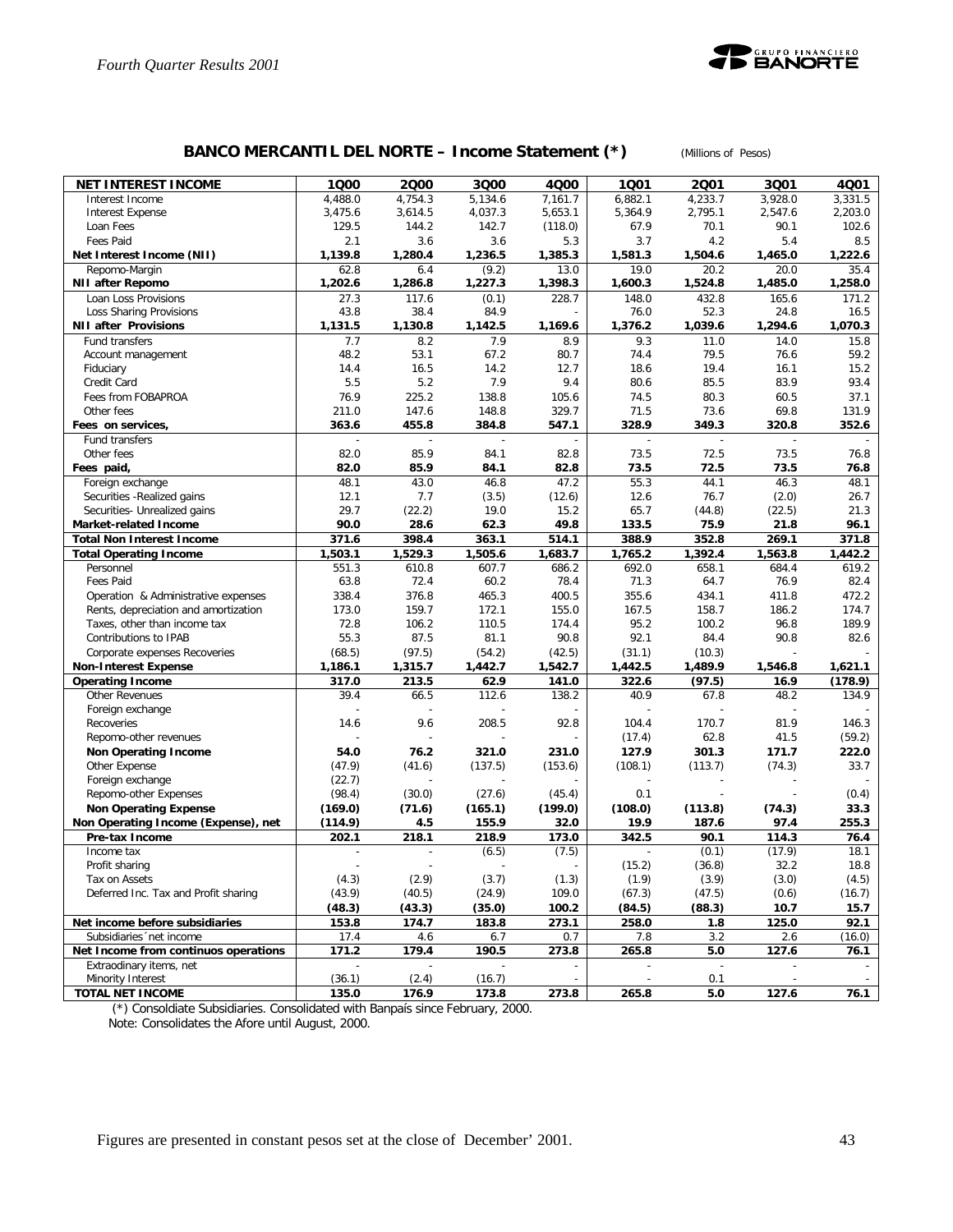

# **BANCO DEL CENTRO (BANCEN)- Balance Sheet (\*)** *(Millions of Pesos)*

| <b>ASSETS</b>                           | 1000                     | 2000           | 3Q00   | 4000  | 1001         | 2001  | 3Q01  | 4001         |
|-----------------------------------------|--------------------------|----------------|--------|-------|--------------|-------|-------|--------------|
| Cash and due from Banks                 | 2,410                    | 2,125          | 854    | 1,164 | 1,540        | 1,359 | 1,480 | 1,521        |
| Negotiable Instruments                  |                          |                |        |       | $\mathbf{1}$ |       |       | $\mathbf{1}$ |
| Securities held for sale                |                          |                | 123    | 129   | 162          | 156   | 149   | 117          |
| Securities held to maturity             | 627                      | 489            | 300    | 278   | 288          | 297   | 301   | 302          |
| <b>Financial Instruments:</b>           | 627                      | 489            | 422    | 407   | 451          | 453   | 450   | 420          |
| Repurchase agreements, net              | 1                        | $\mathbf 0$    | 36     | 10    | 42           | 83    | 39    | 65           |
| Operations with collateral              |                          |                |        |       |              |       |       |              |
| Futures receivable, net                 |                          |                |        |       |              |       |       |              |
| Options and derivatives, net            |                          |                |        |       |              |       |       |              |
| <b>Repos &amp; Derivatives:</b>         | 1                        |                | 36     | 10    | 42           | 83    | 39    | 65           |
| Commercial                              | 559                      | 613            | 28     | 28    | 314          | 310   | 9     | 315          |
| Financial Intermediaries                | 21                       | 463            |        |       |              |       |       |              |
| Credit Card & Consumer                  | 9                        | 14             |        |       |              |       |       |              |
| Mortgage                                | 1,420                    | 1,388          | 376    | 352   | 326          | 325   | 325   | 308          |
| <b>Goverment Entities</b>               | 370                      | 387            |        | 6     | 12           | 16    | 27    | 36           |
| Fobaproa                                | 19,398                   | 19,540         | 19,104 |       |              |       |       |              |
| Fiduciary collection rights             | $\overline{\phantom{a}}$ |                |        |       |              |       |       |              |
| <b>Performing Loans</b>                 | 21,776                   | 22,404         | 19,508 | 386   | 653          | 651   | 361   | 659          |
| Commercial                              | 451                      | 387            | 134    | 67    | 53           | 53    | 223   | 198          |
| <b>Financial Intermediaries</b>         |                          | $\overline{7}$ |        |       |              |       |       |              |
| Credit Card & Consumer                  | 117                      | 116            |        |       |              |       |       |              |
| Mortgage                                | 369                      | 367            | 127    | 141   | 147          | 133   | 122   | 123          |
| <b>Goverment Entities</b>               |                          |                |        |       |              |       |       |              |
| <b>Past Due Loans</b>                   | 937                      | 876            | 261    | 208   | 200          | 186   | 346   | 321          |
| <b>Total Loans</b>                      | 22,713                   | 23,280         | 19,769 | 594   | 853          | 838   | 707   | 980          |
| Preventive loan loss reserves           | 1,447                    | 1,420          | 400    | 402   | 419          | 416   | 403   | 408          |
| <b>Net Loan Portfolio</b>               | 21,266                   | 21,860         | 19,369 | 192   | 434          | 422   | 304   | 572          |
| Credit Assets Portfolio                 |                          |                |        |       |              |       | 2,409 | 2,554        |
| Sundry debtors and other assets, net    | 373                      | 388            | 450    | 572   | 796          | 889   | 127   | 144          |
| Foreclosed assets, net                  | 788                      | 795            |        | 87    | 86           | 85    | 97    | 13           |
| Real Estate, Furniture & Equipment, net | 452                      | 450            | 26     | 28    | 27           | 27    | 30    | 48           |
| Investments in subsidiaries             | 18                       | 16             | 382    | 348   | 346          | 357   | 362   | 381          |
| Deferred taxes                          |                          |                |        |       |              |       |       |              |
| Deferred charges & Intangibles          | 20                       | 17             | 628    | 622   | 610          | 596   | 586   | 506          |
| UDIS Mortgage loans reserve coverage    |                          |                |        |       |              |       |       |              |
| <b>Other Assets</b>                     | 1,651                    | 1,665          | 1,486  | 1,657 | 1,865        | 1,953 | 3,612 | 3,647        |
| <b>TOTAL ASSETS</b>                     | 25,955                   | 26,139         | 22,168 | 3,430 | 4,331        | 4,271 | 5,886 | 6,225        |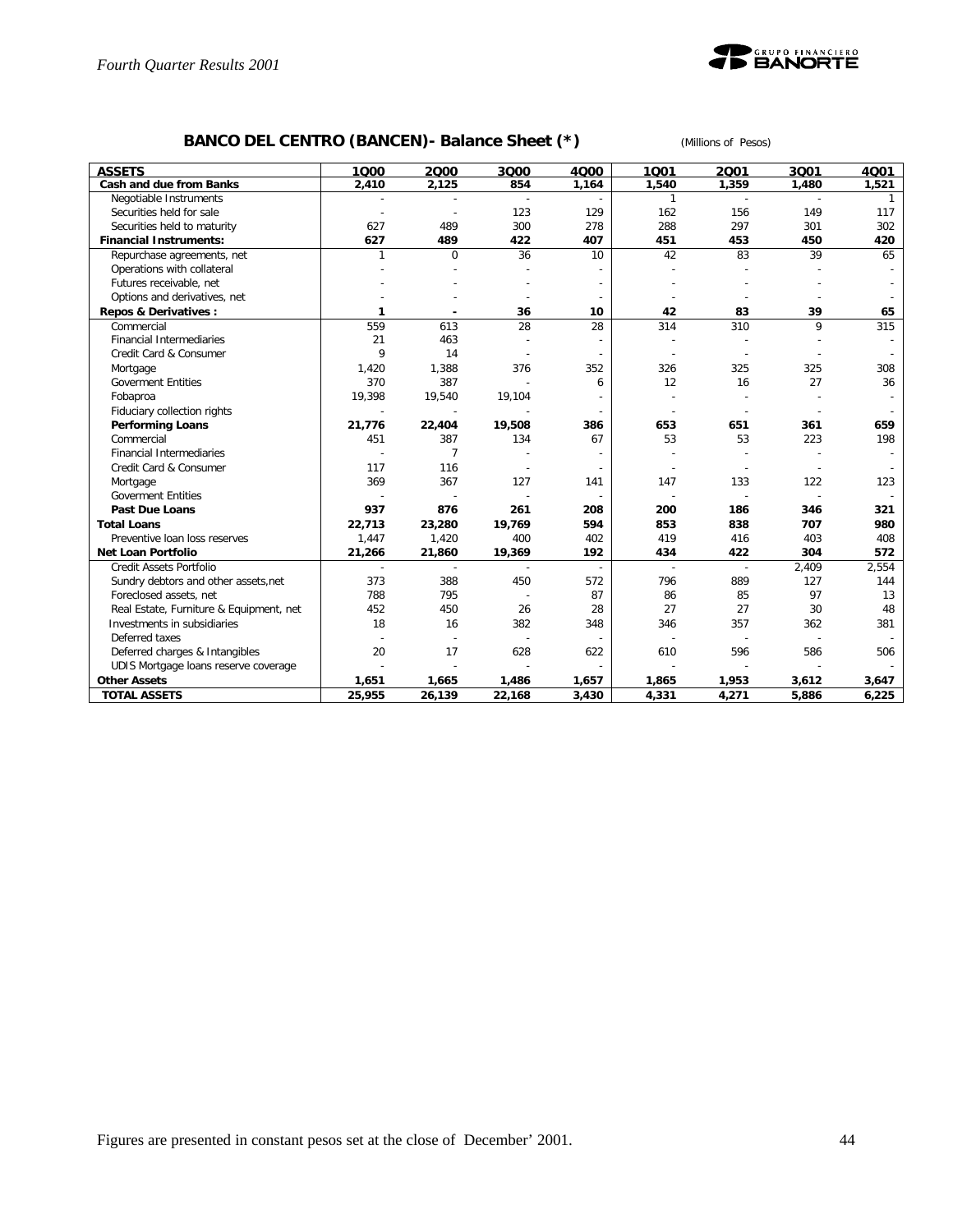

### **BANCO DEL CENTRO (BANCEN)- Balance Sheet (\*)** *(Millions of Pesos)*

| <b>LIABILITIES</b>                     | 1000           | 2000           | 3000           | 4000   | 1001  | 2001  | 3001           | 4001         |
|----------------------------------------|----------------|----------------|----------------|--------|-------|-------|----------------|--------------|
| <b>Demand Deposits</b>                 | 2,467          | 2,547          |                | 61     | 92    | 123   | 145            | 249          |
| <b>Time Deposits</b>                   | 17,013         | 16,960         | 17,895         | 951    | 1,006 | 1,083 |                |              |
| <b>Bonds</b>                           |                |                |                |        |       |       |                |              |
| <b>Deposits</b>                        | 19,480         | 19,507         | 17,895         | 1,012  | 1,098 | 1,206 | 145            | 249          |
| Demand                                 |                |                |                |        | 518   |       | 811            | 1,125        |
| Short term                             | 2,407          | 2,618          |                | $\sim$ |       |       | 1,165          | 1,415        |
| Long term                              | 1,583          | 1,533          | 2,361          | 350    | 322   | 294   | 720            | 528          |
| Due to banks and correspondents        | 3,990          | 4,150          | 2,361          | 350    | 840   | 294   | 2,697          | 3,069        |
| Repurchase agreements, net             | $\mathbf{1}$   |                |                | 36     | 9     | 5     | 68             | 41           |
| Operations with collateral             |                |                |                |        |       |       |                |              |
| Futures receivable, net                |                |                |                |        |       |       |                |              |
| Options and derivatives, net           |                |                | 56             |        |       |       |                |              |
| <b>Repos &amp; Derivatives:</b>        | 1              | 0              | 56             | 36     | 9     | 5     | 68             | 41           |
| Income Tax & Profit Sharing            | $\overline{2}$ |                | $\overline{2}$ | 15     | 15    | 15    | 26             |              |
| Other Payable accounts                 | 337            | 261            | 143            | 26     | 35    | 118   | 49             | 101          |
| Other pavable accounts                 | 339            | 261            | 145            | 41     | 50    | 134   | 75             | 101          |
| Subordinated non Convertible Debenture |                |                |                |        |       |       |                |              |
| <b>Defered Taxes</b>                   |                |                |                | 117    | 155   | 170   | 206            | 235          |
| Deferred credits                       | 11             | 11             |                |        |       |       |                | $\mathbf{1}$ |
| <b>TOTAL LIABILITIES</b>               | 23,820         | 23,930         | 20,456         | 1,556  | 2,152 | 1,808 | 3,191          | 3,694        |
| <b>STOCKHOLDER 'S EQUITY</b>           |                |                |                |        |       |       |                |              |
| Paid-in Capital                        | 1,177          | 1,177          | 504            | 504    | 983   | 983   | 983            | 983          |
| Share subscription premiums            |                |                |                |        |       |       |                |              |
| Subordinated Convertible Debentures    |                |                |                |        |       |       |                |              |
| <b>Subscribed Capital</b>              | 1,177          | 1,177          | 504            | 504    | 983   | 983   | 983            | 983          |
| <b>Capital Reserves</b>                | 292            | 538            | $\overline{a}$ |        | 154   | 154   | 154            | 154          |
| <b>Retained Earnings</b>               | 341            | 95             |                |        | 249   | 249   | 249            | 8            |
| Surplus (Deficit) from securities      |                |                | (8)            | (26)   | (25)  | (11)  | (40)           | (23)         |
| Results of foreign operations exchange |                |                |                |        |       |       |                |              |
| Excess (Insuf.) in capital restatement | 14             | 13             | 5              |        | 9     | 8     | $\overline{7}$ |              |
| Non Mon assets results fixed assets    |                |                |                |        |       |       |                |              |
| Non Mon assets results Investm         | 3              | $\mathbf{1}$   | 11             | 8      | 5     | 3     | $\overline{2}$ | (40)         |
| Adjustment in the employees pension    |                |                |                |        |       |       |                |              |
| Accumulated Deferred tax effect        |                |                |                |        |       |       |                |              |
| Net Income                             | 309            | 385            | 695            | 881    | 269   | 539   | 768            | 904          |
| <b>Earned Capital</b>                  | 958            | 1,033          | 703            | 864    | 661   | 942   | 1,141          | 1,003        |
| Minority Holdings                      | $\overline{a}$ | $\overline{a}$ | 505            | 507    | 536   | 538   | 571            | 546          |
| <b>Total Stockholder</b> 's Equity     | 2,135          | 2,209          | 1,712          | 1,875  | 2,179 | 2,463 | 2,694          | 2,531        |
| <b>TOTAL LIABILITIES &amp;</b>         | 25,955         | 26,139         | 22,168         | 3,430  | 4,331 | 4,271 | 5,886          | 6,225        |

(\*) Consolidate Afore

#### **MEMORANDUM ACCOUNTS OF BANCO DEL CENTRO (Bancen)** *(Millions of Pesos)*

|                                             | 1000    | 2000    | 3000                     | 4Q00      | 1Q01      | 2001      | 3Q01      | 4Q01      |
|---------------------------------------------|---------|---------|--------------------------|-----------|-----------|-----------|-----------|-----------|
| Signature guarantees granted                |         |         |                          |           |           |           |           |           |
| Other contingent obligations                | 2,426   | 2,555   | $\overline{\phantom{a}}$ | 2,728     | 1,790     | 1,796     | 1,693     | 1,695     |
| Irrevocable lines of credit                 | 23      | 21      |                          |           |           |           |           |           |
| Assets held in trust and mandate            | 17,782  | 20,095  | 19,994                   | 19,293    | 18,687    | 17,594    | 17,493    | 22,024    |
| Assets held in custody or in administration | 28,618  | 32,129  |                          | 945       | 998       | 1.074     |           |           |
| Investment banking transactions for third   | 265     | 243     |                          | 8         |           |           |           |           |
| Engaged amounts in fobaproa operations      | 596     | 327     | 330                      | 65        | 92        | 124       | 146       | 249       |
| Investment of retirement saving funds       |         |         |                          |           |           |           |           |           |
| Integration of loan portfolio               |         |         |                          |           |           |           |           |           |
| Received amounts in derivative instruments  |         |         |                          |           |           |           |           |           |
| Fobaproa trusts                             |         |         |                          |           |           |           |           |           |
| Securities to be received                   | 135     | 122     | 24,498                   | 31,358    | 42,660    | 67,720    | 73,262    | 74,225    |
| (Less) payable for reversal                 | (134)   | (122)   | (24, 553)                | (31, 394) | (42, 619) | (67, 636) | (73, 330) | (74, 161) |
| Receivables for reversal                    | 134     | 122     | 11,470                   | 13,946    | 19,198    | 27,975    | 35,489    | 23,027    |
| (Less) securities to be delivered           | (135)   | (122)   | (11, 434)                | (13,936)  | (19, 207) | (27,980)  | (35, 451) | (23,067)  |
| Other control accounts                      | 62,289  | 63.307  |                          | 32,431    | 45,107    | 42,007    | 41,901    | 41,299    |
|                                             | 112,000 | 118,677 | 20,304                   | 55,444    | 66,705    | 62,673    | 61,204    | 65,290    |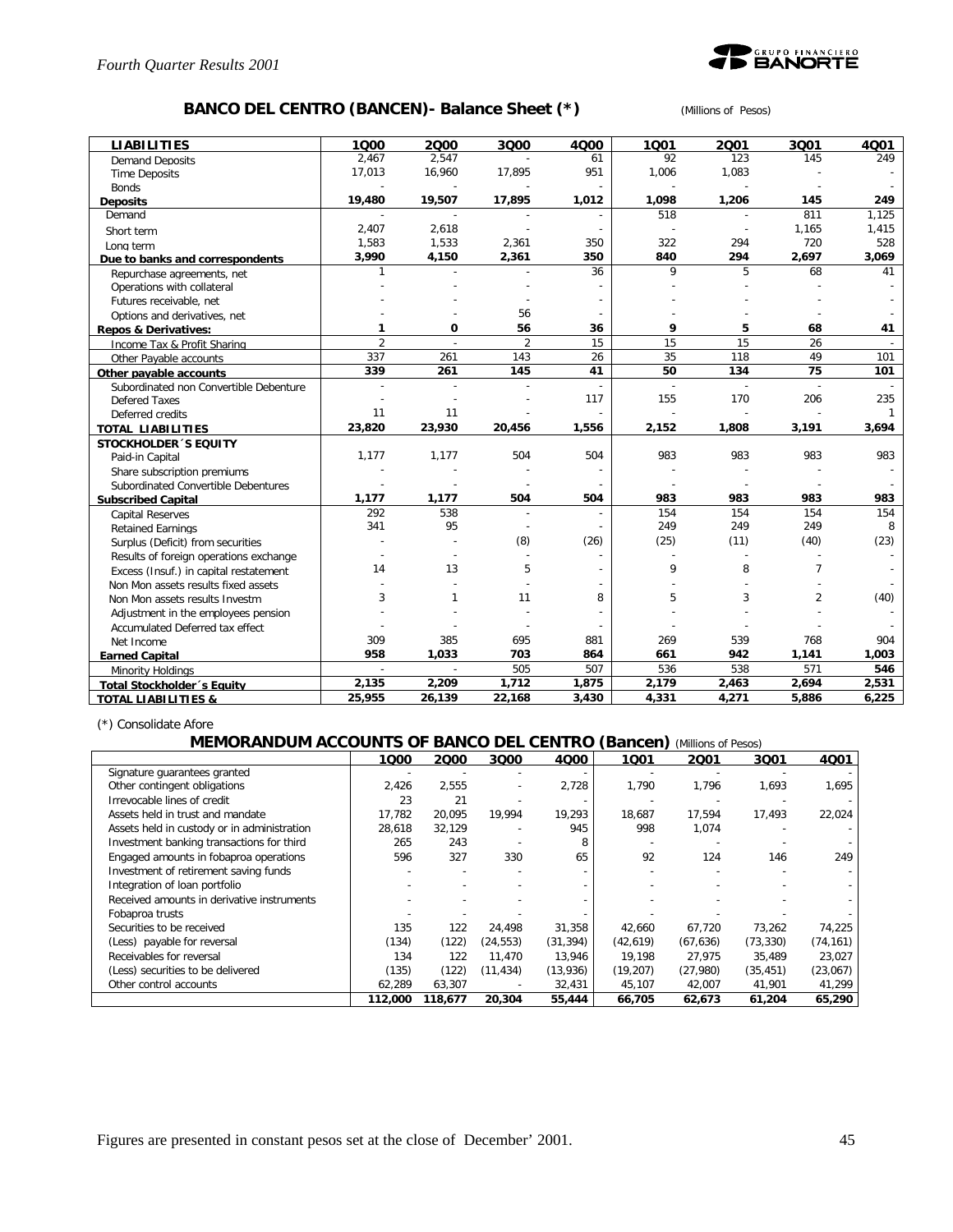

# **BANCO DEL CENTRO (BANCEN) - Income Statement (\*)** *(Millions of Pesos)*

| NET INTEREST INCOME                  | 1000                      | 2000                     | 3Q00         | 4Q00    | 1001           | 2001           | 3Q01    | 4Q01    |
|--------------------------------------|---------------------------|--------------------------|--------------|---------|----------------|----------------|---------|---------|
| Interest Income                      | 1,321.0                   | 1,065.7                  | 2,150.7      | 3,502.4 | 2,328.4        | 1,319.5        | 1,780.9 | 1,729.7 |
| Interest Expense                     | 803.0                     | 720.7                    | 1,913.9      | 3,395.3 | 2,323.3        | 1,122.8        | 1,798.9 | 1,661.3 |
| Loan Fees                            | 11.6                      | 10.2                     | 6.2          | 0.9     | 0.3            | 0.3            | 0.2     | 0.2     |
| Fees Paid                            | 1.1                       | 0.5                      | 0.4          |         | $\overline{a}$ | $\overline{a}$ |         | 1.1     |
| Net Interest Income (NII)            | 528.5                     | 354.7                    | 242.6        | 108.0   | 5.4            | 197.0          | (17.7)  | 67.5    |
| Repomo-Margin                        | (10.6)                    | (9.5)                    | (7.8)        | (3.5)   | (5.9)          | (4.3)          | 5.3     | (9.0)   |
| <b>NII after Repomo</b>              | 517.9                     | 345.2                    | 234.8        | 104.6   | (0.5)          | 192.7          | (12.4)  | 58.5    |
| Loan Loss Provisions                 | 205.0                     | 64.2                     | 6.8          | 40.3    | 30.8           | 7.8            | (3.8)   | 17.9    |
| Loss Sharing Provisions              |                           |                          |              |         |                |                |         |         |
| <b>NII after Provisions</b>          | 312.9                     | 280.9                    | 228.0        | 64.2    | (31.3)         | 184.8          | (8.6)   | 40.6    |
| Fund transfers                       | 0.6                       | 0.5                      | 0.3          |         |                | $\sim$         |         |         |
| Account management                   | 6.8                       | 7.4                      | 4.5          |         |                |                |         |         |
| Fiduciary                            | 203.1                     | 24.8                     | 220.1        | 130.3   | 223.9          | 96.3           | 407.1   | 180.5   |
| Credit Card                          | 0.3                       | 0.4                      | 0.3          |         |                |                |         |         |
| Fees from FOBAPROA                   | 14.3                      | 4.1                      | 5.6          | 3.4     | 4.8            | 2.7            | 1.8     | 4.9     |
| Other fees                           | 2.5                       | 3.1                      | 84.7         | 125.6   | 184.6          | 127.6          | 251.0   | 200.3   |
| Fees on services,                    | 227.5                     | 40.3                     | 315.5        | 259.2   | 413.3          | 226.6          | 660.0   | 385.7   |
| Fund transfers                       |                           | $\overline{a}$           |              |         |                |                |         |         |
| Other fees                           | 14.0                      | 17.2                     | 10.5         | 10.0    | 17.9           | 17.2           | 251.0   | 100.5   |
| Fees paid,                           | 14.0                      | 17.2                     | 10.5         | 10.0    | 17.9           | 17.2           | 251.0   | 100.5   |
| Foreign exchange                     | 8.1                       | 7.1                      | 4.8          |         |                | $\blacksquare$ |         |         |
| Securities - Realized gains          |                           |                          | 2.2          | 12.1    | 18.7           | 7.7            | (21.2)  | (46.5)  |
| Securities- Unrealized gains         |                           |                          | (18.4)       | (0.7)   | 49.5           | 29.5           | (72.0)  | 17.9    |
| Market-related Income                | 8.1                       | 7.2                      | (11.4)       | 11.4    | 68.3           | 37.2           | (93.3)  | (28.5)  |
| <b>Total Non Interest Income</b>     | 221.6                     | 30.3                     | 293.7        | 260.6   | 463.7          | 246.6          | 315.7   | 256.7   |
| <b>Total Operating Income</b>        | 534.5                     | 311.2                    | 521.7        | 324.9   | 432.4          | 431.4          | 307.1   | 297.3   |
| Personnel                            | 82.8                      | 93.8                     | 65.7         | 38.2    | 1.5            | 3.0            | 1.5     | 0.9     |
| Fees Paid                            | 10.9                      | 13.9                     | 7.2          | 4.8     | 13.8           | 7.5            | 8.6     | 7.7     |
| Operation & Administrative expenses  | 112.4                     | 140.1                    | 86.0         | 85.6    | 108.0          | 114.8          | 96.2    | 94.2    |
| Rents, depreciation and amortization | 19.2                      | 16.3                     | 21.3         | 17.8    | 19.7           | 17.4           | 18.1    | 31.0    |
| Taxes, other than income tax         | 18.1                      | 25.8                     | 16.8         | 15.4    | 10.3           | 4.9            | 4.9     | 5.9     |
| Contributions to IPAB                | 22.4                      | 20.4                     | 16.1         | 5.3     | 1.4            | 1.7            | (2.6)   | 6.9     |
| Corporate expenses Recoveries        |                           |                          |              |         |                |                |         |         |
| <b>Non-Interest Expense</b>          | 265.8                     | 310.4                    | 213.1        | 167.2   | 154.7          | 149.2          | 126.6   | 146.6   |
| <b>Operating Income</b>              | 268.7                     | 0.8                      | 308.6        | 157.7   | 277.7          | 282.2          | 180.6   | 150.7   |
| <b>Other Revenues</b>                | 80.8                      | 88.7                     | 56.4         | 69.7    | 53.3           | 67.4           | 68.4    | 59.4    |
| Foreign exchange                     | 0.2                       |                          |              |         |                |                |         |         |
| Recoveries                           | 1.9                       | 2.0                      | 5.0          |         | 0.3            | 1.0            | 2.7     | 0.8     |
| Repomo-other revenues                |                           | ÷                        |              |         | $\overline{a}$ |                |         |         |
| <b>Non Operating Income</b>          | 82.8                      | 90.7                     | 61.4         | 69.7    | 53.6           | 68.4           | 71.1    | 60.2    |
| Other Expense                        | (9.7)                     | (1.4)                    | (1.7)        | (0.1)   | (0.3)          | (72.0)         | 70.9    | (0.3)   |
| Foreign exchange                     |                           |                          |              |         |                |                |         |         |
| Repomo-other Expenses                | (31.6)                    | (12.2)                   | (7.5)        | 2.5     | (4.0)          | (7.5)          | (13.8)  | (27.1)  |
| <b>Non Operating Expense</b>         | (41.3)                    | (13.6)                   | (9.3)        | 2.4     | (4.2)          | (79.4)         | 57.1    | (27.4)  |
| Non Operating Income (Expense), net  | 41.5                      | 77.1                     | 52.1         | 72.2    | 49.4           | (11.0)         | 128.2   | 32.8    |
| Pre-tax Income                       | 310.2                     | 77.9                     | 360.7        | 229.9   | 327.1          | 271.2          | 308.8   | 183.5   |
| Income tax                           | $\overline{a}$            | $\overline{a}$           | $\mathbb{L}$ | (14.6)  | $\sim$         | $\blacksquare$ | (11.1)  | (64.5)  |
| Profit sharing                       |                           |                          |              |         |                |                |         |         |
| Tax on Assets                        | (1.5)                     | (1.9)                    | (2.3)        | 0.8     |                |                |         |         |
| Deferred Inc. Tax and Profit sharing |                           |                          | (38.0)       | (34.0)  | (39.4)         | (17.7)         | (36.9)  | 13.5    |
|                                      | (1.5)                     | (1.9)                    | (40.3)       | (47.8)  | (39.4)         | (17.7)         | (48.0)  | (51.0)  |
| Net income before subsidiaries       | 308.7                     | 76.0                     | 320.4        | 182.0   | 287.7          | 253.5          | 260.8   | 132.5   |
| Subsidiaries 'net income             | (0.1)                     | 0.5                      | 0.7          | 10.0    | 12.0           | 21.3           | 3.4     | 17.7    |
| Net Income from continuos operations | 308.7                     | 76.5                     | 321.1        | 192.0   | 299.7          | 274.7          | 264.2   | 150.2   |
| Extraodinary items, net              | $\mathbb{L}^{\mathbb{N}}$ | $\overline{a}$           |              |         |                |                |         |         |
| Minority Interest                    | $\overline{\phantom{a}}$  | $\overline{\phantom{a}}$ | (11.3)       | (5.5)   | (31.2)         | (4.7)          | (34.3)  | (14.6)  |
| <b>TOTAL NET INCOME</b>              | 308.7                     | 76.5                     | 309.9        | 186.5   | 268.5          | 270.1          | 229.9   | 135.5   |

(\*) Consolidate Afore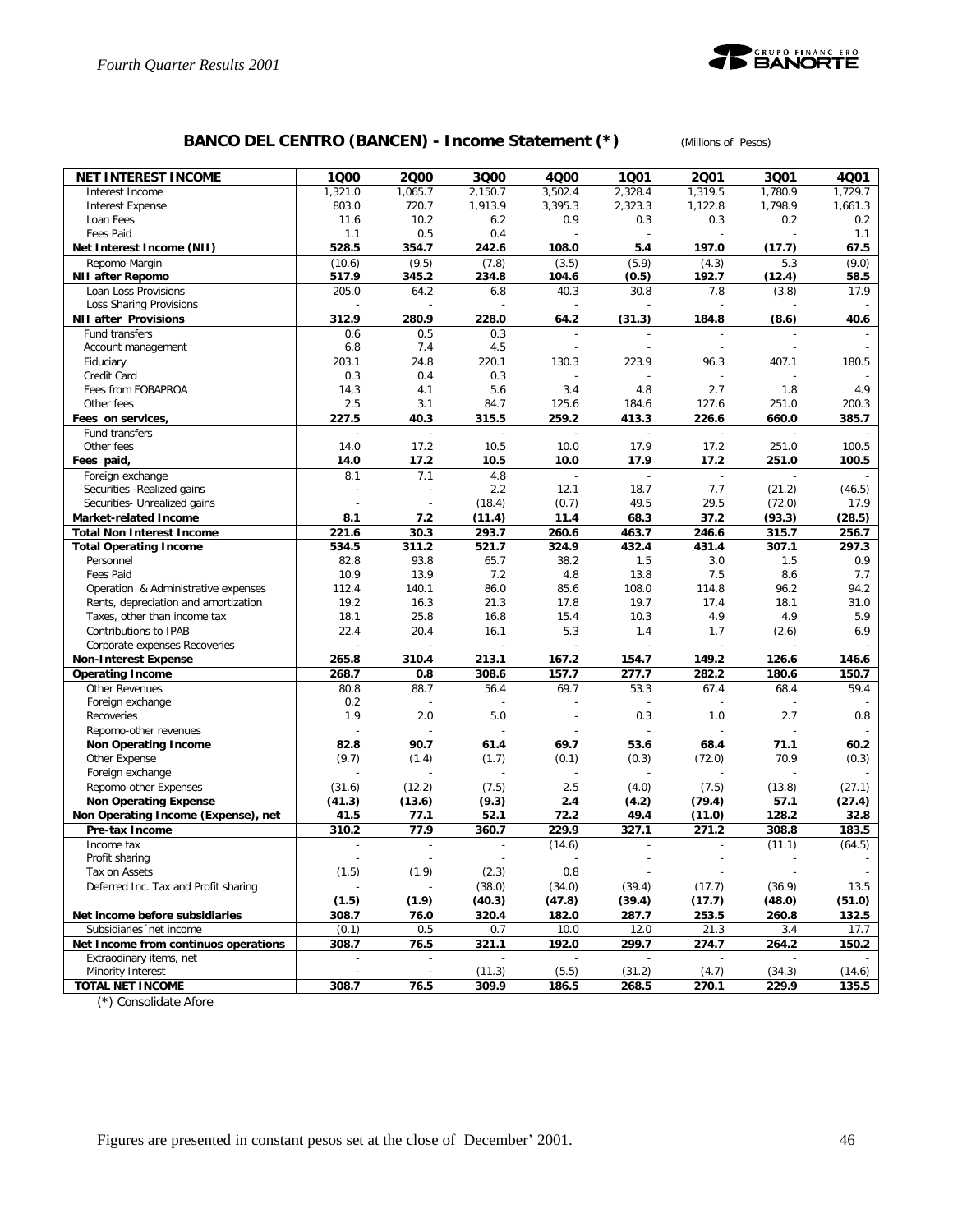# **Notes to Banking Sector Financial Statements**

### **Financial Instruments and Valuation Effects 4Q01**

#### *(Millions of Pesos) BANORTE*

| 3ANOR I E |  |
|-----------|--|
|-----------|--|

|                               | <b>BOOK</b>  | <b>MARKET</b> | <b>UNREALIZED</b> |
|-------------------------------|--------------|---------------|-------------------|
| <b>NEGOTIABLE INSTRUMENTS</b> | <b>VALUE</b> | <b>VALUE</b>  | GAIN (LOSS)       |
| <b>Goverment Securities</b>   | 35.6         | 35.8          | 0.2               |
| <b>Banking Securities</b>     | 601.9        | 651.0         | 49.1              |
| Private                       | 91.9         | 91.7          | (0.2)             |
| Commercial Paper              | 1,372.6      | 1,371.9       | (0.6)             |
| Total                         | 2,101.9      | 2,150.4       | 48.5              |
| SECURITIES HELD FOR SALE      |              |               |                   |
| <b>Goverment Securities</b>   |              |               |                   |
| Stock                         |              |               |                   |
| Eurobonds                     | 1,519.9      | 939.2         | (580.7)           |
| Total                         | 1,519.9      | 939.2         | (580.7)           |
| SECURITIES HELD TO MATURITY   |              |               |                   |
| <b>Special Cetes</b>          | 5,096.2      | 5,096.2       |                   |
| <b>Trust Bonds</b>            | (2, 475.2)   | (2, 475.2)    |                   |
| <b>Fiduciary Rights</b>       | 27.7         | 27.7          |                   |
| US Clearing Master Trust      | 86.7         | 86.7          |                   |
| Total                         | 2,735.4      | 2,735.4       |                   |
| <b>TOTAL</b>                  | 6,357.2      | 5,825.0       | (532.2)           |

### *BANCEN*

|                               | <b>BOOK</b>  | <b>MARKET</b> | <b>UNREALIZED</b> |
|-------------------------------|--------------|---------------|-------------------|
| <b>NEGOTIABLE INSTRUMENTS</b> | <b>VALUE</b> | <b>VALUE</b>  | GAIN (LOSS)       |
| <b>Goverment Securities</b>   |              |               |                   |
| <b>Banking Securities</b>     | 0.6          | 0.6           |                   |
| Private                       |              |               |                   |
| Commercial Paper              |              |               |                   |
| Total                         | 0.6          | 0.6           |                   |
| SECURITIES HELD FOR SALE      |              |               |                   |
| <b>Goverment Securities</b>   |              |               |                   |
| Stock                         | 127.9        | 116.6         | (11.3)            |
| Eurobonds                     |              |               |                   |
| Total                         | 127.9        | 116.6         | (11.3)            |
| SECURITIES HELD TO MATURITY   |              |               |                   |
| <b>Special Cetes</b>          | 358.4        | 358.4         |                   |
| <b>Trust Bonds</b>            | (56.0)       | (56.0)        |                   |
| <b>Fiduciary Rights</b>       |              |               |                   |
| US Clearing Master Trust      |              |               |                   |
| Total                         | 302.4        | 302.4         |                   |
| <b>TOTAL</b>                  | 430.9        | 419.6         | (11.3)            |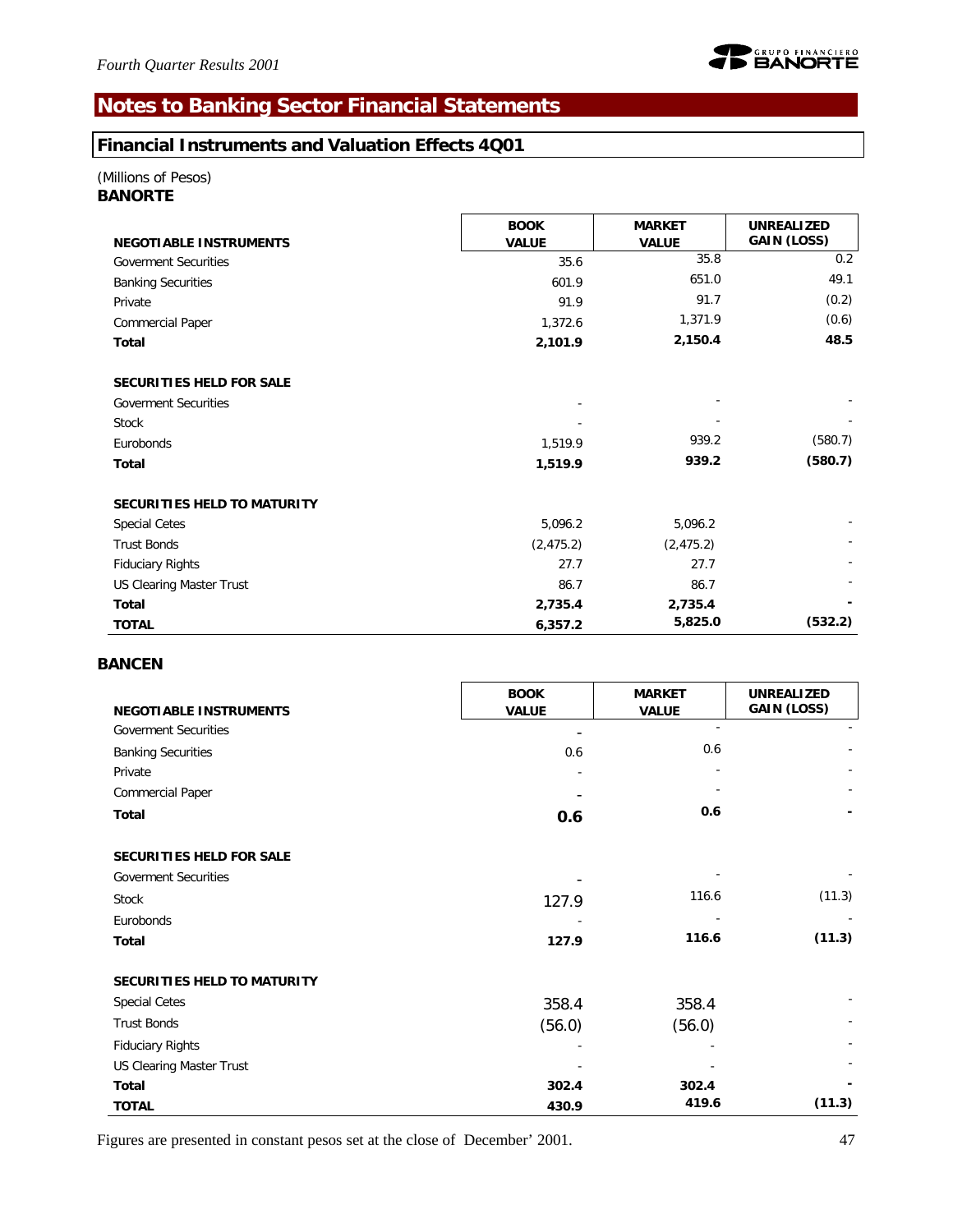### *BANKING SECTOR*



|                               | <b>BOOK</b>  | <b>MARKET</b> | <b>UNREALIZED</b>  |
|-------------------------------|--------------|---------------|--------------------|
| <b>NEGOTIABLE INSTRUMENTS</b> | <b>VALUE</b> | <b>VALUE</b>  | <b>GAIN (LOSS)</b> |
| <b>Goverment Securities</b>   | 35.6         | 35.8          | 0.2                |
| <b>Banking Securities</b>     | 602.5        | 651.6         | 49.1               |
| Private                       | 91.9         | 91.7          | (0.2)              |
| Commercial Paper              | 1,372.6      | 1,371.9       | (0.6)              |
| <b>Total</b>                  | 2,102.5      | 2,151.0       | 48.5               |
|                               |              |               |                    |
| SECURITIES HELD FOR SALE      |              |               |                    |
| <b>Goverment Securities</b>   |              |               |                    |
| Stock                         | 127.9        | 116.6         | (11.3)             |
| Eurobonds                     | 1,519.9      | 939.2         | (580.7)            |
| Total                         | 1,647.8      | 1,055.8       | (592.0)            |
| SECURITIES HELD TO MATURITY   |              |               |                    |
| <b>Special Cetes</b>          | 5,454.6      | 5,454.6       |                    |
| <b>Trust Bonds</b>            | (2,531.2)    | (2,531.2)     |                    |
| <b>Fiduciary Rights</b>       | 27.7         | 27.7          |                    |
| US Clearing Master Trust      | 86.7         | 86.7          |                    |
| Total                         | 3,037.9      | 3,037.9       |                    |
| <b>TOTAL</b>                  | 6,788.2      | 6,244.7       | (543.5)            |

# **Repurchase Agreement Operations 4Q01**

#### *(Millions of Pesos) BANORTE*

| <b>REPURCHASE AGREEMENT DEBTORS</b> | <b>MARKET</b><br>VALUE (1) | <b>ASSET BALANCE</b>     |
|-------------------------------------|----------------------------|--------------------------|
| <b>Goverment Securities</b>         | 35,998.5                   | 74,.5                    |
| <b>Banking Securities</b>           | 8.916.9                    |                          |
| Total                               | 44,915.5                   | 74.5                     |
| <b>REPURCHASE AGREEMENT</b>         | <b>MARKET</b>              | <b>LIABILITY BALANCE</b> |

| <b>REPURCHASE AGREEMENT</b><br><b>CREDITORS</b> | <b>MARKET</b><br>VALUE (2) | LIABILITY BALANCE |
|-------------------------------------------------|----------------------------|-------------------|
| <b>Goverment Securities</b>                     | 35.020.8                   | 53.1              |
| <b>Banking Securities</b>                       | 8.888.3                    | (1.3)             |
| Total                                           | 43.909.1                   | 51.8              |

1) RECEIVABLES ON REPURCHASE AGREEMENT

2) PAYABLES ON REPURCHASE AGREEMENT

### *BANCEN*

| REPURCHASE AGREEMENT DEBTORS | <b>MARKET</b><br>VALUE (1) | <b>ASSET BALANCE</b> |
|------------------------------|----------------------------|----------------------|
| <b>Goverment Securities</b>  | 55.114.4                   | 64.1                 |
| <b>Banking Securities</b>    | 19,110.9                   | 0.6                  |
| Total                        | 74.225.4                   | 64.7                 |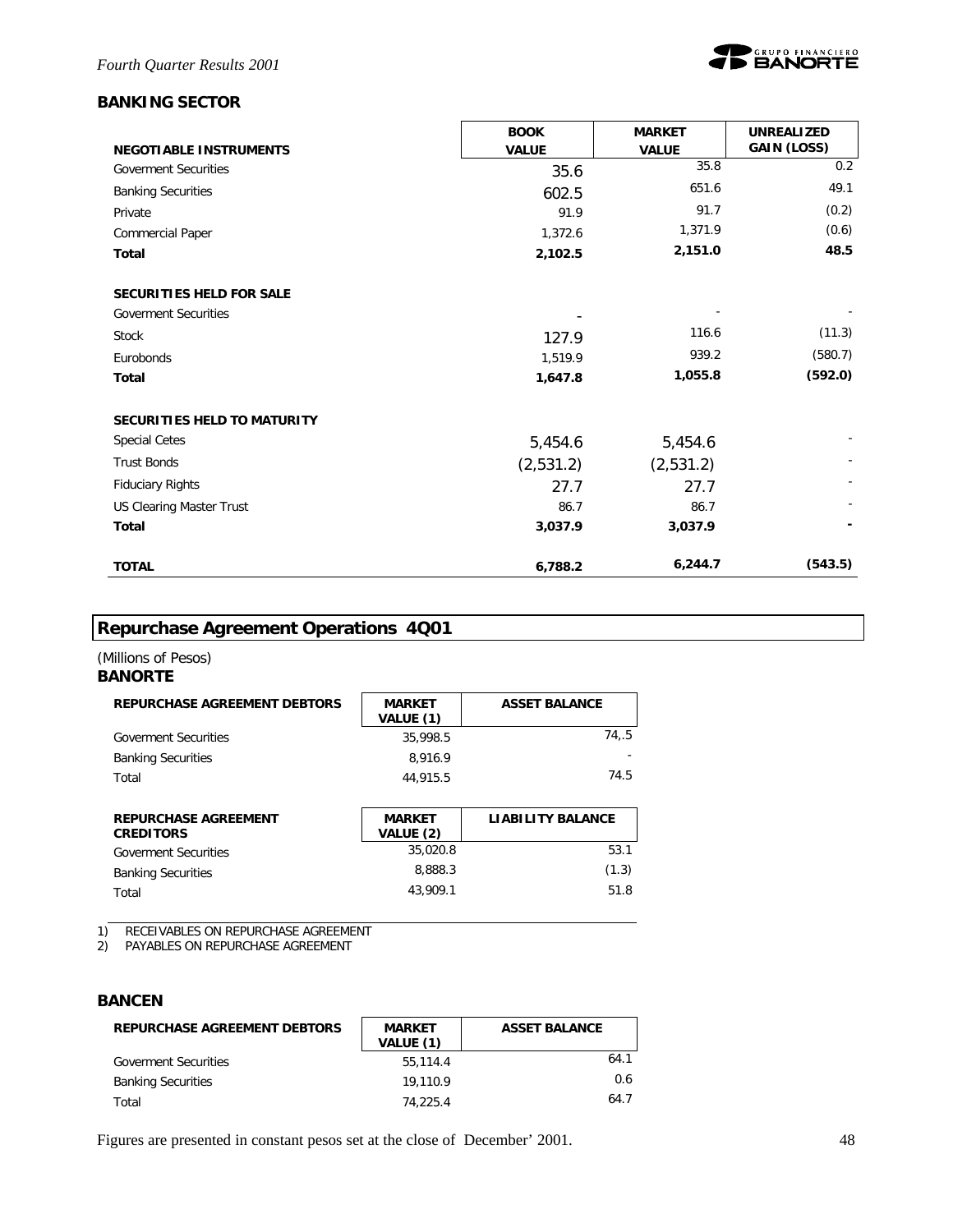

| <b>REPURCHASE AGREEMENT</b><br><b>CREDITORS</b> | <b>MARKET</b><br>VALUE (2) | <b>LIABILITY BALANCE</b> |
|-------------------------------------------------|----------------------------|--------------------------|
| <b>Goverment Securities</b>                     | 22.892.0                   | 40.5                     |
| <b>Banking Securities</b>                       | 175.3                      |                          |
| Total                                           | 23.067.3                   | 40.5                     |

3) RECEIVABLES ON REPURCHASE AGREEMENT

4) PAYABLES ON REPURCHASE AGREEMENT

#### *BANKING SECTOR*

| REPURCHASE AGREEMENT DEBTORS | <b>MARKET</b><br>VALUE (1) | <b>ASSET BALANCE</b> |
|------------------------------|----------------------------|----------------------|
| <b>Goverment Securities</b>  | 91.113.0                   | 138.6                |
| <b>Banking Securities</b>    | 28.027.9                   | 0.5                  |
| Total                        | 119,140.8                  | 139.2                |

| <b>REPURCHASE AGREEMENT</b><br><b>CREDITORS</b> | <b>MARKET</b><br>VALUE (2) | <b>LIABILITY BALANCE</b> |
|-------------------------------------------------|----------------------------|--------------------------|
| <b>Goverment Securities</b>                     | 57.912.8                   | 93.6                     |
| <b>Banking Securities</b>                       | 9.063.6                    | (1.3)                    |
| Total                                           | 66.976.4                   | 92.4                     |

5) RECEIVABLES ON REPURCHASE AGREEMENT

PAYABLES ON REPURCHASE AGREEMENT

| (Millions of Pesos)<br><b>BANORTE</b> |            |             |            |
|---------------------------------------|------------|-------------|------------|
| <b>NEGOTIABLE INSTRUMENTS</b>         |            |             |            |
| <b>FOREIGN CURRENCY FUTURES</b>       | <b>BUY</b> | <b>SELL</b> | <b>NET</b> |
| Market Value                          |            |             |            |
| <b>Agreed Price</b>                   |            |             |            |
| Total                                 |            | ٠           | ۰          |
| <b>FOREIGN CURRENCY FORWARDS</b>      |            |             |            |
| Market Value                          | 943.5      | (567.5)     | 376.0      |
| <b>Agreed Price</b>                   | (955.4)    | 569.7       | (385.6)    |
| Total                                 | (11.9)     | 2.2         | (9.7)      |

#### **COVERAGE INSTRUMENTS**

|                       | <b>FLOW</b>    | <b>FLOW RECEIVABLE</b> | <b>NET FLOWS</b> |
|-----------------------|----------------|------------------------|------------------|
| <b>SWAPS</b>          | <b>PAYABLE</b> |                        |                  |
| <b>Cross Currency</b> | (1, 157.3)     | 1.175.2                | 17.9             |
| Interest Rate         | (6.5)          | 3.9                    | (2.7)            |
| Total                 | (1, 163.8)     | 1.179.1                | 15.3             |

| <b>FOREIGN</b><br><b>OPTIONS</b> | <b>CURRENCY</b> | <b>OPENING</b><br><b>PREMIUM</b> | <b>VALUED PREMIUM</b> | <b>VALUATION</b> |
|----------------------------------|-----------------|----------------------------------|-----------------------|------------------|
| Foreign Currency Options         |                 | (0.4)                            | 0.3                   | (0.1)            |
| Total                            |                 | (0.4)                            | 0.3                   | (0.1)            |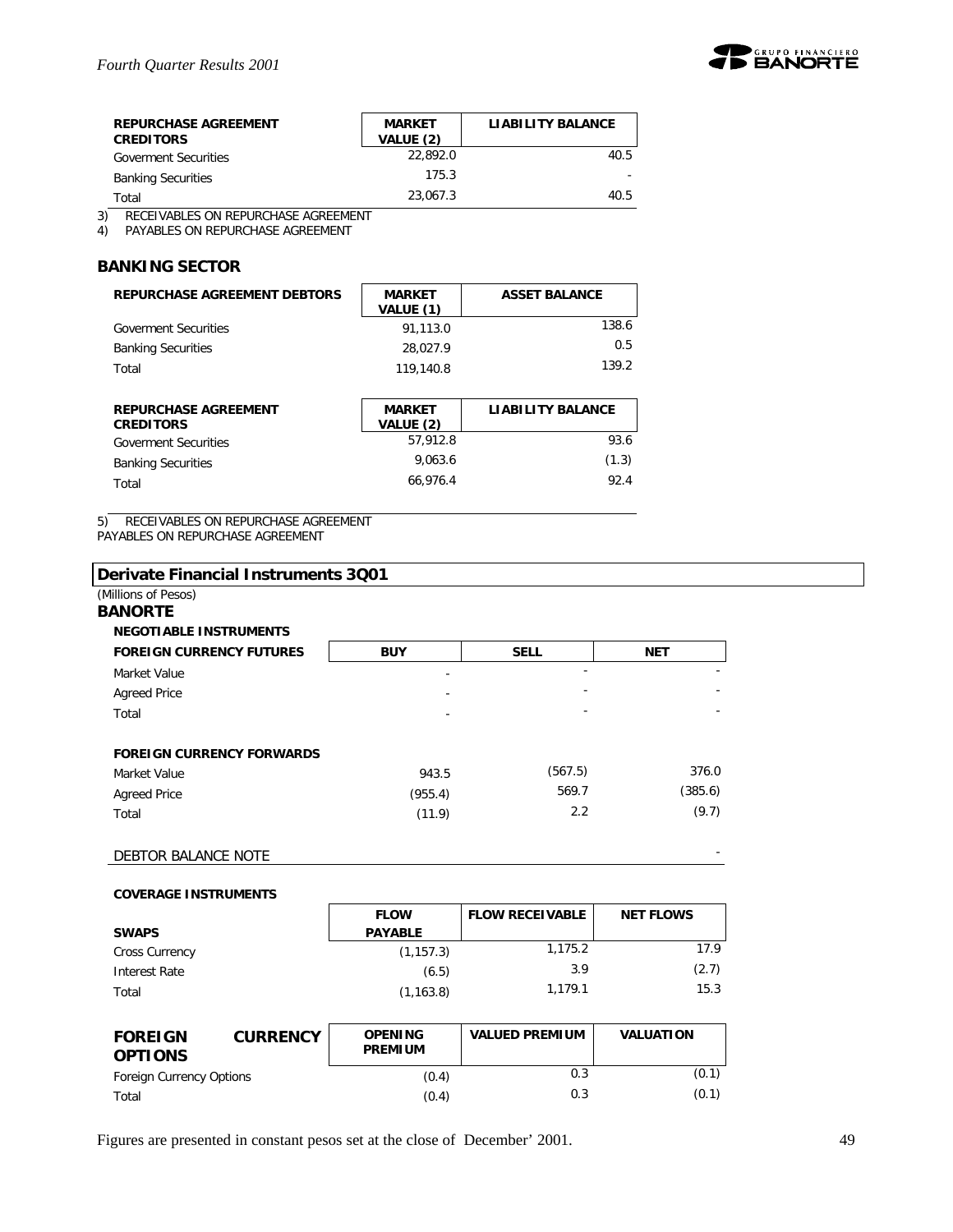

CREDIT BALANCE (9.7)

### **Nongovernmental Financial Instruments above by 5% of Net Capital 4Q01**

*(Millions of Pesos)*

| <b>BANORTE</b>  |                              |               |               |
|-----------------|------------------------------|---------------|---------------|
| <b>INDUSTRY</b> | <b>INVESTMENT INSTRUMENT</b> | <b>AMOUNT</b> | % NET CAPITAL |
| COPAMEX         | Eurobonds                    | 374.7         | 7.1%          |

BANCEN doesn't have Nongovernmental Financial Instruments above by 5% of Net Capital.

#### **Cost and Balances of FINAPE, FOPIME, Mortage UDIS and Mortage FOVI loan portfolios as of 4Q01**

|                    | <b>BANORTE</b> |                  |                          | <b>BANCEN</b>    | <b>TOTAL</b>  |                  |  |
|--------------------|----------------|------------------|--------------------------|------------------|---------------|------------------|--|
| (Million of Pesos) | <b>PERIOD</b>  | <b>BALANCE</b>   | <b>PERIOD</b>            | <b>BALANCE</b>   | <b>PERIOD</b> | <b>BALANCE</b>   |  |
|                    | <b>COST</b>    | <b>LOAN</b>      | <b>COST</b>              | <b>LOAN</b>      | <b>COST</b>   | <b>LOAN</b>      |  |
|                    |                | <b>PORTFOLIO</b> |                          | <b>PORTFOLIO</b> |               | <b>PORTFOLIO</b> |  |
| FINAPE             | 0.3            | 347.3            |                          | 3.1              | 0.3           | 350.4            |  |
| <b>FOPYME</b>      | 2.4            | 10.5             | $\overline{\phantom{a}}$ | 0.1              | 2.4           | 10.7             |  |
| Mortage UDIS       | 17.6           | 119.5            | 5.1                      | 23.1             | 22.7          | 142.6            |  |
| Mortage FOVI       | 2.7            | 15.8             | 3.2                      | 9.7              | 5.9           | 25.4             |  |
|                    | 23.0           | 493.1            | 8.4                      | 36.0             | 31.4          | 529.1            |  |

The quarter ending with a balance of Ps 529.4 millon pesos in debtors support programs with a cost of the period of Ps 31.4 millon. The 99% of this portfolio are concentrated in Banorte.

### **Past Due Loans Variations as of 4Q01**

| <b>BALANCE SEP'01</b> | 'N  | ουτ  | <b>BALANCE DEC'01</b> |
|-----------------------|-----|------|-----------------------|
| 4,410                 | 174 | 11 7 | 4.472                 |
|                       |     |      |                       |

### **Troubled Portfolio 4Q01**

The National Banking and Securities Commission (CNByV) accepted the Proposal of the Bankers Association of Mexico (ABM), to consider as a Troubled Portfolio the D and E risk grades of the portfolio classification. The following table shows the troubled portfolio.

| (Millions of Pesos)              | <b>TOTAL</b> |
|----------------------------------|--------------|
| Troubled Portfolio               | 3.640        |
| Total Loans                      | 81,455       |
| Troubled Portfolio / Total Loans | 4.5%         |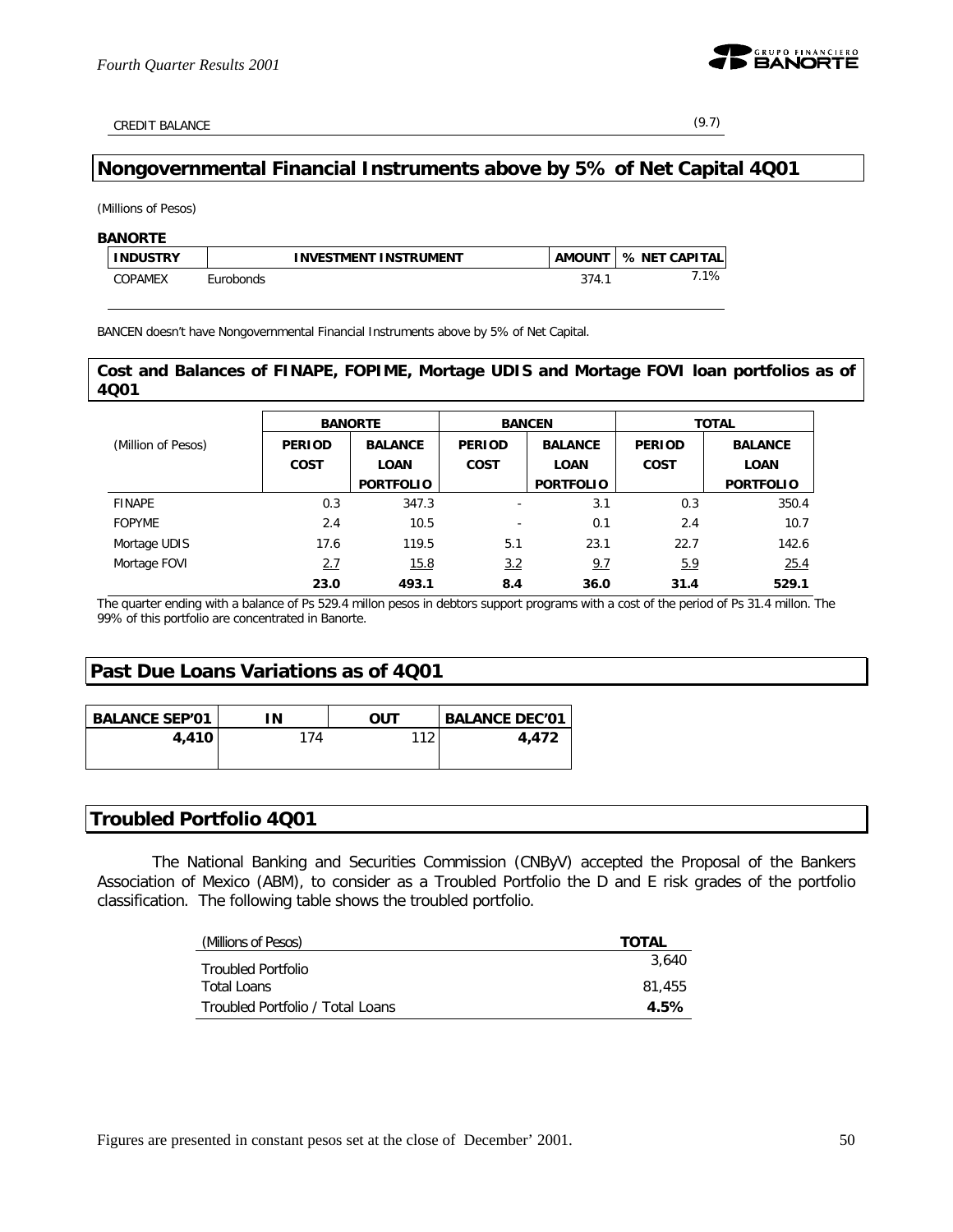#### **Deferred Taxes 4Q01**



| (Millions of Pesos)                                                                                 |            |            |            |
|-----------------------------------------------------------------------------------------------------|------------|------------|------------|
| <b>ASSETS</b>                                                                                       | <b>ISR</b> | <b>PTU</b> | <b>NET</b> |
| Allowance for loan losses (not deducted)                                                            | 209        |            | 209        |
| Tax loss carryforwards                                                                              | 1,203      |            | 1,203      |
| Deficit from retirement obligations                                                                 | 203        | 58         | 261        |
| Others                                                                                              |            |            |            |
| <b>Total Assets</b>                                                                                 | 1,615      | 58         | 1,673      |
| <b>LIABILITIES</b>                                                                                  |            |            |            |
| Obligations FOBAPROA, Net                                                                           | (287)      |            | (287)      |
| Accrued interest and inflationary component of del<br>Fixed Assets, Foreclosed, Intangible & Others | (383)      | (42)       | (426)      |
| <b>Total liabilities</b>                                                                            | (670)      | (42)       | (712)      |
| <b>Assets (Liabilities) Accumulated Net</b>                                                         | 945        | 16         | 961        |

# **Long term debt as of 4Q01**

| <b>TYPE OF DEBT</b>            | <b>CURR</b> | <b>DATE</b>  | <b>AMOUNT</b> | <b>ORIGINAL</b> | <b>TERM</b> | <b>INTEREST</b> | <b>MATURITY</b> | <b>INTEREST</b> |  |
|--------------------------------|-------------|--------------|---------------|-----------------|-------------|-----------------|-----------------|-----------------|--|
|                                | <b>ENCY</b> | <b>OF</b>    | (Millons Ps   | <b>AMOUNT</b>   |             | <b>RATE</b>     |                 | <b>PAYMENT</b>  |  |
|                                |             | <b>ISSUE</b> | o DIs)        | (Millons Ps,    |             |                 |                 |                 |  |
|                                |             |              |               | Dis o UDIS)     |             |                 |                 |                 |  |
| <b>BANORTE</b>                 |             |              |               |                 |             |                 |                 |                 |  |
| Bonos Bancarios - Banorte 1-00 | Ps          | 23-Mar-00    |               | 1,000           | 3 years     | 15.59%          | 1- May-03       | $E/189$ days    |  |
| Bonos Bancarios - Banorte 2-00 | Ps          | 27-Jul-00    |               | 250             | 3 years     | 16.00%          | $4-Sep-03$      | $E/189$ days    |  |
| Certificados-Banorte U01001    | <b>UDIS</b> | 11-Ene-01    |               | 90              | 10 years    | 8.13%           | 30-Dec-10       | $E/182$ days    |  |
| Certificados-Banorte U01002    | Ps          | 29-May-01    |               | 20              | 3 years     | TIIE-0.25%      | 25-May-04       | $E/28$ days     |  |
| Non Convertible Subordinate    | <b>UDIS</b> | 21-Jun-01    |               | 436             | 8 years     | 8.00%           | 21-Jun-09       | $E/182$ days    |  |
| Bonds-QBanorte 01U             |             |              |               |                 |             |                 |                 |                 |  |
| Certificates-Banorte M7001     | Ps          | 30-Sep-97    | 16            | 16              | 7 years     | 17.65%          | 21-Sep-04       | $E/182$ days    |  |
| Note-Banorte U02102            | <b>UDIS</b> | 20-Jul-00    | 36            | 36              | 2 years     | 7.60%           | 12-Mar-02       | At Maturity     |  |
| Certificados Serie 1999-1      | <b>DIs</b>  | 15-Jul-99    | 185.6         | 200             | 7 years     | $Libor + 1.15%$ | 15-Jul-06       | Monthly         |  |
| Certificados 1999-2A           | <b>DIs</b>  | 15-Jul-99    | 51.4          | 75              | 5 years     | 8.94%           | 15-Jul-04       | Monthly         |  |
| Certificados Serie 1999-2B     | DIs         | 15-Jul-99    | 23.3          | 25              | 7 years     | 9.49%           | 15-Jul-06       | Monthly         |  |

BANCEN. does not present balance as of December 31, 2001.

### **Bank and Other entities loans as of 4Q01**

| (Millions of Pesos)                                          | LOCAL           | <b>INTEREST</b> | <b>TERM</b>              | <b>FOREIGN</b>  | <b>INTEREST</b> | <b>TERM</b> | <b>TOTAL</b> |
|--------------------------------------------------------------|-----------------|-----------------|--------------------------|-----------------|-----------------|-------------|--------------|
|                                                              | <b>CURRENCY</b> | <b>RATE</b>     | (DAYS)                   | <b>CURRENCY</b> | <b>RATE</b>     | (DAYS)      |              |
| LOANS FROM LOCAL BANKS (*)                                   |                 |                 |                          | 26.8            | $LIBOR+6.00$    | 835         | 26.8         |
| <b>LOANS FROM LOCAL BANKS</b>                                | $-$ (**)        | 8.70            | 92                       |                 |                 |             |              |
| LOANS FROM FOREIGN BANK CONCERTED<br><b>FROM THE COUNTRY</b> |                 |                 |                          | 1.626.8         | 2.98            | 234         | 1,626.8      |
| LOANS FROM FOREIGN BANK CONCERTED<br><b>FROM CAYMAN</b>      |                 |                 |                          | 27.6            | 3.50            | 267         | 27.6         |
| <b>SECURITIZATION</b>                                        |                 |                 | $\overline{\phantom{a}}$ | 2.387.8         | 4.79            | 802         | 2,387.8      |
| LOANS FROM DEVELOPING BANKS                                  |                 |                 | $\overline{\phantom{0}}$ | 1,017.8         | N.D.            | N.D.        | 1,017.8      |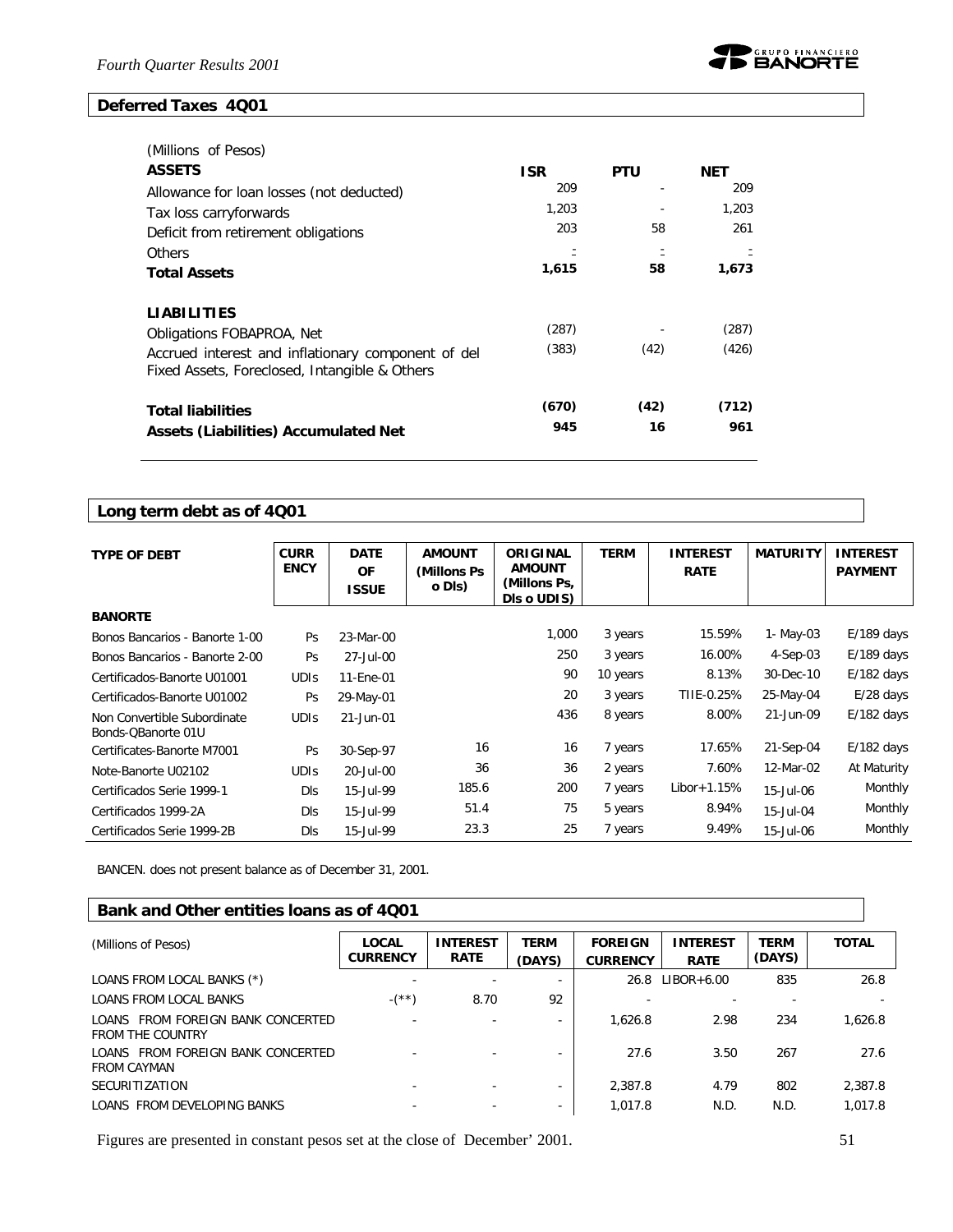

| LOANS FROM PUBLIC FUNDS     | $\overline{a}$ |      |      | 181.9                    | N.D.                     | N.D.                     | 181.9    |
|-----------------------------|----------------|------|------|--------------------------|--------------------------|--------------------------|----------|
| CALL & LOANS FROM BANKS     | 3.780.6        | 8.00 | 21.7 | $\overline{\phantom{a}}$ |                          |                          | 3,780.6  |
| LOANS FROM DEVELOPING BANKS | 884.7          | N.D. | N.D. | $\overline{\phantom{a}}$ |                          | ۰                        | 884.7    |
| LOANS FROM PUBLIC FUNDS     | 2.347.3        | N.D. | N.D. | $\overline{\phantom{0}}$ | -                        | $\overline{\phantom{0}}$ | 2.347.3  |
| LOANS FROM FIDUCIARY FUNDS  | 1.573.9        | N.D. | N.D. | $\overline{\phantom{0}}$ | $\overline{\phantom{0}}$ |                          | 1.573.9  |
| PROVISIONS FOR INTEREST     | 42.2           | N.D. | N.D. | $\overline{\phantom{0}}$ | -                        | $\overline{\phantom{0}}$ | 42.2     |
|                             | 8.628.7        |      |      | 5,268.7                  |                          |                          | 13.897.2 |

(\*) Includes "Banco Nacional de Comercio Exterior".

(\*\*) In UDIS.

### **Trading Income 4Q01**

| <b>VALUATION EFFECTS</b>                       | <b>NET</b> |
|------------------------------------------------|------------|
| Negotiable Instruments                         | 32.5       |
| Repurchase                                     | 20.0       |
| <b>Futures</b>                                 |            |
| Foreign Currency Forwards                      | (10.3)     |
| Options                                        | 0.1        |
| Inflation Adjustment                           | 2.2        |
| Total                                          | 44.5       |
| <b>RESULTS FROM BUYING AND SELLING</b>         |            |
| Negotiable Instruments                         | 66.4       |
| Securities Held for Sell                       | 3.1        |
| Inflation Adjustment                           |            |
| <b>Total of Buying and Selling Instruments</b> | 69.5       |
| <b>FX Spot</b>                                 | 181.4      |
| <b>FX Forwards</b>                             | 4.34       |
| <b>FX Futures</b>                              | 1.7        |
| <b>FX Futures TIIE</b>                         | 0.3        |
| Forwards                                       | 1.7        |
| <b>Total of Foreign Exchange</b>               | 189.6      |
| Inflation Adjustment                           | 7.3        |
| <b>Total of Buying and Selling</b>             | 266.5      |
| TOTAL INGRESOS POR INTERMEDIACION              | 311.0      |

### **Capitalization**

| (Millions of Pesos)                                  | <b>2003 RULES</b><br><b>BANORTE</b> | <b>BANCEN</b> |
|------------------------------------------------------|-------------------------------------|---------------|
| Tier 1 Capital:                                      |                                     |               |
| Stockholders Equity                                  | 6.408                               | 1.985         |
| (+) Subordinated debt and Capitalization Instruments |                                     |               |
| (-) Investment in Subordinated debt                  |                                     |               |
| (-) Investment in Financial Institutions             | 36                                  | 12            |
| (-) Investment in Non-Financial Institutions         |                                     |               |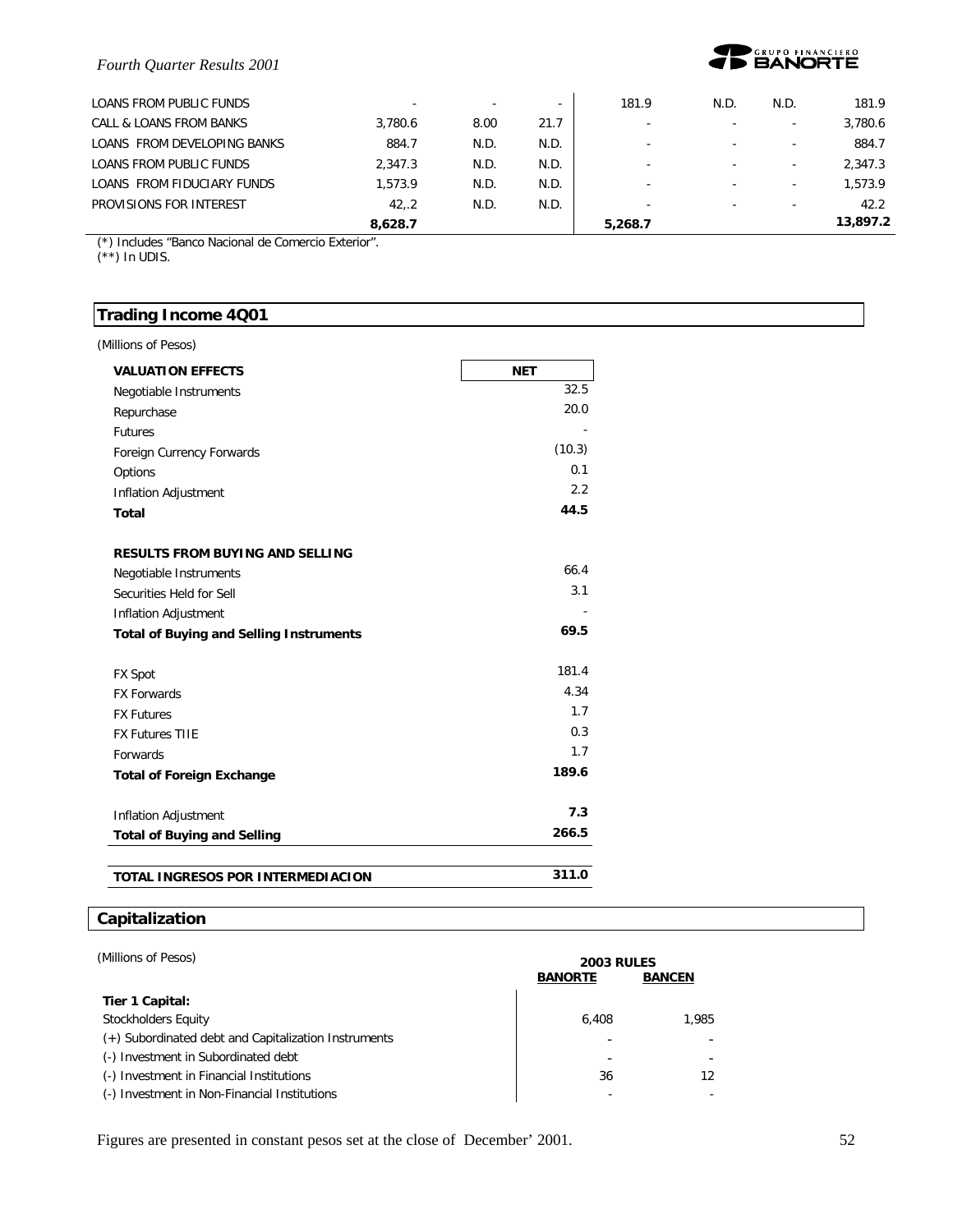

| (-) Financing granted for the acquisition of shares of the bank or other<br>Group subsidiaries | 1,788 | 568   |
|------------------------------------------------------------------------------------------------|-------|-------|
| (-) Excess on deferred taxes                                                                   | 677   |       |
| (-) Restructuring Charges and others intangibles                                               | 475   |       |
| (-) Others Assets                                                                              |       |       |
| <b>Total Deductions</b>                                                                        | 2,976 | 582   |
| <b>Total Tier 1</b>                                                                            | 3,432 | 1.403 |
| Tier 2 Capital:                                                                                |       |       |
| Capitalization Instruments                                                                     | 1.332 |       |
| (+) General Preventive Reserves                                                                | 470   |       |
| (-) Subordinated Debt                                                                          |       |       |
| <b>Total Tier 2</b>                                                                            | 1,802 |       |
| <b>Net Capital</b>                                                                             | 5,234 | 1,403 |

|                                                    | <b>BANORTE</b>      |                           |                     | <b>BANCEN</b>       |                           |                     |  |
|----------------------------------------------------|---------------------|---------------------------|---------------------|---------------------|---------------------------|---------------------|--|
|                                                    | <b>Total Assets</b> | Weighted<br><b>Assets</b> | Required<br>Capital | <b>Total Assets</b> | Weighted<br><b>Assets</b> | Required<br>Capital |  |
| <b>Credit Risk-Weighted</b>                        |                     |                           |                     |                     |                           |                     |  |
| Group 1 (risk weight 0%)                           | 58.795              |                           | $\sim$              | 25,713              |                           |                     |  |
| Group 2 (risk weight 20%)                          | 6,897               | 1.379                     | 110                 | 19,716              | 3,943                     | 315                 |  |
| Group 2bis (risk weight 10%)                       | 5,342               | 534                       | 41                  | 412                 | 41                        | 3                   |  |
| Group 3 (risk weight 100%)                         | 38.161              | 37.742                    | 3,022               | 3,829               | 3.829                     | 306                 |  |
| Group 3bis2 (risk weight 115%)                     | 788                 | 906                       | 72                  |                     |                           |                     |  |
| Group 3V (risk weight 150%)                        | 720                 | 1.079                     | 86                  |                     |                           |                     |  |
| <b>Total Credit Risk-Weighted</b><br><b>Assets</b> | 110,703             | 41,640                    | 3,331               | 49,670              | 7,813                     | 625                 |  |

|                                                                | <b>BANORTE</b>                                    |                     | <b>BANCEN</b>                                     |                     |
|----------------------------------------------------------------|---------------------------------------------------|---------------------|---------------------------------------------------|---------------------|
|                                                                | Amount in<br>equivalent<br>positions in<br>assets | Required<br>Capital | Amount in<br>equivalent<br>positions in<br>assets | Required<br>Capital |
| Market risk-weighted assets:                                   |                                                   |                     |                                                   |                     |
| Peso Nominal interest rate operations                          | 3,922                                             | 314                 | 2,115                                             | 169                 |
| Peso or UDI real interest rate operations                      | 1,506                                             | 120                 | 8                                                 |                     |
| Interest rate operations in foreign currency with nominal rate | 583                                               | 47                  | 11                                                | 1                   |
| Position in UDIS or with a return indexed to inflation         | 3                                                 |                     |                                                   |                     |
| Positions in foreign currency or indexed to the FX rate        | 40                                                | 3                   |                                                   |                     |
| Positions in share or index to the price of securities         |                                                   |                     |                                                   |                     |
| Total market risk weighted assets                              | 6,055                                             | 484                 | 2,134                                             | 171                 |
| Total credit and market risk-weighted assets                   | 47,695                                            | 3,816               | 9,948                                             | 796                 |
|                                                                |                                                   |                     |                                                   |                     |

#### **Risk Management**

#### **Loan Risk**

Loan Risk is the risk of clients failing to comply with their payments. Therefore, it is essential to correctly manage such a risk in order to maintain a quality loan portfolio.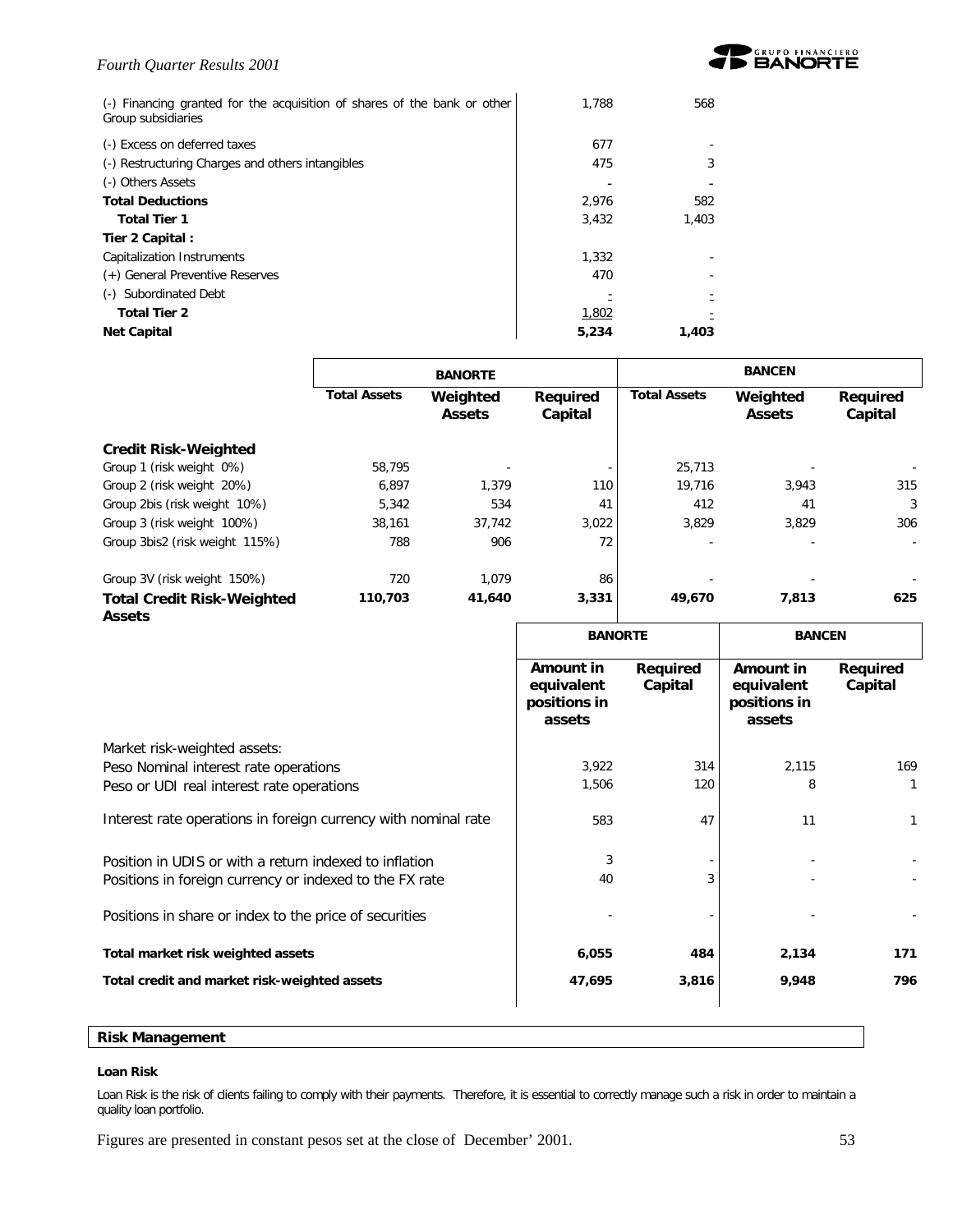

The objectives of loan risk management at GFNorte are:

- To develop and carry out loan risk policies that are compatible with the strategic objectives of the institution.
- To support strategic decision making, maximizing the creation of value for the stockholders and guaranteeing security for our clients.
- To set specific policies and procedures to identify the level of risk of the debtor, using said procedures as a basis for granting loans as well as for their follow-up.
- To calculate the exposure of loan risk in time, considering and evaluating the concentration of exposure by qualifying risk, geographical regions, economic activities, currency and type of product.
- To create diversification strategies of the loan portfolio, setting down its limits.
- To implement a global loan risk management supervising all the operations and aspects related to loan risk.

#### **Individual Loan Risk**

Individual risk is identified and measured at GFNorte by Qualifying Loan Risk, by Target Markets and by the Risk Acceptance Criteria.

As to the Qualification of Loan Risk, during the year 2000 the clients were qualified applying two methods: the first, proposed by the CNBV in Circular 1128, consists of 5 levels of risk: A, B, C, D, and E; and the second is the Banorte Loan Risk Qualification method, developed internally in accordance with internationally accepted standards and practices. It indicates 10 levels of risk, in which 1 is the lowest and 10 is the highest. Additionally there is a parameter-oriented risk level calculation system for minor loans.

The Target Markets and the Risk Acceptance Criteria are tools that are part of GFNorte's loan strategy which help in determining individual loan risk levels. The Target Markets are activities selected by region and economic activity, backed up by economic and quality studies of the portfolio in which Banorte is interested in placing loans. The Risk Acceptance Criteria are parameters that describe the identified risks per industry, making it possible to identify the risk implied for the bank in granting a loan to a client depending on the economic activity involved. The types of risk considered in the Risk Acceptance Criteria are financial, operation, market, company life cycle, legal and regulatory, loan experience and management quality.

#### **Portfolio Loan Risk**

GFNorte has designed a portfolio loan risk method that, besides contemplating the major and latest international practices in identification, measurement, control and follow-up, has been adapted to work within the context of the Mexican Financial System.

This loan risk methodology makes it possible to know the current value of the portfolio loans, that is, *the loan exposure*, allowing surveillance of the risk concentration levels per risk qualification, geographical regions, economic activities, currency and type of product in order to know the portfolio's profile and take action to direct it toward a diversification which will maximize profitability with the lowest risk.

Calculating loan exposure implies generating a cash flow of each one of the loans, of both capital and interest to discount it later. This exposure is sensible to changes in the market, thereby facilitating calculations under different economic scenarios.

The method, in addition to contemplating loan exposure, takes into consideration the probability of non-compliance, the recovery level associated to each client and the classification of the debtor based on the Merton model. The *probability of non-compliance* in the probability that the debtor will not meet his/her debt obligation with the bank according to the originally agreed terms and conditions. The probability of non-compliance is based on the transition matrixes that GFNorte calculates from the migration of the debtor through different risk qualification levels. The *recovery ratio* is the percentage of total exposure that is estimated to be recovered in the debtor fails to comply. The *classification of the debtor*, based on the Merton model, associated the debtor's future behavior to loan and market factors on which his "credit health" depends, as determined by statistical techniques.

The results are risk measures such as the expected and unexpected loss at one year horizon. The expected loss is the credit portfolio's loss distribution average. The unexpected loss is the maximum loss at a specific confidence level (95% in this case) given the loss distribution.

The results obtained are used as a tool for better decision making in granting loans and in the diversification of the portfolio, according to GFNorte's global strategy. The individual risk identification tools and the portfolio loan risk methodology are periodically checked and updated to allow the application of new techniques that may support or strengthen them. As a result, GFNorte has tools and methods of the highest quality on an international scale to identify, measure, control and follow up loan risks.